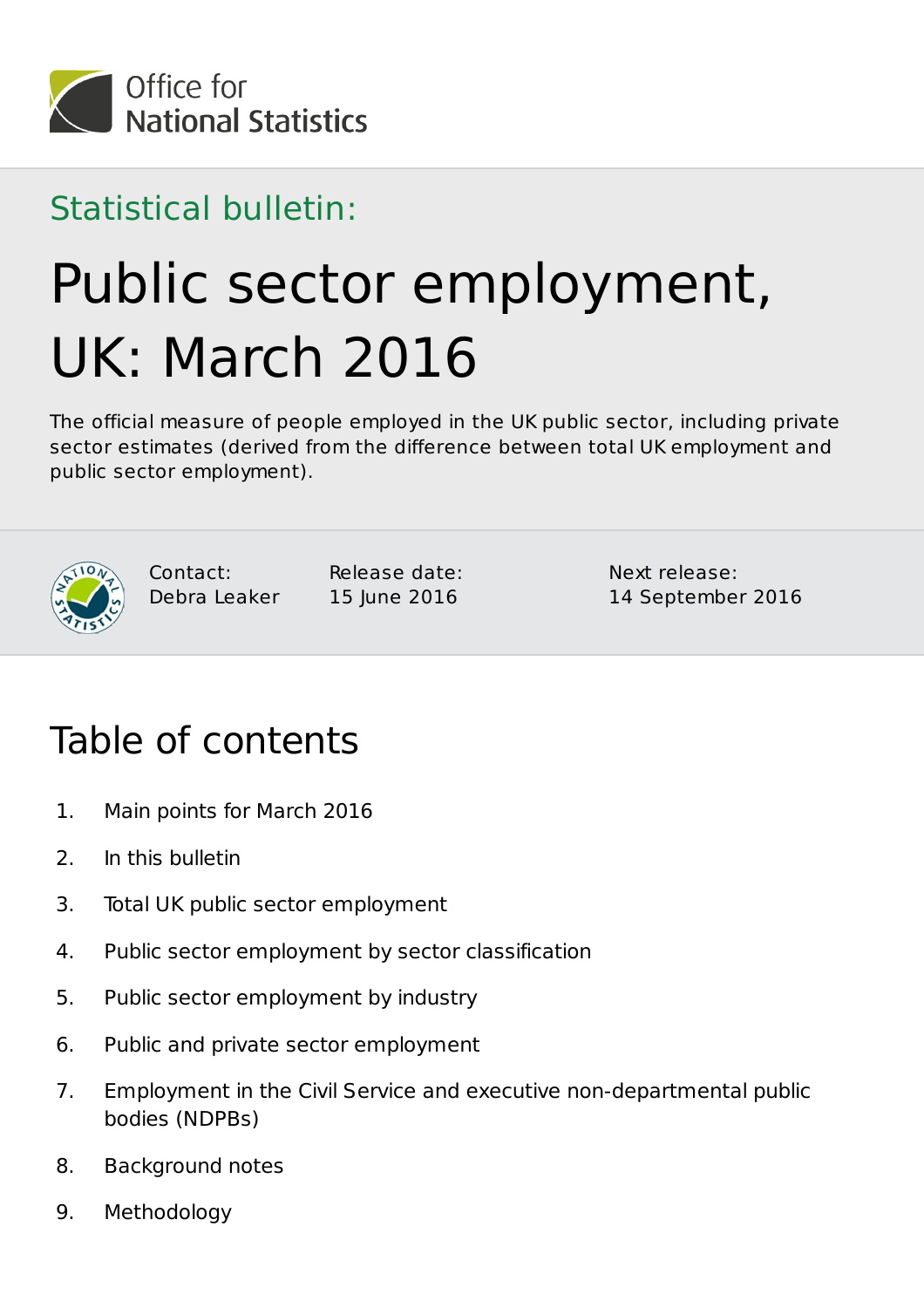# 1. Main points for March 2016

Total UK public sector employment was 5.354 million. This was 6,000 higher than at December 2015 but 21,000 lower than at March 2015.

Employment in UK local government, at 2.211 million, was 17,000 lower than at December 2015. This is the lowest level shown since the series began in 1999.

Employment in UK central government, at 2.963 million, was 18,000 higher than at December 2015.

Private sector employment, at 26.240 million, was 50,000 higher than at December 2015 and 482,000 higher than at March 2015. Private sector employment has risen in every quarter from December 2011. This is the highest recorded level in the series.

Employment in the NHS, at 1.620 million, was 9,000 higher than at December 2015 and 31,000 higher than at March 2015.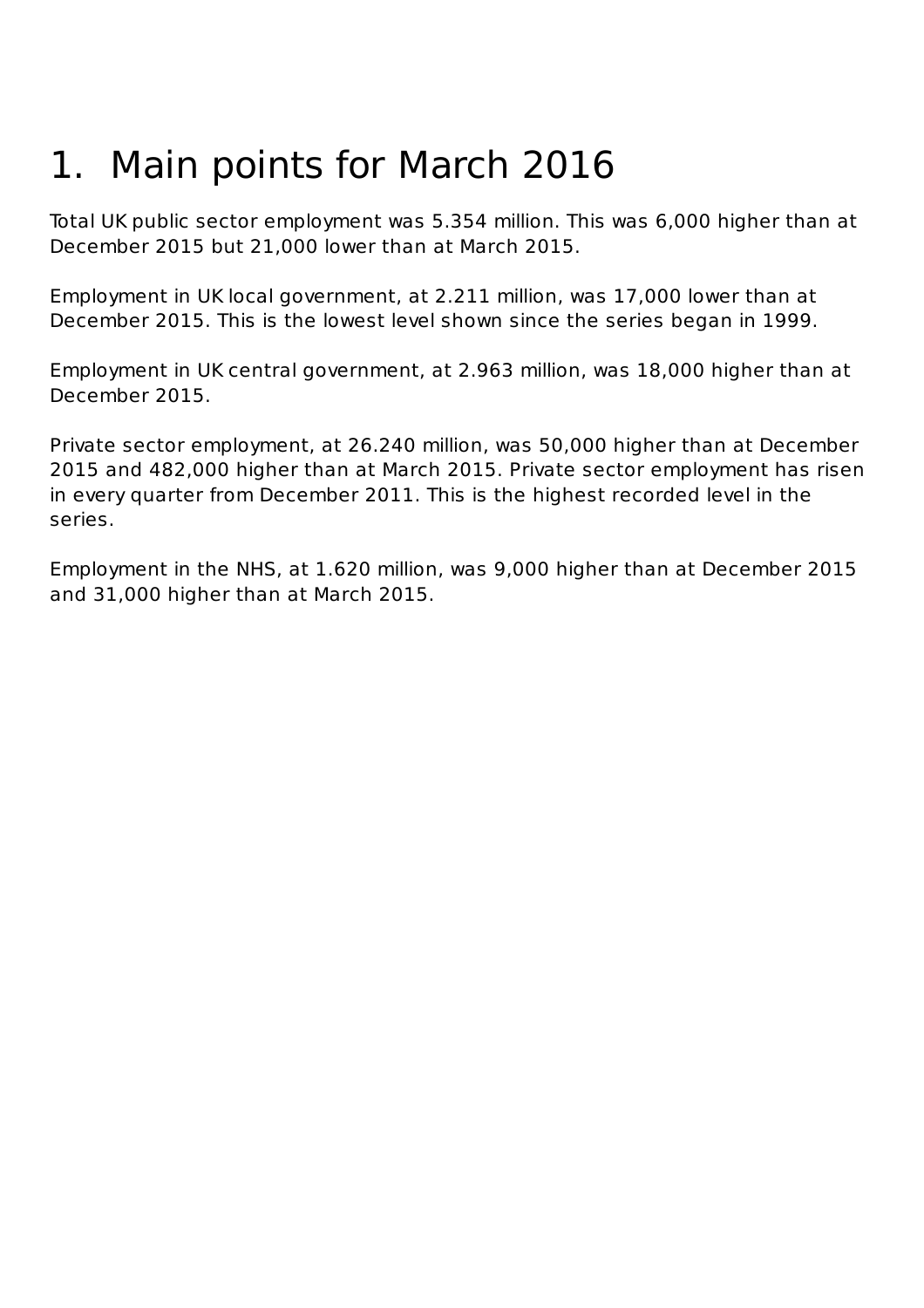# 2. In this bulletin

<span id="page-2-0"></span>Public sector employment (PSE) figures are derived from a range of sources. The main source is the Quarterly Public Sector Employment Survey which comprises three separate data collections: local authorities in England and Wales, the home Civil Service, and public bodies in Great Britain. The survey aims to obtain complete coverage of local government and the Civil Service, and coverage of all public bodies with 20 or more employees. It is difficult to achieve complete coverage for local and central government, for example in the education sector. Information on quality can be found in the Quality and Methodology Information for Public Sector Employment report.

Headcount estimates of PSE are presented by sector classification, industry and region. Civil Service employment is shown by government department and agency. Employment in executive non-departmental public bodies (NDPBs) has been aggregated by sponsoring department.

Reclassifications between the public and private sectors, which affect the trends, are also addressed. Full-time equivalent estimates of PSE are available in the accompanying datasets.

Revisions have been made to the series in line with the public sector employment revisions policy (background note 5 has further details).

Summary PSE statistics from this release are also published in the monthly UK Labour Market statistical release. The UK Labour Market release provides a comprehensive picture of the structure and size of the UK labour market each month. The quarterly PSE statistics are published on the same day as the UK Labour Market figures each quarter.

It is important to note that the public sector employment estimates are point-in-time employment estimates and relate to a specific day in the published month.

These statistics are mainly used to monitor changes in the number of people employed in the UK public and private sector. They are the official measure of UK public sector employment.

# 3. Total UK public sector employment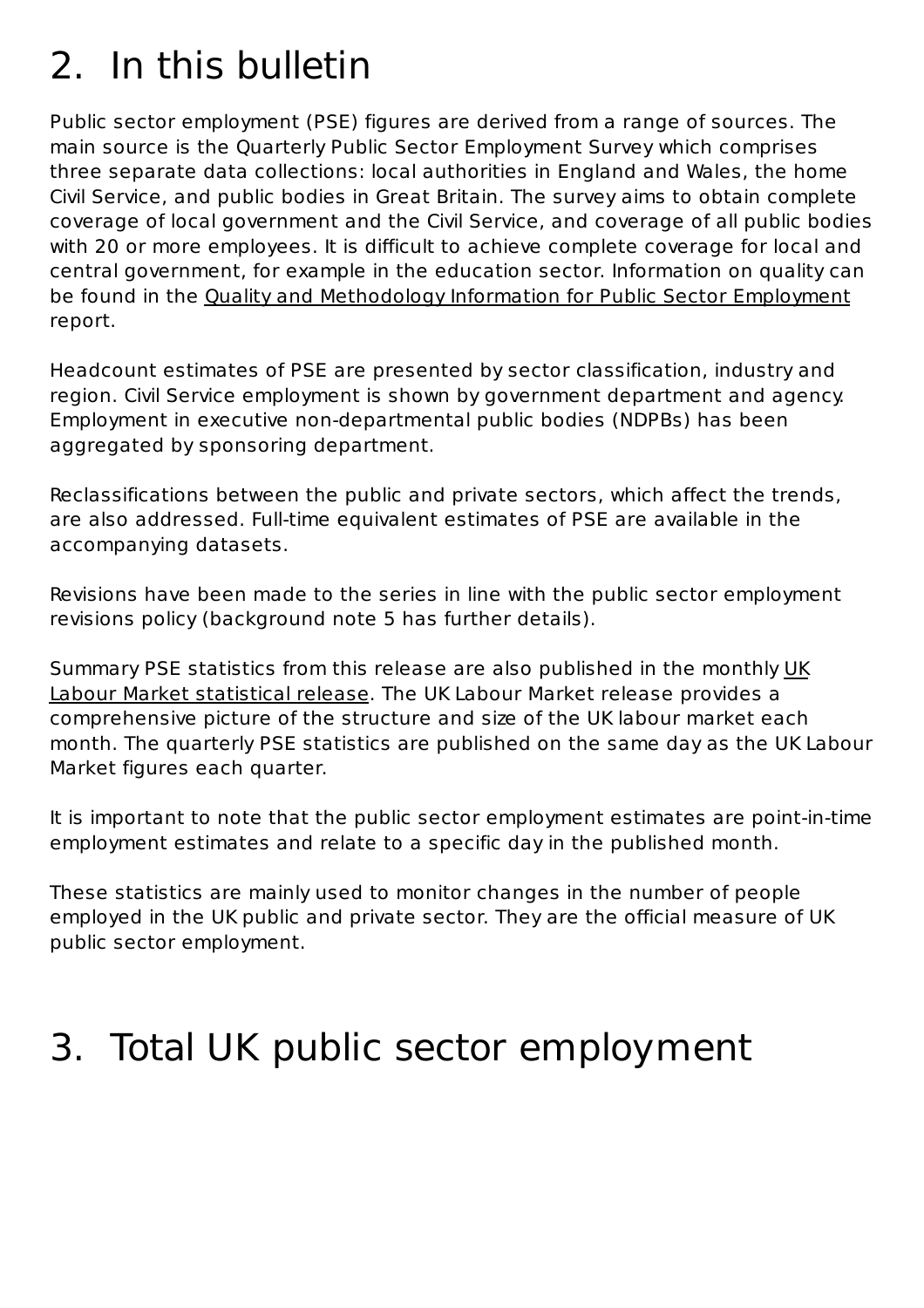#### Millions 65  $6.25$ 6 5.75  $5.5$  $5.25$ Mar 2016 Mar 2006 Mar 2008 Mar 2010 Mar 2014 Mar 2012 2004

#### **Figure 1: Total UK public sector employment, March 1999 to March 2016, seasonally adjusted**

#### **Source: Office for National Statistics**

#### **Notes:**

- Dec 2008: Lloyds Banking Group and Royal Bank of Scotland moved to public sector. 1.
- 2. Jun 2012: English colleges moved to private sector.
- 3. Dec 2013: Royal Mail plc moved to private sector.
- 4. Mar 2014: Lloyds Banking Group moved back to the private sector.

In March 2016, total UK public sector employment (PSE) was 5.354 million, 1.017 million (16.0%) lower than the peak level of 6.371 million seen in September 2009. This represents a rise of  $6,000$  (0.1%) on the previous quarter and a fall of 21,000  $(0.4\%)$  on the previous year.

Without the effects of major reclassifications between public and private sectors, PSE fell by  $24,000$  (0.5%) on the previous year.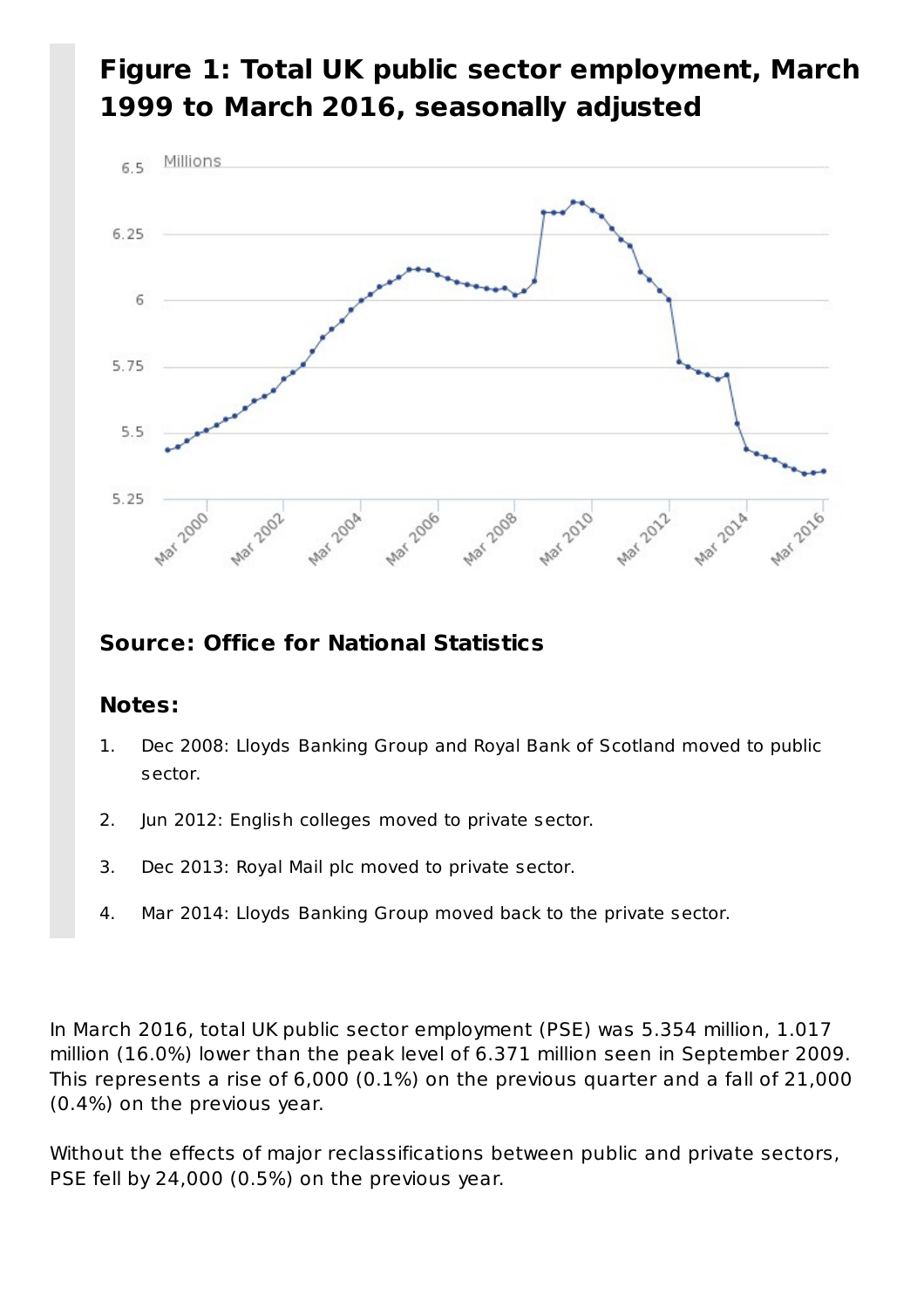<span id="page-4-0"></span>Figure 1 shows that in March 2016 total UK PSE is below the level when the series started in March 1999. There has been a downward trend in total UK PSE since its peak in September 2009.

### 4. Public sector employment by sector classification

The public sector comprises central government, local government and public corporations as defined for the UK National Accounts.

#### **Figure 2: UK public sector employment in local and central government, March 1999 to March 2016, seasonally adjusted**



#### **Source: Office for National Statistics**

#### **Notes:**

- 1. Jul 2010: Academies Act 2010 passed.
- 2. Jun 2012: English colleges moved to the private sector.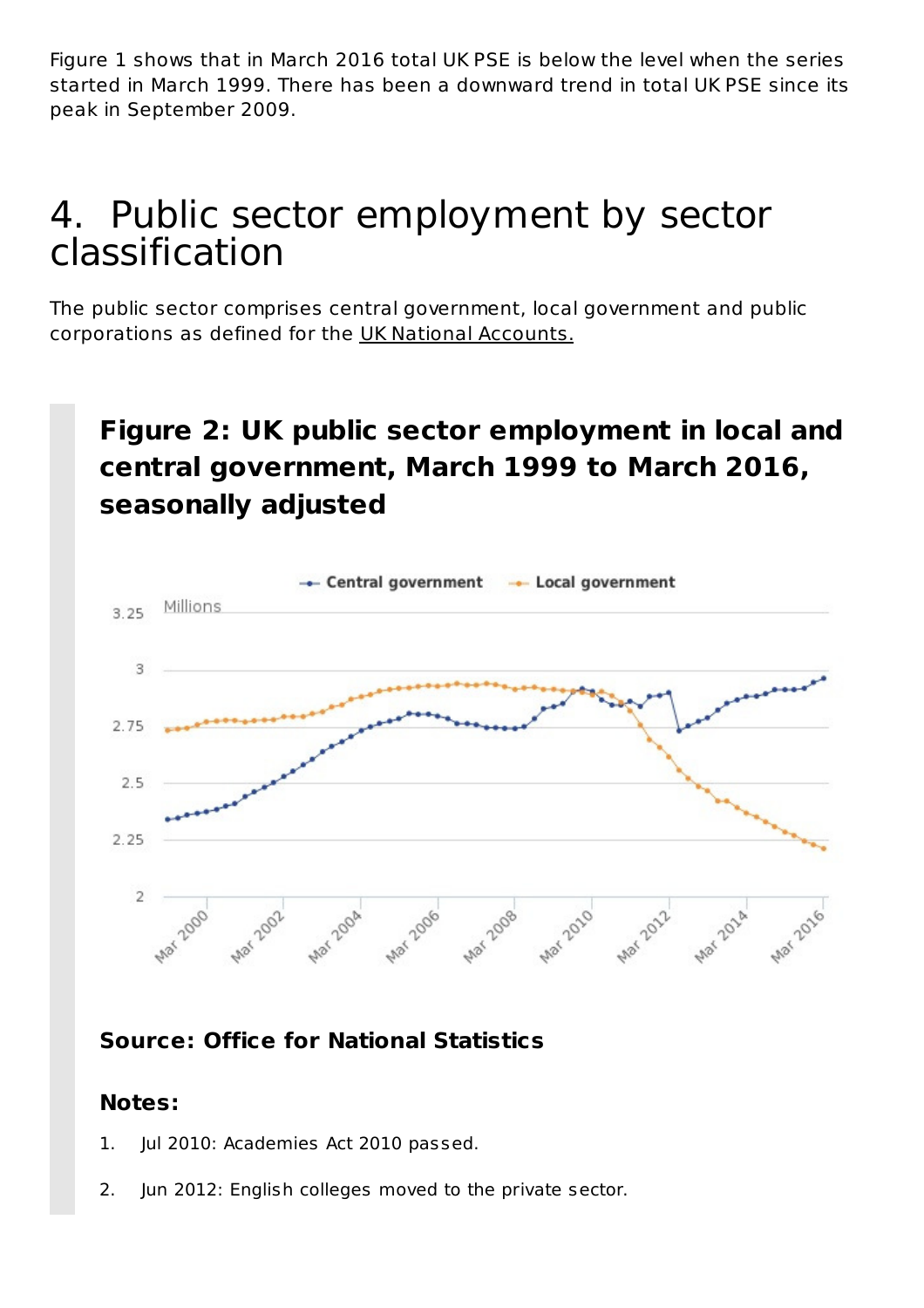## Local government

In March 2016, employment in local government was 2.211 million, which represents a fall of  $17,000$  (0.8%) on the previous quarter and  $73,000$  (3.2%) on the previous year. Figure 2 shows the decreasing trend in local government employment since June 2010. The March 2016 level is the lowest shown since the series began.

### Central government

In March 2016, employment in central government, at 2.963 million, increased by 18,000  $(0.6\%)$  on the previous quarter and  $50,000$   $(1.7\%)$  on the previous year. This is mainly due to an increase in NHS employment and academy conversions (see below) over the period. The March 2016 level is the highest shown since the series began.

### Factors affecting employment in local and central government

There is an ongoing shift of employment from local government to central government, as a result of local authority maintained schools converting to academy status. Academies are classified to central government, whereas local authority maintained schools are classified to local government. As a result, whenever a local authority maintained school becomes an academy, its employees move from local government to central government.

In March 2016, employment shifted from local government to central government by 6,000 on the quarter and 32,000 on the year, due to academy conversions.

In June 2012, English further education colleges were reclassified and an approximate 176,000 employees moved from central government to the private sector. English sixth-form college corporations were also reclassified from local government to the private sector; there was a transfer of employees with an approximate headcount of 20,000. In March 2015, Welsh further education colleges were reclassified and an approximate 12,000 employees moved from central government to the private sector.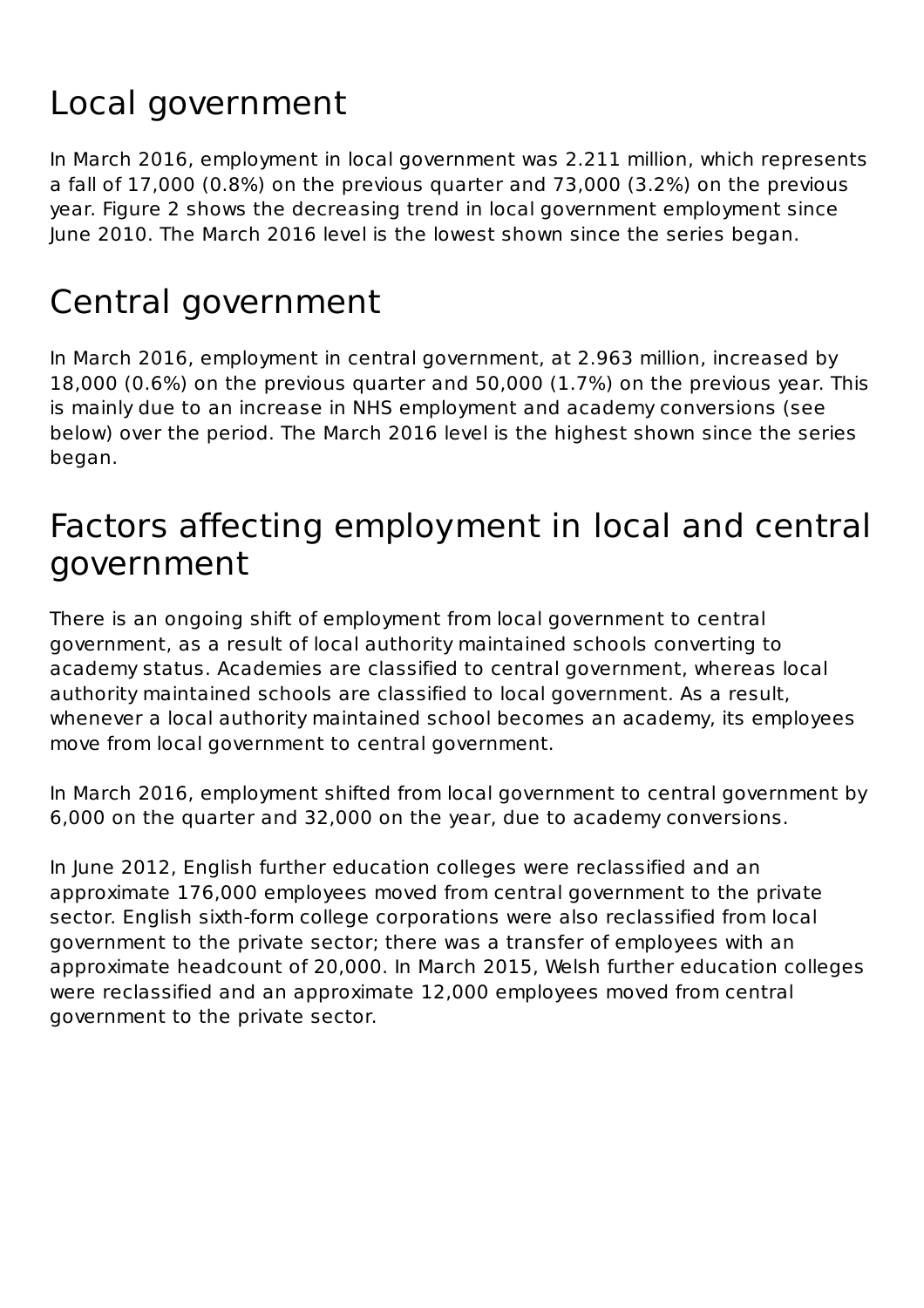#### <span id="page-6-0"></span>**Figure 3: UK public sector employment in Civil** Service and public corporations, March 1999 to **March 2016, seasonally adjusted**



#### **Source: Office for National Statistics**

#### **Notes:**

- Dec 2008: Lloyds Banking Group and Royal Bank of Scotland moved to public sector. 1.
- 2. Dec 2013: Royal Mail plc moved to private sector.
- 3. Mar 2014: Lloyds Banking Group moved back to private sector.

### UK public corporations

In March 2016, employment in UK public corporations was 180,000. This is an increase of 5,000 (2.9%) on the previous quarter and  $2,000$  (1.1%) on the previous year.

### Civil Service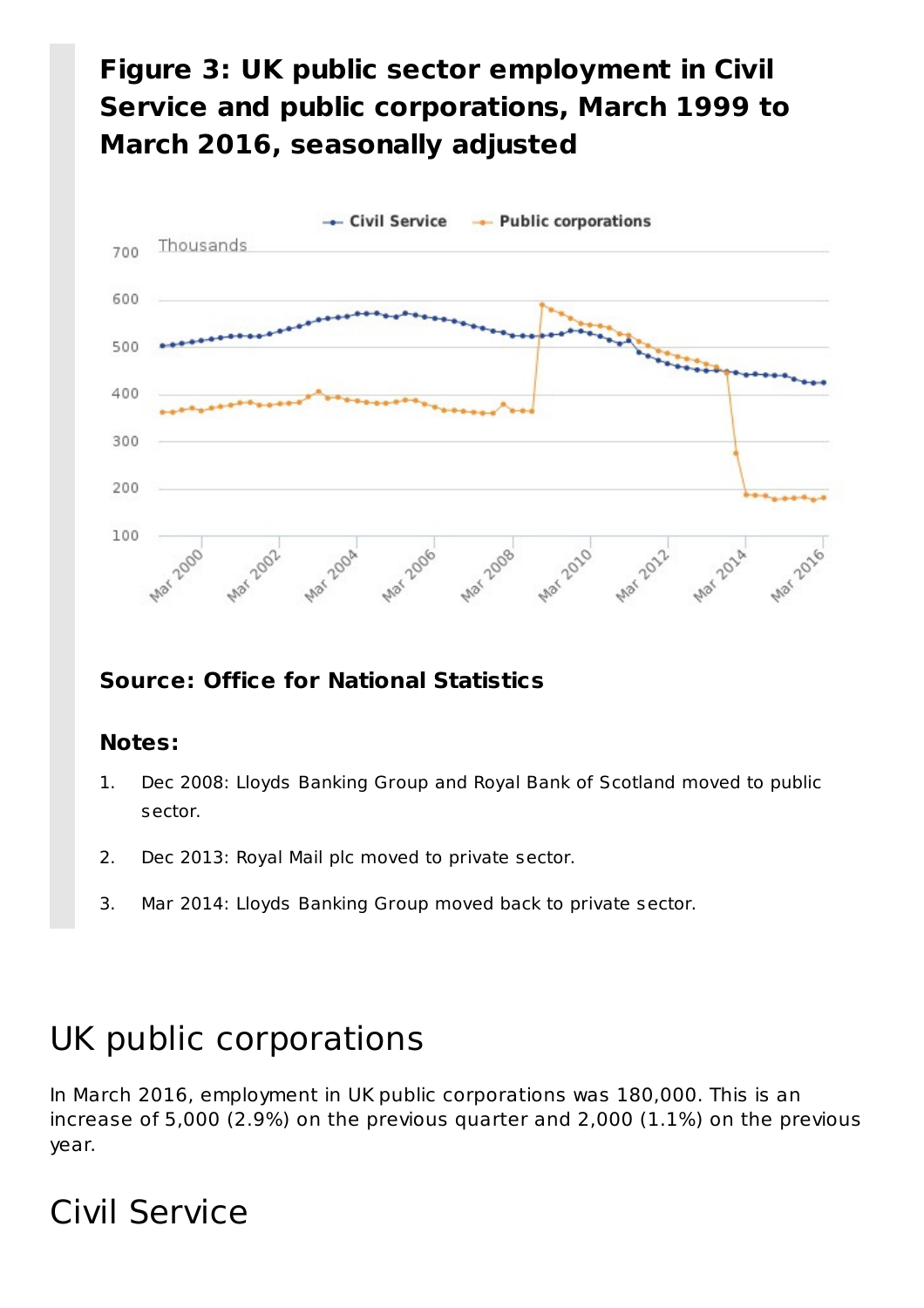In March 2016, Civil Service employment was 424,000. This is an increase of 1,000 (0.2%) on the previous quarter but a decrease of 15,000 (3.4%) on the previous year.

Figure 3 shows the downward trend in Civil Service employment since June 2005, when it was at its highest level of 571,000.

## 5. Public sector employment by industry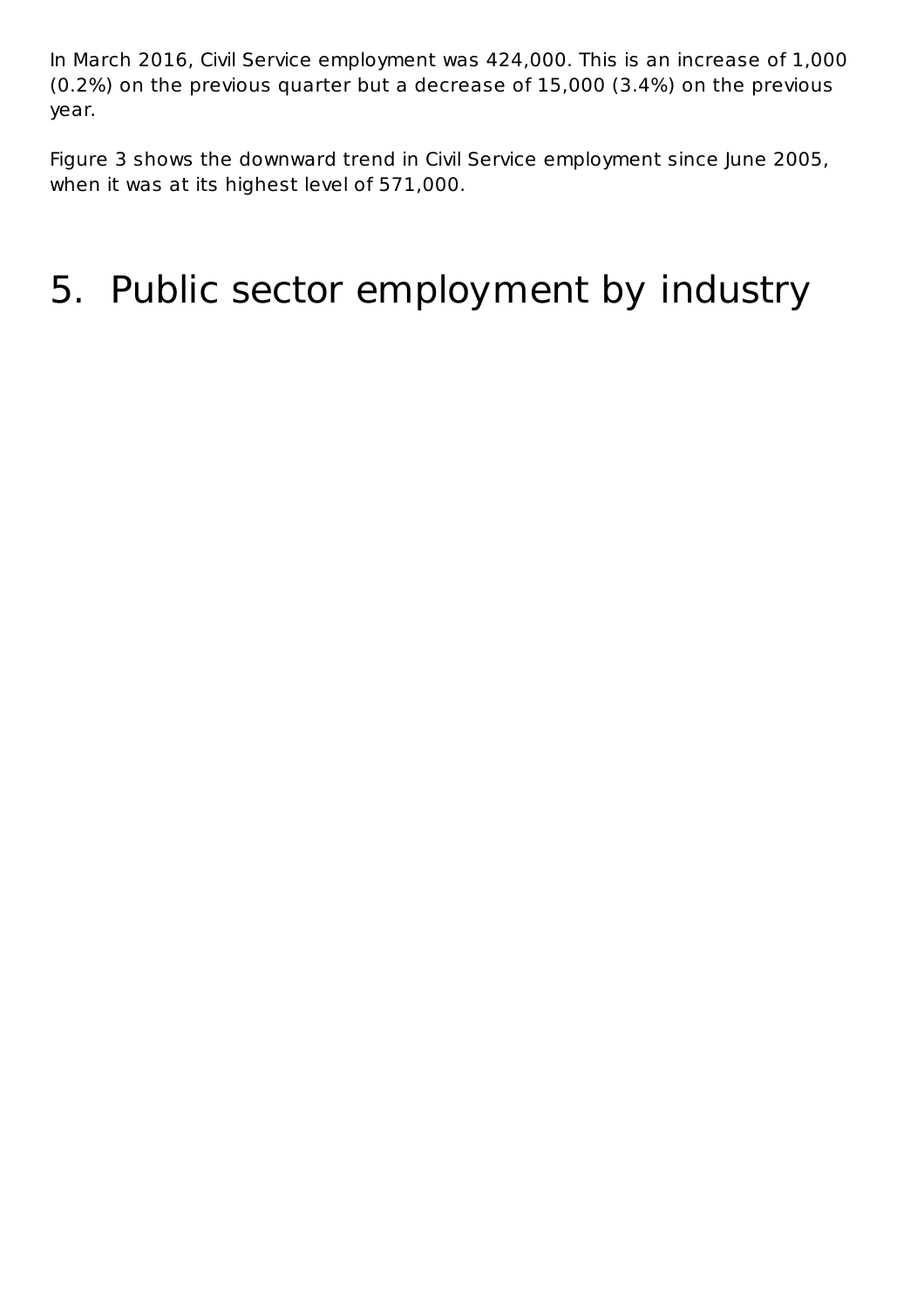#### <span id="page-8-0"></span>Figure 4: UK public sector employment by selected industries, March 1999 to March 2016, seasonally **adjusted**



#### **Source: Office for National Statistics**

#### **Notes:**

- Dec 2008: Lloyds Banking Group and Royal Bank of Scotland moved to public sector. 1.
- 2. Jun 2012: English colleges moved to private sector.
- 3. Dec 2013: Royal Mail plc moved to private sector.
- 4. Mar 2014: Lloyds Banking Group moved back to private sector.

### **NHS**

In March 2016, employment in the NHS was 1.620 million. This represents a rise of  $9,000$  (0.6%) on the previous quarter and  $31,000$  (2.0%) on the previous year.

Since June 2012, the NHS has employed the largest number of public sector workers. At March 2016, the NHS accounted for around 30% of all PSE.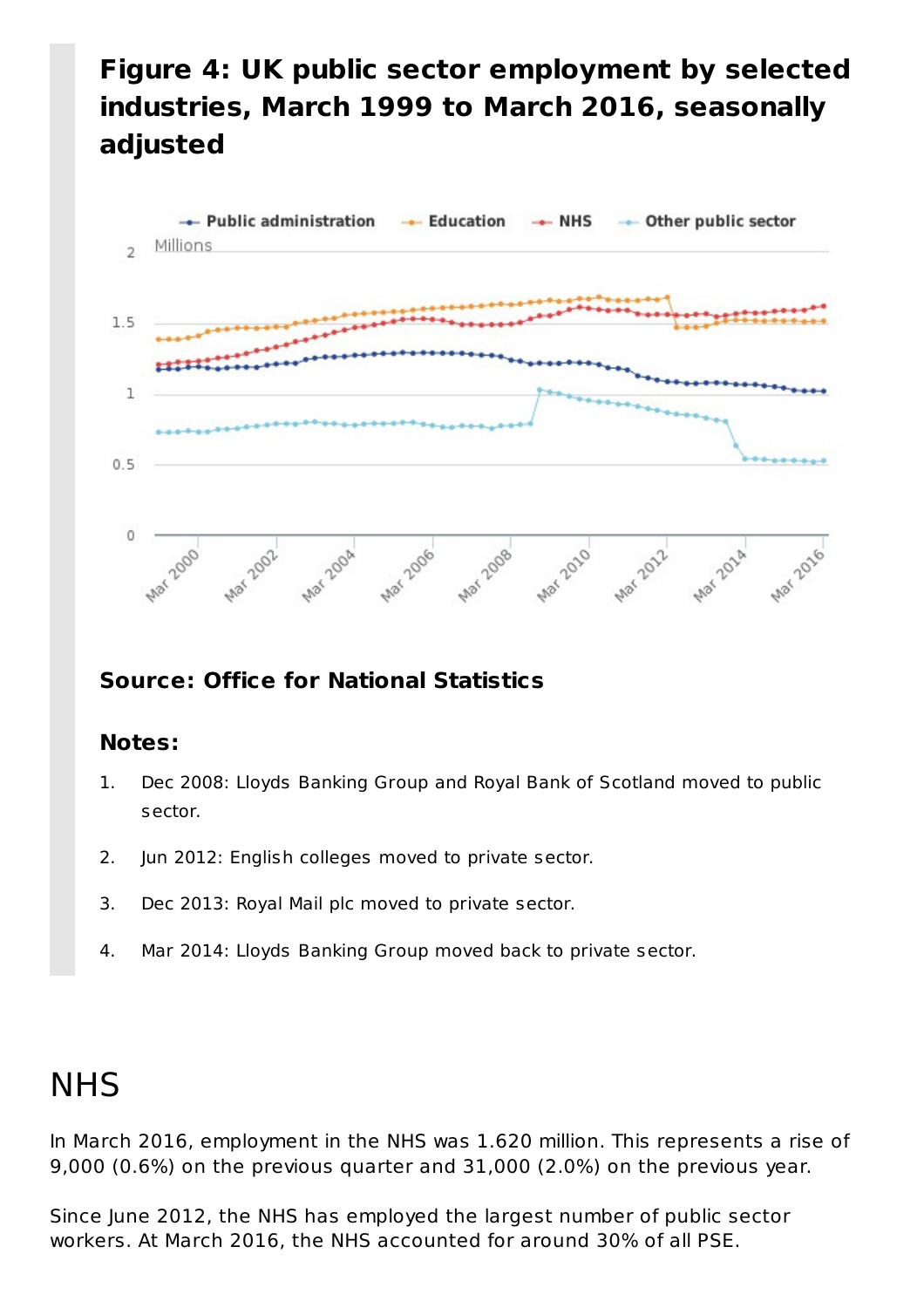### Education

In March 2016, employment in public sector education was 1.515 million. This was 2,000 (0.1%) higher than for the previous quarter but unchanged on the previous year.

Prior to June 2012 public sector education employed the largest number of public sector workers.

Figure 4 shows the significant fall in public sector education in June 2012, as a result of the reclassification of English further education colleges and sixth form college corporations into the private sector.

### Public administration

Public administration includes all administrative duties of local and central government.

In March 2016, employment in public administration decreased by 2,000 (0.2%) on the previous quarter to 1.019 million. On the same period a year ago, it decreased by 23,000 (2.2%).

Figure 4 shows the general downward trend in employment in public administration since September 2009.

### Other public sector

The category 'other public sector' covers all industries that have not been specified elsewhere, such as financial institutions.

In March 2016, employment in the category 'other public sector' was 528,000. This represents an increase of 9,000 (1.7%) on the previous quarter but a decrease of  $3,000$  (0.6%) on the previous year.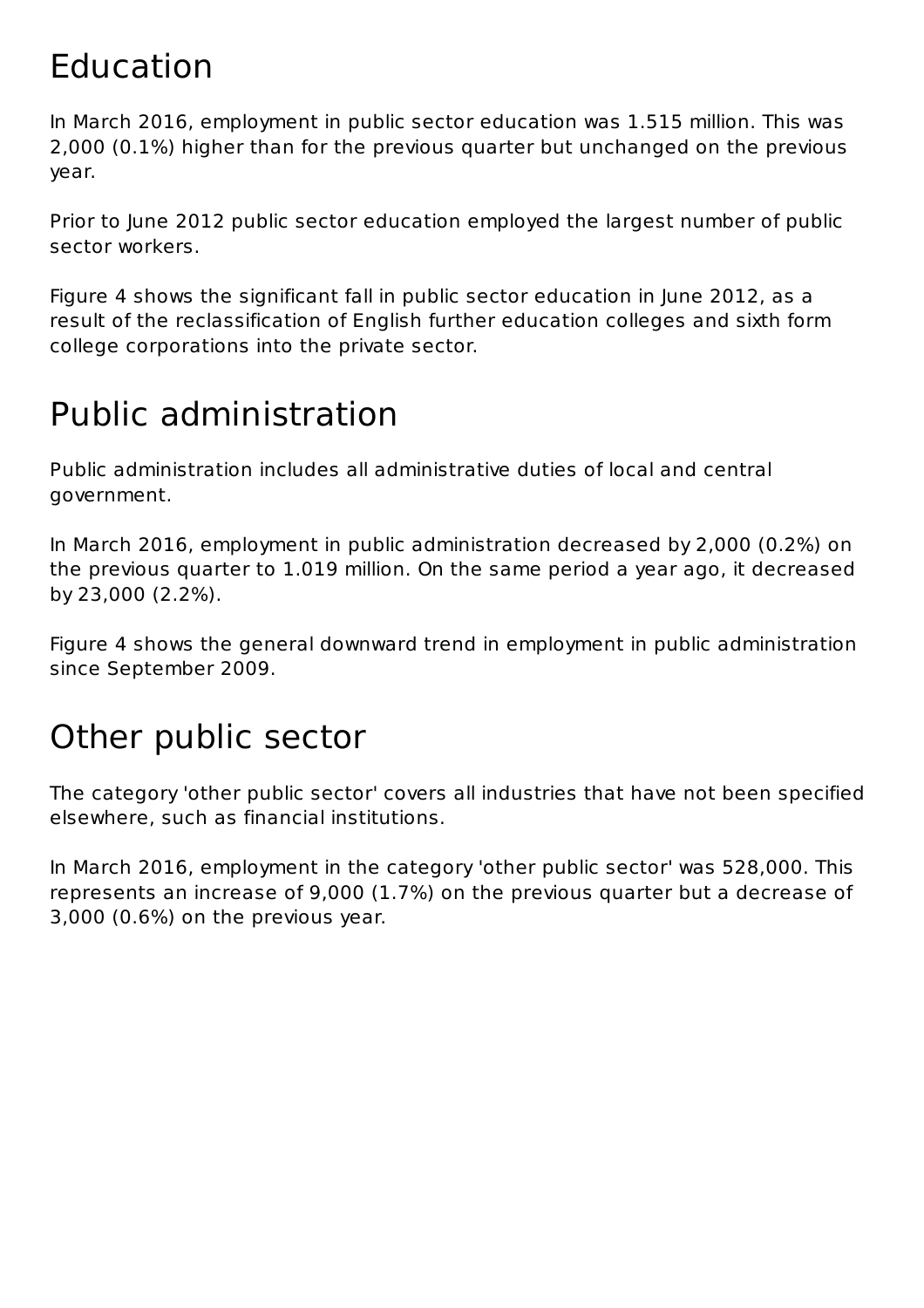#### <span id="page-10-0"></span>**Figure 5: UK public sector employment by selected** industries, March 1999 to March 2016, seasonally **adjusted**



**Source: Office for National Statistics**

### Other health and social work

This category covers all health and social work not covered by the NHS.

In March 2016, employment in 'other health and social work' was 237,000. This was 4,000 (1.7%) lower than at December 2015 and 16,000 (6.3%) lower than the previous year.

### Police

In March 2016, employment in the Police, at  $246,000$ , was  $3,000$  (1.2%) lower than at December 2015 and 9,000 (3.5%) lower than a year earlier. Employment in the Police has seen a decreasing trend since September 2009, as shown in Figure 5.

### **HM** Forces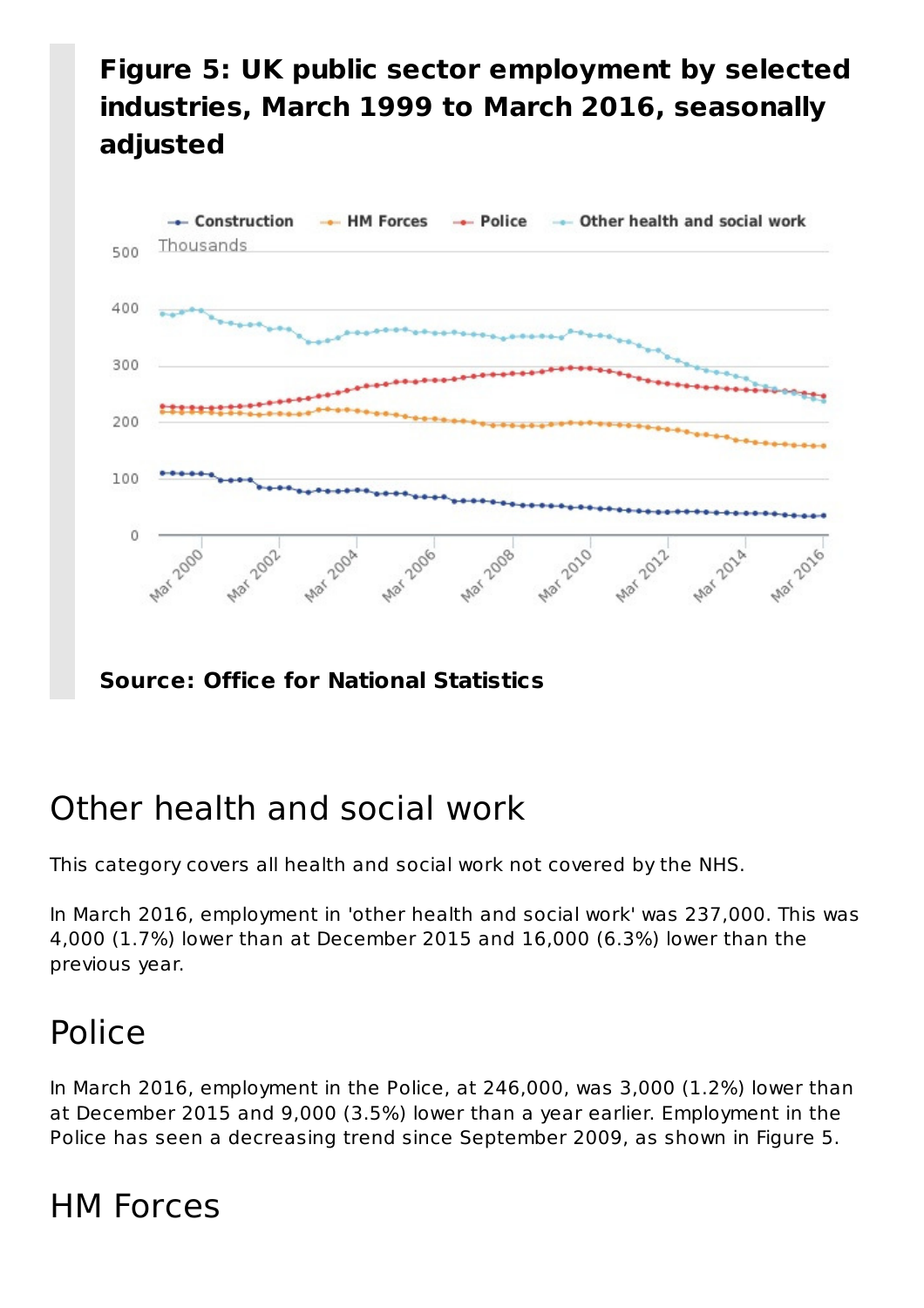<span id="page-11-0"></span>In March 2016, employment in HM Forces was 158,000. This was unchanged compared with December 2015 and 3,000 (1.9%) lower than at March 2015. Figure 5 shows the steady fall in employment in HM Forces since March 2010.

### Construction

In March 2016, employment in public sector construction, at 35,000, was 1,000 (2.9%) higher compared with the previous quarter. In the year to March 2016, it fell by 1,000 (2.8%).

Figure 5 shows the downward trend in employment in public sector construction from the beginning of the series in March 1999.

# 6. Public and private sector employment

Private sector employment estimates are derived as the difference between total UK employment estimates sourced from the Labour Force Survey and the public sector employment estimates collected from public sector organisations.

Total employment in the public sector showed a small increase between December 2015 and March 2016, with employment in the private sector continuing to rise. Of all people in work, 16.9% were employed in the public sector; this is the lowest percentage since the series began in 1999.

In this quarter's bulletin, there have been revisions to estimates of private sector employment, but not to estimates of public sector employment, from September 2012. These revisions to estimates of private sector employment have resulted from revisions to estimates of total employment sourced from the Labour Force Survey (background note 1 has further details).

### Total UK public and private sector employment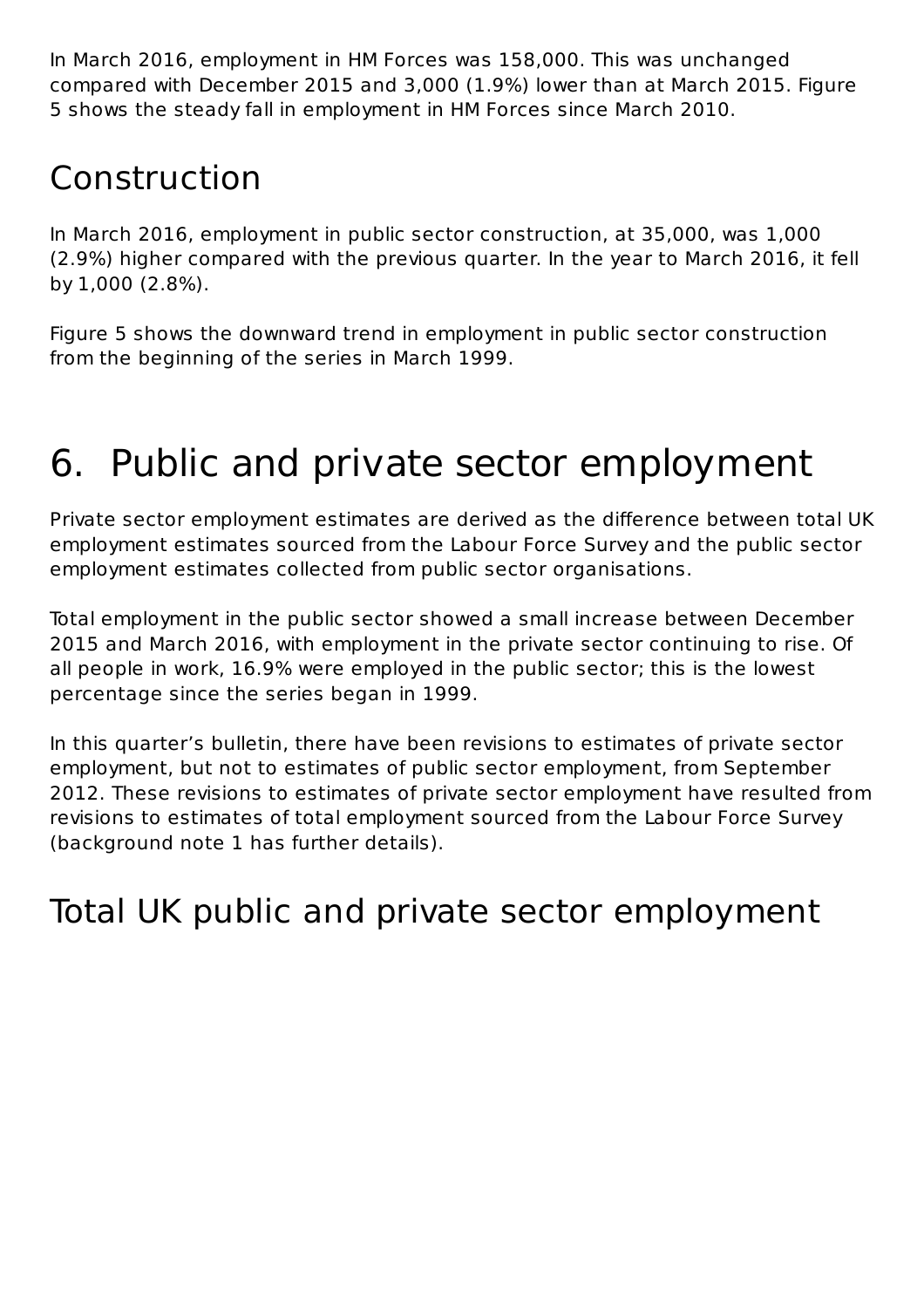<span id="page-12-0"></span>

**Source: Office for National Statistics**

The number of people employed in the private sector in March 2016 is estimated to be 26.240 million and is the highest recorded since the start of the series in 1999. Total UK private sector employment increased by 50,000 (0.2%) compared with December 2015 and 482,000 (1.9%) compared with March 2015. Total UK public sector employment increased by 6,000 (0.1%) compared with December 2015 but decreased by 21,000 (0.4%) compared with March 2015.

The public and private sector employment series have been affected by a number of major reclassifications where bodies employing large numbers of people have moved between public and private sectors. Figure 6 shows the series excluding the effect of major reclassifications.

With the effect of major reclassifications removed, total UK private sector employment increased by 55,000 (0.2%) on the previous quarter and by 485,000 (1.9%) on the previous year. On this basis, total UK public sector employment increased by  $1,000$  (0.0%) on the previous quarter but decreased by  $24,000$  (0.5%) on the previous year.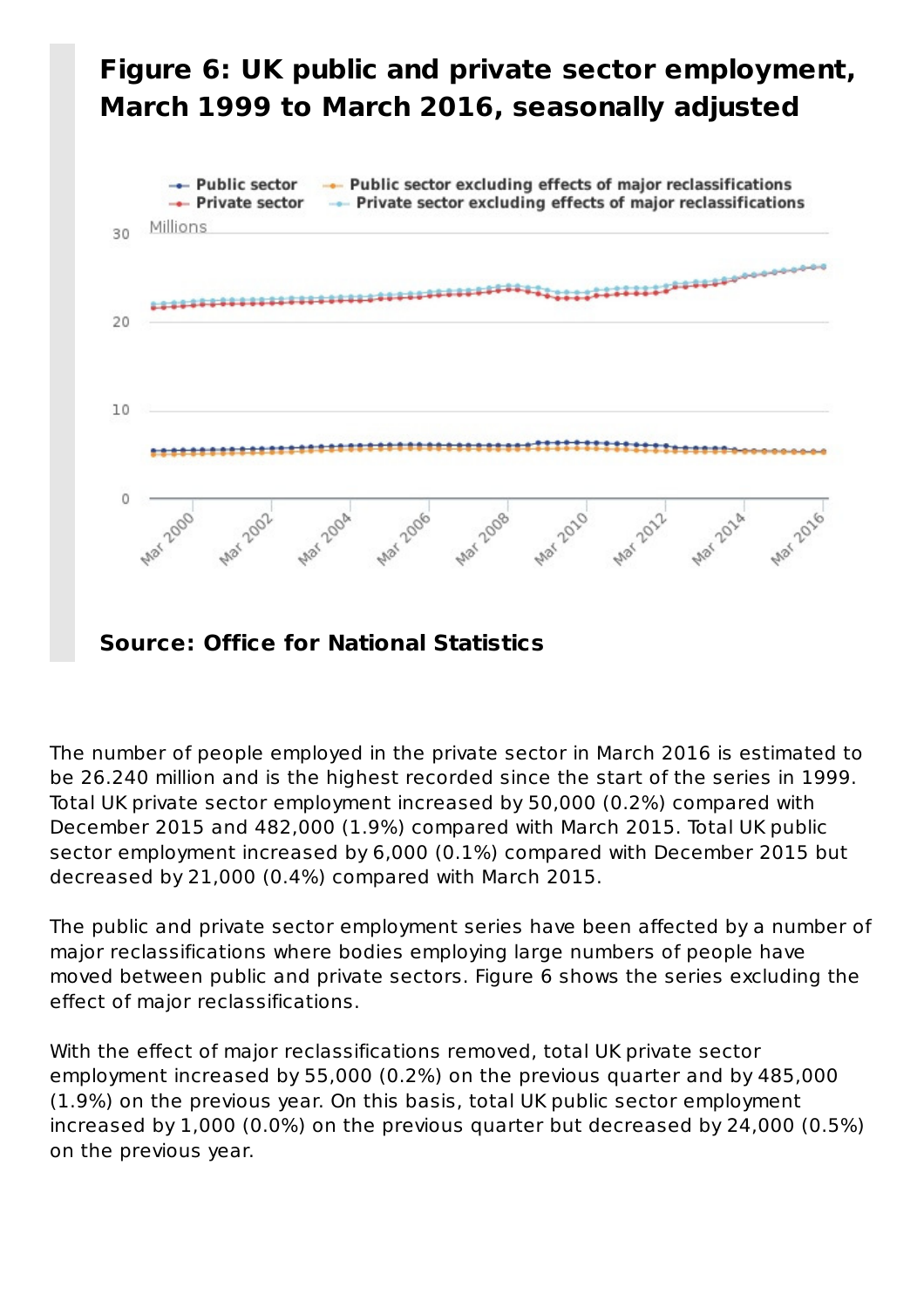### <span id="page-13-0"></span>Public and private sector employment by UK region

Seasonally adjusted series are not available when public and private sector employment is split by region. Therefore any differences between quarters in the published regional tables may be due to seasonal effects and changes should be calculated from the previous year. Each series begins at March 2008.

### Public sector employment by UK region

#### Figure 7: Change in UK public sector employment, **by region, between March 2015 and March 2016, not seasonally adjusted**



#### **Source: Office for National Statistics**

In the year to March 2016, the largest level falls in regional PSE were shown in Wales  $(6,000; 2.2%)$  and Northern Ireland  $(5,000; 2.3%)$ . The largest level increase was in the East of England  $(3,000; 0.7%)$ . This is shown in Figure 7.

### Private sector employment by UK region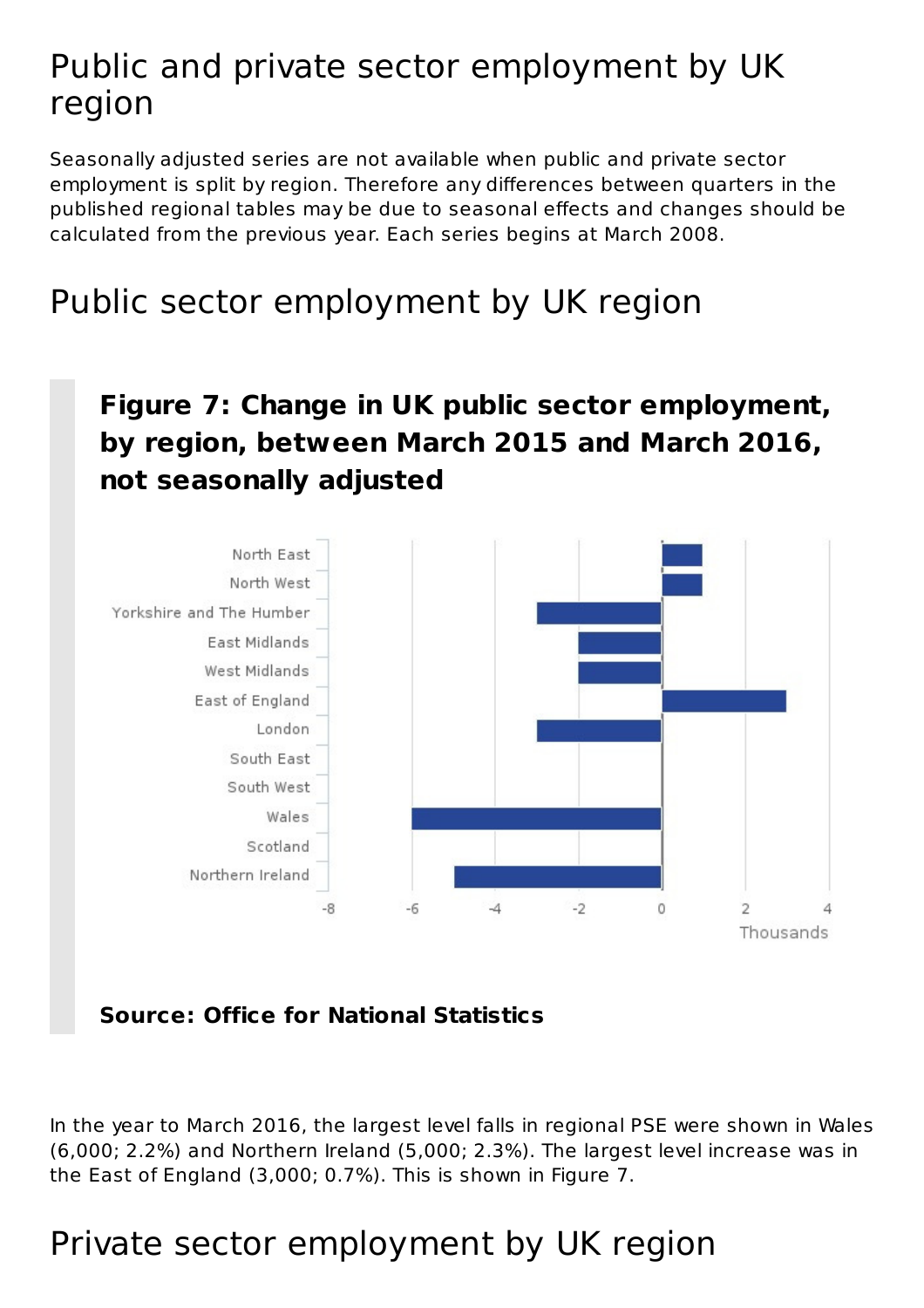#### <span id="page-14-0"></span>**Figure 8: Change in UK private sector employment,** by region, between March 2015 and March 2016, **not seasonally adjusted**



#### **Source: Office for National Statistics**

In the year to March 2016, private sector employment increased in 11 of the 12 UK regions, as seen in Figure 8. The largest increases in employment level were in London (163,000; 3.9%), the South East (84,000; 2.4%), the East Midlands (72,000; 4.0%) and Wales (70,000; 6.8%). The only decrease was shown in Scotland (53,000; 2.6%).

#### Proportion of total employment employed by the public sector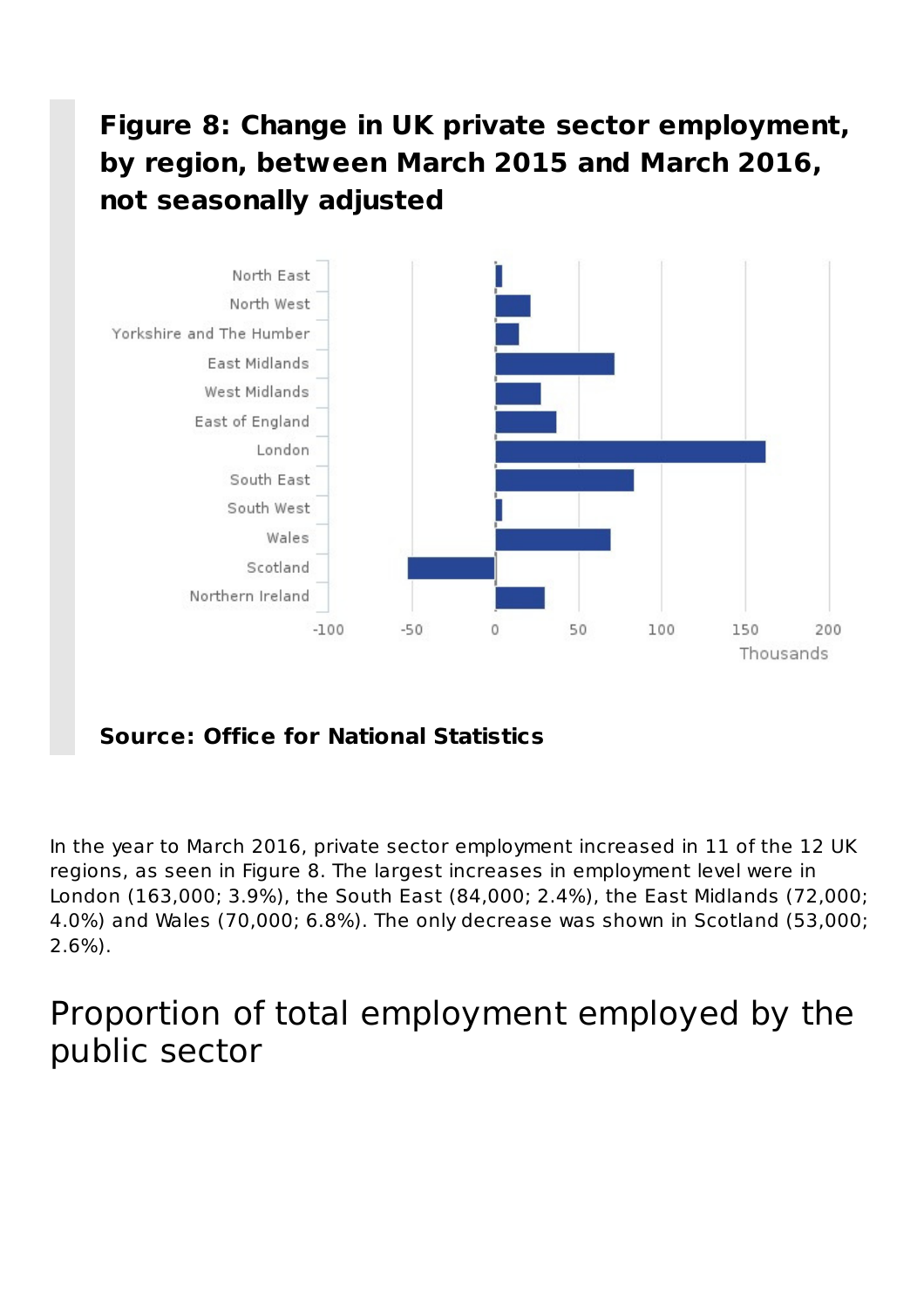#### <span id="page-15-0"></span>**Figure 9: Proportion of UK total employment** employed in the public sector, by region, March **2016, not seasonally adjusted**



#### **Source: Office for National Statistics**

Figure 9 shows the proportion of all those in employment employed in the public sector for each UK region at March 2016.

Northern Ireland (25.2%), Scotland (21.3%) and Wales (20.8%) showed the highest public sector employment proportions.

At March 2016, the North East (20.3%) remains the English region with the highest public sector employment proportion. London (14.3%) had the lowest proportion.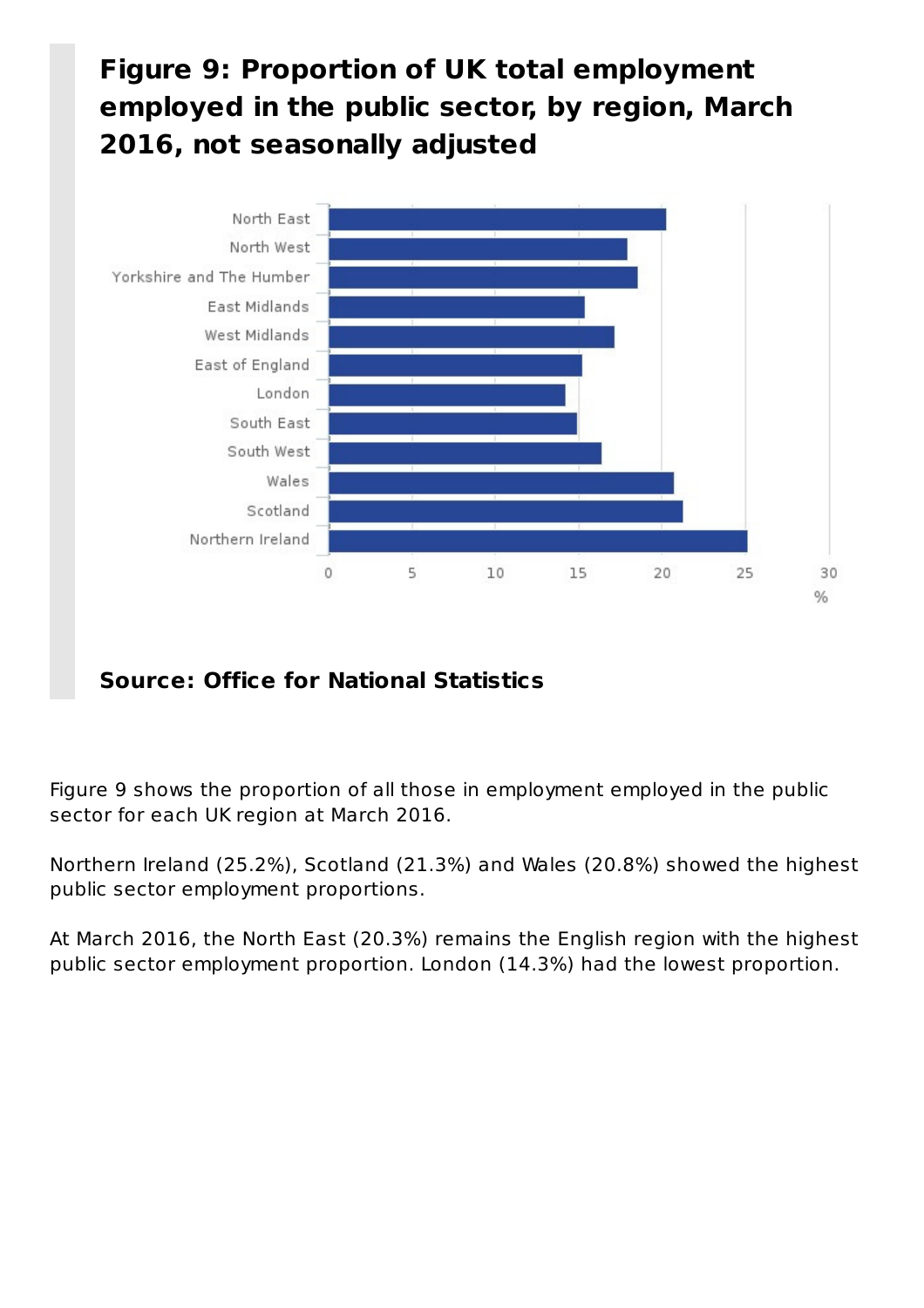### <span id="page-16-0"></span>7. Employment in the Civil Service and executive non-departmental public bodies (NDPBs)

## Civil Service

At March 2016, employment in the UK Home Civil Service increased by 1,000 (0.2%) compared with December 2015 to 424,000.

The largest increases were reported by the Department for Work and Pensions (490), HM Revenue and Customs (excluding agencies) (460) and the National Offender Management Service (290). The largest decreases were reported by the Department for Environment, Food and Rural Affairs (excluding agencies) (210) and HM Courts and Tribunals Service (210).

### Executive NDPBs

These bodies usually deliver a particular public service and are overseen by a board rather than ministers. Employment in executive NDPBs has been aggregated by sponsoring department.

Between December 2015 and March 2016, total employment in executive NDPBs increased by 860 to 79,960.

# 8. Background notes

### 1. This quarter's release

There have been revisions to estimates derived from the Labour Force Survey (including estimates of total employment and private sector employment) back to September 2012, resulting from taking on board the latest population estimates and a review of the seasonal adjustment process.

### 2. Next quarter's release

There will be revisions to the headline public sector estimates back to March 1999.

3. Basic quality information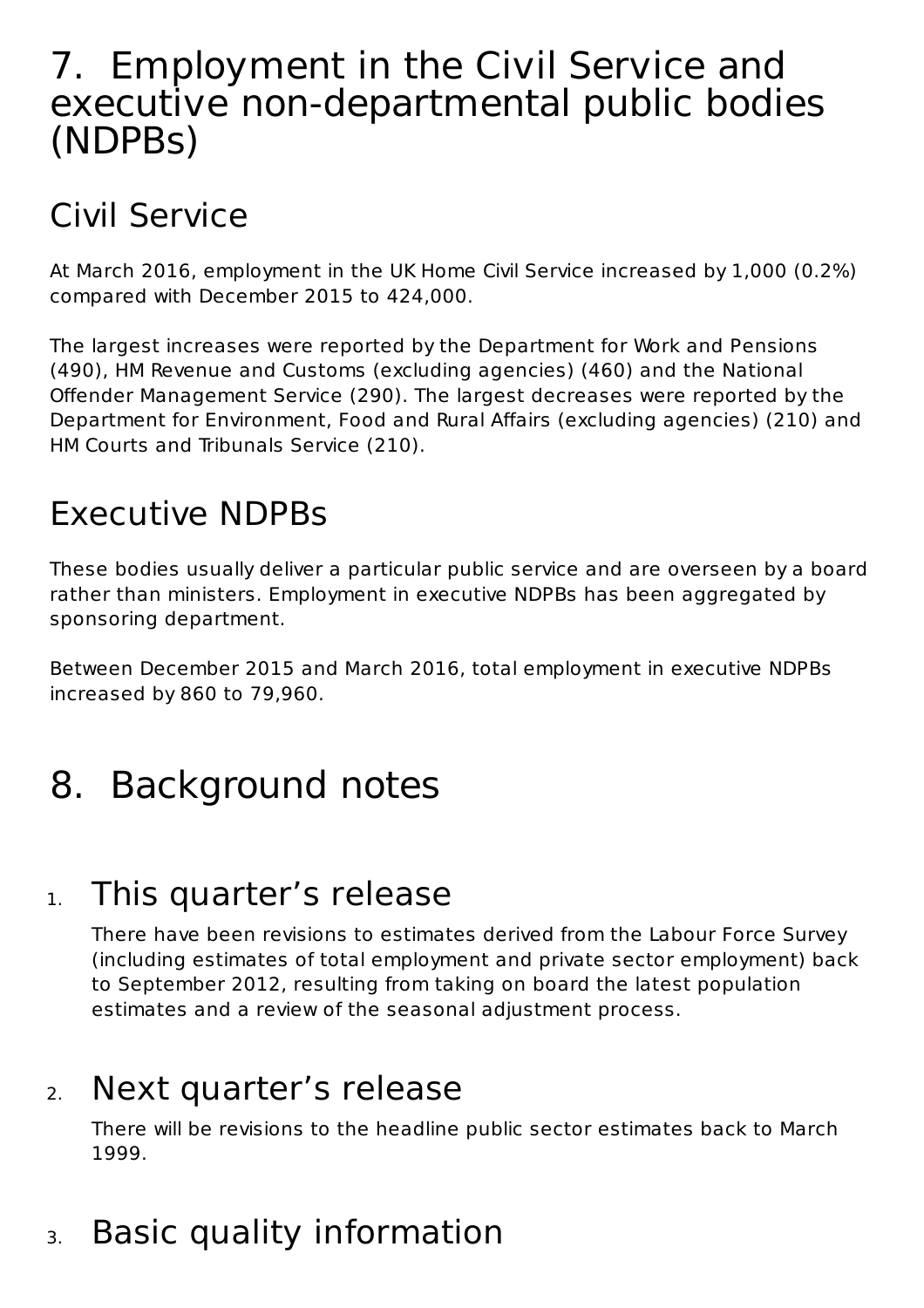In 2005 the Office for National Statistics (ONS), in collaboration with other government departments and the devolved administrations, implemented major improvements to public sector employment (PSE) estimates. Standard definitions for public sector employment across all departmental statistics were agreed and a single definitive set of quarterly PSE estimates introduced. A new Quarterly Public Sector Employment Survey (QPSES) was established. ONS publishes official PSE estimates each quarter as National Statistics, in the form of a statistical bulletin, approximately 11 weeks after the period to which they refer.

Further details can be found in the Quality and Methodology Information for Public Sector Employment report.

#### 4. Relevance to users

The PSE estimates and data produced for the quarterly publication are used across government and feed into a number of wider publications and outputs. Some government departments use the total figures to facilitate policy making, whereas others use specific components of the data collection. The main users are as follows:

- Cabinet Office  $\mathbf{a}$
- HM Treasury  $\bullet$
- Scottish Government  $\bullet$
- Department for Communities and Local Government (DCLG)  $\bullet$
- Local Government Association (LGA)  $\bullet$

#### 5. Revisions

Public sector employment statistics have previously been published for all periods from 1999 up to and including December 2015. In line with the published revisions policy for public sector employment statistics, the statistics have been revised, to take account of late information from respondents. Tables 1R to 5R in the public sector employment dataset illustrate the size of the revisions in each category.

### 6. Concepts and definitions

The public sector comprises central government, local government and public corporations as defined for the UK National Accounts. The Public Sector Classification Guide is published monthly by ONS, and provides information on the classification of organisations and institutions in the National Accounts.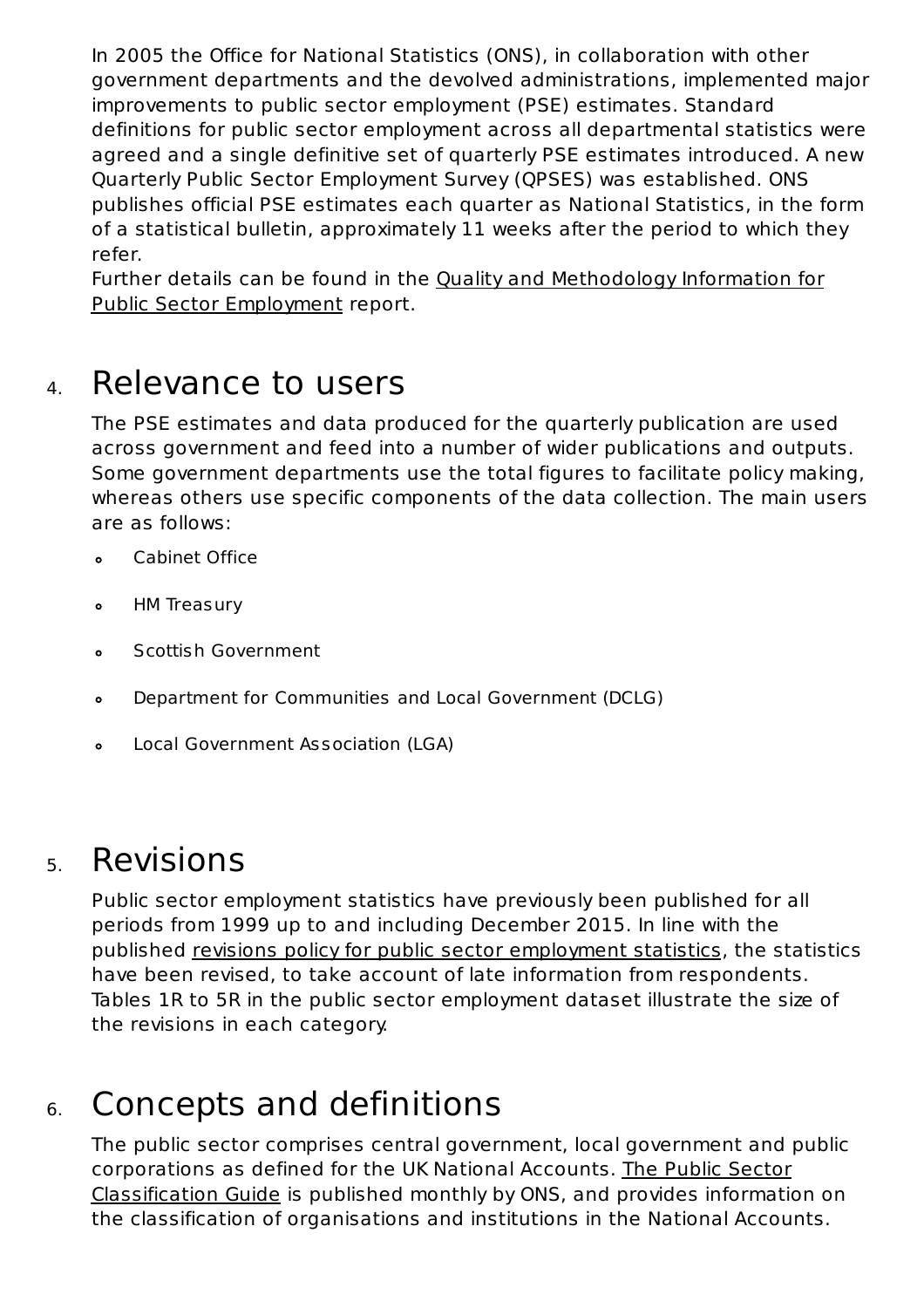<span id="page-18-0"></span>The public sector employment estimates relate to the number of people employed according to returns from relevant organisations, but they include a number of workers with a second job in the public sector whose main job is in the private sector or in a separate public sector organisation. The private sector estimate, which is obtained by taking the difference between the Labour Force Survey estimate of people employed in the whole economy and the public sector total, will thus tend to be correspondingly understated by a small percentage.

Headcount estimates are based on the number of employees with an employment contract who are being paid by the organisation. Employees can be permanent, on a fixed-term contract or employed on a casual basis. Selfemployed, contract workers and agency workers are excluded.

Permanent employees, as defined in the public sector employment dataset Tables 8 and 10, are employees with a contract with no agreed expiry date or a fixed-term contract of more than 12 months. Temporary or casual employees are those with a fixed-term contract of 12 months or less or employed on a casual basis.

As well as the headcount estimates, estimates have also been produced for the number of employees in full-time equivalents (FTE) back to 1999. This is based on converting part-time employees' hours into a full-time employees' equivalent and provides a better indication of total labour input than a simple headcount. Central government includes all administrative departments of government and other central agencies and Non-Departmental Public Bodies. As such it is wider than the Civil Service. This sector also includes HM Forces and the National Health Service (NHS). Within education, academies and free schools are classified to central government. It also includes the British Transport Police in England and Wales and, from June 2013, the Police Service of Scotland. Local government covers those types of public administration that only cover a locality and any bodies controlled and mainly financed by them. The sub-sector includes all areas of administrative authorities including parish councils, though these units are not covered by the current estimates for local authorities. It includes police forces and their civilian staff for England and Wales, excluding British Transport Police. Until June 2013 it includes the Police Service of Scotland. All functions of local authorities are classified to the sub-sector. although trading activities that produce market output (for example, housing and municipally owned markets) are regarded as quasi-corporations and appear under public corporations. Local education authorities are part of local government, as are voluntary aided schools, county schools and, from September 1999, foundation schools (formerly grant-maintained). Public corporations are companies or quasi-corporations controlled by government, for example London Underground Ltd. These companies receive more than half their income from sales of goods or services into the market place.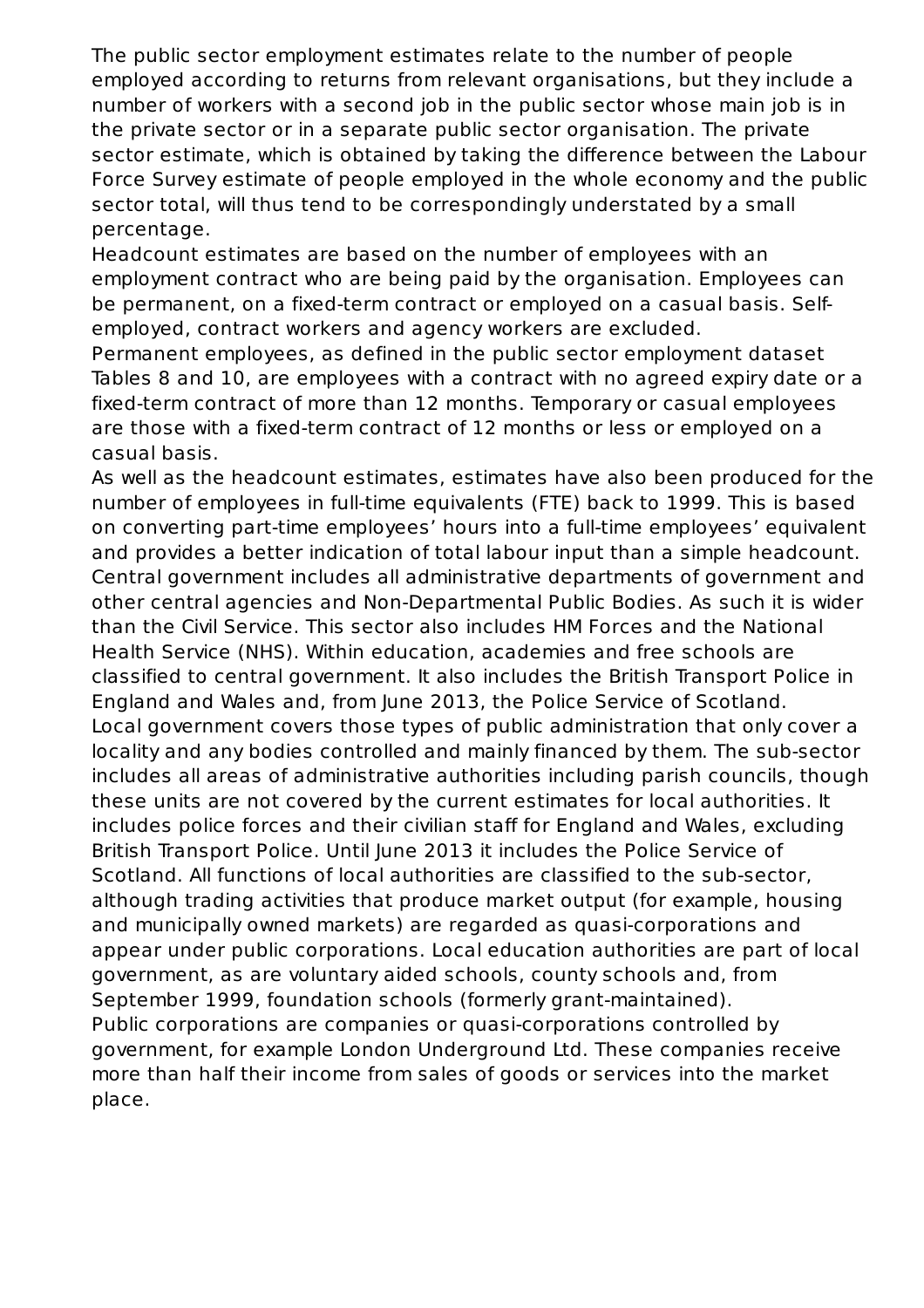<span id="page-19-0"></span>The estimates of Civil Service employees count all home Civil Service employees. Civil Service employees can be classified to central government or public corporations. Examples of public corporations include the UK Intellectual Property Office and the Driver and Vehicle Standards Agency. Civil Service estimates exclude the Northern Ireland Civil Service and other Crown servants. Employees in these groups are included in estimates of central government employment.

#### 7. Accuracy

#### Response rates:

PSE statistics are compiled from a range of sources. The primary source is the Quarterly Public Sector Employment Survey (OPSES). The OPSES comprises three separate data collections; the home Civil Service, Local Authorities in England and Wales, and Great Britain public corporations and Non-Departmental Public Bodies (NDPBs). Returned questionnaires go through a series of automated validation tests to check for completeness and consistency and to identify any significant movements compared with the previous period reported (and the same period the previous year). The automated checks are followed up with respondents where errors are detected or further explanation is required. The target is to clear 95% of test failures prior to processing results. ONS response targets for each of the three surveys ahead of compiling results are 85% (number of respondents) and 90% (of total employment). In addition, each survey has a list of critical respondents (usually those with the largest employment) for which special efforts are made to achieve 100% response and clearance of test failures.

#### **Table 1: Response rates for sources of UK public** sector employment, March 2016

|                                     | Response (% of<br>questionnaires returned) | Response (% of<br>employment returned) |
|-------------------------------------|--------------------------------------------|----------------------------------------|
| <b>Local Authorities</b><br>Survey  | 96                                         | 96                                     |
| <b>Public Bodies</b><br>Survey      | 90                                         | 97                                     |
| Civil Service Survey                | 100                                        | 100                                    |
| <b>Other Sources</b><br>(see below) | 100                                        | 100                                    |

Source: Office for National Statistics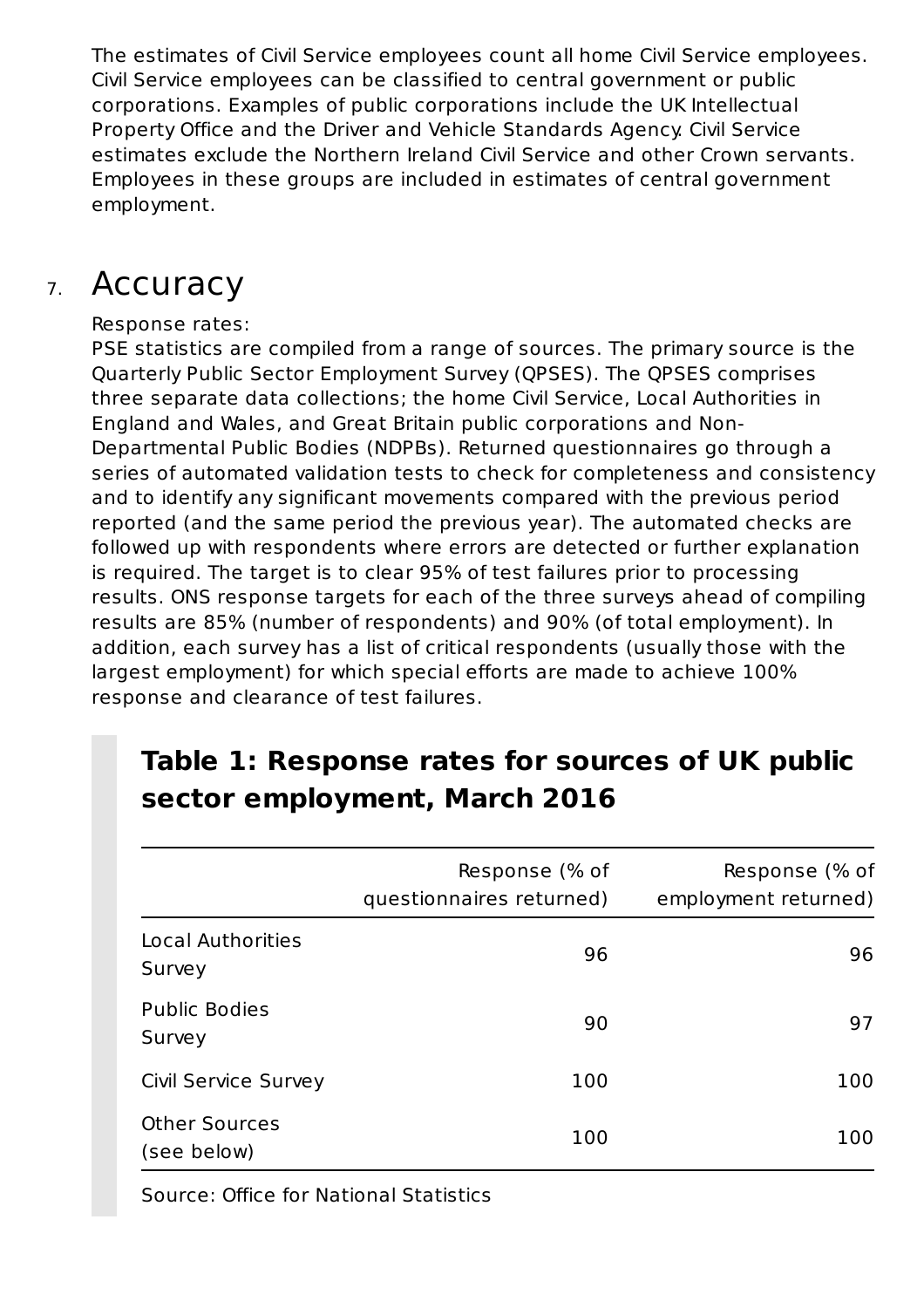Data for non-responders are imputed based on previous returns and known annual changes in seasonality. It is extremely rare for a local authority, public body or Civil Service department to non-respond for two consecutive quarters. The data collection is statutory for local authorities and public bodies (Statistics of Trade Act 1947) and positive action is taken to address non-response issues as and when they occur.

So that estimates of total public sector employment can be made, it is necessary for further information to be gathered from external sources.

#### Table 2: External sources of data for UK public sector employment statistics, March 2016

|                                                | Geographic Source<br>coverage |                                                                                      |
|------------------------------------------------|-------------------------------|--------------------------------------------------------------------------------------|
| Central government                             |                               |                                                                                      |
| <b>HM Forces</b>                               | UK                            | Ministry of Defence: Defence Statistics                                              |
| <b>National Health</b><br>Service              | England                       | Health and Social Care Information Centre                                            |
|                                                | Wales                         | NHS Wales Informatics Service                                                        |
|                                                | Scotland                      | Scottish Government                                                                  |
|                                                | <b>Northern</b><br>Ireland    | Department of Finance and Personnel                                                  |
| Academies                                      | England                       | School Workforce Census and list of all open<br>academies (Department for Education) |
| Police (including<br>civilians)                | Scotland                      | <b>Scottish Government</b>                                                           |
| Police (British<br>Transport Police) and Wales | England                       | Home Office                                                                          |
| Other central<br>government                    | Great<br><b>Britain</b>       | Quarterly Public Sector Employment Survey<br>(ONS)                                   |
|                                                | Northern<br>Ireland           | Department of Finance and Personnel                                                  |
| Local government                               |                               |                                                                                      |
| Local authorities                              | England<br>and Wales          | Quarterly Public Sector Employment Survey<br>(ONS)                                   |
|                                                | Scotland                      | Joint Staffing Watch (Scottish Government)                                           |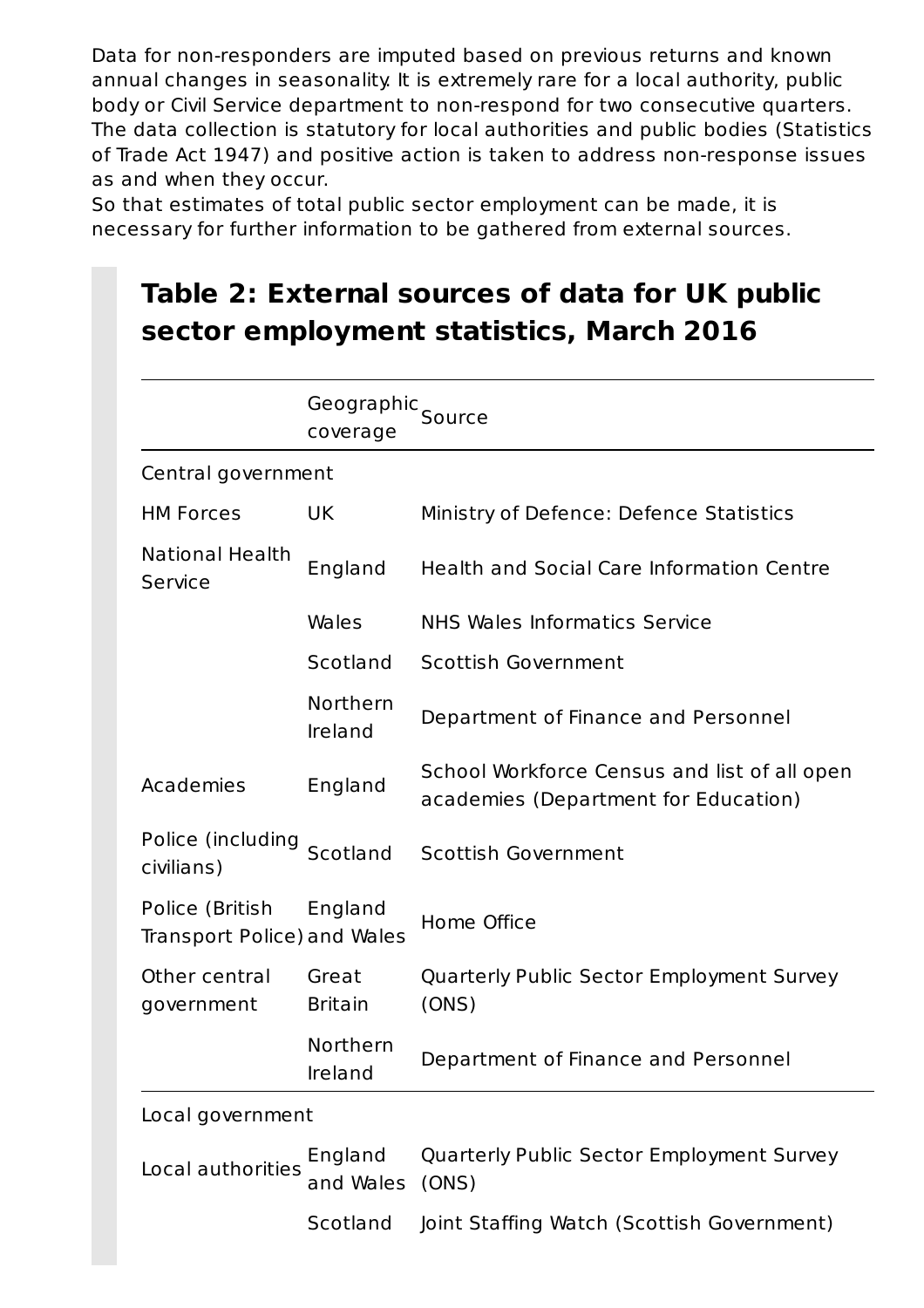<span id="page-21-0"></span>

|                                         | Northern<br>Ireland     | Department of Finance and Personnel                |
|-----------------------------------------|-------------------------|----------------------------------------------------|
| Police (including England<br>civilians) | and Wales               | Home Office                                        |
|                                         | Northern<br>Ireland     | Department of Finance and Personnel                |
| Public corporations                     |                         |                                                    |
|                                         | Great<br><b>Britain</b> | Quarterly Public Sector Employment Survey<br>(ONS) |
|                                         | Northern<br>Ireland     | Department of Finance and Personnel                |
|                                         |                         |                                                    |

Source: Office for National Statistics

ONS also produces regional estimates of PSE based on returns from public sector organisations (Table 6). These supersede those produced using the Labour Force Survey (LFS) which previously had been used in conjunction with national PSE estimates to produce estimates by region.

#### 8. Coherence

Estimates of public sector employment for December 2015 and March 2016 are based partly on projections for some sources. As part of the development programme to improve the quality of public sector employment estimates, public sector organisations are working towards the production of timely quarterly estimates. Until this development programme is completed, there remains a requirement to include estimates for certain sources:

- Police (including civilians) workforce estimates for England and Wales are published  $\bullet$ every six months (for two quarters) by the Home Office.
- NHS workforce statistics for England are derived from a pay system which covers  $\bullet$ all but two English NHS organisations. This produces very good estimates of staff numbers. Figures for the two other organisations are estimated based on annual NHS Workforce Census figures. This new source of estimates will reduce the need to revise estimates in the future.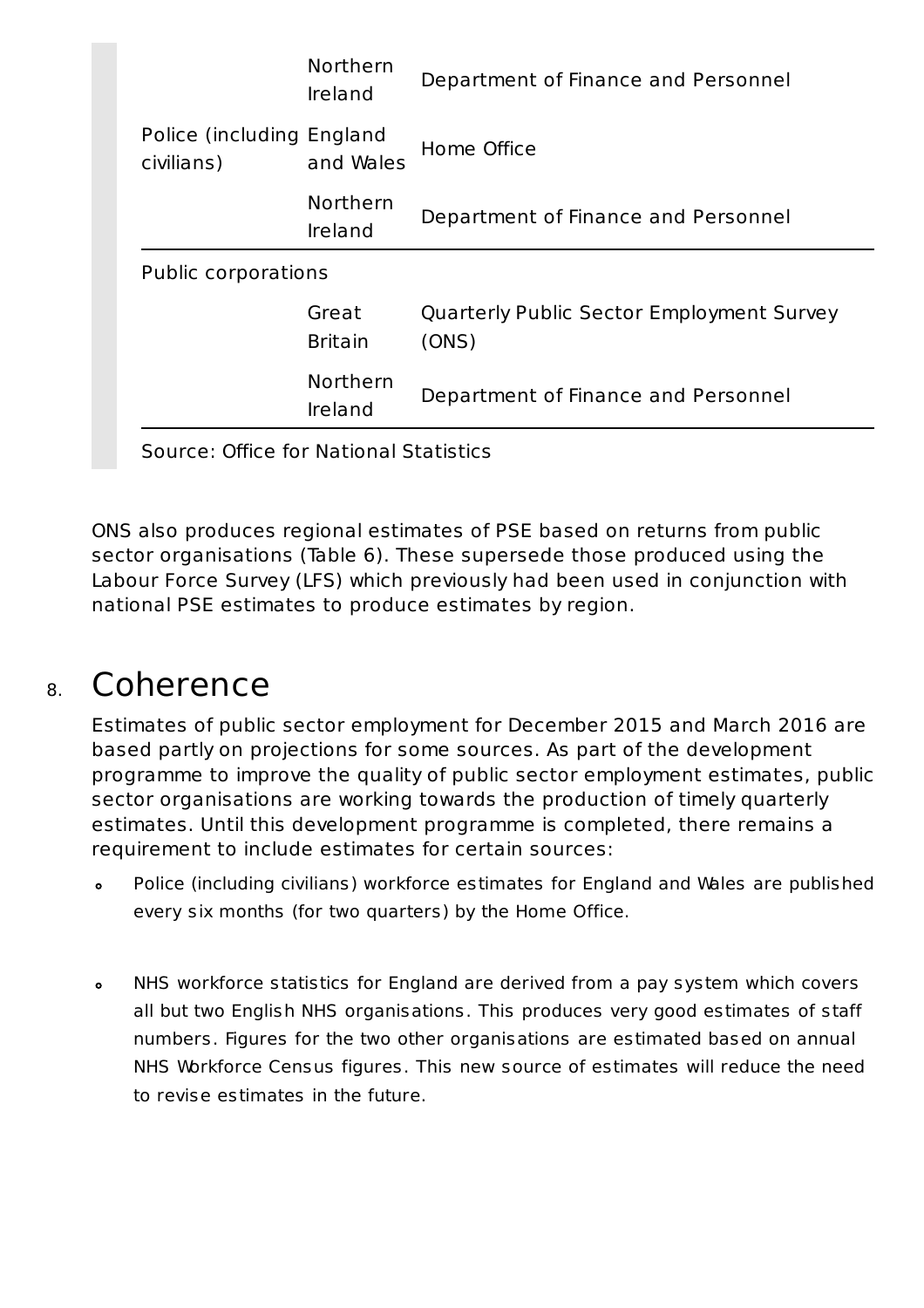All time series in the public sector employment release, except for the regional series, are seasonally adjusted to aid interpretation. As seasonal adjustment does not preserve additivity within aggregation structures, relationships that hold in the unadjusted series do not necessarily hold for the seasonally adjusted series. For example, total public sector employment equals the sum total of all public sector industry estimates before seasonal adjustment, but this is not necessarily true after seasonal adjustment.

The estimates of public sector employment in education (SIC division 85) differ from the school workforce estimates published by the Department for Education (DfE) mainly as a result of differences in coverage and data sources. DfE estimates focus on the number of FTE teachers and support staff for England only. By comparison, the ONS estimates are derived by allocating local authority employees to education using the Inter-Departmental Business Register (IDBR) and the QPSES in England and Wales. The DfE School Workforce Census school level estimates are used to estimate employment in academies in England. PSE estimates include all employees reported by local authorities as working in primary, secondary and adult education establishments including some groups who are not covered by the DfE statistics, such as adult education staff and certain categories of support staff. Employment estimates for education in Scotland and Northern Ireland are also included to give a wider UK coverage. The different coverage of the ONS and DfE education statistics serve the needs of different users. Those who require information on the workforce in England who are directly involved in pupils' teaching and learning should use DfE published statistics. Users should also refer to DfE published statistics to gauge trends in education employment. Those who seek data on UK public sector employment in education, in its widest sense, should use the ONS data in this release. For further information on the differences between DfE and ONS data on education please see pages 44 to 46 of the Public Sector Employment Trends 2005 article published in October 2005.

ONS estimates for the NHS also differ from the headline figure produced by the Health and Social Care Information Centre (HSCIC). Again, this reflects the wider UK coverage (HSCIC figures are for England only) plus the exclusion by ONS of general practitioners (GPs). ONS, in accordance with National Accounts practice, classifies GPs as part of the private sector. ONS also include hospital practitioners and clinical assistants who work in hospitals on a salaried pay scale but generally work as GPs leading the HSCIC to exclude them from their totals to avoid double counting. When these factors are allowed for, ONS and NHS data can be shown to be identical.

Machinery of government changes in the period since 1 April 2015 are listed here:

#### Table 3: Machinery of government changes, 1 **April 2015 to 31 March 2016, UK**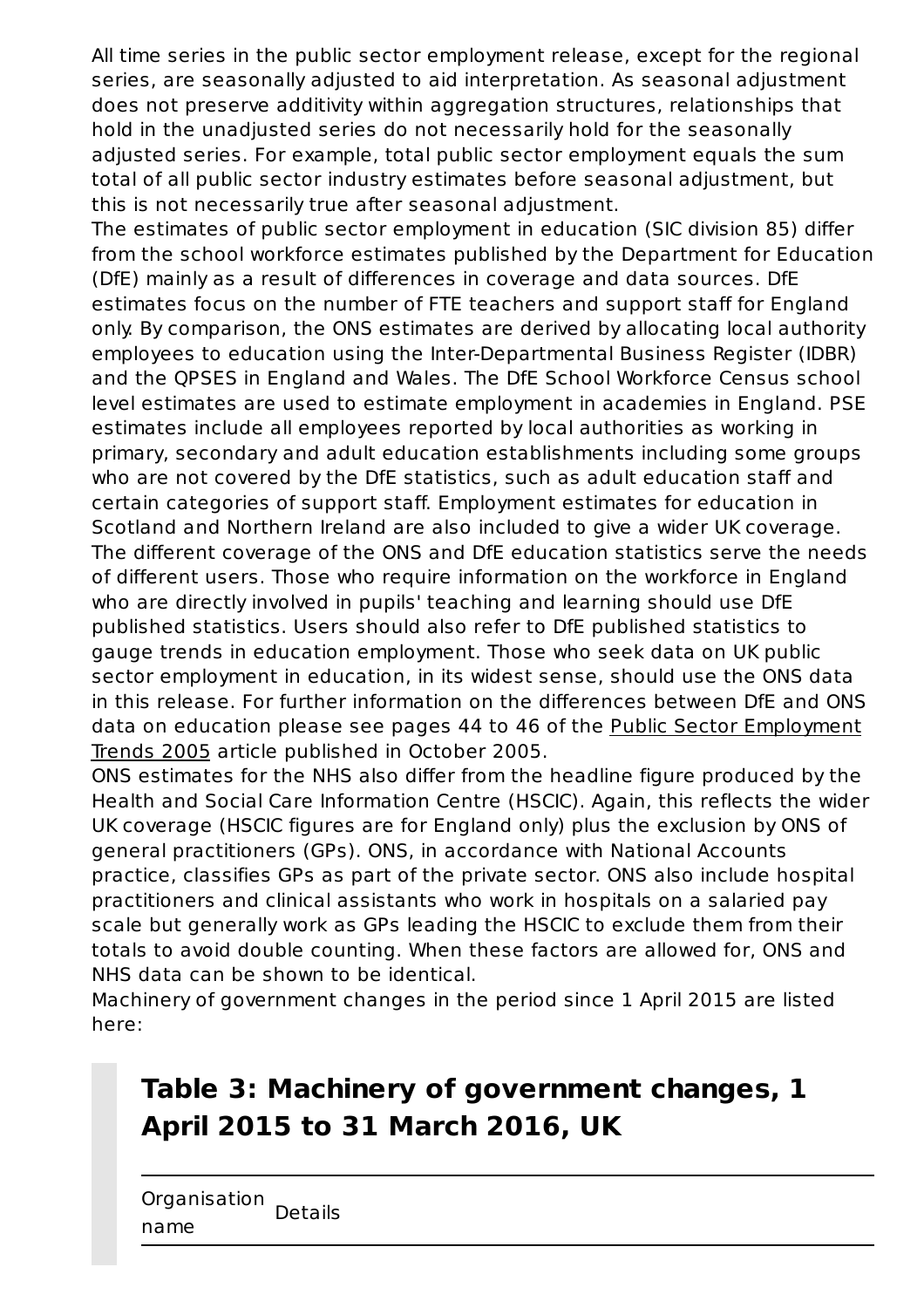<span id="page-23-0"></span>

| <b>Business</b><br>Innovation<br>and Skills     | Between September 2015 and December 2015 approximately<br>40 staff transferred to the Department for Culture Media and<br>Sport.                                                                                                                                                                                                               |
|-------------------------------------------------|------------------------------------------------------------------------------------------------------------------------------------------------------------------------------------------------------------------------------------------------------------------------------------------------------------------------------------------------|
| Department<br>for Culture<br>Media and<br>Sport | Between September 2015 and December 2015 approximately<br>60 staff transferred to the Department for Education.                                                                                                                                                                                                                                |
| Driver Vehicle<br>Licensing<br>Agency           | Between September 2015 and December 2015 approximately<br>20 staff transferred to the Government Internal Audit Agency.                                                                                                                                                                                                                        |
| <b>Historic</b><br>Scotland                     | On 1 October 2015, Historic Scotland merged with the Royal<br>Commission on the Ancient and Historical Monuments of<br>Scotland to become Historic Environment Scotland, an<br>executive NDPB of the Scottish Government. At this point it<br>ceased to be part of the Civil Service.                                                          |
| <b>National</b><br>Archives                     | The sponsoring department of the National Archives<br>changed from the Ministry of Justice to the Department for<br>Culture, Media and Sport on 17 September 2015.                                                                                                                                                                             |
| Defence<br>Support<br>Group                     | On 1 April 2015, approximately 2,000 employees within<br>Defence Support Group (DSG) were privatised and<br>transferred to the private sector via Babcock. The remaining<br>approximately 450 employees covering the Defence<br>Electronic Components Agency (DECA) transferred to the<br>Ministry of Defence.                                 |
| Defence<br>Equipment<br>and Support             | Defence Equipment and Support, an arm's length body of the<br>Ministry of Defence, is reported as a bespoke trading entity<br>from June 2015. Prior to this it was included in the Ministry of<br>Defence.                                                                                                                                     |
| Food and<br>Environment<br>Research<br>Agency   | On 1 April 2015 the business and operations of the Food and<br>Environment Research Agency (FERA), an Executive Agency of<br>Defra, transferred to Fera Science Limited (FSL), a joint<br>venture between Defra and Capita. As a result, around 580<br>employees left the Civil Service.                                                       |
| Food<br><b>Standards</b><br>Scotland            | On 1 April 2015 Food Standards Scotland was established as<br>a non-ministerial office, part of the Scottish Administration,<br>alongside, but separate from, the Scottish Government,<br>accounting for around 160 employees. At the same time,<br>around 130 staff transferred from the Food Standards<br>Agency to Food Standards Scotland. |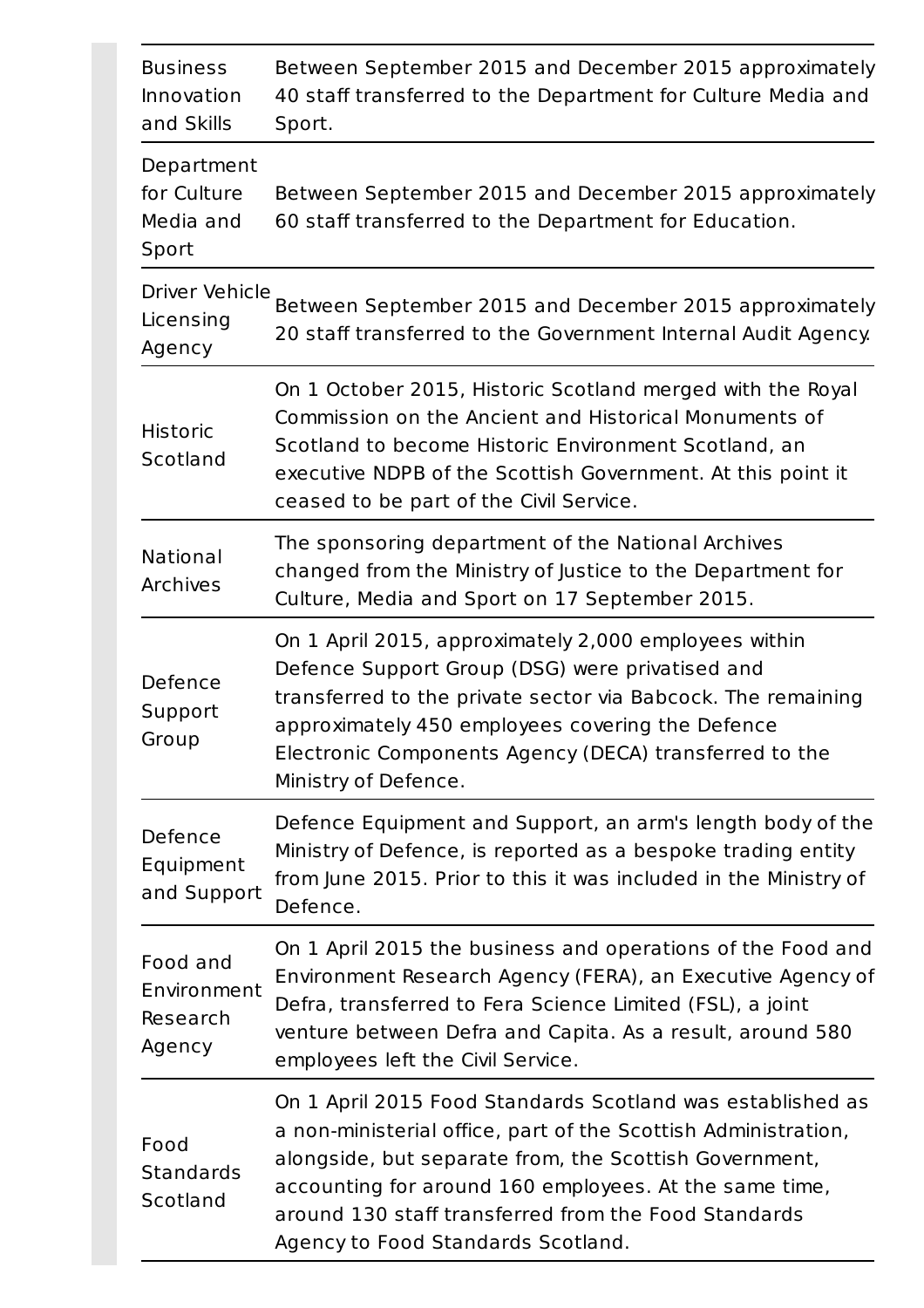| Government<br><b>Internal Audit</b><br>Agency          | The Government Internal Audit Agency, an executive agency<br>sponsored by HM Treasury, launched on 1 April 2015.                                                                                                                                                                                                                 |
|--------------------------------------------------------|----------------------------------------------------------------------------------------------------------------------------------------------------------------------------------------------------------------------------------------------------------------------------------------------------------------------------------|
| Government<br>Legal<br>Department                      | The Treasury Solicitor became the Government Legal<br>Department on 1 April 2015.<br>Around 70 staff transferred from the Ministry of Defence to<br>the Government Legal Department during June 2015.                                                                                                                            |
| <b>Highways</b><br>Agency                              | On 1 April 2015 the Highways Agency became Highways<br>England, a government owned company, and ceased to be<br>part of the Civil Service. As a result, around 3,750 employees<br>moved to the wider public sector.                                                                                                              |
| National<br>Measurement<br>and<br>Regulation<br>Office | The National Measurement Office became the National<br>Measurement and Regulation Office on 1 April 2015.                                                                                                                                                                                                                        |
| and Road                                               | Office of Rail The Office of Rail Regulation became the Office of Rail and<br>Road on 1 April 2015.                                                                                                                                                                                                                              |
| Oil and Gas<br>Authority                               | The Oil and Gas Authority, an executive agency sponsored by<br>the Department of Energy and Climate Change, was<br>established on 1 April 2015, accounting for around 100<br>employees.<br>At the same time, around 60 employees transferred from the<br>Department of Energy and Climate Change to the Oil and Gas<br>Authority |
| Ordnance<br>Survey                                     | Ordnance Survey became a government owned company on<br>1 April 2015, at which point it ceased to be part of the Civil<br>Service. Around 1,230 employees moved from the Civil<br>Service to the wider public sector.                                                                                                            |
| Scottish<br>Courts and<br>Tribunals<br>Service         | The Scottish Court Service became the Scottish Courts and<br>Tribunals Service on 1 April 2015.<br>At the same time around 90 staff transferred from the<br>Scottish Government to the Scottish Courts and Tribunals<br>Service.                                                                                                 |

Source: Office for National Statistics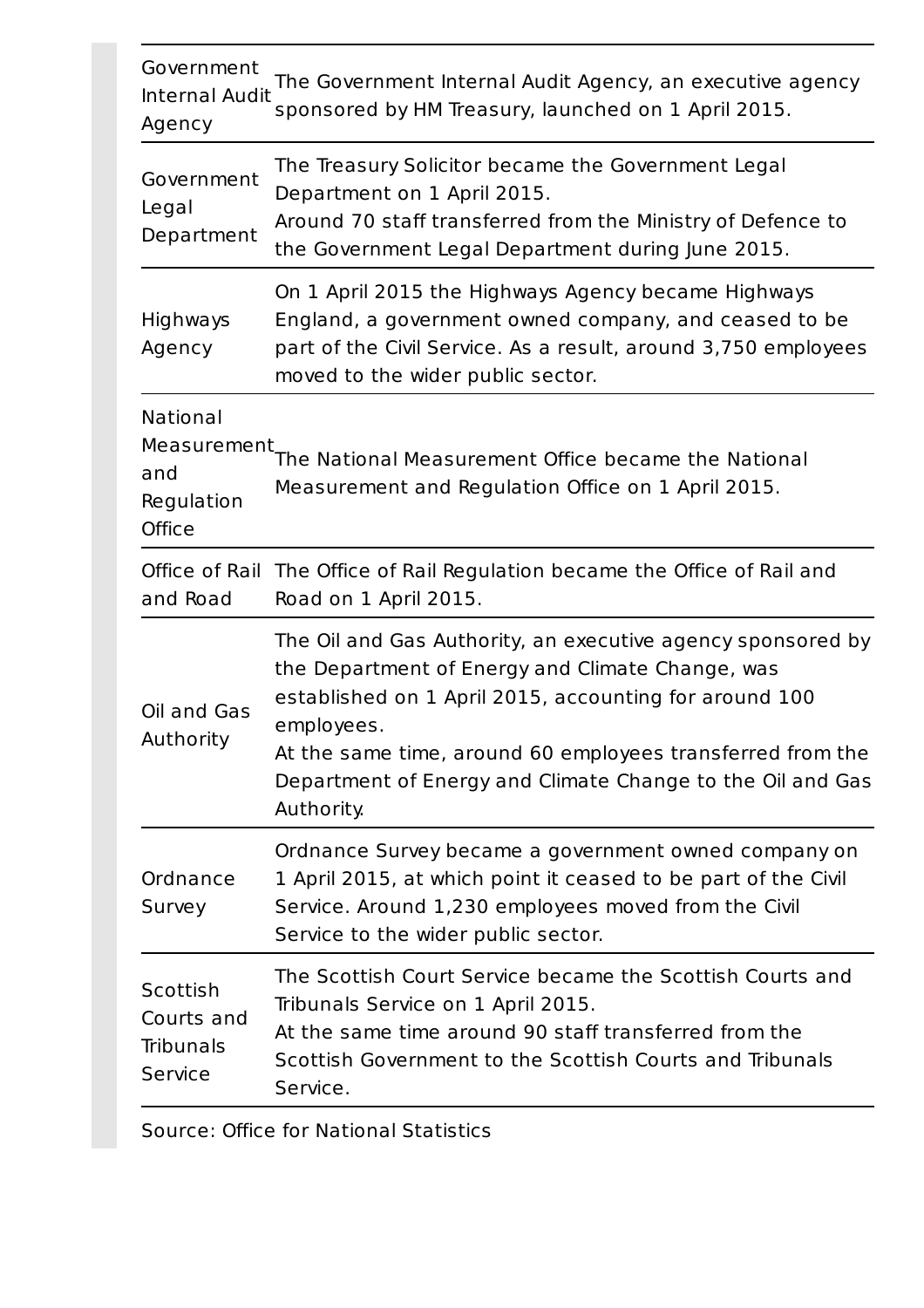### 9. Methods

<span id="page-25-0"></span>Improvements to the way employment in public sector education in England is estimated were first implemented as part of the PSE, Quarter 3 2012 release. Revisions to the estimates caused by these improvements were at that time incorporated into the revised PSE series, in line with the revisions policy for public sector employment statistics. Further details of the change in method and the impact on estimates of PSE are available in 'Public Sector Employment Statistics - Change in Method for Estimating Employment in Education in England', published as part of the Public Sector Employment, Quarter 3 2012 release.

### 10. Reclassifications

In recent years the public and private sector employment series have been affected by a number of major reclassifications where bodies employing large numbers of people have moved between the public and private sectors. These major reclassifications are as follows.

Further education corporations and sixth form college corporations in England are included in the private sector from June 2012 but in the public sector for earlier time periods. More information on this decision can be found in the Reclassification of Further Education Corporations and Sixth Form Colleges in England article published on 31 May 2012.

Royal Mail plc is included in the private sector from December 2013 but in the public sector for earlier time periods.

Lloyds Banking Group plc is included in the public sector from December 2008 to December 2013 but in the private sector for earlier and subsequent periods. Royal Bank of Scotland plc is included in the public sector from December 2008 but in the private sector for earlier time periods.

Network Rail is included in the private sector before December 2002. From December 2002 onwards it is included in the public sector (except for the period from June 2003 to March 2004, when it is included in the private sector). More information can be found in the Classification of Network Rail under European System of Accounts 2010 published in December 2013.

Northern Rock is included in the public sector from December 2007 until December 2011 but in the private sector for earlier and later time periods. Bradford and Bingley is included in the public sector from September 2008 but in the private sector for earlier time periods.

Welsh further education colleges were reclassified to the private sector on 27 January 2015. They are included in the private sector from March 2015 but in the public sector for earlier time periods.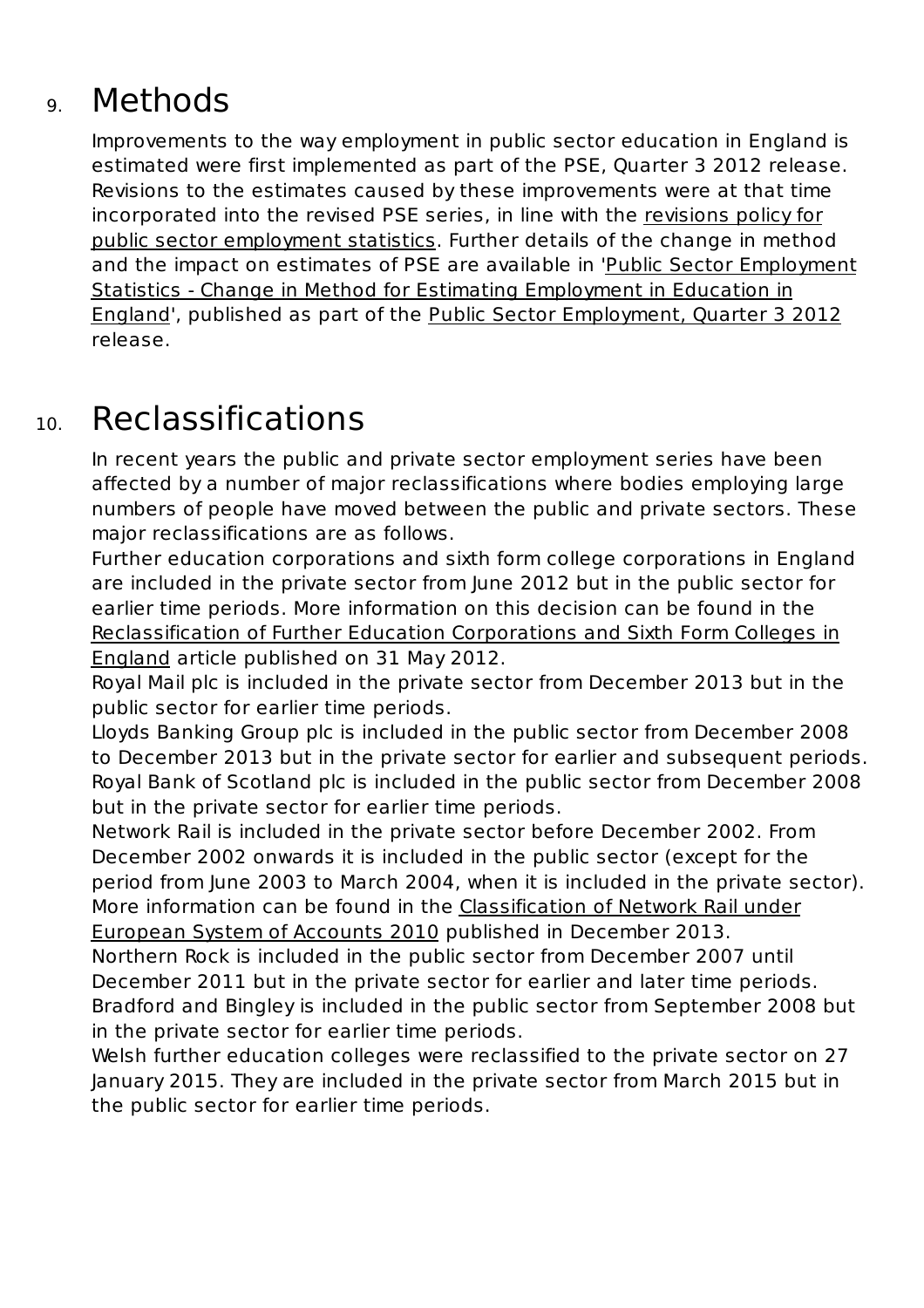Comparisons of public and private sector employment over time are complicated by a number of changes to the composition of these sectors over this period with several large employers moving between the public and private sectors. ONS therefore publishes estimates of public and private sector employment excluding the effects of major reclassifications alongside estimates of total public and private sector employment in Tables 5, 6a and 7a of the PSE release. On 13 October 2010, ONS announced the reclassification of further education colleges and sixth form college corporations to the public sector. As part of the December 2010 publication, ONS took on employment estimates for further education colleges back to 1993 or their inception if later.

On 31 May 2012, ONS announced the reclassification of English further education colleges and sixth form college corporations to the private sector, as non-profit institutions serving households (NPISH), effective from 1 April 2012. As such, employment estimates for English further education colleges and sixth form college corporations are included in ONS estimates of public sector employment from 1993 or their inception if later, up to and including March 2012.

English further education colleges and English sixth form college corporations estimates of employment are not included in public sector employment estimates from lune 2012 onwards.

### 11. Publication policy

The complete run of public sector employment data in the tables of this statistical bulletin is also available to view and download in other electronic formats free of charge using the ONS Time Series Data website service. You can download the complete Public Sector Employment Time Series in a choice of zipped formats, or view and download their own selections of individual series.

12. Details of the policy governing the release of new data are available by visiting the UK Statistics Authority website.

The UK Statistics Authority has designated these statistics as National Statistics, in accordance with the Statistics and Registration Service Act 2007 and signifying compliance with the Code of Practice for Official Statistics. Designation can be broadly interpreted to mean that the statistics:

- meet identified user needs  $\bullet$
- are well explained and readily accessible  $\bullet$
- are produced according to sound methods  $\bullet$
- are managed impartially and objectively in the public interest  $\bullet$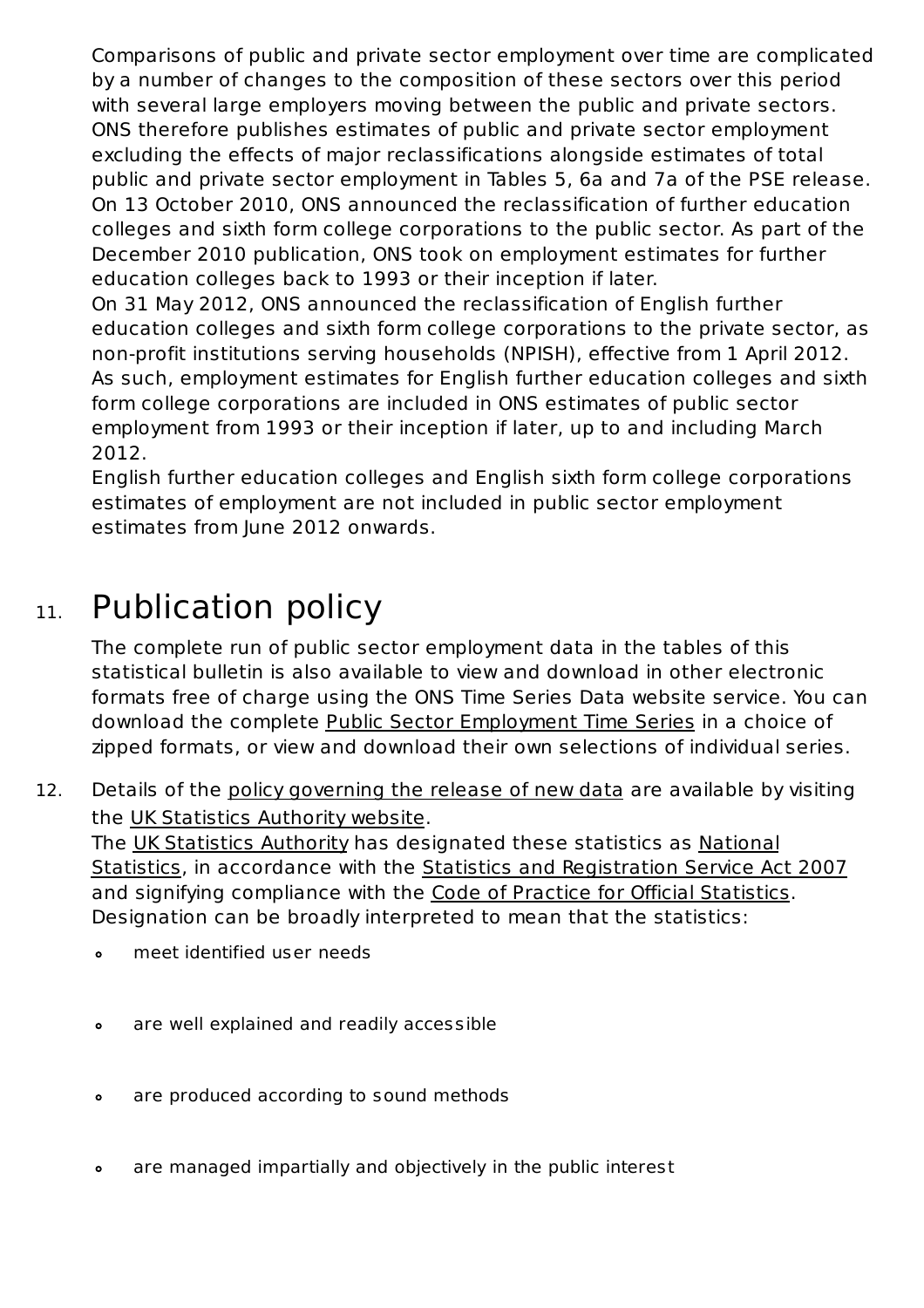<span id="page-27-0"></span>Once statistics have been designated as National Statistics it is a statutory requirement that the Code of Practice shall continue to be observed.

13. As stated earlier in the bulletin the employment figures provided are point-intime estimates and for this reason, ONS introduced a new naming convention for the releases, whereby the latest month of measurement is highlighted rather than the quarter.

# 9. Methodology

Public Sector Employment QMI

### Contact details for this statistical bulletin

Debra Leaker pse@ons.gsi.gov.uk Telephone: +44 (0)1633 455874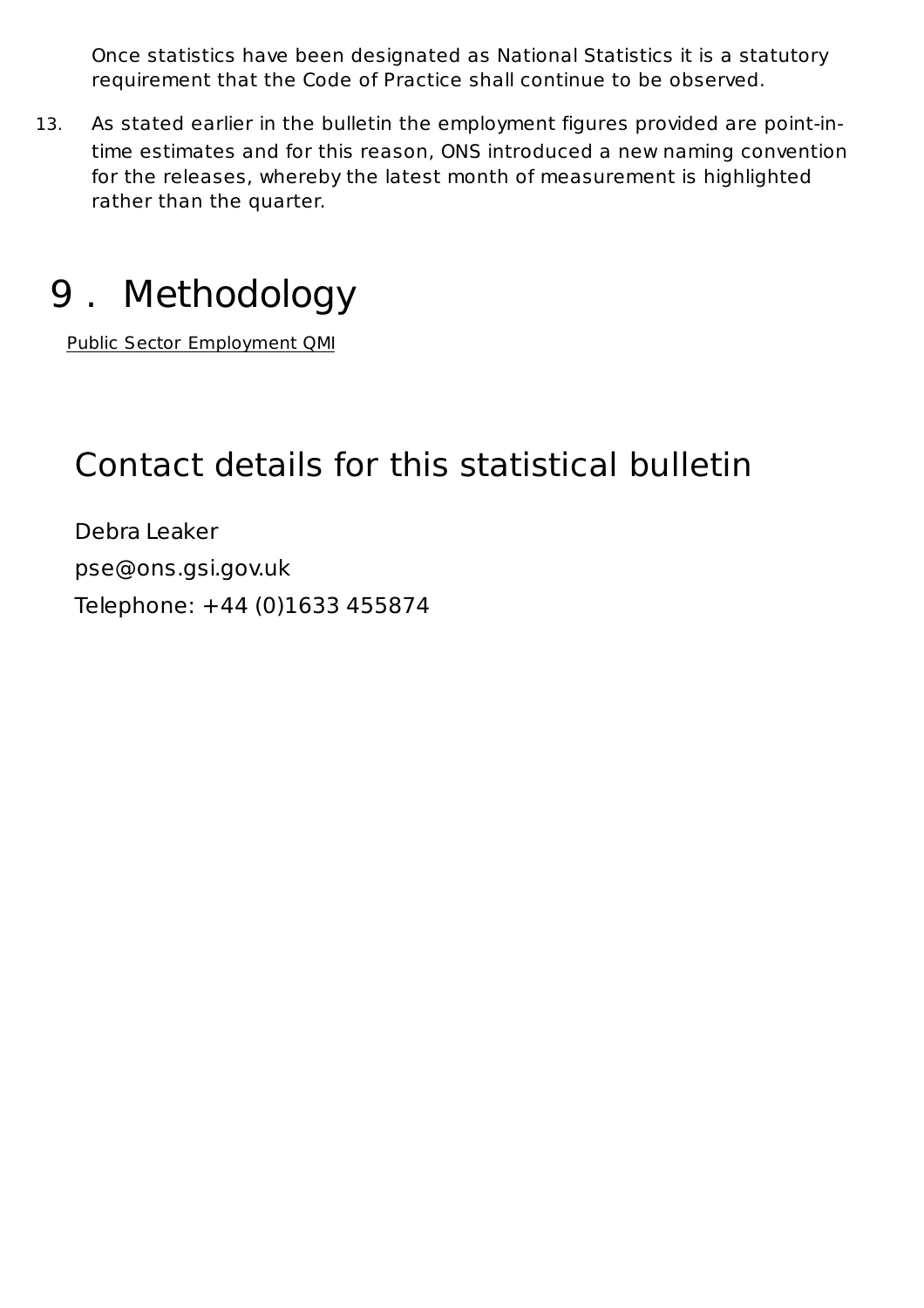

# Office for<br>
National Statistics<br>
Swyddfa<br>
Ystadegau Gwladol<br>
Public sector employment, UK: March 2016 Released on 15 June 2016

| <b>Index of Tables</b> |                                                                                             |
|------------------------|---------------------------------------------------------------------------------------------|
| Table 1                | Public sector employment by sector classification; Headcount                                |
| Table 2                | Public sector employment by industry; Headcount                                             |
| Table 3                | Public sector employment by sector classification; Full-time equivalent                     |
| Table 4                | Public sector employment by industry; Full-time equivalent                                  |
| Table 5                | Public and private sector employment; Headcount                                             |
| Table 6                | Regional public sector employment; Headcount                                                |
| Table 6a               | Regional public sector employment, excluding effects of major reclassifications; Headcount  |
| Table 7                | Regional private sector employment; Headcount                                               |
| Table 7a               | Regional private sector employment, excluding effects of major reclassifications; Headcount |
| Table 8                | Civil Service employment by department; Headcount                                           |
| Table 8                | Civil Service employment by department; Full-time equivalent                                |
| Table 9                | Civil Service employment by department and agency                                           |
| Table 10               | <b>Employment in executive NDPBs</b>                                                        |
| Table 1R               | Public sector employment by sector classification; Headcount - Revisions                    |
| Table 2R               | Public sector employment by industry; Headcount - Revisions                                 |
| Table 3R               | Public sector employment by sector classification; Full-time equivalent - Revisions         |
| Table 4R               | Public sector employment by industry; Full-time equivalent - Revisions                      |
| Table 5R               | Public and private sector employment; Headcount - Revisions                                 |

| Statistical contact | Debra Leaker. Labour Market and Households Division. Office for National Statistics |
|---------------------|-------------------------------------------------------------------------------------|
|                     | Telephone number $+44(0)1633455874$                                                 |
| Email               | PSE@ons.gsi.gov.uk                                                                  |

Next release **Public sector employment, UK: June 2016,** to be released 14 September 2016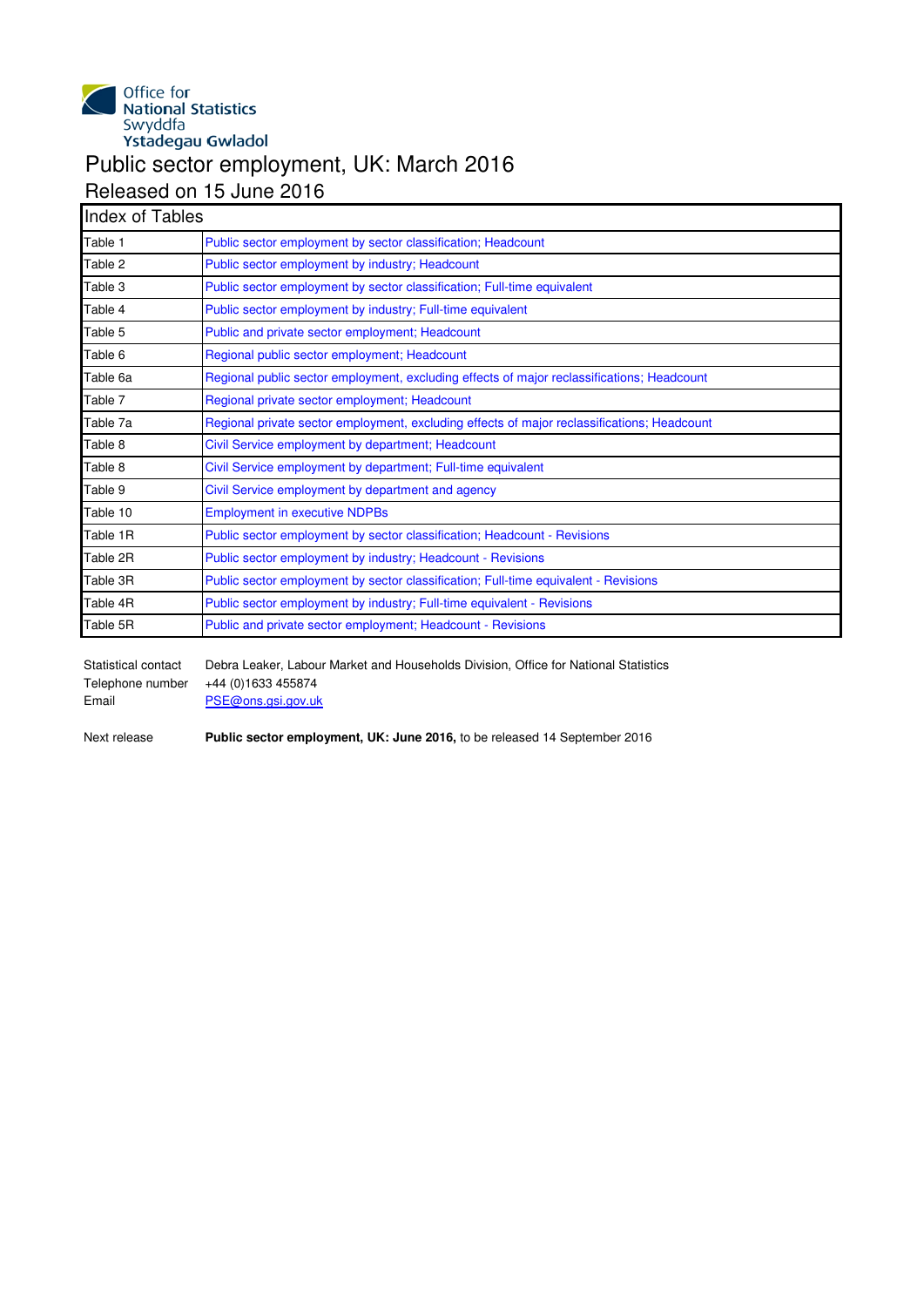|              | United Kingdom (thousands), seasonally adjusted |                          |                             |                                           |                                |                                           |  |  |
|--------------|-------------------------------------------------|--------------------------|-----------------------------|-------------------------------------------|--------------------------------|-------------------------------------------|--|--|
|              |                                                 | General government       |                             |                                           |                                |                                           |  |  |
|              | Central<br>government 34567                     | Local<br>government $^3$ | Total general<br>government | Total public<br>corporations <sup>8</sup> | Total public<br>sector 3456789 | Of which:<br>Civil Service <sup>410</sup> |  |  |
|              | G6NQ                                            | G6NT                     | G6NW                        | G7AR                                      | G7AU                           | G7D6                                      |  |  |
|              |                                                 |                          |                             |                                           |                                |                                           |  |  |
| 1999<br>2000 | 2,346<br>2,384                                  | 2,739<br>2,774           | 5,085<br>5,158              | 361<br>370                                | 5,446<br>5,528                 | 504<br>516                                |  |  |
| 2001         | 2,462                                           | 2,776                    | 5,238                       | 382                                       | 5,620                          | 522                                       |  |  |
| 2002         | 2,553                                           | 2,794                    | 5,347                       | 380                                       | 5,727                          | 538                                       |  |  |
| 2003         | 2,663                                           | 2,837                    | 5,500                       | 391                                       | 5,891                          | 560                                       |  |  |
| 2004         | 2,749                                           | 2,891                    | 5,640                       | 382                                       | 6,022                          | 570                                       |  |  |
| 2005         | 2,808                                           | 2,921                    | 5,729                       | 387                                       | 6,116                          | 571                                       |  |  |
| 2006         | 2,785                                           | 2,932                    | 5,717                       | 365                                       | 6,082                          | 558                                       |  |  |
| 2007         | 2,745                                           | 2,940                    | 5,685                       | 359                                       | 6,044                          | 539                                       |  |  |
| 2008         | 2,750                                           | 2,921                    | 5,671                       | 364                                       | 6,035                          | 523                                       |  |  |
| 2009         | 2,852                                           | 2,909                    | 5,761                       | 570                                       | 6,331                          | 527                                       |  |  |
| 2010<br>2011 | 2,868<br>2,839                                  | 2,905<br>2,757           | 5,773<br>5,596              | 544<br>511                                | 6,317<br>6,107                 | 522<br>488                                |  |  |
| 2012         | 2,731                                           | 2,557                    | 5,288                       | 479                                       | 5,767                          | 458                                       |  |  |
| 2013         | 2,823                                           | 2,421                    | 5,244                       | 457                                       | 5,701                          | 450                                       |  |  |
| 2014         | 2,884                                           | 2,351                    | 5,235                       | 185                                       | 5,420                          | 442                                       |  |  |
| 2015         | 2,913                                           | 2,269                    | 5,182                       | 179                                       | 5,361                          | 431                                       |  |  |
| 1999 Mar     | 2,340                                           | 2,733                    | 5,073                       | 361                                       | 5,434                          | 502                                       |  |  |
|              | Jun<br>2,346<br>Sep<br>2,360                    | 2,739<br>2,743           | 5,085<br>5,103              | 361<br>366                                | 5,446<br>5,469                 | 504<br>507                                |  |  |
|              | $_{\rm Dec}$<br>2,367                           | 2,758                    | 5,125                       | 370                                       | 5,495                          | 510                                       |  |  |
|              |                                                 |                          |                             |                                           |                                |                                           |  |  |
| 2000 Mar     | 2,374<br>2,384<br>Jun                           | 2,771<br>2,774           | 5,145<br>5,158              | 364<br>370                                | 5,509<br>5,528                 | 513<br>516                                |  |  |
|              | Sep<br>2,399                                    | 2,778                    | 5,177                       | 373                                       | 5,550                          | 519                                       |  |  |
|              | Dec<br>2,410                                    | 2,777                    | 5,187                       | 376                                       | 5,563                          | 522                                       |  |  |
| 2001 Mar     | 2,441                                           | 2,770                    | 5,211                       | 381                                       | 5,592                          | 523                                       |  |  |
|              | 2,462<br>Jun                                    | 2,776                    | 5,238                       | 382                                       | 5,620                          | 522                                       |  |  |
|              | 2,482<br>Sep                                    | 2,779                    | 5,261                       | 376                                       | 5,637                          | 522                                       |  |  |
|              | Dec<br>2,503                                    | 2,780                    | 5,283                       | 376                                       | 5,659                          | 527                                       |  |  |
| 2002 Mar     | 2,530                                           | 2,794                    | 5,324                       | 379                                       | 5,703                          | 533                                       |  |  |
|              | 2,553<br>Jun                                    | 2,794                    | 5,347                       | 380                                       | 5,727                          | 538                                       |  |  |
|              | Sep<br>2,581<br>Dec<br>2,606                    | 2,794<br>2,807           | 5,375<br>5,413              | 382<br>394                                | 5,757<br>5,807                 | 543<br>550                                |  |  |
|              |                                                 |                          |                             |                                           |                                |                                           |  |  |
| 2003 Mar     | 2,639<br>2,663<br>Jun                           | 2,815<br>2,837           | 5,454<br>5,500              | 405<br>391                                | 5,859<br>5,891                 | 557<br>560                                |  |  |
|              | 2,683<br>Sep                                    | 2,846                    | 5,529                       | 393                                       | 5,922                          | 562                                       |  |  |
|              | Dec<br>2,706                                    | 2,871                    | 5,577                       | 387                                       | 5,964                          | 564                                       |  |  |
| 2004 Mar     | 2,732                                           | 2,882                    | 5,614                       | 385                                       | 5,999                          | 570                                       |  |  |
|              | 2,749<br>Jun                                    | 2,891                    | 5,640                       | 382                                       | 6,022                          | 570                                       |  |  |
|              | 2,764<br>Sep                                    | 2,907                    | 5,671                       | 380                                       | 6,051                          | 571                                       |  |  |
|              | Dec<br>2,774                                    | 2,914                    | 5,688                       | 380                                       | 6,068                          | 565                                       |  |  |
| 2005 Mar     | 2,785                                           | 2,919                    | 5,704                       | 383                                       | 6,087                          | 563                                       |  |  |
|              | 2,808<br>Jun                                    | 2,921                    | 5,729                       | 387                                       | 6,116                          | 571                                       |  |  |
|              | Sep<br>2,804<br>Dec<br>2,805                    | 2,927<br>2,931           | 5,731<br>5,736              | 386<br>378                                | 6,117<br>6,114                 | 567<br>563                                |  |  |
|              |                                                 |                          |                             |                                           |                                |                                           |  |  |
| 2006 Mar     | 2,796<br>2,785                                  | 2,928<br>2,932           | 5,724<br>5,717              | 372<br>365                                | 6,096<br>6,082                 | 560<br>558                                |  |  |
|              | Jun<br>2,763<br>Sep                             | 2,940                    | 5,703                       | 365                                       | 6,068                          | 554                                       |  |  |
|              | Dec<br>2,763                                    | 2,933                    | 5,696                       | 363                                       | 6,059                          | 549                                       |  |  |
| 2007 Mar     | 2,758                                           | 2,933                    | 5,691                       | 361                                       | 6,052                          | 543                                       |  |  |
|              | 2,745<br>Jun                                    | 2,940                    | 5,685                       | 359                                       | 6,044                          | 539                                       |  |  |
|              | 2,745<br>Sep                                    | 2,935                    | 5,680                       | 359                                       | 6,039                          | 533                                       |  |  |
|              | 2,742<br>Dec                                    | 2,926                    | 5,668                       | 378                                       | 6,046                          | 530                                       |  |  |
| 2008 Mar     | 2,741                                           | 2,914                    | 5,655                       | 364                                       | 6,019                          | 523                                       |  |  |
|              | Jun<br>2,750                                    | 2,921                    | 5,671                       | 364                                       | 6,035                          | 523                                       |  |  |
|              | 2,785<br>Sep<br>Dec<br>2,829                    | 2,924<br>2,914           | 5,709<br>5,743              | 363<br>589                                | 6,072<br>6,332                 | 522<br>523                                |  |  |
|              |                                                 |                          |                             |                                           |                                |                                           |  |  |
| 2009 Mar     | 2,838<br>2,852<br>Jun                           | 2,915<br>2,909           | 5,753<br>5,761              | 578<br>570                                | 6,331<br>6,331                 | 525<br>527                                |  |  |
|              | 2,904<br>Sep                                    | 2,907                    | 5,811                       | 560                                       | 6,371                          | 534                                       |  |  |
|              | 2,917<br>Dec                                    | 2,901                    | 5,818                       | 549                                       | 6,367                          | 533                                       |  |  |
| 2010 Mar     | 2,905                                           | 2,889                    | 5,794                       | 546                                       | 6,340                          | 528                                       |  |  |
|              | 2,868<br>Jun                                    | 2,905                    | 5,773                       | 544                                       | 6,317                          | 522                                       |  |  |
|              | Sep<br>2,845                                    | 2,886                    | 5,731                       | 540                                       | 6,271                          | 514                                       |  |  |
|              | Dec<br>2,845                                    | 2,857                    | 5,702                       | 527                                       | 6,229                          | 506                                       |  |  |
| 2011 Mar     | 2,862                                           | 2,819                    | 5,681                       | 524                                       | 6,205                          | 513                                       |  |  |
|              | Jun<br>2,839<br>Sep<br>2,883                    | 2,757<br>2,692           | 5,596<br>5,575              | 511<br>502                                | 6,107<br>6,077                 | 488<br>480                                |  |  |
|              | 2,887<br>Dec                                    | 2,658                    | 5,545                       | 491                                       | 6,036                          | 471                                       |  |  |
| 2012 Mar     | 2,900                                           | 2,616                    | 5,516                       | 486                                       | 6,002                          | 464                                       |  |  |
|              | 2,731<br>Jun                                    | 2,557                    | 5,288                       | 479                                       | 5,767                          | 458                                       |  |  |
|              | 2,753<br>Sep                                    | 2,521                    | 5,274                       | 474                                       | 5,748                          | 455                                       |  |  |
|              | Dec<br>2,773                                    | 2,485                    | 5,258                       | 470                                       | 5,728                          | 451                                       |  |  |
| 2013 Mar     | 2,789                                           | 2,466                    | 5,255                       | 463                                       | 5,718                          | 449                                       |  |  |
|              | 2,823<br>Jun                                    | 2,421                    | 5,244                       | 457                                       | 5,701                          | 450                                       |  |  |
|              | Sep<br>2,853                                    | 2,421                    | 5,274                       | 444                                       | 5,718                          | 447                                       |  |  |
|              | Dec<br>2,868                                    | 2,392                    | 5,260                       | 274                                       | 5,534                          | 445                                       |  |  |
| 2014 Mar     | 2,883                                           | 2,368                    | 5,251                       | 186                                       | 5,437                          | 440                                       |  |  |
|              | 2,884<br>Jun<br>Sep<br>2,895                    | 2,351<br>2,329           | 5,235<br>5,224              | 185<br>184                                | 5,420<br>5,408                 | 442<br>440                                |  |  |
|              | Dec<br>2,913                                    | 2,308                    | 5,221                       | 176                                       | 5,397                          | 439                                       |  |  |
| 2015 Mar     | 2,913                                           | 2,284                    | 5,197                       | 178                                       | 5,375                          | 439                                       |  |  |
|              | Jun<br>2,913                                    | 2,269                    | 5,182                       | 179                                       | 5,361                          | 431                                       |  |  |
|              | 2,919<br>Sep                                    | 2,244                    | 5,163                       | 181                                       | 5,344                          | 425                                       |  |  |
|              | Dec<br>2,945                                    | 2,228                    | 5,173                       | 175                                       | 5,348                          | 423                                       |  |  |
| 2016 Mar     | 2,963                                           | 2,211                    | 5,174                       | 180                                       | 5,354                          | 424                                       |  |  |
|              |                                                 |                          |                             |                                           |                                |                                           |  |  |

#### <span id="page-29-0"></span>**1 Public sector employment by sector classification; Headcount 1 2**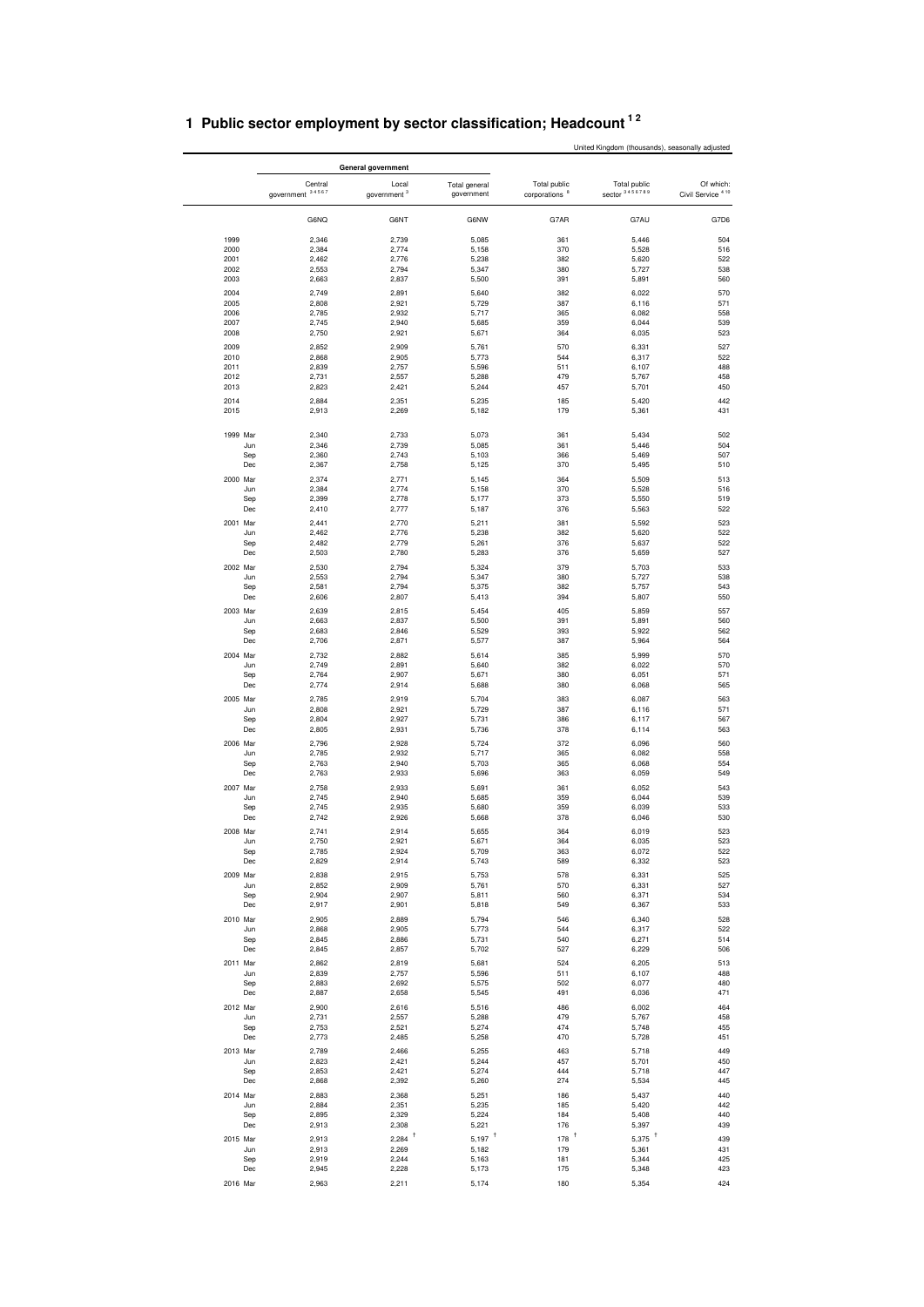#### **1 Public sector employment by sector classification; Headcount 1 2**

| United Kingdom (thousands), seasonally adjusted |                             |                          |                             |                                           |                                |                                           |  |  |
|-------------------------------------------------|-----------------------------|--------------------------|-----------------------------|-------------------------------------------|--------------------------------|-------------------------------------------|--|--|
| General government                              |                             |                          |                             |                                           |                                |                                           |  |  |
|                                                 | Central<br>government 34567 | Local<br>government $^3$ | Total general<br>government | Total public<br>corporations <sup>8</sup> | Total public<br>sector 3456789 | Of which:<br>Civil Service <sup>410</sup> |  |  |
|                                                 | G6NQ                        | G6NT                     | G6NW                        | G7AR                                      | G7AU                           | G7D6                                      |  |  |
| Change on quarter to:                           |                             |                          |                             |                                           |                                |                                           |  |  |
| 2015 Mar                                        | 0                           | -24 $^\dagger$           | -24 $^\dagger$              | Ť<br>$\overline{\mathbf{c}}$              | $\ddagger$<br>$-22$            | $\pmb{0}$                                 |  |  |
| Jun                                             | $\mathbf 0$                 | $-15$                    | $-15$                       | $\mathbf{1}$                              | $-14$                          | $-8$                                      |  |  |
| Sep                                             | 6                           | $-25$                    | $-19$                       | $\overline{\mathbf{c}}$                   | $-17$                          | $-6$                                      |  |  |
| Dec                                             | 26                          | $-16$                    | 10                          | $-6$                                      | $\overline{4}$                 | $-2$                                      |  |  |
| 2016 Mar                                        | 18                          | $-17$                    | $\mathbf{1}$                | 5                                         | 6                              | $\mathbf{1}$                              |  |  |
| % change on quarter to:                         |                             |                          |                             |                                           |                                |                                           |  |  |
| 2015 Mar                                        | 0.0                         | $\textbf{-1.0}^\top$     | $-0.5$                      | t<br>1.1                                  | $-0.4$                         | 0.0                                       |  |  |
| Jun                                             | 0.0                         | $-0.7$                   | $-0.3$                      | 0.6                                       | $-0.3$                         | $-1.8$                                    |  |  |
| Sep                                             | 0.2                         | $-1.1$                   | $-0.4$                      | 1.1                                       | $-0.3$                         | $-1.4$                                    |  |  |
| Dec                                             | 0.9                         | $-0.7$                   | 0.2                         | $-3.3$                                    | 0.1                            | $-0.5$                                    |  |  |
| 2016 Mar                                        | 0.6                         | $-0.8$                   | 0.0                         | 2.9                                       | 0.1                            | 0.2                                       |  |  |
| Change on year to:                              |                             |                          |                             |                                           |                                |                                           |  |  |
| 2015 Mar                                        | 30                          | -84 $^\dagger$           | -54 $^\dagger$              | $\ddagger$<br>$-8$                        | $\ddagger$<br>$-62$            | $-1$                                      |  |  |
| Jun                                             | 29                          | $-82$                    | $-53$                       | $\textbf{-6}$                             | $-59$                          | $-11$                                     |  |  |
| Sep                                             | 24                          | $-85$                    | $-61$                       | $-3$                                      | $-64$                          | $-15$                                     |  |  |
| Dec                                             | 32                          | $-80$                    | $-48$                       | $-1$                                      | $-49$                          | $-16$                                     |  |  |
| 2016 Mar                                        | 50                          | $-73$                    | $-23$                       | $\overline{\mathbf{c}}$                   | $-21$                          | $-15$                                     |  |  |
| % change on year to:                            |                             |                          |                             |                                           |                                |                                           |  |  |
| 2015 Mar                                        | 1.0                         | -3.5 $^\dagger$          | $-1.0$                      | $-4.3$ <sup>+</sup>                       | $-1.1$                         | $-0.2$                                    |  |  |
| Jun                                             | 1.0                         | $-3.5$                   | $-1.0$                      | $-3.2$                                    | $-1.1$                         | $-2.5$                                    |  |  |
| Sep                                             | 0.8                         | $-3.6$                   | $-1.2$                      | $-1.6$                                    | $-1.2$                         | $-3.4$                                    |  |  |
| Dec                                             | 1.1                         | $-3.5$                   | $-0.9$                      | $-0.6$                                    | $-0.9$                         | $-3.6$                                    |  |  |
| 2016 Mar                                        | 1.7                         | $-3.2$                   | $-0.4$                      | 1.1                                       | $-0.4$                         | $-3.4$                                    |  |  |
|                                                 |                             |                          |                             |                                           |                                | Source: Office for National Statistics    |  |  |

1 Rounded estimates have been used in this table to calculate the comparisons between periods.

2 Annual figures relate to June quarter. 3 Police (England & Wales) are based on projections.

4 Estimates for March 2011 include 15,000 temporary staff employed in connection with the 2011 Census.<br>5 Network Rail is included in the private sector before December 2002. From December 2002 onwards it is included in the

March 2004, when it is included in the private sector).<br>6 Welsh further education colleges were reclassified to the private sector on 27 January 2015. They are included in the private sector from March 2015 but in the publ

for earlier time periods. 7 Community Rehabilitation Companies moved to the private sector on 1 February 2015. They are included in the private sector from March 2015 but in the public sector for earlier time periods.

8 Royal Mail plc is included in the private sector from December 2013 but in the public sector for earlier time periods.

Lloyds Banking Group plc is included in the public sector from December 2008 to December 2013 but in the private sector for earlier and subsequent periods.<br>Royal Bank of Scotland plc is included in the public sector from D

Northern Rock is included in the public sector from December 2007 until December 2011 but in the private sector for earlier and later time periods.<br>Bradford and Bingley is included in the public sector from September 2008

† Indicates earliest revision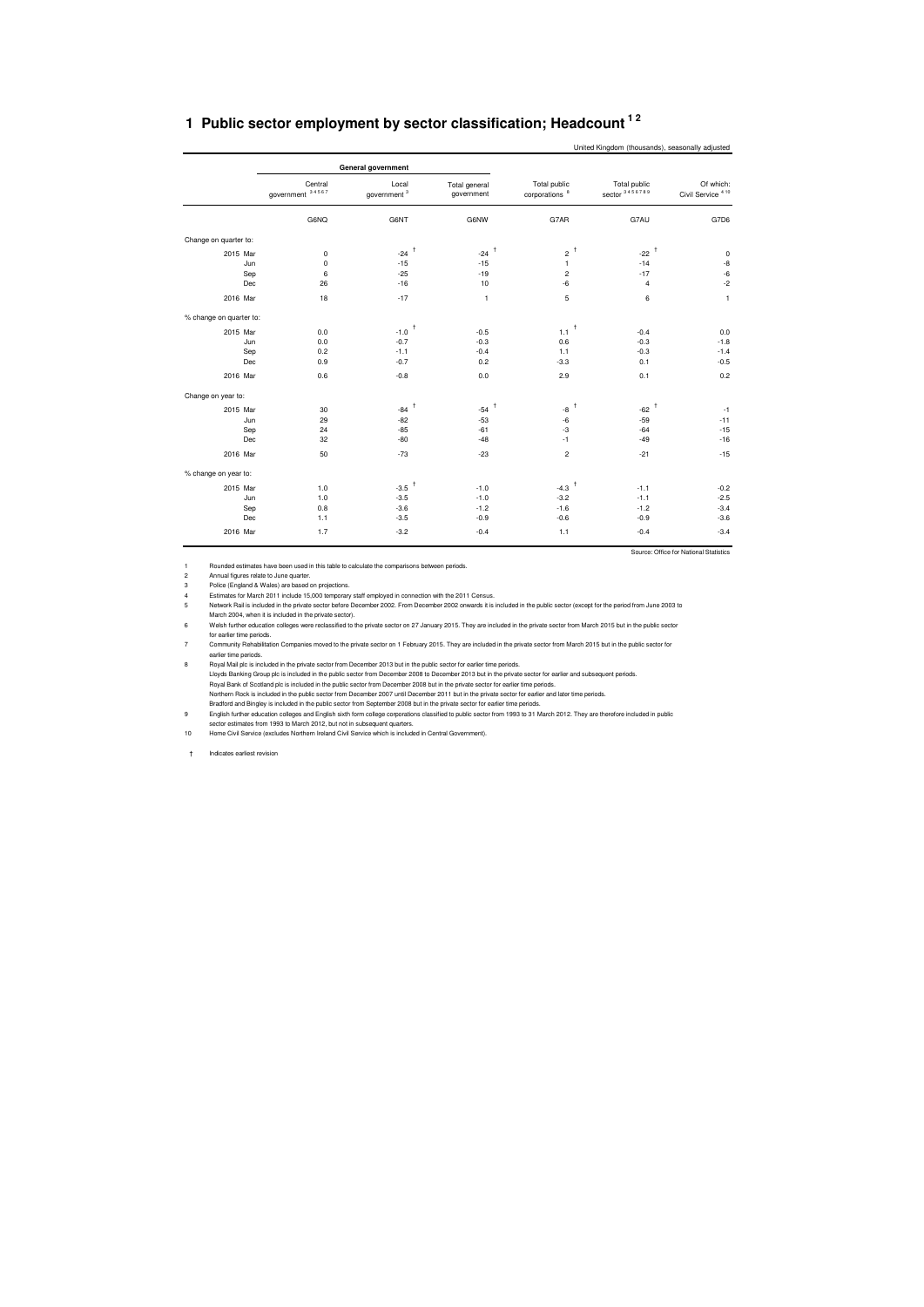#### **2 Public sector employment by industry; Headcount <sup>1</sup>**

|                                     | United Kingdom (thousands), seasonally adjusted |                                         | Public administration, defence, compulsory |                                       |                                              |                        |              |                 |
|-------------------------------------|-------------------------------------------------|-----------------------------------------|--------------------------------------------|---------------------------------------|----------------------------------------------|------------------------|--------------|-----------------|
|                                     | Health and social work                          |                                         |                                            | social security                       |                                              |                        |              |                 |
| Other public<br>sector <sup>9</sup> | Other health and<br>social work <sup>8</sup>    | National Health<br>Service <sup>7</sup> | Education 56                               | Public<br>administration <sup>4</sup> | Police (including<br>civilians) <sup>3</sup> | HM Forces <sup>2</sup> | Construction |                 |
|                                     |                                                 |                                         |                                            |                                       |                                              |                        |              |                 |
| G7FM                                | G7FJ                                            | G7FG                                    | G7F5                                       | G7F2                                  | G7EX                                         | G7EU                   | G7ER         |                 |
| 728                                 | 389                                             | 1,212                                   | 1,386                                      | 1,177                                 | 227                                          | 218                    | 110          | 1999            |
| 732<br>766                          | 385<br>372                                      | 1,239<br>1,285                          | 1,440<br>1,466                             | 1,183<br>1,189                        | 225<br>229                                   | 217<br>214             | 107<br>98    | 2000<br>2001    |
| 789                                 | 364                                             | 1,347                                   | 1,472                                      | 1,217                                 | 238                                          | 214                    | 84           | 2002            |
| 789                                 | 344                                             | 1,415                                   | 1,530                                      | 1,261                                 | 248                                          | 223                    | 78           | 2003            |
| 787                                 | 357                                             | 1,474                                   | 1,568                                      | 1,274                                 | 264                                          | 218                    | 79           | 2004            |
| 798                                 | 364                                             | 1,526                                   | 1,582                                      | 1,292                                 | 272                                          | 210                    | 74           | 2005            |
| 765<br>771                          | 357<br>354                                      | 1,520<br>1,485                          | 1,608<br>1,621                             | 1,288<br>1,274                        | 274<br>283                                   | 204<br>197             | 68<br>61     | 2006<br>2007    |
| 783                                 | 352                                             | 1,504                                   | 1,635                                      | 1,231                                 | 286                                          | 193                    | 53           | 2008            |
| 1,002                               | 349                                             | 1,570                                   | 1,653                                      | 1,215                                 | 294                                          | 197                    | 52           | 2009            |
| 943                                 | 353                                             | 1,596                                   | 1,685                                      | 1,207                                 | 292                                          | 197                    | 47           | 2010            |
| 911                                 | 335                                             | 1,565                                   | 1,659                                      | 1,127                                 | 277                                          | 193                    | 43           | 2011            |
| 857<br>815                          | 309<br>288                                      | 1,556<br>1,545                          | 1,469<br>1,500                             | 1,084<br>1,079                        | 266<br>261                                   | 186<br>175             | 42<br>40     | 2012<br>2013    |
| 541                                 | 267                                             | 1,571                                   | 1,517                                      | 1,066                                 | 256                                          | 164                    | 39           | 2014            |
| 529                                 | 251                                             | 1,588                                   | 1,518                                      | 1,025                                 | 254                                          | 159                    | 35           | 2015            |
| 729                                 | 391                                             | 1,207                                   | 1,385                                      | 1,171                                 | 228                                          | 218                    | 110          | 1999 Mar        |
| 728<br>731                          | 389<br>394                                      | 1,212<br>1,225                          | 1,386<br>1,385                             | 1,177<br>1,175                        | 227<br>226                                   | 218<br>217             | 110<br>109   | Jun<br>Sep      |
| 739                                 | 399                                             | 1,225                                   | 1,396                                      | 1,188                                 | 226                                          | 218                    | 109          | Dec             |
| 730                                 | 397                                             | 1,231                                   | 1,410                                      | 1,192                                 | 225                                          | 218                    | 109          | 2000 Mar        |
| 732                                 | 385                                             | 1,239                                   | 1,440                                      | 1,183                                 | 225                                          | 217                    | 107          | Jun             |
| 749                                 | 377                                             | 1,254                                   | 1,452                                      | 1,175                                 | 226                                          | 215                    | 97           | Sep             |
| 751                                 | 375                                             | 1,259                                   | 1,457                                      | 1,184                                 | 227                                          | 216                    | 97           | Dec             |
| 755                                 | 371                                             | 1,271                                   | 1,466                                      | 1,189                                 | 228                                          | 216                    | 98           | 2001 Mar        |
| 766<br>772                          | 372<br>373                                      | 1,285<br>1,306                          | 1,466<br>1,463                             | 1,189<br>1,187                        | 229<br>231                                   | 214<br>213             | 98<br>85     | Jun<br>Sep      |
| 780                                 | 364                                             | 1,315                                   | 1,467                                      | 1,203                                 | 234                                          | 215                    | 83           | Dec             |
| 789                                 | 366                                             | 1,331                                   | 1,474                                      | 1,211                                 | 236                                          | 215                    | 84           | 2002 Mar        |
| 789                                 | 364                                             | 1,347                                   | 1,472                                      | 1,217                                 | 238                                          | 214                    | 84           | Jun             |
| 785                                 | 352                                             | 1,369                                   | 1,499                                      | 1,216                                 | 240                                          | 214                    | 78           | Sep             |
| 799                                 | 341                                             | 1,381                                   | 1,510                                      | 1,243                                 | 242                                          | 216                    | 76           | Dec             |
| 803                                 | 341                                             | 1,401                                   | 1,518                                      | 1,253                                 | 246                                          | 222<br>223             | 80           | 2003 Mar        |
| 789<br>790                          | 344<br>349                                      | 1,415<br>1,435                          | 1,530<br>1,534                             | 1,261<br>1,261                        | 248<br>252                                   | 221                    | 78<br>78     | Jun<br>Sep      |
| 780                                 | 358                                             | 1,451                                   | 1,557                                      | 1,264                                 | 256                                          | 222                    | 79           | Dec             |
| 778                                 | 358                                             | 1,469                                   | 1,562                                      | 1,273                                 | 260                                          | 220                    | 80           | 2004 Mar        |
| 787                                 | 357                                             | 1,474                                   | 1,568                                      | 1,274                                 | 264                                          | 218                    | 79           | Jun             |
| 791                                 | 361                                             | 1,488                                   | 1,572                                      | 1,281                                 | 265                                          | 215                    | 73           | Sep             |
| 789                                 | 363                                             | 1,499                                   | 1,576                                      | 1,285                                 | 267                                          | 215                    | 74           | Dec             |
| 791<br>798                          | 363<br>364                                      | 1,512<br>1,526                          | 1,581<br>1,582                             | 1,285<br>1,292                        | 271<br>272                                   | 213<br>210             | 74<br>74     | 2005 Mar<br>Jun |
| 799                                 | 358                                             | 1,530                                   | 1,593                                      | 1,287                                 | 271                                          | 207                    | 68           | Sep             |
| 785                                 | 360                                             | 1,531                                   | 1,600                                      | 1,291                                 | 274                                          | 206                    | 68           | Dec             |
| 777                                 | 357                                             | 1,526                                   | 1,604                                      | 1,289                                 | 274                                          | 206                    | 67           | 2006 Mar        |
| 765                                 | 357                                             | 1,520                                   | 1,608                                      | 1,288                                 | 274                                          | 204                    | 68           | Jun             |
| 763<br>775                          | 359<br>356                                      | 1,504<br>1,489                          | 1,612<br>1,612                             | 1,287<br>1,287                        | 276<br>279                                   | 202<br>202             | 60<br>61     | Sep<br>Dec      |
| 771                                 | 355                                             | 1,491                                   | 1,618                                      | 1,280                                 | 281                                          | 200                    | 61           | 2007 Mar        |
| 771                                 | 354                                             | 1,485                                   | 1,621                                      | 1,274                                 | 283                                          | 197                    | 61           | Jun             |
| 755                                 | 351                                             | 1,489                                   | 1,629                                      | 1,272                                 | 284                                          | 194                    | 59           | Sep             |
| 775                                 | 347                                             | 1,489                                   | 1,635                                      | 1,264                                 | 284                                          | 195                    | 57           | Dec             |
| 775                                 | 351                                             | 1,493                                   | 1,630                                      | 1,238                                 | 286                                          | 194                    | 55           | 2008 Mar        |
| 783<br>789                          | 352<br>351                                      | 1,504<br>1,530                          | 1,635<br>1,647                             | 1,231<br>1,211                        | 286<br>287                                   | 193<br>194             | 53<br>53     | Jun<br>Sep      |
| 1,029                               | 352                                             | 1,552                                   | 1,651                                      | 1,218                                 | 289                                          | 193                    | 53           | Dec             |
| 1,013                               | 351                                             | 1,552                                   | 1,662                                      | 1,214                                 | 293                                          | 196                    | 52           | 2009 Mar        |
| 1,002                               | 349                                             | 1,570                                   | 1,653                                      | 1,215                                 | 294                                          | 197                    | 52           | Jun             |
| 983<br>963                          | 361<br>358                                      | 1,596                                   | 1,657                                      | 1,224                                 | 296<br>295                                   | 199                    | 49<br>50     | Sep<br>Dec      |
|                                     |                                                 | 1,613                                   | 1,673                                      | 1,220                                 |                                              | 198                    |              |                 |
| 954<br>943                          | 353<br>353                                      | 1,604<br>1,596                          | 1,670<br>1,685                             | 1,218<br>1,207                        | 295<br>292                                   | 199<br>197             | 49<br>47     | 2010 Mar<br>Jun |
| 940                                 | 351                                             | 1,588                                   | 1,665                                      | 1,184                                 | 290                                          | 196                    | 47           | Sep             |
| 927                                 | 344                                             | 1,592                                   | 1,659                                      | 1,180                                 | 286                                          | 195                    | 45           | Dec             |
| 927                                 | 342                                             | 1,591                                   | 1,660                                      | 1,169                                 | 282                                          | 194                    | 44           | 2011 Mar        |
| 911                                 | 335                                             | 1,565                                   | 1,659                                      | 1,127                                 | 277                                          | 193                    | 43           | Jun             |
| 895<br>884                          | 327<br>327                                      | 1,558<br>1,562                          | 1,670<br>1,665                             | 1,113<br>1,098                        | 273<br>270                                   | 191<br>189             | 42<br>41     | Sep<br>Dec      |
|                                     |                                                 |                                         |                                            |                                       |                                              |                        |              |                 |
| 867<br>857                          | 315<br>309                                      | 1,561<br>1,556                          | 1,683<br>1,469                             | 1,086<br>1,084                        | 268<br>266                                   | 187<br>186             | 41<br>42     | 2012 Mar<br>Jun |
| 851                                 | 302                                             | 1,553                                   | 1,470                                      | 1,073                                 | 264                                          | 183                    | 42           | Sep             |
| 846                                 | 296                                             | 1,562                                   | 1,470                                      | 1,073                                 | 263                                          | 178                    | 42           | Dec             |
| 829                                 | 291                                             | 1,566                                   | 1,478                                      | 1,078                                 | 261                                          | 178                    | 41           | 2013 Mar        |
| 815                                 | 288                                             | 1,545                                   | 1,500                                      | 1,079                                 | 261                                          | 175                    | 40           | Jun             |
| 805<br>634                          | 286<br>281                                      | 1,555<br>1,566                          | 1,516<br>1,522                             | 1,076<br>1,067                        | 259<br>258                                   | 174<br>168             | 40<br>39     | Sep<br>Dec      |
| 540                                 | 277                                             | 1,576                                   | 1,521                                      | 1,066                                 | 257                                          | 167                    | 39           | 2014 Mar        |
| 541                                 | 267                                             | 1,571                                   | 1,517                                      | 1,066                                 | 256                                          | 164                    | 39           | Jun             |
| 537                                 | 263                                             | 1,573                                   | 1,514                                      | 1,057                                 | 256                                          | 163                    | 39           | Sep             |
| 527                                 | 259                                             | 1,584                                   | 1,519                                      | 1,051                                 | 255                                          | 161                    | 38           | Dec             |
| 531                                 | 253                                             | 1,589                                   | $1,515$ <sup>T</sup>                       | 1,042                                 | 255                                          | 161                    | 36           | 2015 Mar        |
| 529                                 | 251                                             | 1,588                                   | 1,518                                      | 1,025                                 | 254                                          | 159                    | 35           | Jun             |
| 526<br>519                          | 245<br>$241$ <sup>+</sup>                       | 1,591<br>1,611                          | 1,510<br>1,513                             | 1,020<br>1,021                        | 251<br>249                                   | 159<br>158             | 34<br>34     | Sep<br>Dec      |
|                                     |                                                 |                                         |                                            |                                       |                                              |                        |              |                 |
| 528                                 | 237                                             | 1,620                                   | 1,515                                      | 1,019                                 | 246                                          | 158                    | 35           | 2016 Mar        |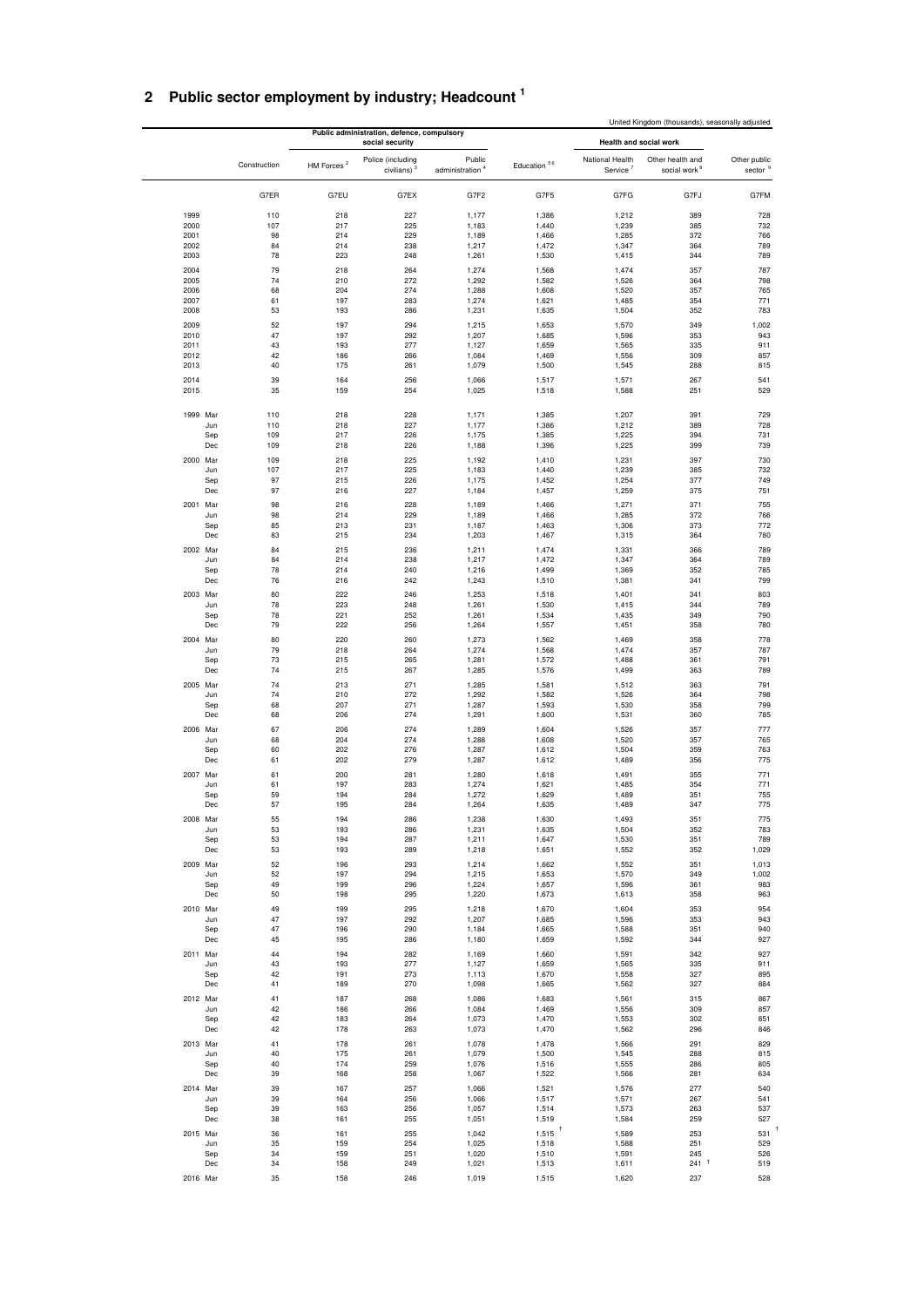#### **2 Public sector employment by industry; Headcount <sup>1</sup>**

| United Kingdom (thousands), seasonally adjusted |     |              |                        |                                                               |                                       |                     |                                         |                                              |                            |
|-------------------------------------------------|-----|--------------|------------------------|---------------------------------------------------------------|---------------------------------------|---------------------|-----------------------------------------|----------------------------------------------|----------------------------|
|                                                 |     |              |                        | Public administration, defence, compulsory<br>social security |                                       |                     | Health and social work                  |                                              |                            |
|                                                 |     | Construction | HM Forces <sup>2</sup> | Police (including<br>civilians) $3$                           | Public<br>administration <sup>4</sup> | Education 56        | National Health<br>Service <sup>7</sup> | Other health and<br>social work <sup>8</sup> | Other public<br>sector $9$ |
|                                                 |     | G7ER         | G7EU                   | G7EX                                                          | G7F2                                  | G7F5                | G7FG                                    | G7FJ                                         | G7FM                       |
| Change on quarter to:                           |     |              |                        |                                                               |                                       |                     |                                         |                                              |                            |
| 2015 Mar                                        |     | $-2$         | $^{\circ}$             | 0                                                             | -9                                    | -4 $^\dagger$       | 5                                       | -6                                           | 4                          |
|                                                 | Jun | $-1$         | $-2$                   | $-1$                                                          | $-17$                                 | 3                   | $-1$                                    | $-2$                                         | $\text{-}2$                |
|                                                 | Sep | $-1$         | $\mathbf 0$            | -3                                                            | $-5$                                  | -8                  | 3                                       | $-6$                                         | $-3$                       |
|                                                 | Dec | $\mathbf 0$  | $-1$                   | $-2$                                                          | $\mathbf{1}$                          | 3                   | 20                                      | $-4$ <sup>+</sup>                            | $-7$                       |
| 2016 Mar                                        |     | $\mathbf{1}$ | $\mathbf 0$            | $-3$                                                          | $-2$                                  | $\overline{c}$      | 9                                       | $-4$                                         | 9                          |
| % change on quarter to:                         |     |              |                        |                                                               |                                       |                     |                                         |                                              |                            |
| 2015 Mar                                        |     | $-5.3$       | 0.0                    | 0.0                                                           | $-0.9$                                | J,<br>$-0.3$        | 0.3                                     | $-2.3$                                       | 0.8                        |
|                                                 | Jun | $-2.8$       | $-1.2$                 | $-0.4$                                                        | $-1.6$                                | 0.2                 | $-0.1$                                  | $-0.8$                                       | $-0.4$                     |
|                                                 | Sep | $-2.9$       | 0.0                    | $-1.2$                                                        | $-0.5$                                | $-0.5$              | 0.2                                     | $-2.4$                                       | $-0.6$                     |
|                                                 | Dec | 0.0          | $-0.6$                 | $-0.8$                                                        | 0.1                                   | 0.2                 | 1.3                                     | $-1.6$ <sup>+</sup>                          | $-1.3$                     |
| 2016 Mar                                        |     | 2.9          | 0.0                    | $-1.2$                                                        | $-0.2$                                | 0.1                 | 0.6                                     | $-1.7$                                       | 1.7                        |
| Change on year to:                              |     |              |                        |                                                               |                                       |                     |                                         |                                              |                            |
| 2015 Mar                                        |     | -3           | -6                     | $-2$                                                          | $-24$                                 | $\ddagger$<br>$-6$  | 13                                      | $-24$                                        | $-9$                       |
|                                                 | Jun | $-4$         | $-5$                   | $-2$                                                          | $-41$                                 | $\overline{1}$      | 17                                      | $-16$                                        | $-12$                      |
|                                                 | Sep | $-5$         | $-4$                   | $-5$                                                          | $-37$                                 | $-4$                | 18                                      | $-18$                                        | $-11$                      |
|                                                 | Dec | $-4$         | $-3$                   | $-6$                                                          | $-30$                                 | -6                  | 27                                      | $-18$ <sup>+</sup>                           | $\mbox{-}8$                |
| 2016 Mar                                        |     | $-1$         | $-3$                   | -9                                                            | $-23$                                 | $\mathbf 0$         | 31                                      | $-16$                                        | $-3$                       |
| % change on year to:                            |     |              |                        |                                                               |                                       |                     |                                         |                                              |                            |
| 2015 Mar                                        |     | $-7.7$       | $-3.6$                 | $-0.8$                                                        | $-2.3$                                | $-0.4$ <sup>+</sup> | 0.8                                     | $-8.7$                                       | $-1.7$                     |
|                                                 | Jun | $-10.3$      | $-3.0$                 | $-0.8$                                                        | $-3.8$                                | 0.1                 | 1.1                                     | $-6.0$                                       | $-2.2$                     |
|                                                 | Sep | $-12.8$      | $-2.5$                 | $-2.0$                                                        | $-3.5$                                | $-0.3$              | 1.1                                     | $-6.8$                                       | $-2.0$                     |
|                                                 | Dec | $-10.5$      | $-1.9$                 | $-2.4$                                                        | $-2.9$                                | $-0.4$              | 1.7                                     | $-6.9$ <sup>+</sup>                          | $-1.5$                     |
| 2016 Mar                                        |     | $-2.8$       | $-1.9$                 | $-3.5$                                                        | $-2.2$                                | 0.0                 | 2.0                                     | $-6.3$                                       | $-0.6$                     |

Source: Office for National Statistics

1 Rounded estimates have been used in this table to calculate the comparisons between periods.<br>12 HM Forces series exclude locally engaged staff. The series also excludes mobilised reservists prior to 1996 as statistics ar

Estimates for March 2011 include 15,000 temporary staff employed in connection with the 2011 Census.<br>English further education colleges and English sixth form college corporations classified to public sector from 1993 to 3

to March 2012, but not in subsequent quarters.<br>6 Welsh further education colleges were reclassified to the private sector on 27 January 2015. They are included in the private sector from March 2015 but in the public sector

Data for the NHS are subject to revisions.

8 Community Rehabilitation Companies moved to the private sector on 1 February 2015. They are included in the private sector from March 2015 but in the public sector for earlier time periods.<br>9 Royal Mail plc

Lloyds Banking Group plc is included in the public sector from December 2008 to December 2013 but in the private sector for earlier and subsequent periods.<br>Royal Bank of Scotland pic is included in the public sector for th

it is included in the private sector).<br>Northern Rock is included in the public sector from December 2007 until December 2011 but in the private sector for earlier and later time periods<br>Bradford and Bingley is included in

<sup>†</sup> Indicates earliest revision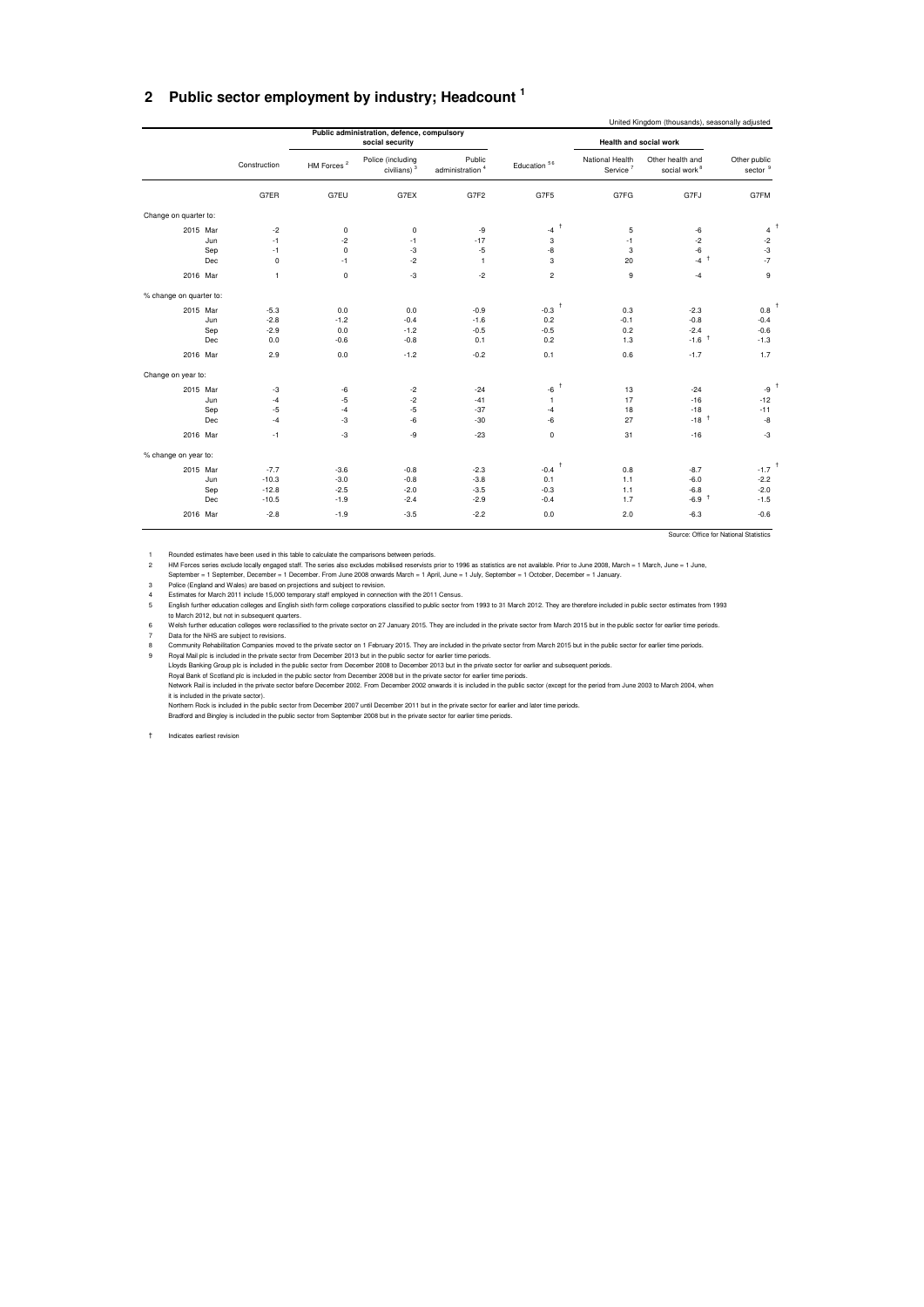| 3 Public sector employment by sector classification; Full-time equivalent <sup>12</sup> |  |
|-----------------------------------------------------------------------------------------|--|
|                                                                                         |  |

|              |                              |                                  |                             | United Kingdom (thousands), seasonally adjusted |                                |                                           |  |  |
|--------------|------------------------------|----------------------------------|-----------------------------|-------------------------------------------------|--------------------------------|-------------------------------------------|--|--|
|              |                              | General government               |                             |                                                 |                                |                                           |  |  |
|              | Central<br>government 34567  | Local<br>government <sup>3</sup> | Total general<br>government | Total public<br>corporations <sup>8</sup>       | Total public<br>sector 3456789 | Of which:<br>Civil Service <sup>410</sup> |  |  |
|              | G7FP                         | G7FS                             | G7FV                        | G7FY                                            | G7G3                           | G7G6                                      |  |  |
| 1999         | 1,984                        | 1,999                            | 3,983                       | 341                                             | 4,324                          | 482                                       |  |  |
| 2000         | 2,013                        | 2,013                            | 4,026                       | 349                                             | 4,375                          | 492                                       |  |  |
| 2001         | 2,076                        | 2,008                            | 4,084                       | 360                                             | 4,444                          | 497                                       |  |  |
| 2002         | 2,151                        | 2,027                            | 4,178                       | 360                                             | 4,538                          | 511                                       |  |  |
| 2003         | 2,239                        | 2,064                            | 4,303                       | 369                                             | 4,672                          | 529                                       |  |  |
| 2004         | 2,321                        | 2,108                            | 4,429                       | 360                                             | 4,789                          | 538                                       |  |  |
| 2005<br>2006 | 2,367                        | 2,139                            | 4,506                       | 365<br>342                                      | 4,871                          | 537<br>524                                |  |  |
| 2007         | 2,352<br>2,340               | 2,169<br>2,180                   | 4,521<br>4,520              | 335                                             | 4,863<br>4,855                 | 505                                       |  |  |
| 2008         | 2,352                        | 2,166                            | 4,518                       | 339                                             | 4,857                          | 489                                       |  |  |
| 2009         | 2,447                        | 2,170                            | 4,617                       | 525                                             | 5,142                          | 493                                       |  |  |
| 2010         | 2,470                        | 2,175                            | 4,645                       | 502                                             | 5,147                          | 487                                       |  |  |
| 2011         | 2,438                        | 2,065                            | 4,503                       | 470                                             | 4,973                          | 452                                       |  |  |
| 2012         | 2,369                        | 1,923                            | 4,292                       | 442                                             | 4,734                          | 423                                       |  |  |
| 2013         | 2,445                        | 1,825                            | 4,270                       | 424                                             | 4,694                          | 415                                       |  |  |
| 2014<br>2015 | 2,493<br>2,517               | 1,774<br>1,715                   | 4,267<br>4,232              | 175<br>168                                      | 4,442<br>4,400                 | 408<br>397                                |  |  |
|              |                              |                                  |                             | 341                                             |                                | 479                                       |  |  |
| 1999 Mar     | 1,980<br>1,984<br>Jun        | 1,997<br>1,999                   | 3,977<br>3,983              | 341                                             | 4,318<br>4,324                 | 482                                       |  |  |
|              | Sep<br>1,993                 | 2,001                            | 3,994                       | 346                                             | 4,340                          | 484                                       |  |  |
|              | Dec<br>2,000                 | 2,006                            | 4,006                       | 348                                             | 4,354                          | 487                                       |  |  |
| 2000 Mar     | 2,005                        | 2,012                            | 4,017                       | 344                                             | 4,361                          | 490                                       |  |  |
|              | Jun<br>2,013                 | 2,013                            | 4,026                       | 349                                             | 4,375                          | 492                                       |  |  |
|              | Sep<br>2,023<br>Dec<br>2,034 | 2,017<br>2,014                   | 4,040<br>4,048              | 353<br>354                                      | 4,393<br>4,402                 | 495<br>497                                |  |  |
|              |                              |                                  |                             |                                                 |                                |                                           |  |  |
| 2001 Mar     | 2,058                        | 2,005                            | 4,063                       | 359                                             | 4,422                          | 498                                       |  |  |
|              | Jun<br>2,076<br>Sep<br>2,090 | 2,008<br>2,013                   | 4,084<br>4,103              | 360<br>354                                      | 4,444<br>4,457                 | 497<br>497                                |  |  |
|              | Dec<br>2,109                 | 2,014                            | 4,123                       | 355                                             | 4,478                          | 501                                       |  |  |
| 2002 Mar     | 2,130                        | 2,024                            | 4,154                       | 359                                             | 4,513                          | 506                                       |  |  |
|              | 2,151<br>Jun                 | 2,027                            | 4,178                       | 360                                             | 4,538                          | 511                                       |  |  |
|              | Sep<br>2,172                 | 2,027                            | 4,199                       | 362                                             | 4,561                          | 515                                       |  |  |
|              | Dec<br>2,195                 | 2,041                            | 4,236                       | 372                                             | 4,608                          | 520                                       |  |  |
| 2003 Mar     | 2,219                        | 2,048                            | 4,267                       | 382                                             | 4,649                          | 526                                       |  |  |
|              | 2,239<br>Jun                 | 2,064                            | 4,303                       | 369                                             | 4,672                          | 529                                       |  |  |
|              | Sep<br>2,260                 | 2,071                            | 4,331                       | 371                                             | 4,702                          | 531<br>534                                |  |  |
|              | 2,275<br>Dec                 | 2,089                            | 4,364                       | 363                                             | 4,727                          |                                           |  |  |
| 2004 Mar     | 2,304<br>2,321               | 2,097<br>2,108                   | 4,401<br>4,429              | 362<br>360                                      | 4,763<br>4,789                 | 538<br>538                                |  |  |
|              | Jun<br>Sep<br>2,335          | 2,116                            | 4,451                       | 358                                             | 4,809                          | 539                                       |  |  |
|              | Dec<br>2,339                 | 2,122                            | 4,461                       | 359                                             | 4,820                          | 533                                       |  |  |
|              | 2,347<br>2005 Mar            | 2,135                            | 4,482                       | 361                                             | 4,843                          | 530                                       |  |  |
|              | Jun<br>2,367                 | 2,139                            | 4,506                       | 365                                             | 4,871                          | 537                                       |  |  |
|              | Sep<br>2,367                 | 2,156                            | 4,523                       | 364                                             | 4,887                          | 534                                       |  |  |
|              | Dec<br>2,367                 | 2,155                            | 4,522                       | 355                                             | 4,877                          | 530                                       |  |  |
| 2006 Mar     | 2,356                        | 2,161                            | 4,517                       | 349                                             | 4,866                          | 526                                       |  |  |
|              | Jun<br>2,352<br>Sep<br>2,345 | 2,169<br>2,173                   | 4,521<br>4,518              | 342<br>341                                      | 4,863<br>4,859                 | 524<br>520                                |  |  |
|              | Dec<br>2,359                 | 2,180                            | 4,539                       | 340                                             | 4,879                          | 515                                       |  |  |
| 2007 Mar     | 2,353                        | 2,177                            | 4,530                       | 337                                             | 4,867                          | 509                                       |  |  |
|              | 2,340<br>Jun                 | 2,180                            | 4,520                       | 335                                             | 4,855                          | 505                                       |  |  |
|              | Sep<br>2,342                 | 2,181                            | 4,523                       | 335                                             | 4,858                          | 500                                       |  |  |
|              | Dec<br>2,341                 | 2,169                            | 4,510                       | 354                                             | 4,864                          | 496                                       |  |  |
| 2008 Mar     | 2,338                        | 2,165                            | 4,503                       | 339                                             | 4,842                          | 490                                       |  |  |
|              | 2,352<br>Jun                 | 2,166                            | 4,518                       | 339                                             | 4,857                          | 489                                       |  |  |
|              | 2,382<br>Sep<br>2,420<br>Dec | 2,176<br>2,171                   | 4,558<br>4,591              | 338<br>544                                      | 4,896<br>5,135                 | 488<br>489                                |  |  |
|              |                              |                                  |                             |                                                 |                                |                                           |  |  |
| 2009 Mar     | 2,440<br>2,447<br>Jun        | 2,176<br>2,170                   | 4,616<br>4,617              | 531<br>525                                      | 5,147<br>5,142                 | 490<br>493                                |  |  |
|              | 2,484<br>Sep                 | 2,170                            | 4,654                       | 515                                             | 5,169                          | 498                                       |  |  |
|              | Dec<br>2,501                 | 2,172                            | 4,673                       | 505                                             | 5,178                          | 498                                       |  |  |
|              | 2010 Mar<br>2,500            | 2,157                            | 4,657                       | 502                                             | 5,159                          | 492                                       |  |  |
|              | 2,470<br>Jun                 | 2,175                            | 4,645                       | 502                                             | 5,147                          | 487                                       |  |  |
|              | Sep<br>2,446                 | 2,158                            | 4,604                       | 497                                             | 5,101                          | 478                                       |  |  |
|              | Dec<br>2,447                 | 2,132                            | 4,579                       | 484                                             | 5,063                          | 470                                       |  |  |
| 2011 Mar     | 2,449                        | 2,109                            | 4,558                       | 488<br>470                                      | 5,046                          | 471                                       |  |  |
|              | 2,438<br>Jun<br>Sep<br>2,472 | 2,065<br>2,018                   | 4,503<br>4,490              | 464                                             | 4,973<br>4,954                 | 452<br>444                                |  |  |
|              | 2,474<br>Dec                 | 1,992                            | 4,466                       | 454                                             | 4,920                          | 435                                       |  |  |
| 2012 Mar     | 2,483                        | 1,965                            | 4,448                       | 449                                             | 4,897                          | 429                                       |  |  |
|              | Jun<br>2,369                 | 1,923                            | 4,292                       | 442                                             | 4,734                          | 423                                       |  |  |
|              | Sep<br>2,384                 | 1,899                            | 4,283                       | 437                                             | 4,720                          | 420                                       |  |  |
|              | Dec<br>2,401                 | 1,880                            | 4,281                       | 436                                             | 4,717                          | 417                                       |  |  |
| 2013 Mar     | 2,414                        | 1,860                            | 4,274                       | 427                                             | 4,701                          | 414                                       |  |  |
|              | 2,445<br>Jun                 | 1,825                            | 4,270                       | 424                                             | 4,694                          | 415                                       |  |  |
|              | Sep<br>2,472<br>Dec<br>2,482 | 1,827<br>1,804                   | 4,299<br>4,286              | 411<br>254                                      | 4,710<br>4,540                 | 412<br>411                                |  |  |
|              |                              |                                  |                             |                                                 |                                |                                           |  |  |
| 2014 Mar     | 2,495<br>2,493<br>Jun        | 1,784<br>1,774                   | 4,279<br>4,267              | 175<br>175                                      | 4,454<br>4,442                 | 406<br>408                                |  |  |
|              | Sep<br>2,502                 | 1,759                            | 4,261                       | 174                                             | 4,435                          | 407                                       |  |  |
|              | Dec<br>2,516                 | 1,745                            | 4,261                       | 166                                             | 4,427                          | 405                                       |  |  |
| 2015 Mar     | 2,517                        | 1,725                            | 4,242                       | 168                                             | 4,410                          | 406                                       |  |  |
|              | 2,517<br>Jun                 | 1,715                            | 4,232                       | 168                                             | 4,400                          | 397                                       |  |  |
|              | 2,523<br>Sep                 | 1,696                            | 4,219                       | 170                                             | 4,389                          | 393                                       |  |  |
|              | $2,546$ <sup>t</sup><br>Dec  | $1,684$ <sup>t</sup>             | $4,230$ <sup>t</sup>        | 164                                             | 4,394                          | 391                                       |  |  |
| 2016 Mar     | 2,560                        | 1,670                            | 4,230                       | 169                                             | 4,399                          | 393                                       |  |  |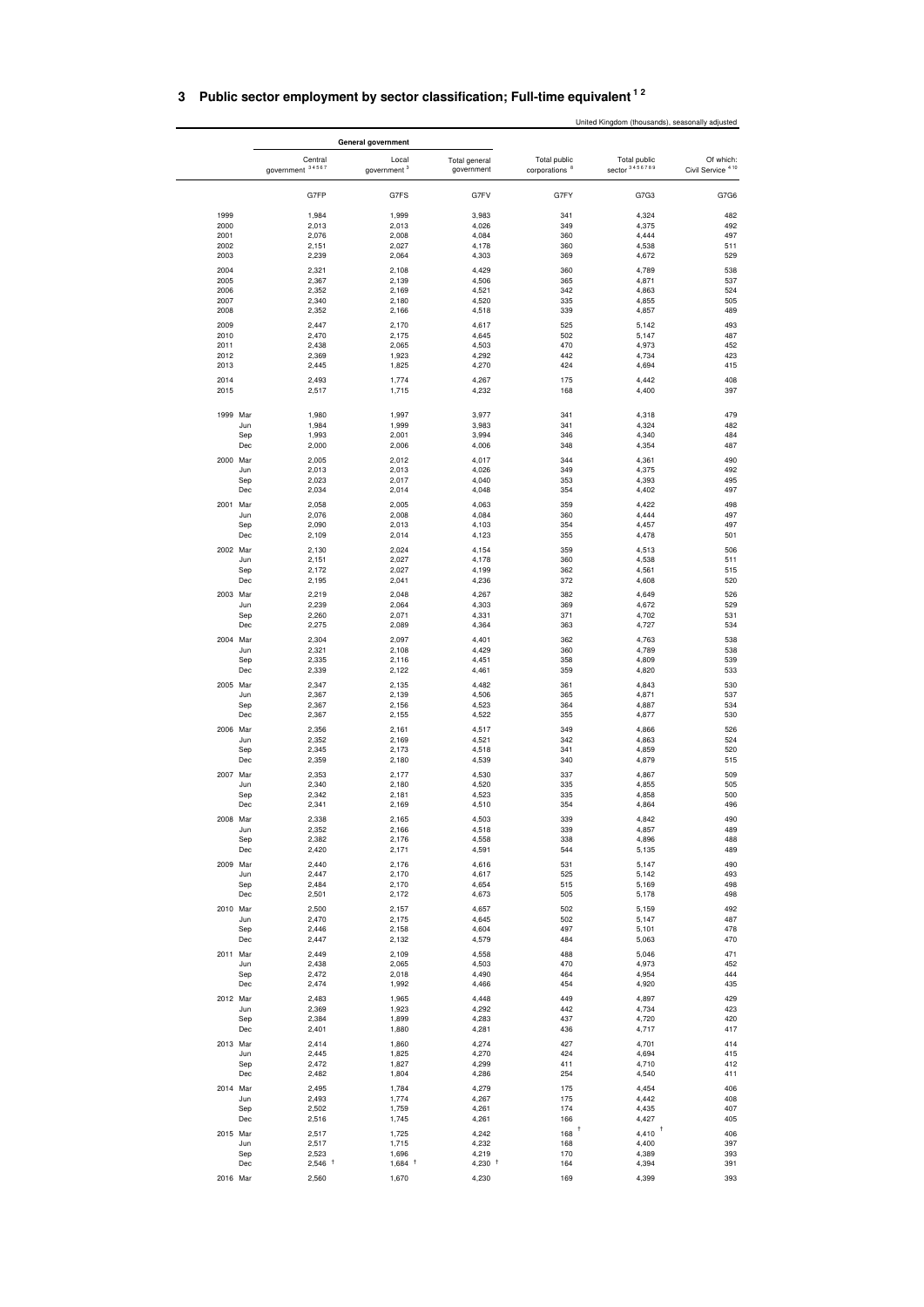#### **3 Public sector employment by sector classification; Full-time equivalent 1 2**

|                         |                             | General government               |                             |                                           |                                |                                           |
|-------------------------|-----------------------------|----------------------------------|-----------------------------|-------------------------------------------|--------------------------------|-------------------------------------------|
|                         | Central<br>government 34567 | Local<br>government <sup>3</sup> | Total general<br>government | Total public<br>corporations <sup>8</sup> | Total public<br>sector 3456789 | Of which:<br>Civil Service <sup>410</sup> |
|                         | G7FP                        | G7FS                             | G7FV                        | G7FY                                      | G7G3                           | G7G6                                      |
| Change on quarter to:   |                             |                                  |                             |                                           |                                |                                           |
| 2015 Mar                | $\mathbf{1}$                | $-20$                            | $-19$                       | $2^+$                                     | $-17$ <sup>+</sup>             | $\mathbf{1}$                              |
|                         | $\mathbf 0$<br>Jun          | $-10$                            | $-10$                       | $\mathsf 0$                               | $-10$                          | $\text{-}9$                               |
|                         | 6<br>Sep                    | $-19$                            | $-13$                       | 2                                         | $-11$                          | $-4$                                      |
|                         | $23$ <sup>+</sup><br>Dec    | $-12^{-1}$                       | $11^{-1}$                   | $-6$                                      | 5                              | $-2$                                      |
| 2016 Mar                | 14                          | $-14$                            | $\mathbf 0$                 | 5                                         | 5                              | $\overline{c}$                            |
| % change on quarter to: |                             |                                  |                             |                                           |                                |                                           |
| 2015 Mar                | 0.0                         | $-1.1$                           | $-0.4$                      | $1.2$ <sup>†</sup>                        | $-0.4$ <sup>+</sup>            | 0.2                                       |
|                         | 0.0<br>Jun                  | $-0.6$                           | $-0.2$                      | 0.0                                       | $-0.2$                         | $-2.2$                                    |
|                         | Sep<br>0.2                  | $-1.1$                           | $-0.3$                      | 1.2                                       | $-0.3$                         | $-1.0$                                    |
|                         | 0.9 <sup>†</sup><br>Dec     | $-0.7$ <sup>+</sup>              | 0.3                         | $-3.5$                                    | 0.1                            | $-0.5$                                    |
| 2016 Mar                | 0.5                         | $-0.8$                           | 0.0                         | 3.0                                       | 0.1                            | 0.5                                       |
| Change on year to:      |                             |                                  |                             |                                           |                                |                                           |
| 2015 Mar                | 22                          | $-59$                            | $-37$                       | $-7$ <sup>t</sup>                         | $-44$ <sup>+</sup>             | $\mathbf 0$                               |
|                         | 24<br>Jun                   | $-59$                            | $-35$                       | $-7$                                      | $-42$                          | $-11$                                     |
|                         | 21<br>Sep                   | $-63$                            | $-42$                       | $-4$                                      | $-46$                          | $-14$                                     |
|                         | 30 <sup>†</sup><br>Dec      | $-61$ <sup>+</sup>               | $-31$ <sup>+</sup>          | $-2$                                      | $-33$                          | $-14$                                     |
| 2016 Mar                | 43                          | $-55$                            | $-12$                       | $\mathbf{1}$                              | $-11$                          | $-13$                                     |
| % change on year to:    |                             |                                  |                             |                                           |                                |                                           |
| 2015 Mar                | 0.9                         | $-3.3$                           | $-0.9$                      | $-4.0$ <sup>+</sup>                       | $-1.0$ <sup>t</sup>            | 0.0                                       |
|                         | Jun<br>1.0                  | $-3.3$                           | $-0.8$                      | $-4.0$                                    | $-0.9$                         | $-2.7$                                    |
|                         | 0.8<br>Sep                  | $-3.6$                           | $-1.0$                      | $-2.3$                                    | $-1.0$                         | $-3.4$                                    |
|                         | Dec<br>1.2                  | $-3.5$ <sup>+</sup>              | $-0.7$                      | $-1.2$                                    | $-0.7$                         | $-3.5$                                    |
| 2016 Mar                | 1.7                         | $-3.2$                           | $-0.3$                      | 0.6                                       | $-0.2$                         | $-3.2$                                    |
|                         |                             |                                  |                             |                                           |                                | Source: Office for National Statistics    |

United Kingdom (thousands), seasonally adjusted

1 Rounded estimates have been used in this table to calculate the comparisons between periods.<br>2 Annual figures relate to June quarter.<br>19 Police (England & Wales) are based on projections.<br>5 Network Rail is included in th March 2004, when it is included in the private sector).

6 Welsh further education colleges were reclassified to the private sector on 27 January 2015. They are included in the private sector from March 2015 but in the public sector for earlier time periods. 7 Community Rehabilitation Companies moved to the private sector on 1 February 2015. They are included in the private sector from March 2015 but in the public sector for

earlier time periods. 8 Royal Mail plc is included in the private sector from December 2013 but in the public sector for earlier time periods.

Lloyds Banking Group plc is included in the public sector from December 2008 to December 2013 but in the private sector for earlier and subsequent periods<br>Royal Bank of Scotland plc is included in the public sector from De

Bradford and Bingley is included in the public sector from September 2008 but in the private sector for earlier time periods.<br>English further education colleges and English sixth form college corporations classified to pub

† Indicates earliest revision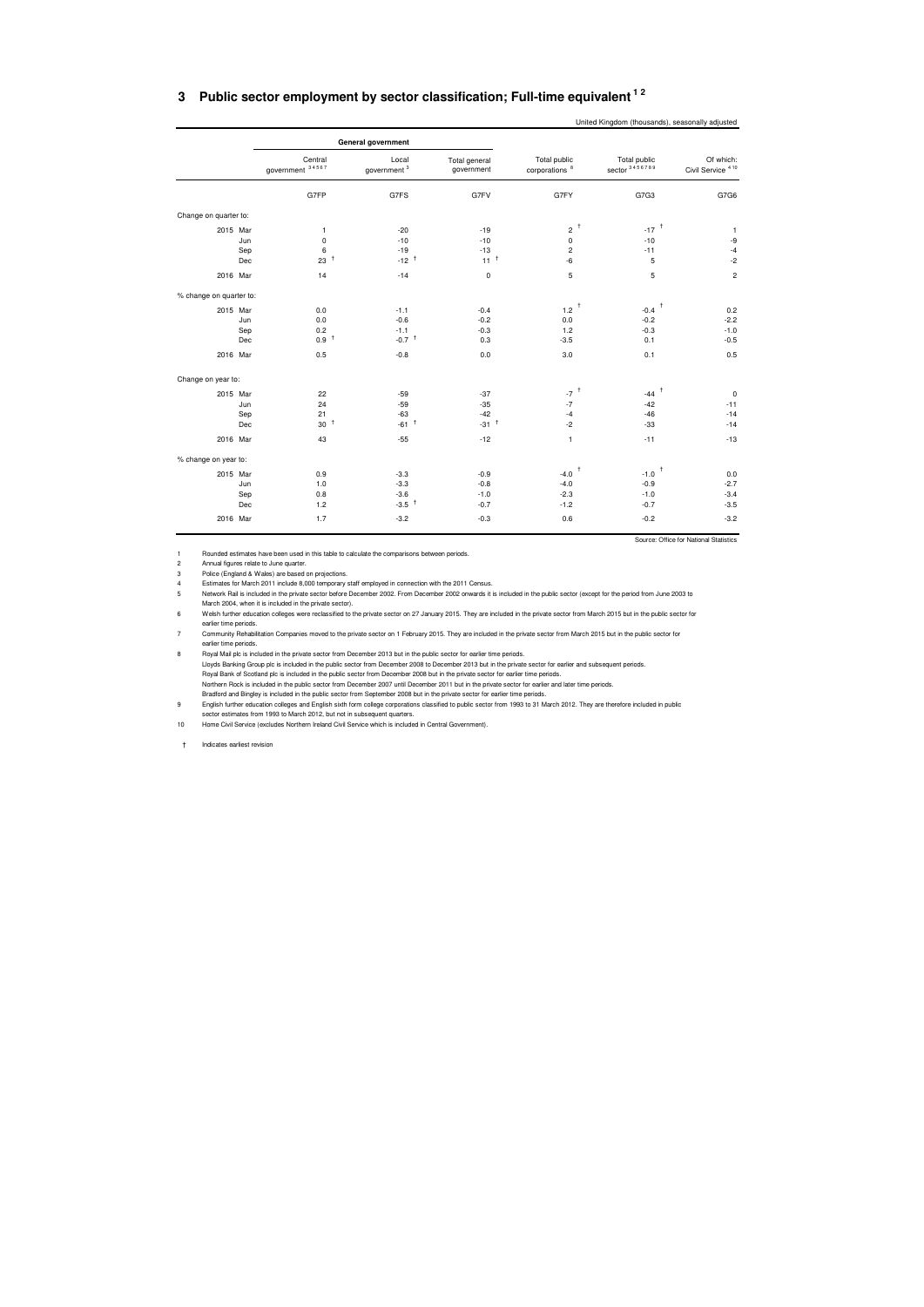#### **4 Public sector employment by industry; Full-time equivalent <sup>1</sup>**

|                 |              |                        |                                                               |                                       |                      |                              | United Kingdom (thousands), seasonally adjusted |                                     |
|-----------------|--------------|------------------------|---------------------------------------------------------------|---------------------------------------|----------------------|------------------------------|-------------------------------------------------|-------------------------------------|
|                 |              |                        | Public administration, defence, compulsory<br>social security |                                       |                      | Health and social work       |                                                 |                                     |
|                 | Construction | HM Forces <sup>2</sup> | Police (including<br>civilians) <sup>3</sup>                  | Public<br>administration <sup>4</sup> | Education 56         | National Health<br>Service ' | Other health and<br>social work <sup>8</sup>    | Other public<br>sector <sup>9</sup> |
|                 | G9BC         | G7G9                   | G7GC                                                          | G7GF                                  | G7GI                 | G7GL                         | G7GR                                            | G7K2                                |
| 1999            |              | 218                    | 220                                                           | 993                                   | 948                  | 982                          | 276                                             | 608                                 |
| 2000            |              | 217                    | 218                                                           | 999                                   | 982                  | 1,001                        | 272                                             | 610                                 |
| 2001<br>2002    |              | 214<br>214             | 222<br>230                                                    | 1,002<br>1,024                        | 997                  | 1,037                        | 263<br>259                                      | 638<br>655                          |
| 2003            |              | 223                    | 240                                                           | 1,060                                 | 1,007<br>1,049       | 1,088<br>1,139               | 245                                             | 656                                 |
| 2004            |              | 218                    | 254                                                           | 1,074                                 | 1,076                | 1,192                        | 254                                             | 659                                 |
| 2005            |              | 210                    | 262                                                           | 1,086                                 | 1,090                | 1,236                        | 261                                             | 672                                 |
| 2006            |              | 204                    | 264                                                           | 1,082                                 | 1,121                | 1,238                        | 260                                             | 642                                 |
| 2007            |              | 197                    | 272                                                           | 1,067                                 | 1,132                | 1,234                        | 257                                             | 649                                 |
| 2008            |              | 193                    | 275                                                           | 1,030                                 | 1,143                | 1,259                        | 256                                             | 663                                 |
| 2009            |              | 197                    | 283                                                           | 1,021                                 | 1,164                | 1,318                        | 257                                             | 863                                 |
| 2010<br>2011    |              | 197<br>193             | 281<br>266                                                    | 1,016<br>945                          | 1,193<br>1,182       | 1,350<br>1,321               | 259<br>247                                      | 815<br>787                          |
| 2012            |              | 186                    | 255                                                           | 908                                   | 1,066                | 1,315                        | 227                                             | 743                                 |
| 2013            |              | 175                    | 250                                                           | 905                                   | 1,099                | 1,309                        | 213                                             | 712                                 |
| 2014            |              | 164                    | 246                                                           | 893                                   | 1,113                | 1,336                        | 197                                             | 462                                 |
| 2015            |              | 159                    | 244                                                           | 859                                   | 1,116                | 1,355                        | 185                                             | 454                                 |
| 1999 Mar<br>Jun |              | 218<br>218             | 221<br>220                                                    | 989<br>993                            | 945<br>948           | 978<br>982                   | 276<br>276                                      | 610<br>608                          |
| Sep             |              | 217                    | 219                                                           | 994                                   | 944                  | 990                          | 279                                             | 610                                 |
| Dec             |              | 218                    | 219                                                           | 1,001                                 | 950                  | 992                          | 282                                             | 617                                 |
| 2000 Mar        |              | 218                    | 218                                                           | 1,004                                 | 957                  | 996                          | 279                                             | 609                                 |
| Jun             |              | 217                    | 218                                                           | 999                                   | 982                  | 1,001                        | 272                                             | 610                                 |
| Sep<br>Dec      |              | 215<br>216             | 219                                                           | 995<br>998                            | 989                  | 1,010                        | 266<br>265                                      | 623<br>625                          |
|                 |              |                        | 219                                                           |                                       | 994                  | 1,017                        |                                                 |                                     |
| 2001 Mar<br>Jun |              | 216<br>214             | 221<br>222                                                    | 1,002<br>1,002                        | 997<br>997           | 1,026                        | 263<br>263                                      | 629<br>638                          |
| Sep             |              | 213                    | 224                                                           | 1,002                                 | 997                  | 1,037<br>1,051               | 264                                             | 640                                 |
| Dec             |              | 215                    | 226                                                           | 1,012                                 | 1,001                | 1,062                        | 257                                             | 646                                 |
| 2002 Mar        |              | 215                    | 228                                                           | 1,018                                 | 1,004                | 1,075                        | 258                                             | 654                                 |
| Jun             |              | 214                    | 230                                                           | 1,024                                 | 1,007                | 1,088                        | 259                                             | 655                                 |
| Sep             |              | 214                    | 232                                                           | 1,026                                 | 1,023                | 1,104                        | 249                                             | 652                                 |
| Dec             |              | 216                    | 234                                                           | 1,045                                 | 1,033                | 1,116                        | 242                                             | 665                                 |
| 2003 Mar        |              | 222                    | 237                                                           | 1,053                                 | 1,039                | 1,128                        | 241                                             | 672                                 |
| Jun<br>Sep      |              | 223<br>221             | 240<br>243                                                    | 1,060<br>1,064                        | 1,049<br>1,049       | 1,139<br>1,159               | 245<br>247                                      | 656<br>657                          |
| Dec             |              | 222                    | 247                                                           | 1,065                                 | 1,065                | 1,167                        | 253                                             | 650                                 |
| 2004 Mar        |              | 220                    | 251                                                           | 1,071                                 | 1,071                | 1,188                        | 255                                             | 650                                 |
| Jun             |              | 218                    | 254                                                           | 1,074                                 | 1,076                | 1,192                        | 254                                             | 659                                 |
| Sep             |              | 215                    | 256                                                           | 1,080                                 | 1,076                | 1,207                        | 257                                             | 662                                 |
| Dec             |              | 215                    | 258                                                           | 1,079                                 | 1,077                | 1,214                        | 258                                             | 664                                 |
| 2005 Mar        |              | 213                    | 261                                                           | 1,079                                 | 1,085                | 1,225                        | 260                                             | 668                                 |
| Jun             |              | 210                    | 262                                                           | 1,086                                 | 1,090                | 1,236                        | 261                                             | 672                                 |
| Sep<br>Dec      |              | 207<br>206             | 263<br>264                                                    | 1,085<br>1,084                        | 1,102<br>1,108       | 1,244<br>1,245               | 259<br>260                                      | 672<br>659                          |
|                 |              |                        |                                                               |                                       |                      |                              |                                                 |                                     |
| 2006 Mar<br>Jun |              | 206<br>204             | 263<br>264                                                    | 1,083<br>1,082                        | 1,115<br>1,121       | 1,239<br>1,238               | 259<br>260                                      | 655<br>642                          |
| Sep             |              | 202                    | 266                                                           | 1,082                                 | 1,121                | 1,237                        | 261                                             | 641                                 |
| Dec             |              | 202                    | 268                                                           | 1,080                                 | 1,128                | 1,237                        | 260                                             | 654                                 |
| 2007 Mar        |              | 200                    | 272                                                           | 1,073                                 | 1,130                | 1,239                        | 258                                             | 651                                 |
| Jun             |              | 197                    | 272                                                           | 1,067                                 | 1,132                | 1,234                        | 257                                             | 649                                 |
| Sep<br>Dec      |              | 194<br>195             | 273<br>273                                                    | 1,068                                 | 1,141                | 1,238                        | 256<br>252                                      | 640<br>661                          |
|                 |              |                        |                                                               | 1,056                                 | 1,141                | 1,241                        |                                                 |                                     |
| 2008 Mar<br>Jun |              | 194<br>193             | 275<br>275                                                    | 1,038<br>1,030                        | 1,140<br>1,143       | 1,242<br>1,259               | 255<br>256                                      | 660<br>663                          |
| Sep             |              | 194                    | 276                                                           | 1,019                                 | 1,156                | 1,278                        | 256                                             | 669                                 |
| Dec             |              | 193                    | 278                                                           | 1,022                                 | 1,161                | 1,295                        | 257                                             | 890                                 |
| 2009 Mar        |              | 196                    | 281                                                           | 1,021                                 | 1,170                | 1,308                        | 258                                             | 876                                 |
| Jun             |              | 197                    | 283                                                           | 1,021                                 | 1,164                | 1,318                        | 257                                             | 863                                 |
| Sep             | ż            | 199                    | 284                                                           | 1,033                                 | 1,168                | 1,333                        | 264                                             | 846                                 |
| Dec             |              | 198                    | 283                                                           | 1,029                                 | 1,184                | 1,353                        | 264                                             | 830                                 |
| 2010 Mar<br>Jun |              | 199<br>197             | 283<br>281                                                    | 1,025<br>1,016                        | 1,178<br>1,193       | 1,357<br>1,350               | 259<br>259                                      | 824<br>815                          |
| Sep             |              | 196                    | 279                                                           | 997                                   | 1,177                | 1,340                        | 257                                             | 811                                 |
| Dec             |              | 195                    | 275                                                           | 989                                   | 1,174                | 1,344                        | 252                                             | 803                                 |
| 2011 Mar        |              | 194                    | 271                                                           | 977                                   | 1,178                | 1,337                        | 252                                             | 809                                 |
| Jun             |              | 193                    | 266                                                           | 945                                   | 1,182                | 1,321                        | 247                                             | 787                                 |
| Sep             |              | 191                    | 262                                                           | 934                                   | 1,196                | 1,315                        | 240                                             | 776                                 |
| Dec             |              | 189                    | 259                                                           | 919                                   | 1,194                | 1,320                        | 240                                             | 767                                 |
| 2012 Mar        |              | 187                    | 257                                                           | 910                                   | 1,210                | 1,320                        | 232                                             | 754                                 |
| Jun<br>Sep      |              | 186<br>183             | 255<br>253                                                    | 908<br>901                            | 1,066<br>1,070       | 1,315<br>1,314               | 227<br>223                                      | 743<br>737                          |
| Dec             |              | 178                    | 252                                                           | 900                                   | 1,075                | 1,323                        | 219                                             | 738                                 |
| 2013 Mar        |              | 178                    | 251                                                           | 902                                   | 1,079                | 1,328                        | 215                                             | 724                                 |
| Jun             |              | 175                    | 250                                                           | 905                                   | 1,099                | 1,309                        | 213                                             | 712                                 |
| Sep             |              | 174                    | 248                                                           | 904                                   | 1,113                | 1,320                        | 212                                             | 702                                 |
| Dec             |              | 168                    | 247                                                           | 894                                   | 1,117                | 1,331                        | 208                                             | 546                                 |
| 2014 Mar        |              | 167                    | 246                                                           | 893                                   | 1,116                | 1,342                        | 205                                             | 462                                 |
| Jun             |              | 164                    | 246                                                           | 893                                   | 1,113                | 1,336                        | 197                                             | 462                                 |
| Sep             |              | 163                    | 245                                                           | 888                                   | 1,111                | 1,339                        | 194                                             | 460                                 |
| Dec             |              | 161                    | 244                                                           | 882                                   | 1,116                | 1,351                        | 191                                             | 450                                 |
| 2015 Mar        |              | 161                    | 244                                                           | 873                                   | $1,114$ <sup>T</sup> | 1,356                        | 187                                             | 454<br>454                          |
| Jun<br>Sep      |              | 159<br>159             | 244<br>241                                                    | 859<br>858                            | 1,116<br>1,109       | 1,355<br>1,359               | 185<br>180                                      | 451                                 |
| Dec             |              | 158                    | 238                                                           | $858$ $†$                             | 1,112                | 1,380                        | 178                                             | 444                                 |
| 2016 Mar        |              | 158                    | 235                                                           | 855                                   | 1,113                | 1,387                        | 175                                             | 453                                 |
|                 |              |                        |                                                               |                                       |                      |                              |                                                 |                                     |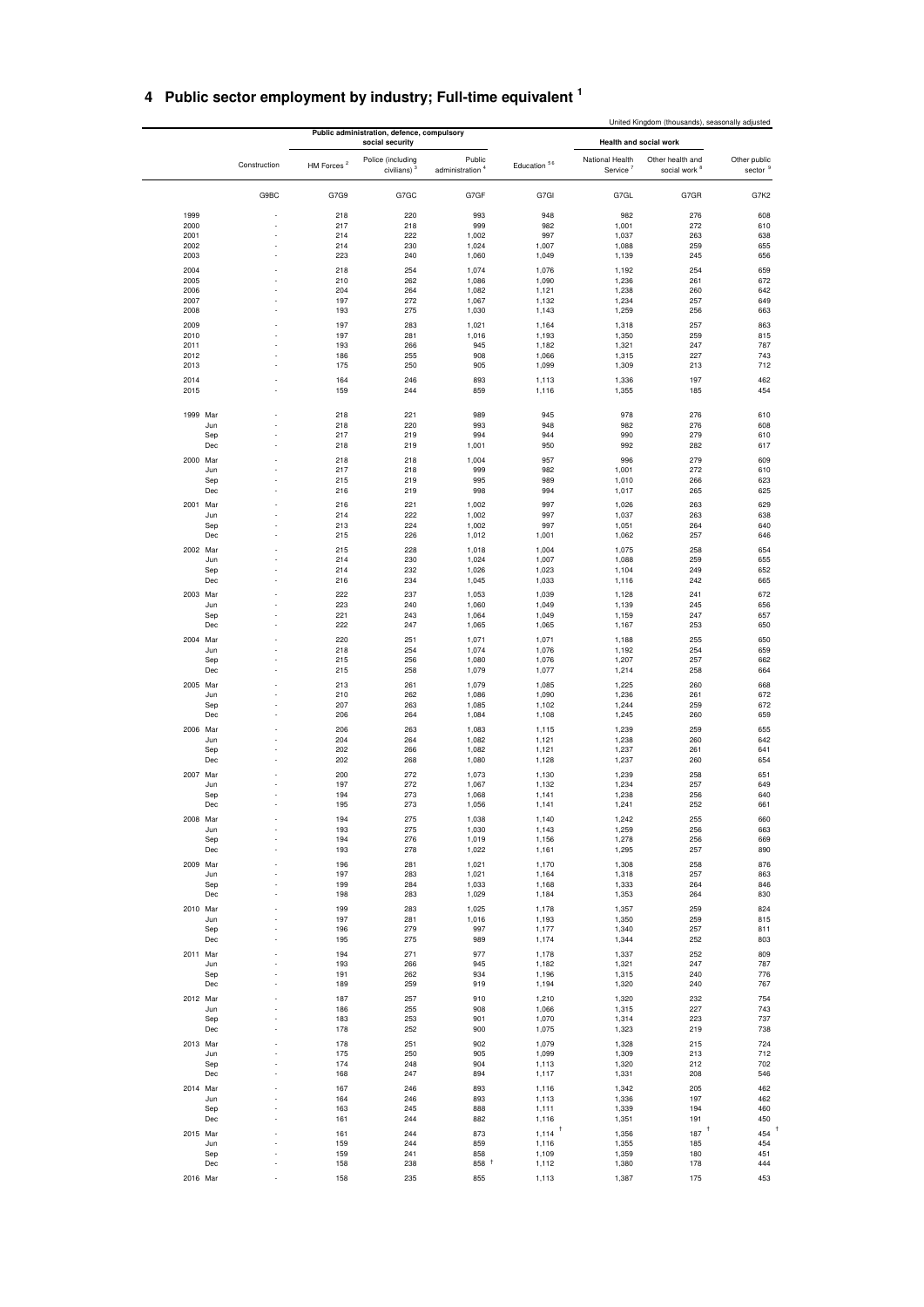#### **4 Public sector employment by industry; Full-time equivalent <sup>1</sup>**

|                         |          |              |                        | Public administration, defence, compulsory   |                                       |                     |                                         | United Kingdom (thousands), seasonally adjusted |                                        |
|-------------------------|----------|--------------|------------------------|----------------------------------------------|---------------------------------------|---------------------|-----------------------------------------|-------------------------------------------------|----------------------------------------|
|                         |          |              |                        | social security                              |                                       |                     |                                         | Health and social work                          |                                        |
|                         |          | Construction | HM Forces <sup>2</sup> | Police (including<br>civilians) <sup>3</sup> | Public<br>administration <sup>4</sup> | Education 56        | National Health<br>Service <sup>7</sup> | Other health and<br>social work 8               | Other public<br>sector $9$             |
|                         |          | G9BC         | G7G9                   | G7GC                                         | G7GF                                  | G7GI                | G7GL                                    | G7GR                                            | G7K2                                   |
| Change on quarter to:   |          |              |                        |                                              |                                       |                     |                                         |                                                 |                                        |
|                         | 2015 Mar |              | 0                      | 0                                            | -9                                    | $-2$ <sup>+</sup>   | 5                                       | -4 $^\dagger$                                   | 4                                      |
|                         | Jun      |              | $-2$                   | 0                                            | $-14$                                 | $\overline{c}$      | $-1$                                    | $-2$                                            | $\mathbf 0$                            |
|                         | Sep      |              | $^{\circ}$             | $-3$                                         | $-1$                                  | $-7$                | $\overline{4}$                          | $-5$                                            | $-3$                                   |
|                         | Dec      |              | $-1$                   | $-3$                                         | 0 <sup>†</sup>                        | 3                   | 21                                      | $-2$                                            | $-7$                                   |
|                         | 2016 Mar |              | $\mathbf 0$            | -3                                           | $-3$                                  | $\overline{1}$      | $\overline{7}$                          | $-3$                                            | 9                                      |
| % change on quarter to: |          |              |                        |                                              |                                       |                     |                                         |                                                 |                                        |
|                         | 2015 Mar |              | 0.0                    | 0.0                                          | $-1.0$                                | $-0.2$ <sup>+</sup> | 0.4                                     | $-2.1$ <sup>+</sup>                             | 0.9                                    |
|                         | Jun      |              | $-1.2$                 | 0.0                                          | $-1.6$                                | 0.2                 | $-0.1$                                  | $-1.1$                                          | 0.0                                    |
|                         | Sep      |              | 0.0                    | $-1.2$                                       | $-0.1$                                | $-0.6$              | 0.3                                     | $-2.7$                                          | $-0.7$                                 |
|                         | Dec      |              | $-0.6$                 | $-1.2$                                       | 0.0 <sup>†</sup>                      | 0.3                 | 1.5                                     | $-1.1$                                          | $-1.6$                                 |
|                         | 2016 Mar |              | 0.0                    | $-1.3$                                       | $-0.3$                                | 0.1                 | 0.5                                     | $-1.7$                                          | 2.0                                    |
| Change on year to:      |          |              |                        |                                              |                                       |                     |                                         |                                                 |                                        |
|                         | 2015 Mar |              | -6                     | $-2$                                         | $-20$                                 | - 1<br>$-2$         | 14                                      | $-18$                                           | -8                                     |
|                         | Jun      |              | $-5$                   | $-2$                                         | $-34$                                 | $\mathbf 3$         | 19                                      | $-12$                                           | $\mbox{-}8$                            |
|                         | Sep      |              | $-4$                   | $-4$                                         | $-30$                                 | $-2$                | 20                                      | $-14$                                           | $-9$                                   |
|                         | Dec      |              | $-3$                   | $-6$                                         | $-24$ $+$                             | $-4$                | 29                                      | $-13$                                           | $-6$                                   |
|                         | 2016 Mar |              | $-3$                   | -9                                           | $-18$                                 | $-1$                | 31                                      | $-12$                                           | $-1$                                   |
| % change on year to:    |          |              |                        |                                              |                                       |                     |                                         |                                                 |                                        |
|                         | 2015 Mar |              | $-3.6$                 | $-0.8$                                       | $-2.2$                                | $-0.2$ <sup>t</sup> | 1.0                                     | $-8.8$                                          | $-1.7$                                 |
|                         | Jun      |              | $-3.0$                 | $-0.8$                                       | $-3.8$                                | 0.3                 | 1.4                                     | $-6.1$                                          | $-1.7$                                 |
|                         | Sep      |              | $-2.5$                 | $-1.6$                                       | $-3.4$                                | $-0.2$              | 1.5                                     | $-7.2$                                          | $-2.0$                                 |
|                         | Dec      |              | $-1.9$                 | $-2.5$                                       | $-2.7$ <sup>†</sup>                   | $-0.4$              | 2.1                                     | $-6.8$                                          | $-1.3$                                 |
|                         | 2016 Mar |              | $-1.9$                 | $-3.7$                                       | $-2.1$                                | $-0.1$              | 2.3                                     | $-6.4$                                          | $-0.2$                                 |
|                         |          |              |                        |                                              |                                       |                     |                                         |                                                 | Source: Office for National Statistics |

1 Rounded estimates have been used in this table to calculate the comparisons between periods.<br>2 HM Forces series exclude locally engaged staff. The series also excludes mobilised reservists prior to 1996 as statistics ar

6 Welsh further education colleges were reclassified to the private sector on 27 January 2015. They are included in the private sector from March 2015 but in the public sector for earlier time periods.

7 Data for the NHS are subject to revisions.<br>8 Community Renabilitation Companies moved to the private sector on 1 February 2015. They are included in the private sector from March 2015 but in the public sector for earlier

Lloyds Banking Group plc is included in the public sector from December 2008 to December 2013 but in the private sector for earlier and subsequent periods<br>Royal Bank of Scotland plc is included in the public sector from De

Network Rail is included in the private sector before December 2002. From December 2002 onwards it is included in the public sector (except for the period from June 2003 to March 2004, when

it is included in the private sector).<br>Northern Rock is included in the public sector from December 2007 until December 2011 but in the private sector for earlier and later time periods<br>Bradford and Bingley is included in

† Indicates earliest revision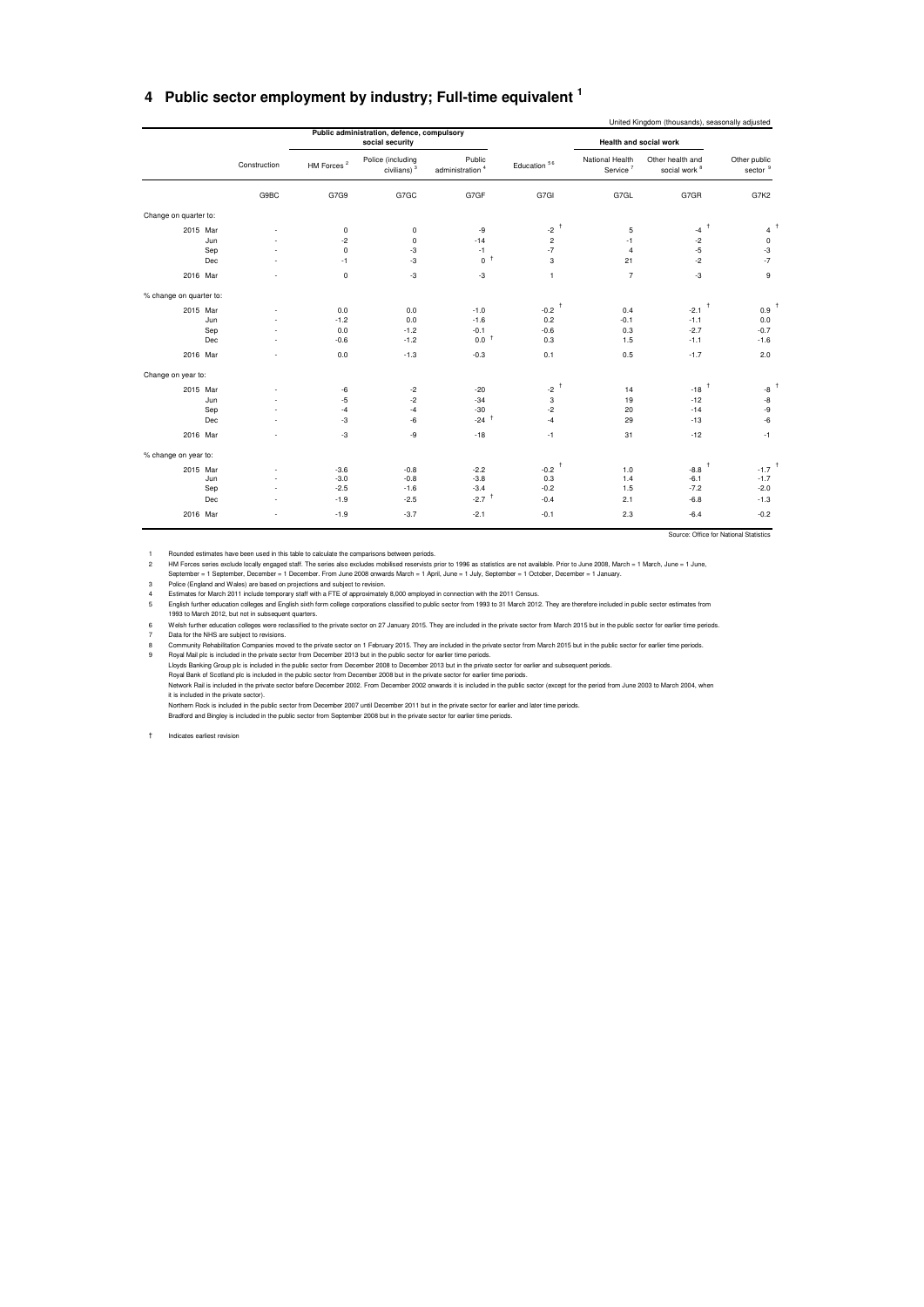#### **5 Public and private sector employment; Headcount 1 2**

|                 |                              |                         |                                       |                         |                                                  |                                                                              |                     | United Kingdom, seasonally adjusted                                            |                     |
|-----------------|------------------------------|-------------------------|---------------------------------------|-------------------------|--------------------------------------------------|------------------------------------------------------------------------------|---------------------|--------------------------------------------------------------------------------|---------------------|
|                 | <b>Public Sector</b>         |                         | <b>Private Sector</b>                 |                         |                                                  | Public sector excluding effects of<br>major reclassifications <sup>910</sup> |                     | Private sector excluding effects of<br>major reclassifications <sup>9 10</sup> |                     |
|                 | Headcount<br>(thousands) $3$ | Percentage <sup>4</sup> | Headcount<br>(thousands) <sup>5</sup> | Percentage <sup>6</sup> | Total<br>employment<br>(thousands) <sup>78</sup> | Headcount<br>(thousands)                                                     | Percentage          | Headcount<br>(thousands)                                                       | Percentage          |
|                 | G7AU                         | G9BZ                    | G7K5                                  | G9C2                    | G7GO                                             | MFY7                                                                         | MFY9                | MFZ2                                                                           | MFY5                |
| 1999            | 5,446                        | 20.1                    | 21,669                                | 79.9                    | 27,115                                           | 5,007                                                                        | 18.5                | 22,108                                                                         | 81.5                |
| 2000            | 5,528                        | 20.1                    | 22,000                                | 79.9                    | 27,528                                           | 5,089                                                                        | 18.5                | 22,439                                                                         | 81.5                |
| 2001            | 5,620                        | 20.3                    | 22,079                                | 79.7                    | 27,699                                           | 5,178                                                                        | 18.7                | 22,521                                                                         | 81.3                |
| 2002<br>2003    | 5,727<br>5,891               | 20.5<br>20.9            | 22,181<br>22,345                      | 79.5<br>79.1            | 27,908<br>28,236                                 | 5,269<br>5,467                                                               | 18.9<br>19.4        | 22,639<br>22,769                                                               | 81.1<br>80.6        |
|                 |                              |                         |                                       |                         |                                                  |                                                                              |                     |                                                                                |                     |
| 2004            | 6,022                        | 21.2                    | 22,442                                | 78.8                    | 28,464                                           | 5,589                                                                        | 19.6                | 22,875                                                                         | 80.4                |
| 2005<br>2006    | 6,116<br>6,082               | 21.2<br>20.9            | 22,739                                | 78.8<br>79.1            | 28,855<br>29,140                                 | 5,690                                                                        | 19.7<br>19.4        | 23,165                                                                         | 80.3<br>80.6        |
| 2007            | 6,044                        | 20.6                    | 23,058<br>23,308                      | 79.4                    | 29,352                                           | 5,665<br>5,621                                                               | 19.2                | 23,475<br>23,731                                                               | 80.8                |
| 2008            | 6,035                        | 20.3                    | 23,661                                | 79.7                    | 29,696                                           | 5,600                                                                        | 18.9                | 24,096                                                                         | 81.1                |
|                 |                              | 21.8                    |                                       | 78.2                    | 29,018                                           |                                                                              | 19.5                |                                                                                | 80.5                |
| 2009<br>2010    | 6,331<br>6,317               | 21.5                    | 22,687<br>23,008                      | 78.5                    | 29,325                                           | 5,666<br>5,674                                                               | 19.3                | 23,352<br>23,651                                                               | 80.7                |
| 2011            | 6,107                        | 20.8                    | 23,238                                | 79.2                    | 29,345                                           | 5,488                                                                        | 18.7                | 23,857                                                                         | 81.3                |
| 2012            | 5,767                        | 19.4                    | 23,979                                | 80.6                    | 29,746                                           | 5,369                                                                        | 18.0                | 24,377                                                                         | 82.0                |
| 2013            | 5,701                        | 19.0                    | 24,298                                | 81.0                    | 29,999                                           | 5,322                                                                        | 17.7                | 24,677                                                                         | 82.3                |
| 2014            | 5,420                        | 17.7                    | 25,288                                | 82.3                    | 30,708                                           | 5,311                                                                        | 17.3                | 25,397                                                                         | 82.7                |
| 2015            | 5,361                        | 17.2                    | 25,847                                | 82.8                    | 31,208                                           | 5,263                                                                        | 16.9                | 25,945                                                                         | 83.1                |
| 1999<br>Mar     | 5,434                        | 20.1                    | 21,608                                | 79.9                    | 27,042                                           | 4,996                                                                        | 18.5                | 22,046                                                                         | 81.5                |
| Jun             | 5,446                        | 20.1<br>20.1            | 21,669                                | 79.9<br>79.9            | 27,115                                           | 5,007                                                                        | 18.5                | 22,108                                                                         | 81.5                |
| Sep<br>Dec      | 5,469<br>5,495               | 20.1                    | 21,743<br>21,812                      | 79.9                    | 27,212<br>27,307                                 | 5,031<br>5,061                                                               | 18.5<br>18.5        | 22,181<br>22,246                                                               | 81.5<br>81.5        |
|                 |                              |                         |                                       |                         |                                                  |                                                                              |                     |                                                                                |                     |
| 2000<br>Mar     | 5,509<br>5,528               | 20.1<br>20.1            | 21,897<br>22,000                      | 79.9<br>79.9            | 27,406<br>27,528                                 | 5,069<br>5,089                                                               | 18.5<br>18.5        | 22,337<br>22,439                                                               | 81.5<br>81.5        |
| Jun<br>Sep      | 5,550                        | 20.2                    | 21,978                                | 79.8                    | 27,528                                           | 5,113                                                                        | 18.6                | 22,415                                                                         | 81.4                |
| Dec             | 5,563                        | 20.1                    | 22,074                                | 79.9                    | 27,637                                           | 5,126                                                                        | 18.5                | 22,511                                                                         | 81.5                |
| 2001<br>Mar     | 5,592                        | 20.2                    | 22,071                                | 79.8                    | 27,663                                           | 5,148                                                                        | 18.6                | 22,515                                                                         | 81.4                |
| Jun             | 5,620                        | 20.3                    | 22,079                                | 79.7                    | 27,699                                           | 5,178                                                                        | 18.7                | 22,521                                                                         | 81.3                |
| Sep             | 5,637                        | 20.3                    | 22,098                                | 79.7                    | 27,735                                           | 5,196                                                                        | 18.7                | 22,539                                                                         | 81.3                |
| Dec             | 5,659                        | 20.4                    | 22,110                                | 79.6                    | 27,769                                           | 5,206                                                                        | 18.7                | 22,563                                                                         | 81.3                |
| 2002 Mar        | 5,703                        | 20.5                    | 22,153                                | 79.5                    | 27,856                                           | 5,244                                                                        | 18.8                | 22,612                                                                         | 81.2                |
| Jun             | 5,727                        | 20.5                    | 22,181                                | 79.5                    | 27,908                                           | 5,269                                                                        | 18.9                | 22,639                                                                         | 81.1                |
| Sep             | 5,757                        | 20.5                    | 22,266                                | 79.5                    | 28,023                                           | 5,303                                                                        | 18.9                | 22,720                                                                         | 81.1                |
| Dec             | 5,807                        | 20.7                    | 22,274                                | 79.3                    | 28,081                                           | 5,376                                                                        | 19.1                | 22,705                                                                         | 80.9                |
| 2003 Mar        | 5,859                        | 20.8                    | 22,283                                | 79.2                    | 28,142                                           | 5,421                                                                        | 19.3                | 22,721                                                                         | 80.7                |
| Jun             | 5,891                        | 20.9                    | 22,345                                | 79.1                    | 28,236                                           | 5,467                                                                        | 19.4                | 22,769                                                                         | 80.6                |
| Sep             | 5,922                        | 20.9                    | 22,363                                | 79.1                    | 28,285                                           | 5,500                                                                        | 19.4                | 22,785                                                                         | 80.6                |
| Dec             | 5,964                        | 21.0                    | 22,435                                | 79.0                    | 28,399                                           | 5,552                                                                        | 19.5                | 22,847                                                                         | 80.5                |
| 2004 Mar        | 5,999                        | 21.1                    | 22,450                                | 78.9                    | 28,449                                           | 5,579                                                                        | 19.6                | 22,870                                                                         | 80.4                |
| Jun             | 6,022                        | 21.2                    | 22,442                                | 78.8                    | 28,464                                           | 5,589                                                                        | 19.6                | 22,875                                                                         | 80.4                |
| Sep             | 6,051                        | 21.2                    | 22,493                                | 78.8                    | 28,544                                           | 5,630                                                                        | 19.7                | 22,914                                                                         | 80.3                |
| Dec             | 6,068                        | 21.1                    | 22,658                                | 78.9                    | 28,726                                           | 5,636                                                                        | 19.6                | 23,090                                                                         | 80.4                |
| 2005 Mar        | 6,087                        | 21.2                    | 22,672                                | 78.8                    | 28,759                                           | 5,661                                                                        | 19.7                | 23,098                                                                         | 80.3                |
| Jun             | 6,116                        | 21.2                    | 22,739                                | 78.8                    | 28,855                                           | 5,690                                                                        | 19.7                | 23,165                                                                         | 80.3                |
| Sep             | 6,117                        | 21.2<br>21.1            | 22,796<br>22,820                      | 78.8<br>78.9            | 28,913                                           | 5,690                                                                        | 19.7<br>19.7        | 23,223                                                                         | 80.3<br>80.3        |
| Dec             | 6,114                        |                         |                                       |                         | 28,934                                           | 5,686                                                                        |                     | 23,248                                                                         |                     |
| 2006 Mar        | 6,096                        | 21.0                    | 22,989                                | 79.0                    | 29,085                                           | 5,674                                                                        | 19.5                | 23,411                                                                         | 80.5                |
| Jun<br>Sep      | 6,082<br>6,068               | 20.9<br>20.8            | 23,058<br>23,121                      | 79.1<br>79.2            | 29,140<br>29,189                                 | 5,665<br>5,646                                                               | 19.4<br>19.3        | 23,475<br>23,543                                                               | 80.6<br>80.7        |
| Dec             | 6,059                        | 20.7                    | 23,143                                | 79.3                    | 29,202                                           | 5,619                                                                        | 19.2                | 23,583                                                                         | 80.8                |
|                 |                              |                         |                                       |                         |                                                  |                                                                              |                     |                                                                                |                     |
| 2007 Mar<br>Jun | 6,052<br>6,044               | 20.7<br>20.6            | 23,180<br>23,308                      | 79.3<br>79.4            | 29,232<br>29,352                                 | 5,626<br>5,621                                                               | 19.2<br>19.2        | 23,606<br>23,731                                                               | 80.8<br>80.8        |
| Sep             | 6,039                        | 20.5                    | 23,431                                | 79.5                    | 29,470                                           | 5,606                                                                        | 19.0                | 23,864                                                                         | 81.0                |
| υес             | 6,046                        | 20.4                    | 23,568                                | 79.6                    | 29,614                                           | 5,591                                                                        | 18.9                | 24,023                                                                         | 81.1                |
| 2008 Mar        | 6,019                        | 20.3                    | 23,687                                | 79.7                    | 29,706                                           | 5,586                                                                        | 18.8                | 24,120                                                                         | 81.2                |
| Jun             | 6,035                        | 20.3                    | 23,661                                | 79.7                    | 29,696                                           | 5,600                                                                        | 18.9                | 24,096                                                                         | 81.1                |
| Sep             | 6,072                        | 20.6                    | 23,463                                | 79.4                    | 29,535                                           | 5,630                                                                        | 19.1                | 23,905                                                                         | 80.9                |
| Dec             | 6,332                        | 21.4                    | 23,207                                | 78.6                    | 29,539                                           | 5,649                                                                        | 19.1                | 23,890                                                                         | 80.9                |
| 2009 Mar        | 6,331                        | 21.6                    | 22,941                                | 78.4                    | 29,272                                           | 5,657                                                                        | 19.3                | 23,615                                                                         | 80.7                |
| Jun             | 6,331                        | 21.8                    | 22,687                                | 78.2                    | 29,018                                           | 5,666                                                                        | 19.5                | 23,352                                                                         | 80.5                |
| Sep             | 6,371                        | 21.9                    | 22,713                                | 78.1                    | 29,084                                           | 5,700                                                                        | 19.6                | 23,384                                                                         | 80.4                |
| Dec             | 6,367                        | 21.9                    | 22,690                                | 78.1                    | 29,057                                           | 5,709                                                                        | 19.6                | 23,348                                                                         | 80.4                |
| 2010 Mar        | 6,340                        | 21.8                    | 22,708                                | 78.2                    | 29,048                                           | 5,690                                                                        | 19.6                | 23,358                                                                         | 80.4                |
| Jun             | 6,317                        | 21.5                    | 23,008                                | 78.5                    | 29,325                                           | 5,674                                                                        | 19.3                | 23,651                                                                         | 80.7                |
| Sep             | 6,271                        | 21.4                    | 23,037                                | 78.6                    | 29,308                                           | 5,617                                                                        | 19.2                | 23,691                                                                         | 80.8                |
| Dec             | 6,229                        | 21.2                    | 23,162                                | 78.8                    | 29,391                                           | 5,584                                                                        | 19.0                | 23,807                                                                         | 81.0                |
| 2011 Mar        | 6,205                        | 21.1                    | 23,231                                | 78.9                    | 29,436                                           | 5,567                                                                        | 18.9                | 23,869                                                                         | 81.1                |
| Jun             | 6,107                        | 20.8                    | 23,238                                | 79.2                    | 29,345                                           | 5,488                                                                        | 18.7                | 23,857                                                                         | 81.3                |
| Sep             | 6,077                        | 20.7                    | 23,220                                | 79.3                    | 29,297                                           | 5,454                                                                        | 18.6                | 23,843                                                                         | 81.4                |
| Dec             | 6,036                        | 20.6                    | 23,315                                | 79.4                    | 29,351                                           | 5,420                                                                        | 18.5                | 23,931                                                                         | 81.5                |
| 2012 Mar        | 6,002                        | 20.3                    | 23,493                                | 79.7                    | 29,495                                           | 5,394                                                                        | 18.3                | 24,101                                                                         | 81.7                |
| Jun             | 5,767<br>5,748               | 19.4                    | 23,979<br>23,995                      | 80.6<br>80.7            | 29,746<br>$29,743$ <sup>+</sup>                  | 5,369<br>5,347                                                               | 18.0                | 24,377                                                                         | 82.0<br>82.0        |
| Sep<br>Dec      | 5,728                        | 19.3<br>19.2            | 24,159                                | 80.8                    | 29,887                                           | 5,327                                                                        | 18.0<br>17.8        | 24,396<br>24,560                                                               | 82.2                |
|                 |                              |                         |                                       |                         |                                                  |                                                                              |                     |                                                                                |                     |
| 2013 Mar        | 5,718                        | 19.1                    | 24,163                                | 80.9                    | 29,881                                           | 5,325                                                                        | 17.8                | 24,556                                                                         | 82.2                |
| Jun             | 5,701<br>5,718               | 19.0<br>18.9            | 24,298<br>24,500                      | 81.0<br>81.1            | 29,999<br>30,218                                 | 5,322<br>5,340                                                               | 17.7<br>17.7        | 24,677<br>24,878                                                               | 82.3<br>82.3        |
| Sep<br>Dec      | 5,534                        | 18.3                    | 24,788                                | 81.7                    | 30,322                                           | 5,326                                                                        | 17.6                | 24,996                                                                         | 82.4                |
|                 | 5,437                        | $17.7$ <sup>T</sup>     | 25,199                                | 82.3 $†$                |                                                  | 5,318                                                                        |                     |                                                                                | 82.6                |
| 2014 Mar<br>Jun | 5,420                        | 17.7                    | 25,288                                | 82.3                    | 30,636<br>30,708                                 | 5,311                                                                        | 17.4<br>17.3        | 25,318<br>25,397                                                               | 82.7                |
| Sep             | 5,408                        | 17.5                    | 25,430                                | 82.5                    | 30,838                                           | 5,292                                                                        | 17.2                | 25,546                                                                         | 82.8                |
| Dec             | 5,397                        | 17.4                    | 25,606                                | 82.6                    | 31,003                                           | 5,287                                                                        | 17.1                | 25,716                                                                         | 82.9                |
| 2015 Mar        | $5.375$ <sup>T</sup>         | 17.3                    | 25,758                                | 82.7                    | 31,133                                           | $5,271$ <sup>+</sup>                                                         | $16.9$ <sup>T</sup> | 25,862                                                                         | $83.1$ <sup>t</sup> |
| Jun             | 5,361                        | 17.2                    | 25,847                                | 82.8                    | 31,208                                           | 5,263                                                                        | 16.9                | 25,945                                                                         | 83.1                |
| Sep             | 5,344                        | 17.0                    | 26,076                                | 83.0                    | 31,420                                           | 5,239                                                                        | 16.7                | 26,181                                                                         | 83.3                |
| Dec             | 5,348                        | 17.0                    | 26,190                                | 83.0                    | 31,538                                           | 5,246                                                                        | 16.6                | 26,292                                                                         | 83.4                |
| 2016 Mar        | 5,354                        | 16.9                    | 26,240                                | 83.1                    | 31,594                                           | 5,247                                                                        | 16.6                | 26,347                                                                         | 83.4                |
|                 |                              |                         |                                       |                         |                                                  |                                                                              |                     |                                                                                |                     |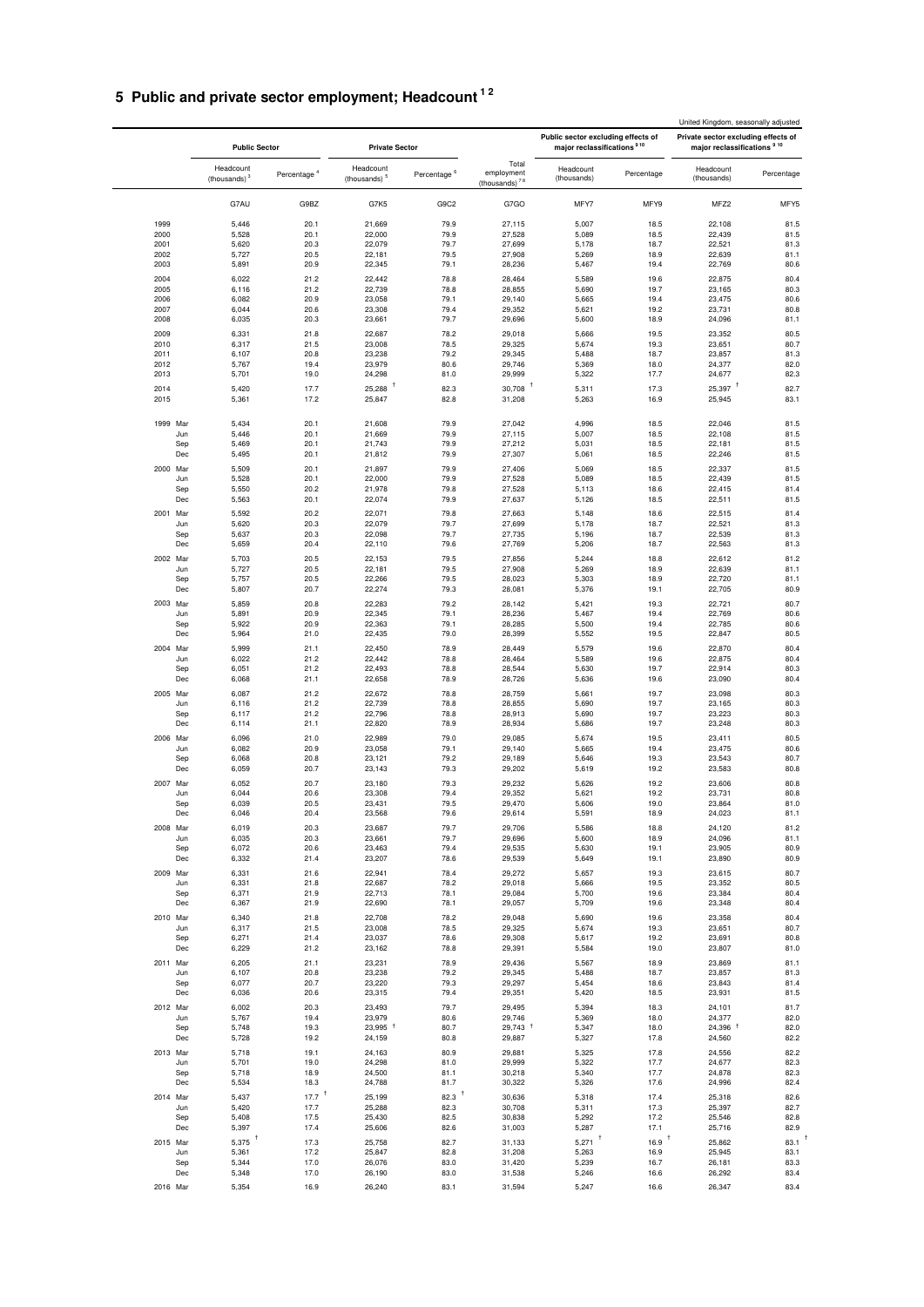#### **5 Public and private sector employment; Headcount 1 2**

|                         |     |                                       |                         |                                       |                         |                                                  |                                                                              |                      | United Kingdom, seasonally adjusted                                            |                      |
|-------------------------|-----|---------------------------------------|-------------------------|---------------------------------------|-------------------------|--------------------------------------------------|------------------------------------------------------------------------------|----------------------|--------------------------------------------------------------------------------|----------------------|
|                         |     | <b>Public Sector</b>                  |                         | <b>Private Sector</b>                 |                         |                                                  | Public sector excluding effects of<br>major reclassifications <sup>910</sup> |                      | Private sector excluding effects of<br>major reclassifications <sup>9 10</sup> |                      |
|                         |     | Headcount<br>(thousands) <sup>3</sup> | Percentage <sup>4</sup> | Headcount<br>(thousands) <sup>5</sup> | Percentage <sup>6</sup> | Total<br>employment<br>(thousands) <sup>78</sup> | Headcount<br>(thousands)                                                     | Percentage           | Headcount<br>(thousands)                                                       | Percentage           |
|                         |     | G7AU                                  | G9BZ                    | G7K5                                  | G9C2                    | G7GO                                             | MFY7                                                                         | MFY9                 | MFZ2                                                                           | MFY5                 |
| Change on quarter to:   |     |                                       |                         |                                       |                         |                                                  |                                                                              |                      |                                                                                |                      |
| 2015 Mar                |     | $-22$                                 | $-0.1$                  | 152                                   | 0.1                     | 130                                              | $-16$                                                                        | $-0.2$ <sup>t</sup>  | 146                                                                            | 0.2                  |
|                         | Jun | $-14$                                 | $-0.1$                  | 89                                    | 0.1                     | 75                                               | -8                                                                           | 0.0                  | 83                                                                             | 0.0                  |
|                         | Sep | $-17$                                 | $-0.2$ <sup>+</sup>     | 229                                   | 0.2 <sup>†</sup>        | 212                                              | $-24$                                                                        | $-0.2$               | 236                                                                            | 0.2                  |
|                         | Dec | $\overline{4}$                        | 0.0                     | 114                                   | 0.0                     | 118                                              | $\overline{7}$                                                               | $-0.1$               | 111                                                                            | 0.1                  |
| 2016 Mar                |     | 6                                     | $-0.1$                  | 50                                    | 0.1                     | 56                                               | $\mathbf{1}$                                                                 | 0.0                  | 55                                                                             | 0.0                  |
| % change on quarter to: |     |                                       |                         |                                       |                         |                                                  |                                                                              |                      |                                                                                |                      |
| 2015 Mar                |     | $-0.4$                                | $\ddot{\phantom{a}}$    | $0.6$ <sup>t</sup>                    | $\ddotsc$               | 0.4                                              | $-0.3$                                                                       | $\ddot{\phantom{a}}$ | 0.6                                                                            | $\ddot{\phantom{a}}$ |
|                         | Jun | $-0.3$                                | $\ddot{\phantom{a}}$    | 0.3                                   | $\ddot{\phantom{a}}$    | 0.2 <sup>†</sup>                                 | $-0.2$                                                                       | $\ddot{\phantom{a}}$ | 0.3                                                                            | $\ddot{\phantom{a}}$ |
|                         | Sep | $-0.3$                                | $\ddot{\phantom{a}}$    | 0.9                                   | $\ddot{\phantom{a}}$    | 0.7                                              | $-0.5$                                                                       | $\ddot{\phantom{a}}$ | 0.9                                                                            | $\sim$               |
|                         | Dec | 0.1                                   | $\ddot{\phantom{a}}$    | 0.4                                   | $\ddot{\phantom{a}}$    | 0.4                                              | 0.1                                                                          | $\ddot{\phantom{a}}$ | 0.4                                                                            | $\sim$               |
| 2016 Mar                |     | 0.1                                   | $\ddotsc$               | 0.2                                   | $\ddot{\phantom{a}}$    | 0.2                                              | 0.0                                                                          | $\ddot{\phantom{a}}$ | 0.2                                                                            | $\ddot{\phantom{0}}$ |
| Change on year to:      |     |                                       |                         |                                       |                         |                                                  |                                                                              |                      |                                                                                |                      |
| 2015 Mar                |     | J,<br>$-62$                           | $-0.4$                  | $559$ <sup>1</sup>                    | 0.4                     | 497 $†$                                          | $-47$ <sup>1</sup>                                                           | $-0.5$ <sup>+</sup>  | 544                                                                            | 0.5                  |
|                         | Jun | $-59$                                 | $-0.5$                  | 559                                   | 0.5                     | 500                                              | $-48$                                                                        | $-0.4$               | 548                                                                            | 0.4                  |
|                         | Sep | $-64$                                 | $-0.5$                  | 646                                   | 0.5                     | 582                                              | $-53$                                                                        | $-0.5$               | 635                                                                            | 0.5                  |
|                         | Dec | $-49$                                 | $-0.4$                  | 584                                   | 0.4                     | 535                                              | $-41$                                                                        | $-0.5$               | 576                                                                            | 0.5                  |
| 2016 Mar                |     | $-21$                                 | $-0.4$                  | 482                                   | 0.4                     | 461                                              | $-24$                                                                        | $-0.3$               | 485                                                                            | 0.3                  |
| % change on year to:    |     |                                       |                         |                                       |                         |                                                  |                                                                              |                      |                                                                                |                      |
| 2015 Mar                |     | $-1.1$                                | $\ddot{\phantom{a}}$    | 2.2 <sup>†</sup>                      | $\ddot{\phantom{a}}$    | 1.6                                              | $-0.9$                                                                       | $\ddot{\phantom{a}}$ | -1<br>2.1                                                                      | $\ddotsc$            |
|                         | Jun | $-1.1$                                | $\ddotsc$               | 2.2                                   | $\ddotsc$               | 1.6                                              | $-0.9$                                                                       | $\ddotsc$            | 2.2                                                                            | $\ddot{\phantom{0}}$ |
|                         | Sep | $-1.2$                                | $\ddot{\phantom{a}}$    | 2.5                                   | $\ddot{\phantom{a}}$    | 1.9                                              | $-1.0$                                                                       | $\ddot{\phantom{a}}$ | 2.5                                                                            | $\ddot{\phantom{0}}$ |
|                         | Dec | $-0.9$                                | $\ddot{\phantom{a}}$    | 2.3                                   | $\ddot{\phantom{a}}$    | 1.7                                              | $-0.8$                                                                       | $\ddot{\phantom{a}}$ | 2.2                                                                            | $\ddotsc$            |
| 2016 Mar                |     | $-0.4$                                | $\ddotsc$               | 1.9                                   | $\ddot{\phantom{a}}$    | 1.5                                              | $-0.5$                                                                       | $\ddot{\phantom{a}}$ | 1.9                                                                            | $\ddotsc$            |
|                         |     |                                       |                         |                                       |                         |                                                  |                                                                              |                      | Sources: Labour Force Survey and estimates from public sector organisations;   |                      |

m public sector organisations;<br>Office for National Statistics

1 Rounded estimates have been used in this table to calculate the comparisons between periods.

2 Annual figures relate to June quarter. 3 Estimates for December 2007 onwards are based partly on projections. 4 Represents G7AU/G7GO\*100.

5 Estimated as the difference between LFS total employment and the data from public sector organisations.

6 Represents G7K5(G7GO\*100.<br>7 Labour Force Survey - All in Employment aged 16 and over. Data refers to May-July for annual data from 1992 - 2004, for March to February - April, June to May - July, September t

to November - January. Quarterly and annual changes may differ slightly from those published elsewhere due to rounding conventions.<br>B ONS has revised Labour Force Survey estimates as a result of taking on board population

Royal Mail plc is included in the private sector from December 2013 but in the public sector for earlier time periods.

Lloyds Banking Group plc is included in the public sector from December 2008 to December 2013 but in the private sector for earlier and subsequent periods<br>Royal Bank of Scotland plc is included in the public sector from De

Network Rail is included in the private sector before December 2002. From December 2002 onwards it is included in the public sector (except for the period from June 2003 to March 2004, when it is included in the private se

Welsh further education colleges are included in the private sector from March 2015 but in the public sector for earint time periods.<br>The series shown in this table for public and private sector employment excluding the ef

† Indicates earliest revision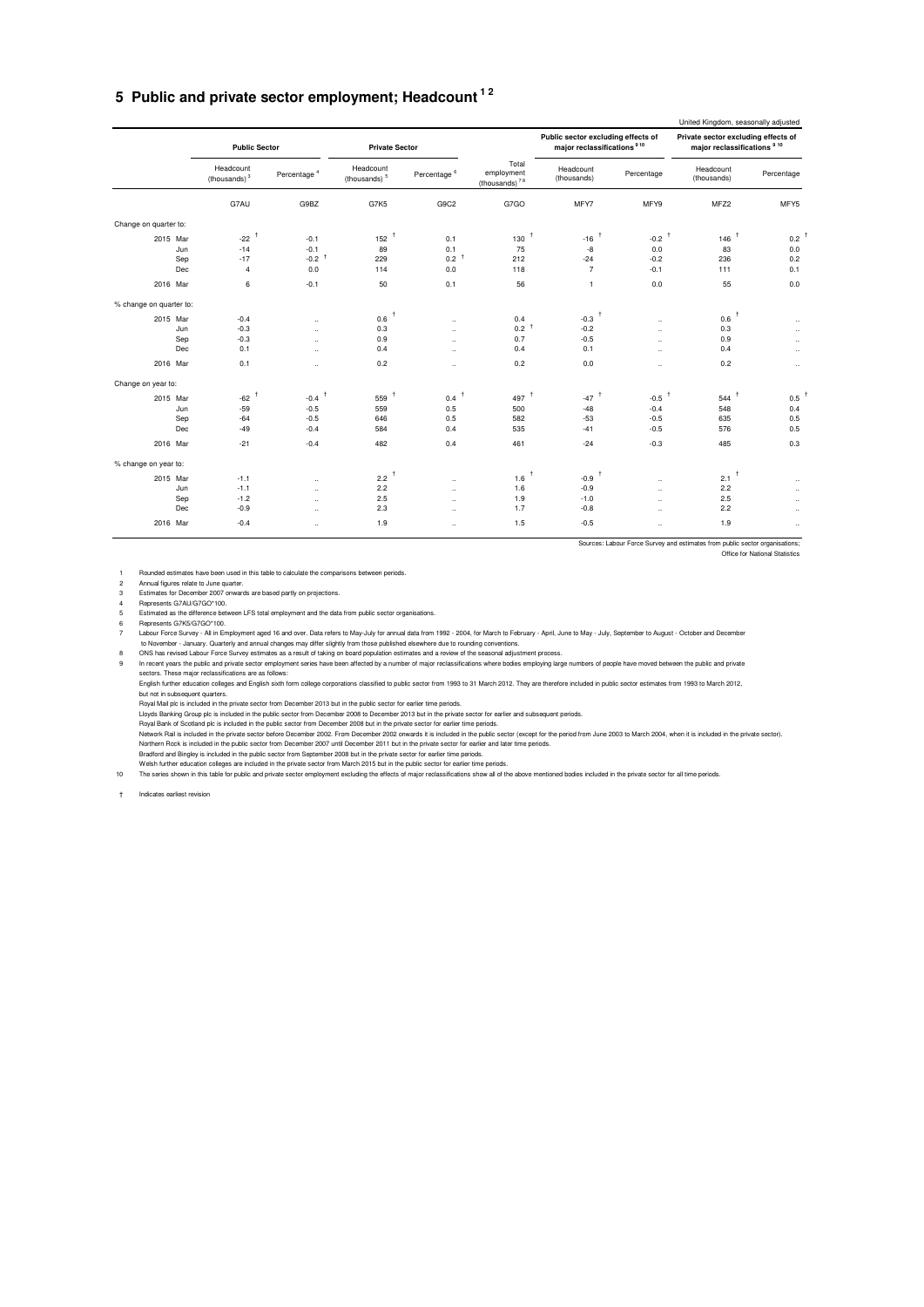#### **6 Regional public sector employment 1 2 3 4**

|                                    |                |                |               |                 |                 |                | Region        |             |             |                  |              |                |                               |                  |                                        |                    |
|------------------------------------|----------------|----------------|---------------|-----------------|-----------------|----------------|---------------|-------------|-------------|------------------|--------------|----------------|-------------------------------|------------------|----------------------------------------|--------------------|
| All employees                      |                |                |               |                 |                 |                |               |             |             |                  |              |                |                               |                  |                                        | United             |
|                                    |                |                |               |                 |                 |                |               |             |             |                  |              |                |                               | Northern         |                                        | Kingdom            |
|                                    |                |                | Yorkshire     |                 |                 |                |               |             |             |                  |              |                |                               |                  | United                                 | (seasonally        |
|                                    | North          | North          | and The       | East            | West            | East of        |               | South       | South       |                  |              | Scotland<br>78 | Great<br>Britain <sup>9</sup> | Ireland<br>10 11 | Kingdom<br>12 13                       | adjusted)<br>12 13 |
| 2008                               | East<br>292    | West<br>700    | Humber<br>532 | Midlands<br>378 | Midlands<br>514 | England<br>458 | London<br>745 | East<br>687 | West<br>518 | England<br>4,825 | Wales<br>346 | 600            | 5,771                         | 223              | 6,033                                  | 6,035              |
| 2009                               | 297            | 729            | 566           | 395             | 533             | 477            | 798           | 722         | 548         | 5,067            | 356          | 639            | 6,062                         | 230              | 6,329                                  | 6,331              |
| 2010                               | 294            | 724            | 566           | 395             | 531             | 478            | 818           | 720         | 547         | 5,074            | 353          | 632            | 6,059                         | 227              | 6,315                                  | 6,317              |
| 2011                               | 276            | 694            | 550           | 388             | 515             | 469            | 786           | 707         | 525         | 4,910            | 341          | 604            | 5,856                         | 222              | 6,106                                  | 6,107              |
| 2012                               | 257            | 647            | 510           | 359             | 482             | 442            | 746           | 665         | 486         | 4,594            | 337          | 588            | 5,518                         | 218              | 5,764                                  | 5,767              |
|                                    | 251            | 641            | 504           | 354             | 472             | 427            | 751           | 660         | 474         | 4,535            | 335          | 585            | 5,456                         | 218              |                                        |                    |
| 2013<br>2014                       | 237            | 605            | 469           | 343             | 452             | 415            | 723           | 630         | 443         | 4,318            | 315          | 548            | 5,181                         | 213              | 5,700<br>5,421                         | 5,701<br>5,420     |
| 2015                               | 232            | 601            | 464           | 335             | 449             | 413            | 723           | 633         | 439         | 4,288            | 295          | 545            | 5,128                         | 211              | 5,360                                  | 5,361              |
|                                    |                |                |               |                 |                 |                |               |             |             |                  |              |                |                               |                  |                                        |                    |
| 2008 Mar                           | 292            | 698            | 533           | 378             | 514             | 459            | 745           | 684         | 519         | 4,821            | 346          | 599            | 5,766                         | 225              | 6,031                                  | 6,019              |
| Jun                                | 292            | 700            | 532           | 378             | 514             | 458            | 745           | 687         | 518         | 4,825            | 346          | 600            | 5,771                         | 223              | 6,033                                  | 6,035              |
| Sep                                | 291            | 696            | 539           | 379             | 514             | 455            | 748           | 698         | 519         | 4,840            | 345          | 600            | 5,785                         | 219              | 6,042                                  | 6,072              |
| Dec                                | 298            | 734            | 573           | 396             | 536             | 465            | 797           | 740         | 551         | 5,089            | 358          | 647            | 6,095                         | 228              | 6,355                                  | 6,332              |
| 2009 Mar                           | 296            | 730            | 572           | 396             | 534             | 459            | 796           | 737         | 551         | 5,070            | 358          | 647            | 6,076                         | 230              | 6,343                                  | 6,331              |
| Jun                                | 297            | 729            | 566           | 395             | 533             | 477            | 798           | 722         | 548         | 5,067            | 356          | 639            | 6,062                         | 230              | 6,329                                  | 6,331              |
| Sep                                | 298            | 729            | 567           | 394             | 535             | 476            | 806           | 727         | 550         | 5,082            | 356          | 637            | 6,075                         | 228              | 6,341                                  | 6,371              |
| Dec                                | 296            | 736            | 576           | 396             | 536             | 479            | 824           | 730         | 560         | 5,134            | 358          | 639            | 6,131                         | 230              | 6,390                                  | 6,367              |
| 2010 Mar                           | 296            | 728            | 568           | 399             | 532             | 477            | 819           | 727         | 554         | 5,100            | 354          | 636            | 6,089                         | 229              | 6,350                                  | 6,340              |
| Jun                                | 294            | 724            | 566           | 395             | 531             | 478            | 818           | 720         | 547         | 5,074            | 353          | 632            | 6,059                         | 227              | 6,315                                  | 6,317              |
| Sep                                | 287            | 718            | 560           | 393             | 529             | 472            | 803           | 715         | 536         | 5,015            | 349          | 625            | 5,989                         | 222              | 6,241                                  | 6,271              |
| Dec                                | 285            | 716            | 553           | 396             | 533             | 479            | 804           | 723         | 536         | 5,025            | 349          | 625            | 5,998                         | 224              | 6,248                                  | 6,229              |
| 2011 Mar                           | 284            | 712            | 559           | 394             | 527             | 477            | 797           | 720         | 535         | 5,004            | 347          | 621            | 5,971                         | 223              | 6,217                                  | 6,205              |
| Jun                                | 276            | 694            | 550           | 388             | 515             | 469            | 786           | 707         | 525         | 4,910            | 341          | 604            | 5,856                         | 222              | 6,106                                  | 6,107              |
| Sep                                | 273            | 687            | 541           | 386             | 512             | 466            | 782           | 702         | 522         | 4,871            | 337          | 596            | 5,804                         | 218              | 6,048                                  | 6,077              |
| Dec                                | 273            | 687            | 544           | 387             | 514             | 466            | 783           | 704         | 521         | 4,878            | 339          | 594            | 5,811                         | 218              | 6,055                                  | 6,036              |
|                                    |                |                |               |                 |                 |                |               |             |             |                  |              |                |                               |                  |                                        |                    |
| 2012 Mar                           | 271<br>257     | 683<br>647     | 536<br>510    | 384<br>359      | 511<br>482      | 465<br>442     | 778<br>746    | 700<br>665  | 509<br>486  | 4,835<br>4,594   | 340<br>337   | 592<br>588     | 5,767<br>5,518                | 219<br>218       | 6,014<br>5,764                         | 6,002<br>5,767     |
| Jun<br>Sep                         | 254            | 647            | 506           | 357             | 478             | 432            | 745           | 664         | 479         | 4,562            | 333          | 583            | 5,478                         | 215              | 5,720                                  | 5,748              |
| Dec                                | 257            | 649            | 510           | 359             | 479             | 430            | 749           | 670         | 484         | 4,587            | 335          | 583            | 5,504                         | 218              | 5,748                                  | 5,728              |
|                                    |                |                |               |                 |                 |                |               |             |             |                  |              |                |                               |                  |                                        |                    |
| 2013 Mar                           | 254            | 646            | 509           | 358             | 473             | 431            | 746           | 672         | 478         | 4,566            | 335          | 584            | 5,486                         | 218              | 5,728                                  | 5,718              |
| Jun                                | 251            | 641            | 504           | 354             | 472             | 427            | 751           | 660         | 474         | 4,535            | 335          | 585            | 5,456                         | 218              | 5,700                                  | 5,701              |
| Sep<br>Dec                         | 250<br>245     | 628<br>616     | 499<br>486    | 356<br>348      | 471<br>464      | 425<br>421     | 758<br>736    | 664<br>643  | 480<br>454  | 4,532<br>4,414   | 333<br>326   | 583<br>570     | 5,447<br>5,309                | 216<br>213       | 5,691<br>5,548                         | 5,718<br>5,534     |
|                                    |                |                |               |                 |                 |                |               |             |             |                  |              |                |                               |                  |                                        |                    |
| 2014 Mar                           | 240            | 608            | 473           | 346             | 454             | 418            | 725           | 635         | 445         | 4,344            | 318          | 548            | 5,210                         | 213              | 5,449                                  | 5,437              |
| Jun                                | 237            | 605            | 469           | 343<br>338      | 452             | 415            | 723           | 630         | 443<br>440  | 4,318            | 315          | 548            | 5,181                         | 213              | 5,421<br>5,385                         | 5,420              |
| Sep<br>Dec                         | 235<br>236     | 601<br>601     | 466<br>468    | 338             | 449<br>451      | 412<br>415     | 721<br>725    | 629<br>636  | 440         | 4,290<br>4,310   | 313<br>313   | 545<br>546     | 5,148<br>5,168                | 211<br>213       | 5,407                                  | 5,408<br>5,397     |
|                                    |                |                |               |                 |                 |                |               |             |             |                  |              |                |                               |                  |                                        |                    |
| 2015 Mar                           | 233            | 601            | 468           | 337             | 450             | 415            | 725           | 636         | 440         | 4,306            | 298          | 547            | 5,151                         | 213              | 5,386                                  | 5,375              |
| Jun                                | 232            | 601            | 464           | 335             | 449             | 413            | 723           | 633         | 439         | 4,288            | 295          | 545            | 5,128                         | 211              | 5,360                                  | 5,361              |
| Sep                                | 233<br>235     | 597<br>601     | 458<br>461    | 334<br>335      | 445<br>449      | 410<br>417     | 719<br>724    | 629<br>635  | 437<br>441  | 4,262<br>4,296   | 291<br>291   | 545<br>545     | 5,097<br>5,133                | 207<br>208       | 5,322<br>5,357                         | 5,344<br>5,348     |
| Dec                                |                |                |               |                 |                 |                |               |             |             |                  |              |                |                               |                  |                                        |                    |
| 2016 Mar                           | 234            | 602            | 465           | 335             | 449             | 418            | 722           | 637         | 441         | 4,301            | 291          | 547            | 5,139                         | 208              | 5,364                                  | 5,354              |
| Change on year to:                 |                |                |               |                 |                 |                |               |             |             |                  |              |                |                               |                  |                                        |                    |
| 2016 Mar                           | $\overline{1}$ | $\overline{1}$ | $-3$          | $-2$            | $-2$            | 3              | $-3$          | $\circ$     | $\mathbf 0$ | $-5$             | -6           | $\mathbf 0$    | $-11$                         | $-5$             | $-22$                                  | $-21$              |
| % change                           | 0.3            | 0.1            | $-0.6$        | $-0.6$          | $-0.4$          | 0.7            | $-0.4$        | 0.1         | 0.1         | $-0.1$           | $-2.2$       | 0.0            | $-0.2$                        | $-2.3$           | $-0.4$                                 | $-0.4$             |
|                                    |                |                |               |                 |                 |                |               |             |             |                  |              |                |                               |                  |                                        |                    |
| % of total employment <sup>6</sup> |                |                |               |                 |                 |                |               |             |             |                  |              |                |                               |                  |                                        |                    |
| 2015 Mar                           | 20.3           | 18.1           | 18.8          | 16.0            | 17.5            | 15.4           | 14.9          | 15.3        | 16.5        | 16.5             | 22.3         | 20.9           | 17.2                          | 26.6             | 17.3                                   | 17.3               |
|                                    |                |                |               |                 |                 |                |               |             |             |                  |              |                |                               |                  |                                        |                    |
| 2015 Dec                           | 20.1           | 17.8           | 18.4          | 15.5            | 17.2            | 15.2           | 14.6          | 14.9        | 16.6        | 16.2             | 20.8         | 20.9           | 16.8                          | 25.7             | 17.0                                   | 17.0               |
| 2016 Mar                           | 20.3           | 18.0           | 18.6          | 15.4            | 17.2            | 15.3           | 14.3          | 15.0        | 16.4        | 16.2             | 20.8         | 21.3           | 16.9                          | 25.2             | 17.0                                   | 16.9               |
|                                    |                |                |               |                 |                 |                |               |             |             |                  |              |                |                               |                  | Source: Office for National Statistics |                    |

Headcount (thousands), not seasonally adjusted

1 Annual figure relate b June quarket and replayed and employed and relate the beach and relate the relate the properties and the control of the control of the control of the control of the control of the control of the co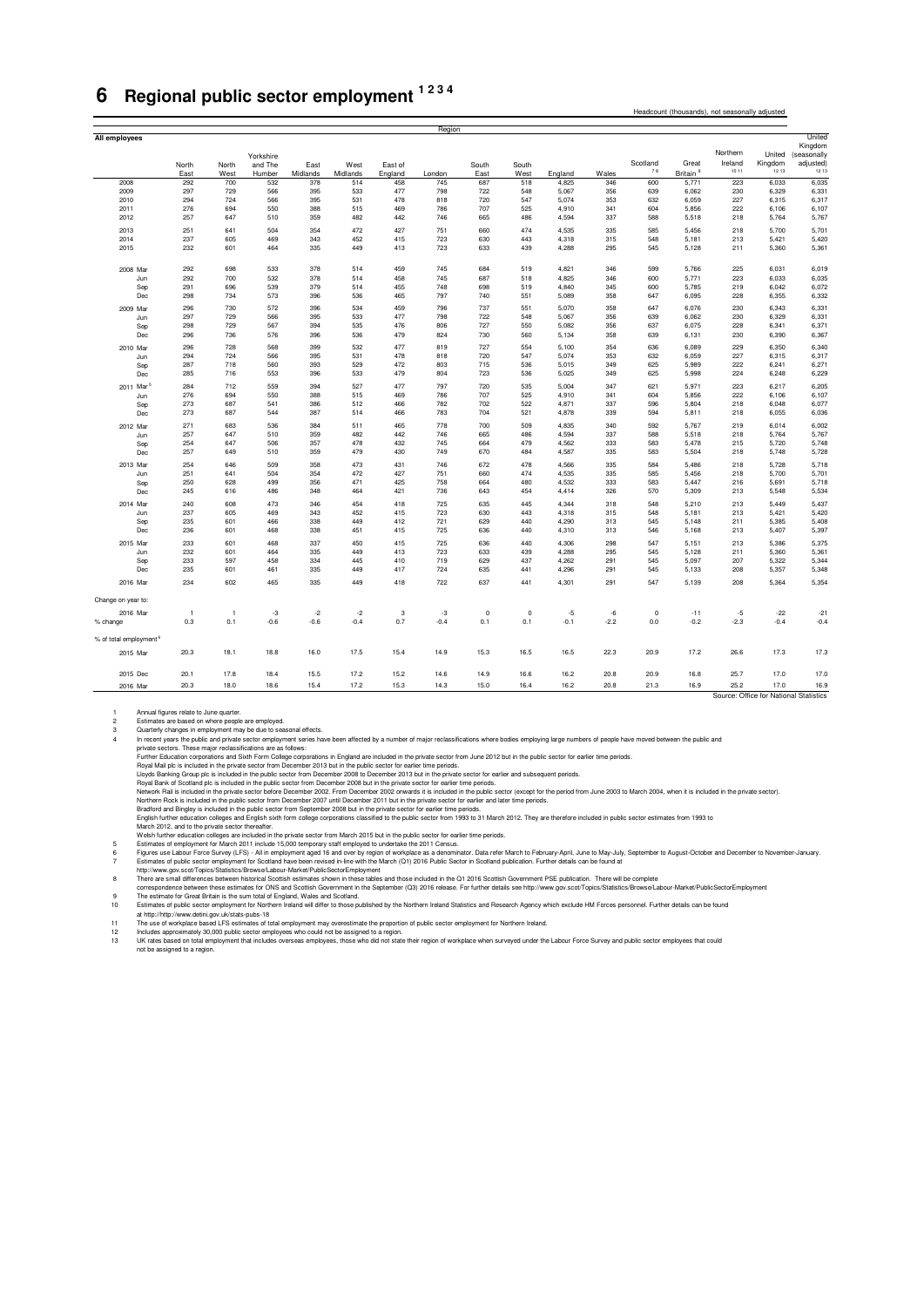#### **6a Regional public sector employment excluding effects of major reclassifications 1 2 3 4 5**

Headcount (thousands), not seasonally adjusted

|                                    |                |             |            |            |            |            | Region     |             |             |                |            |                   |                       |                         |                |                                        |
|------------------------------------|----------------|-------------|------------|------------|------------|------------|------------|-------------|-------------|----------------|------------|-------------------|-----------------------|-------------------------|----------------|----------------------------------------|
| All employees                      |                |             |            |            |            |            |            |             |             |                |            |                   |                       |                         |                | United<br>Kingdom                      |
|                                    |                |             | Yorkshire  |            |            |            |            |             |             |                |            |                   |                       |                         |                | United (seasonally                     |
|                                    | North          | North       | and The    | East       | West       | East of    |            | South       | South       |                |            |                   | Great                 | Northern                | Kingdom        | adjusted)                              |
|                                    | East           | West        | Humber     | Midlands   | Midlands   | England    | London     | East        | West        | England        |            | Wales Scotland 89 | Britain <sup>10</sup> | Ireland <sup>1112</sup> | 13 14          | 13 14                                  |
| 2008                               | 267            | 647         | 491        | 348        | 471        | 431        | 688        | 614         | 476         | 4.433          | 326        | 582               | 5.342                 | 219                     | 5,596          | 5,600                                  |
| 2009                               | 268            | 653         | 499        | 357        | 471        | 444        | 701        | 618         | 490         | 4,501          | 327        | 580               | 5,408                 | 221                     | 5,661          | 5,666                                  |
| 2010                               | 268            | 648         | 500        | 359        | 471        | 429        | 722        | 640         | 488         | 4,524          | 325        | 574               | 5.423                 | 218                     | 5,667          | 5,674                                  |
| 2011                               | 252            | 623         | 481        | 353        | 458        | 420        | 693        | 632         | 468         | 4,380          | 313        | 551               | 5,244                 | 213                     | 5,481          | 5,488                                  |
| 2012                               | 245            | 608         | 468        | 341        | 451        | 415        | 679        | 621         | 451         | 4,279          | 309        | 539               | 5,128                 | 210                     | 5,362          | 5,369                                  |
| 2013                               | 240            | 605         | 468        | 336        | 444        | 400        | 687        | 618         | 443         | 4,241          | 309        | 534               | 5,084                 | 211                     | 5,316          | 5,322                                  |
| 2014                               | 235            | 591         | 462        | 339        | 444        | 409        | 699        | 618         | 438         | 4,235          | 301        | 533               | 5,069                 | 210                     | 5,306          | 5,311                                  |
| 2015                               | 229            | 587         | 457        | 331        | 441        | 406        | 700        | 620         | 434         | 4,206          | 293        | 532               | 5,030                 | 209                     | 5,259          | 5,263                                  |
|                                    |                | 645         |            | 348        |            |            | 688        | 611         | 477         |                | 326        |                   |                       |                         |                |                                        |
| 2008 Mar                           | 267<br>267     | 647         | 492<br>491 | 348        | 472<br>471 | 432<br>431 | 688        | 614         | 476         | 4,432<br>4,433 | 326        | 582<br>582        | 5,340<br>5,342        | 221<br>219              | 5,597<br>5,596 | 5,586<br>5,600                         |
| Jun<br>Sep                         | 266            | 643         | 497        | 350        | 472        | 428        | 691        | 627         | 478         | 4,452          | 326        | 583               | 5,361                 | 214                     | 5,610          | 5,630                                  |
| Dec                                | 268            | 655         | 502        | 357        | 471        | 431        | 696        | 632         | 490         | 4,503          | 328        | 584               | 5,415                 | 219                     | 5,661          | 5,649                                  |
|                                    |                |             |            |            |            |            |            |             |             |                |            |                   |                       |                         |                |                                        |
| 2009 Mar                           | 268<br>268     | 652<br>653  | 503<br>499 | 358<br>357 | 472<br>471 | 426<br>444 | 698<br>701 | 632<br>618  | 491<br>490  | 4,500<br>4,501 | 329<br>327 | 586<br>580        | 5,415<br>5,408        | 221<br>221              | 5,669<br>5,661 | 5,657<br>5,666                         |
| Jun<br>Sep                         | 270            | 653         | 500        | 357        | 474        | 443        | 709        | 626         | 492         | 4,524          | 327        | 577               | 5,428                 | 220                     | 5,681          | 5,700                                  |
| Dec                                | 267            | 659         | 508        | 358        | 474        | 446        | 726        | 628         | 500         | 4,567          | 329        | 579               | 5,476                 | 221                     | 5,721          | 5,709                                  |
|                                    | 270            | 652         | 502        | 363        | 472        | 428        | 723        | 646         | 494         | 4,551          | 326        | 578               | 5.455                 | 221                     | 5,704          | 5,690                                  |
| 2010 Mar<br>Jun                    | 268            | 648         | 500        | 359        | 471        | 429        | 722        | 640         | 488         | 4,524          | 325        | 574               | 5,423                 | 218                     | 5,667          | 5,674                                  |
| Sep                                | 262            | 645         | 493        | 357        | 470        | 423        | 708        | 635         | 478         | 4,470          | 321        | 568               | 5,359                 | 214                     | 5,598          | 5,617                                  |
| Dec                                | 260            | 641         | 489        | 359        | 473        | 427        | 706        | 643         | 477         | 4,476          | 321        | 563               | 5,360                 | 215                     | 5,595          | 5,584                                  |
| 2011 Mar                           | 259            | 638         | 489        | 358        | 470        | 428        | 703        | 643         | 477         | 4,465          | 318        | 567               | 5,350                 | 215                     | 5,582          | 5,567                                  |
| Jun                                | 252            | 623         | 481        | 353        | 458        | 420        | 693        | 632         | 468         | 4,380          | 313        | 551               | 5.244                 | 213                     | 5,481          | 5,488                                  |
| Sep                                | 250            | 617         | 473        | 351        | 456        | 418        | 690        | 628         | 467         | 4,350          | 309        | 544               | 5,203                 | 210                     | 5,436          | 5,454                                  |
| Dec                                | 249            | 615         | 476        | 351        | 458        | 417        | 689        | 627         | 464         | 4,346          | 311        | 541               | 5,198                 | 210                     | 5,430          | 5,420                                  |
| 2012 Mar                           | 250            | 614         | 471        | 349        | 457        | 418        | 686        | 626         | 451         | 4,321          | 311        | 542               | 5,173                 | 211                     | 5,409          | 5,394                                  |
| Jun                                | 245            | 608         | 468        | 341        | 451        | 415        | 679        | 621         | 451         | 4,279          | 309        | 539               | 5,128                 | 210                     | 5,362          | 5,369                                  |
| Sep                                | 243            | 609         | 466        | 339        | 448        | 405        | 682        | 621         | 444         | 4,257          | 306        | 536               | 5,099                 | 208                     | 5,329          | 5,347                                  |
| Dec                                | 245            | 609         | 468        | 340        | 447        | 401        | 683        | 624         | 447         | 4,264          | 307        | 533               | 5,104                 | 210                     | 5,336          | 5,327                                  |
| 2013 Mar                           | 243            | 608         | 469        | 340        | 444        | 405        | 683        | 630         | 444         | 4,265          | 308        | 536               | 5,109                 | 211                     | 5,340          | 5,325                                  |
| Jun                                | 240            | 605         | 468        | 336        | 444        | 400        | 687        | 618         | 443         | 4,241          | 309        | 534               | 5,084                 | 211                     | 5,316          | 5,322                                  |
| Sep                                | 240            | 594         | 466        | 339        | 444        | 401        | 697        | 623         | 448         | 4,252          | 306        | 533               | 5,090                 | 209                     | 5,322          | 5,340                                  |
| Dec                                | 240            | 595         | 467        | 342        | 448        | 411        | 694        | 622         | 441         | 4,260          | 305        | 533               | 5,099                 | 210                     | 5,334          | 5,326                                  |
| 2014 Mar                           | 237            | 595         | 466        | 342        | 446        | 411        | 700        | 623         | 440         | 4,259          | 303        | 534               | 5,097                 | 210                     | 5,334          | 5,318                                  |
| Jun                                | 235            | 591         | 462        | 339        | 444        | 409        | 699        | 618         | 438         | 4,235          | 301        | 533               | 5,069                 | 210                     | 5,306          | 5,311                                  |
| Sep                                | 233            | 588         | 459        | 334        | 441        | 406        | 697        | 617         | 435         | 4,208          | 299        | 531               | 5,038                 | 209                     | 5,273          | 5,292                                  |
| Dec                                | 233            | 588         | 461        | 334        | 443        | 409        | 701        | 625         | 435         | 4,229          | 298        | 532               | 5,060                 | 211                     | 5,296          | 5,287                                  |
| 2015 Mar                           | 231            | 588         | 461        | 333        | 442        | 409        | 702        | 624         | 435         | 4,225          | 296        | 533               | 5,053                 | 210                     | 5,287          | 5,271                                  |
| Jun                                | 229            | 587         | 457        | 331        | 441        | 406        | 700        | 620         | 434         | 4,206          | 293        | 532               | 5,030                 | 209                     | 5,259          | 5,263                                  |
| Sep                                | 230            | 583         | 451        | 330        | 437        | 404        | 695        | 617         | 432         | 4,178          | 289        | 531               | 4,998                 | 205                     | 5,220          | 5,239                                  |
| Dec                                | 232            | 588         | 454        | 331        | 440        | 410        | 700        | 622         | 436         | 4,213          | 288        | 531               | 5,033                 | 205                     | 5,255          | 5,246                                  |
| 2016 Mar                           | 232            | 589         | 457        | 331        | 440        | 411        | 699        | 624         | 435         | 4,218          | 289        | 532               | 5,039                 | 205                     | 5,262          | 5,247                                  |
| Change on year to:                 |                |             |            |            |            |            |            |             |             |                |            |                   |                       |                         |                |                                        |
| 2016 Mar                           | $\overline{1}$ | $\mathbf 0$ | $\cdot 3$  | $-2$       | $\cdot 2$  | 3          | -3         | $\mathbf 0$ | $\mathbf 0$ | -6             | $-7$       | $-1$              | $-14$                 | $\cdot 5$               | $-25$          | $-24$                                  |
| % change                           | 0.4            | 0.0         | $-0.7$     | $-0.6$     | $-0.5$     | 0.6        | $-0.4$     | 0.0         | 0.0         | $-0.2$         | $-2.2$     | $-0.1$            | $-0.3$                | $-2.4$                  | $-0.5$         | $-0.5$                                 |
| % of total employment <sup>7</sup> |                |             |            |            |            |            |            |             |             |                |            |                   |                       |                         |                |                                        |
| 2015 Mar                           | 20.1           | 17.7        | 18.6       | 15.8       | 17.1       | 15.2       | 14.4       | 15.0        | 16.3        | 16.2           | 22.2       | 20.4              | 16.8                  | 26.4                    | 17.0           | 17.0                                   |
|                                    |                |             |            |            |            |            |            |             |             |                |            |                   |                       |                         |                |                                        |
| 2015 Dec                           | 19.8           | 17.4        | 18.1       | 15.3       | 16.9       | 14.9       | 14.1       | 14.6        | 16.4        | 15.9           | 20.6       | 20.3              | 16.5                  | 25.4                    | 16.7           | 16.8                                   |
| 2016 Mar                           | 20.1           | 17.6        | 18.3       | 15.2       | 16.9       | 15.1       | 13.9       | 14.7        | 16.2        | 15.9           | 20.7       | 20.8              | 16.6                  | 24.9                    | 16.7           | 16.7                                   |
|                                    |                |             |            |            |            |            |            |             |             |                |            |                   |                       |                         |                | Source: Office for National Statistics |

1<br>
For analysis purposes, employment of boties subject to major relates<br>if an each years the public and private sector employment series have been affected by a number of major reclassifications where boties employing larg

Estimates are based on where people are employed.<br>
Estimates are based on where people are employed to undertake the 2011 Census.<br>
Such are the state of employment fray be due to seasonal effects.<br>
Estimates of employment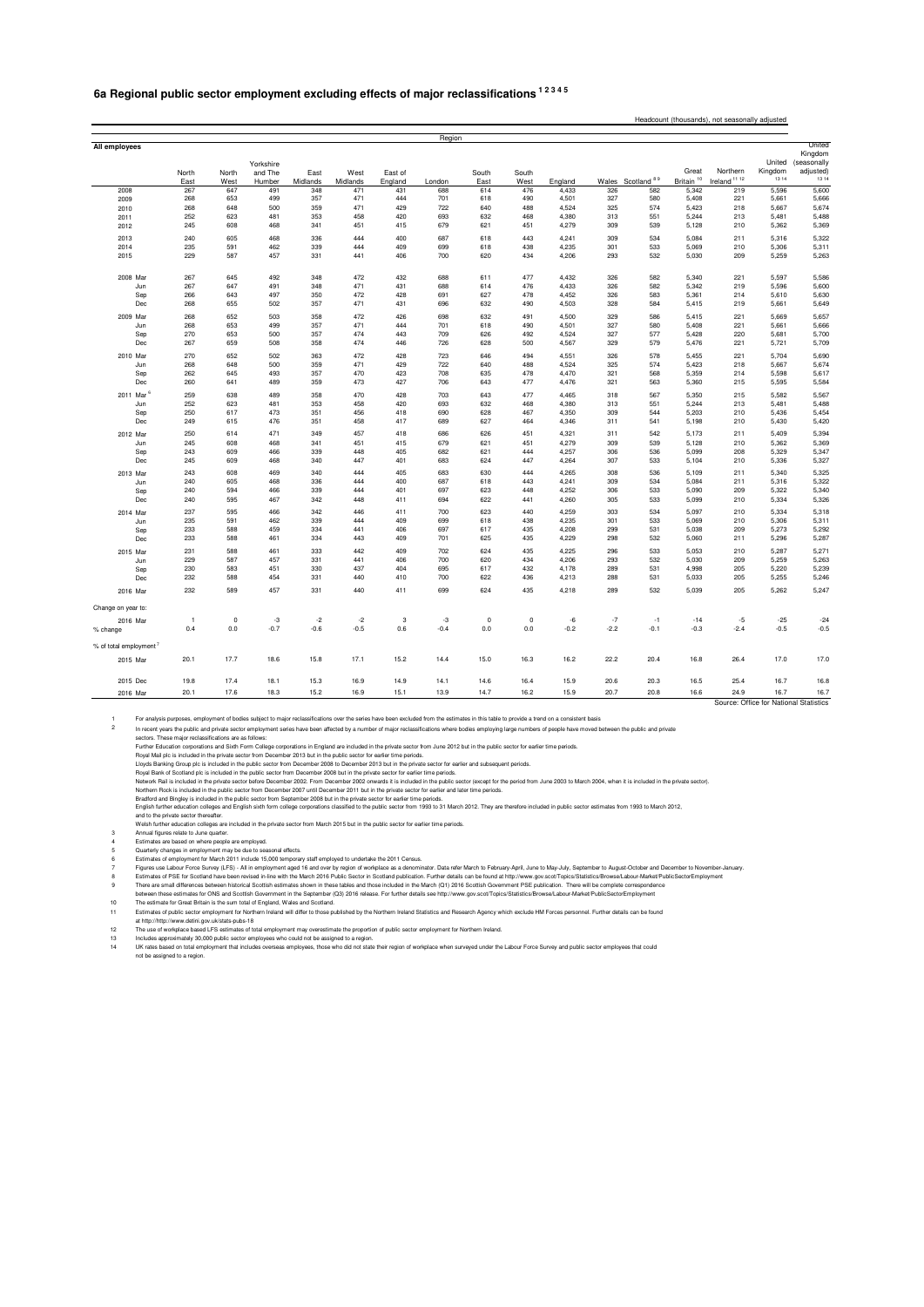#### **7 Regional private sector employment 1 2 3 4 5 6**

| All employees<br>Northern<br>Kingdom<br>Scotland<br>Great<br>Ireland<br>(seasonally<br>United<br>North<br>East<br>West<br>South<br>North Yorkshire and<br>East of<br>South<br>11 12<br>89<br>Britain <sup>10</sup><br>Kingdom <sup>13</sup><br>adjusted) <sup>13</sup><br>East<br>The Humber<br>Midlands<br>Midlands<br>England<br>London<br>East<br>West<br>Wales<br>West<br>England<br>848<br>1,629<br>3,410<br>2,054<br>19,947<br>1,017<br>1,941<br>22,905<br>547<br>23,653<br>23,661<br>2,508<br>1,893<br>1,977<br>2,104<br>3,522<br>2008<br>2009<br>776<br>1,811<br>1,634<br>2,034<br>3,381<br>3,271<br>1,935<br>22,680<br>22,687<br>2,444<br>1,885<br>19,173<br>958<br>1,846<br>21,977<br>511<br>23,008<br>2010<br>831<br>2,492<br>1,798<br>1,578<br>1,964<br>2,078<br>3,429<br>3,260<br>1,995<br>19,427<br>967<br>1,825<br>22,218<br>538<br>23,001<br>979<br>23,238<br>2011<br>818<br>2,500<br>1,835<br>1,904<br>2,163<br>3,488<br>3,290<br>1,970<br>19,610<br>1,901<br>22,490<br>563<br>23,230<br>1,641<br>2012<br>849<br>2,581<br>1,839<br>1,691<br>2,133<br>3,697<br>3,361<br>2,060<br>20,198<br>986<br>23,076<br>551<br>23,971<br>23,979<br>1,987<br>1,891<br>2013<br>843<br>2,559<br>1,898<br>1,650<br>1,992<br>2,182<br>3,854<br>3,398<br>2,037<br>20,414<br>994<br>1,951<br>23,359<br>568<br>24,283<br>24,298<br>871<br>2014<br>2,625<br>2,001<br>1,727<br>2,094<br>2,271<br>4,063<br>3,517<br>2,172<br>21,342<br>1,021<br>24,412<br>576<br>25,266<br>25,288<br>2,050<br>2015<br>886<br>2,713<br>4,172<br>2,278<br>21,852<br>1,070<br>25,826<br>25,847<br>2,042<br>1,814<br>2,297<br>3,536<br>2,051<br>24,974<br>589<br>2,114<br>1,887<br>2,000<br>2,102<br>3,542<br>3,339<br>2,043<br>1,004<br>552<br>23,596<br>23,687<br>838<br>2,488<br>1,646<br>19,885<br>1,961<br>22,850<br>2008 Mar<br>3,522<br>547<br>848<br>2,508<br>1,893<br>1,629<br>1,977<br>2,104<br>3,410<br>2,054<br>19,947<br>1,017<br>22,905<br>23,653<br>23,661<br>1,941<br>Jun<br>847<br>3,485<br>2,484<br>1,886<br>1,662<br>1,956<br>2,119<br>3,395<br>2,047<br>19,881<br>1,010<br>1,957<br>22,849<br>548<br>23,575<br>23,463<br>Sep<br>823<br>2,477<br>1,835<br>1,642<br>1,930<br>2,103<br>3,510<br>3,321<br>2,008<br>19,649<br>967<br>1,891<br>22,506<br>523<br>23,215<br>23,207<br>Dec<br>2,457<br>3,424<br>3,275<br>22,145<br>22,941<br>800<br>1,801<br>1,635<br>1,904<br>2,076<br>1,954<br>19,325<br>954<br>1,866<br>509<br>22,846<br>2009 Mar<br>776<br>1,811<br>1,885<br>2,034<br>3,381<br>3,271<br>1,935<br>958<br>21,977<br>511<br>22,680<br>22,687<br>2,444<br>1,634<br>19,173<br>1,846<br>Jun<br>792<br>2,474<br>1,812<br>2,049<br>3,419<br>3,242<br>1,937<br>919<br>22,120<br>524<br>22,822<br>22,713<br>1,669<br>1,930<br>19,325<br>1,876<br>Sep<br>806<br>527<br>22,690<br>2,440<br>1,817<br>1,609<br>1,935<br>2,053<br>3,380<br>3,231<br>1,943<br>19,214<br>920<br>1,832<br>21,966<br>22,697<br>Dec<br>1,796<br>3,405<br>22,612<br>22,708<br>816<br>2,440<br>1,571<br>1,907<br>2,037<br>3,230<br>1,932<br>19,132<br>938<br>1,779<br>21,849<br>533<br>2010 Mar<br>2,492<br>3,429<br>538<br>23,008<br>831<br>1,798<br>1,578<br>1,964<br>2,078<br>3,260<br>1,995<br>19,427<br>967<br>1,825<br>22,218<br>23,001<br>Jun<br>822<br>1,774<br>3,519<br>2,022<br>971<br>535<br>23,037<br>2,487<br>1,608<br>1,946<br>2,110<br>3,264<br>19,553<br>1,864<br>22,388<br>23,149<br>Sep<br>809<br>1,807<br>3,282<br>1,997<br>19,559<br>967<br>532<br>2,484<br>1,603<br>1,907<br>2,154<br>3,516<br>1,870<br>22,396<br>23,164<br>23,162<br>Dec<br>975<br>23,231<br>794<br>2,454<br>1,782<br>1,609<br>1,918<br>2,181<br>3,539<br>3,262<br>1,976<br>19,515<br>22,356<br>549<br>23,133<br>2011 Mar<br>1,866<br>1,835<br>3,488<br>979<br>563<br>23,230<br>23,238<br>818<br>2,500<br>1,641<br>1,904<br>2,163<br>3,290<br>1,970<br>19,610<br>1,901<br>22,490<br>Jun<br>985<br>Sep<br>812<br>2,531<br>1,808<br>1,634<br>1,938<br>2,137<br>3.530<br>3.292<br>2,004<br>19,686<br>1,906<br>22,577<br>570<br>23,333<br>23,220<br>829<br>2,492<br>3,285<br>1,987<br>983<br>22,539<br>570<br>23,309<br>23,315<br>Dec<br>1,809<br>1,629<br>1,957<br>2,139<br>3,544<br>19,672<br>1,884<br>3,598<br>959<br>554<br>23,398<br>23,493<br>2012 Mar<br>839<br>2,490<br>1,793<br>1,651<br>1,945<br>2,134<br>3,287<br>1,970<br>19,708<br>1,874<br>22,542<br>849<br>2,581<br>1,839<br>1,691<br>1,987<br>2,133<br>3,697<br>3,361<br>2,060<br>20,198<br>986<br>1,891<br>23,076<br>551<br>23,971<br>23,979<br>Jun<br>23,995<br>866<br>2,561<br>1,890<br>1,709<br>2,010<br>2,128<br>3,755<br>3,330<br>2,062<br>20,311<br>969<br>1,904<br>23,185<br>560<br>24,108<br>Sep<br>854<br>1,874<br>1,692<br>3,833<br>3,305<br>2,048<br>20,405<br>963<br>23,268<br>548<br>24,159<br>2,568<br>2,070<br>2,160<br>1,901<br>24,150<br>Dec<br>851<br>2,563<br>1,874<br>1,673<br>2,009<br>2,115<br>3,834<br>3,317<br>2,032<br>20,266<br>972<br>23,175<br>556<br>24,163<br>1,937<br>24,081<br>2013 Mar<br>843<br>2,559<br>3,398<br>2,037<br>994<br>23,359<br>24,298<br>1,898<br>1,650<br>1,992<br>2,182<br>3,854<br>20,414<br>1,951<br>568<br>24,283<br>Jun<br>852<br>2,564<br>1,932<br>1,710<br>2,039<br>2,250<br>3,894<br>3,387<br>2,071<br>20,699<br>1,028<br>1,972<br>23,699<br>564<br>24,611<br>24,500<br>Sep<br>24,788<br>861<br>2,567<br>1,949<br>1,680<br>2,066<br>2,245<br>3,956<br>3,454<br>2,125<br>20,902<br>1,042<br>1,986<br>23,930<br>568<br>24,786<br>Dec<br>884<br>2,614<br>1,989<br>1,709<br>2,075<br>2,269<br>4,043<br>3,476<br>2,184<br>21,242<br>1,024<br>2,008<br>24,273<br>581<br>25,121<br>25,199<br>2014 Mar<br>871<br>2,625<br>2,271<br>4,063<br>3,517<br>576<br>25,288<br>2,001<br>1,727<br>2,094<br>2,172<br>21,342<br>1,021<br>2,050<br>24,412<br>25,266<br>Jun<br>904<br>2,681<br>2,030<br>1,779<br>2,119<br>2,277<br>4,124<br>3,501<br>2,210<br>21,626<br>1,014<br>2,046<br>24,686<br>589<br>25,541<br>25,430<br>Sep<br>908<br>3,522<br>25,607<br>25,606<br>2,710<br>2,032<br>1,763<br>2,148<br>2,279<br>4,162<br>2,197<br>21,722<br>1,028<br>2,047<br>24,796<br>578<br>Dec<br>25,758<br>913<br>2,716<br>2,015<br>1,773<br>2,277<br>4,154<br>3,535<br>2,234<br>21,748<br>1,036<br>2,070<br>24,855<br>586<br>25,683<br>2015 Mar<br>2,131<br>886<br>2,713<br>2,042<br>1,814<br>2,297<br>4,172<br>3,536<br>2,278<br>21,852<br>1,070<br>24,974<br>589<br>25,826<br>25,847<br>2,114<br>2,051<br>Jun<br>903<br>2,765<br>2,052<br>1,817<br>2,162<br>2,339<br>4,244<br>3,620<br>2,293<br>22,193<br>1,067<br>2,068<br>25,328<br>598<br>26,185<br>26,076<br>Sep<br>935<br>2,770<br>2,045<br>1,832<br>2,153<br>2,331<br>4,245<br>3,631<br>2,224<br>22,168<br>2,069<br>25,344<br>600<br>26,193<br>26,190<br>Dec<br>1,107<br>26,240<br>918<br>2.738<br>2.030<br>1.844<br>2.159<br>2.313<br>4.317<br>3.619<br>2.239<br>22.177<br>1.106<br>2,017<br>25.300<br>615<br>2016 Mar<br>26,168<br>Change on year to:<br>5<br>15<br>37<br>5<br>2016 Mar<br>22<br>72<br>28<br>163<br>84<br>429<br>70<br>$-53$<br>446<br>30<br>485<br>482<br>0.7<br>0.5<br>0.8<br>4.0<br>1.3<br>1.6<br>3.9<br>2.4<br>0.2<br>2.0<br>6.8<br>$-2.6$<br>1.8<br>5.1<br>1.9<br>1.9<br>% change<br>% of total employment '<br>79.7<br>81.9<br>81.2<br>84.0<br>82.5<br>85.1<br>84.7<br>83.5<br>83.5<br>77.7<br>79.1<br>82.8<br>73.4<br>82.7<br>82.7<br>2015 Mar<br>84.6<br>79.9<br>74.3<br>83.0<br>2015 Dec<br>82.2<br>81.6<br>84.5<br>82.8<br>84.8<br>85.4<br>85.1<br>83.4<br>83.8<br>79.2<br>79.1<br>83.2<br>83.0<br>79.7<br>82.0<br>82.8<br>84.7<br>85.7<br>85.0<br>83.6<br>83.8<br>79.2<br>78.7<br>83.1<br>81.4<br>84.6<br>83.1<br>74.8<br>83.0<br>2016 Mar<br>Source: Office for National Statistics |  |  |  | Region |  |  |  |  |        |
|---------------------------------------------------------------------------------------------------------------------------------------------------------------------------------------------------------------------------------------------------------------------------------------------------------------------------------------------------------------------------------------------------------------------------------------------------------------------------------------------------------------------------------------------------------------------------------------------------------------------------------------------------------------------------------------------------------------------------------------------------------------------------------------------------------------------------------------------------------------------------------------------------------------------------------------------------------------------------------------------------------------------------------------------------------------------------------------------------------------------------------------------------------------------------------------------------------------------------------------------------------------------------------------------------------------------------------------------------------------------------------------------------------------------------------------------------------------------------------------------------------------------------------------------------------------------------------------------------------------------------------------------------------------------------------------------------------------------------------------------------------------------------------------------------------------------------------------------------------------------------------------------------------------------------------------------------------------------------------------------------------------------------------------------------------------------------------------------------------------------------------------------------------------------------------------------------------------------------------------------------------------------------------------------------------------------------------------------------------------------------------------------------------------------------------------------------------------------------------------------------------------------------------------------------------------------------------------------------------------------------------------------------------------------------------------------------------------------------------------------------------------------------------------------------------------------------------------------------------------------------------------------------------------------------------------------------------------------------------------------------------------------------------------------------------------------------------------------------------------------------------------------------------------------------------------------------------------------------------------------------------------------------------------------------------------------------------------------------------------------------------------------------------------------------------------------------------------------------------------------------------------------------------------------------------------------------------------------------------------------------------------------------------------------------------------------------------------------------------------------------------------------------------------------------------------------------------------------------------------------------------------------------------------------------------------------------------------------------------------------------------------------------------------------------------------------------------------------------------------------------------------------------------------------------------------------------------------------------------------------------------------------------------------------------------------------------------------------------------------------------------------------------------------------------------------------------------------------------------------------------------------------------------------------------------------------------------------------------------------------------------------------------------------------------------------------------------------------------------------------------------------------------------------------------------------------------------------------------------------------------------------------------------------------------------------------------------------------------------------------------------------------------------------------------------------------------------------------------------------------------------------------------------------------------------------------------------------------------------------------------------------------------------------------------------------------------------------------------------------------------------------------------------------------------------------------------------------------------------------------------------------------------------------------------------------------------------------------------------------------------------------------------------------------------------------------------------------------------------------------------------------------------------------------------------------------------------------------------------------------------------------------------------------------------------------------------------------------------------------------------------------------------------------------------------------------------------------------------------------------------------------------------------------------------------------------------------------------------------------------------------------------------------------------------------------------------------------------------------------------------------------------------------------------------------------------------------------------------------------------------------------------------------------------------------------------------------------------------------------------------------------------------------------------------------------------------------------------------------------------------------------------------------------------------------------------------------------------------------------------------------------------------------------------------------------------------------------------------------------------------------------------------------------------------------------------------------------------------------------------------------------------------------------------------------------------------------------------------------------------------------------------------------------------------------------------------------------------------------------------------------------------------------------------------------------------------------------------------------------------------------------------------------------------------------------------------------------------------------------------------|--|--|--|--------|--|--|--|--|--------|
|                                                                                                                                                                                                                                                                                                                                                                                                                                                                                                                                                                                                                                                                                                                                                                                                                                                                                                                                                                                                                                                                                                                                                                                                                                                                                                                                                                                                                                                                                                                                                                                                                                                                                                                                                                                                                                                                                                                                                                                                                                                                                                                                                                                                                                                                                                                                                                                                                                                                                                                                                                                                                                                                                                                                                                                                                                                                                                                                                                                                                                                                                                                                                                                                                                                                                                                                                                                                                                                                                                                                                                                                                                                                                                                                                                                                                                                                                                                                                                                                                                                                                                                                                                                                                                                                                                                                                                                                                                                                                                                                                                                                                                                                                                                                                                                                                                                                                                                                                                                                                                                                                                                                                                                                                                                                                                                                                                                                                                                                                                                                                                                                                                                                                                                                                                                                                                                                                                                                                                                                                                                                                                                                                                                                                                                                                                                                                                                                                                                                                                                                                                                                                                                                                                                                                                                                                                                                                                                                                                                                                                                                                                                                                                                                                                                                                                                                                                                                                                                                                                                                                                                                                           |  |  |  |        |  |  |  |  | United |
|                                                                                                                                                                                                                                                                                                                                                                                                                                                                                                                                                                                                                                                                                                                                                                                                                                                                                                                                                                                                                                                                                                                                                                                                                                                                                                                                                                                                                                                                                                                                                                                                                                                                                                                                                                                                                                                                                                                                                                                                                                                                                                                                                                                                                                                                                                                                                                                                                                                                                                                                                                                                                                                                                                                                                                                                                                                                                                                                                                                                                                                                                                                                                                                                                                                                                                                                                                                                                                                                                                                                                                                                                                                                                                                                                                                                                                                                                                                                                                                                                                                                                                                                                                                                                                                                                                                                                                                                                                                                                                                                                                                                                                                                                                                                                                                                                                                                                                                                                                                                                                                                                                                                                                                                                                                                                                                                                                                                                                                                                                                                                                                                                                                                                                                                                                                                                                                                                                                                                                                                                                                                                                                                                                                                                                                                                                                                                                                                                                                                                                                                                                                                                                                                                                                                                                                                                                                                                                                                                                                                                                                                                                                                                                                                                                                                                                                                                                                                                                                                                                                                                                                                                           |  |  |  |        |  |  |  |  |        |
|                                                                                                                                                                                                                                                                                                                                                                                                                                                                                                                                                                                                                                                                                                                                                                                                                                                                                                                                                                                                                                                                                                                                                                                                                                                                                                                                                                                                                                                                                                                                                                                                                                                                                                                                                                                                                                                                                                                                                                                                                                                                                                                                                                                                                                                                                                                                                                                                                                                                                                                                                                                                                                                                                                                                                                                                                                                                                                                                                                                                                                                                                                                                                                                                                                                                                                                                                                                                                                                                                                                                                                                                                                                                                                                                                                                                                                                                                                                                                                                                                                                                                                                                                                                                                                                                                                                                                                                                                                                                                                                                                                                                                                                                                                                                                                                                                                                                                                                                                                                                                                                                                                                                                                                                                                                                                                                                                                                                                                                                                                                                                                                                                                                                                                                                                                                                                                                                                                                                                                                                                                                                                                                                                                                                                                                                                                                                                                                                                                                                                                                                                                                                                                                                                                                                                                                                                                                                                                                                                                                                                                                                                                                                                                                                                                                                                                                                                                                                                                                                                                                                                                                                                           |  |  |  |        |  |  |  |  |        |
|                                                                                                                                                                                                                                                                                                                                                                                                                                                                                                                                                                                                                                                                                                                                                                                                                                                                                                                                                                                                                                                                                                                                                                                                                                                                                                                                                                                                                                                                                                                                                                                                                                                                                                                                                                                                                                                                                                                                                                                                                                                                                                                                                                                                                                                                                                                                                                                                                                                                                                                                                                                                                                                                                                                                                                                                                                                                                                                                                                                                                                                                                                                                                                                                                                                                                                                                                                                                                                                                                                                                                                                                                                                                                                                                                                                                                                                                                                                                                                                                                                                                                                                                                                                                                                                                                                                                                                                                                                                                                                                                                                                                                                                                                                                                                                                                                                                                                                                                                                                                                                                                                                                                                                                                                                                                                                                                                                                                                                                                                                                                                                                                                                                                                                                                                                                                                                                                                                                                                                                                                                                                                                                                                                                                                                                                                                                                                                                                                                                                                                                                                                                                                                                                                                                                                                                                                                                                                                                                                                                                                                                                                                                                                                                                                                                                                                                                                                                                                                                                                                                                                                                                                           |  |  |  |        |  |  |  |  |        |
|                                                                                                                                                                                                                                                                                                                                                                                                                                                                                                                                                                                                                                                                                                                                                                                                                                                                                                                                                                                                                                                                                                                                                                                                                                                                                                                                                                                                                                                                                                                                                                                                                                                                                                                                                                                                                                                                                                                                                                                                                                                                                                                                                                                                                                                                                                                                                                                                                                                                                                                                                                                                                                                                                                                                                                                                                                                                                                                                                                                                                                                                                                                                                                                                                                                                                                                                                                                                                                                                                                                                                                                                                                                                                                                                                                                                                                                                                                                                                                                                                                                                                                                                                                                                                                                                                                                                                                                                                                                                                                                                                                                                                                                                                                                                                                                                                                                                                                                                                                                                                                                                                                                                                                                                                                                                                                                                                                                                                                                                                                                                                                                                                                                                                                                                                                                                                                                                                                                                                                                                                                                                                                                                                                                                                                                                                                                                                                                                                                                                                                                                                                                                                                                                                                                                                                                                                                                                                                                                                                                                                                                                                                                                                                                                                                                                                                                                                                                                                                                                                                                                                                                                                           |  |  |  |        |  |  |  |  |        |
|                                                                                                                                                                                                                                                                                                                                                                                                                                                                                                                                                                                                                                                                                                                                                                                                                                                                                                                                                                                                                                                                                                                                                                                                                                                                                                                                                                                                                                                                                                                                                                                                                                                                                                                                                                                                                                                                                                                                                                                                                                                                                                                                                                                                                                                                                                                                                                                                                                                                                                                                                                                                                                                                                                                                                                                                                                                                                                                                                                                                                                                                                                                                                                                                                                                                                                                                                                                                                                                                                                                                                                                                                                                                                                                                                                                                                                                                                                                                                                                                                                                                                                                                                                                                                                                                                                                                                                                                                                                                                                                                                                                                                                                                                                                                                                                                                                                                                                                                                                                                                                                                                                                                                                                                                                                                                                                                                                                                                                                                                                                                                                                                                                                                                                                                                                                                                                                                                                                                                                                                                                                                                                                                                                                                                                                                                                                                                                                                                                                                                                                                                                                                                                                                                                                                                                                                                                                                                                                                                                                                                                                                                                                                                                                                                                                                                                                                                                                                                                                                                                                                                                                                                           |  |  |  |        |  |  |  |  |        |
|                                                                                                                                                                                                                                                                                                                                                                                                                                                                                                                                                                                                                                                                                                                                                                                                                                                                                                                                                                                                                                                                                                                                                                                                                                                                                                                                                                                                                                                                                                                                                                                                                                                                                                                                                                                                                                                                                                                                                                                                                                                                                                                                                                                                                                                                                                                                                                                                                                                                                                                                                                                                                                                                                                                                                                                                                                                                                                                                                                                                                                                                                                                                                                                                                                                                                                                                                                                                                                                                                                                                                                                                                                                                                                                                                                                                                                                                                                                                                                                                                                                                                                                                                                                                                                                                                                                                                                                                                                                                                                                                                                                                                                                                                                                                                                                                                                                                                                                                                                                                                                                                                                                                                                                                                                                                                                                                                                                                                                                                                                                                                                                                                                                                                                                                                                                                                                                                                                                                                                                                                                                                                                                                                                                                                                                                                                                                                                                                                                                                                                                                                                                                                                                                                                                                                                                                                                                                                                                                                                                                                                                                                                                                                                                                                                                                                                                                                                                                                                                                                                                                                                                                                           |  |  |  |        |  |  |  |  |        |
|                                                                                                                                                                                                                                                                                                                                                                                                                                                                                                                                                                                                                                                                                                                                                                                                                                                                                                                                                                                                                                                                                                                                                                                                                                                                                                                                                                                                                                                                                                                                                                                                                                                                                                                                                                                                                                                                                                                                                                                                                                                                                                                                                                                                                                                                                                                                                                                                                                                                                                                                                                                                                                                                                                                                                                                                                                                                                                                                                                                                                                                                                                                                                                                                                                                                                                                                                                                                                                                                                                                                                                                                                                                                                                                                                                                                                                                                                                                                                                                                                                                                                                                                                                                                                                                                                                                                                                                                                                                                                                                                                                                                                                                                                                                                                                                                                                                                                                                                                                                                                                                                                                                                                                                                                                                                                                                                                                                                                                                                                                                                                                                                                                                                                                                                                                                                                                                                                                                                                                                                                                                                                                                                                                                                                                                                                                                                                                                                                                                                                                                                                                                                                                                                                                                                                                                                                                                                                                                                                                                                                                                                                                                                                                                                                                                                                                                                                                                                                                                                                                                                                                                                                           |  |  |  |        |  |  |  |  |        |
|                                                                                                                                                                                                                                                                                                                                                                                                                                                                                                                                                                                                                                                                                                                                                                                                                                                                                                                                                                                                                                                                                                                                                                                                                                                                                                                                                                                                                                                                                                                                                                                                                                                                                                                                                                                                                                                                                                                                                                                                                                                                                                                                                                                                                                                                                                                                                                                                                                                                                                                                                                                                                                                                                                                                                                                                                                                                                                                                                                                                                                                                                                                                                                                                                                                                                                                                                                                                                                                                                                                                                                                                                                                                                                                                                                                                                                                                                                                                                                                                                                                                                                                                                                                                                                                                                                                                                                                                                                                                                                                                                                                                                                                                                                                                                                                                                                                                                                                                                                                                                                                                                                                                                                                                                                                                                                                                                                                                                                                                                                                                                                                                                                                                                                                                                                                                                                                                                                                                                                                                                                                                                                                                                                                                                                                                                                                                                                                                                                                                                                                                                                                                                                                                                                                                                                                                                                                                                                                                                                                                                                                                                                                                                                                                                                                                                                                                                                                                                                                                                                                                                                                                                           |  |  |  |        |  |  |  |  |        |
|                                                                                                                                                                                                                                                                                                                                                                                                                                                                                                                                                                                                                                                                                                                                                                                                                                                                                                                                                                                                                                                                                                                                                                                                                                                                                                                                                                                                                                                                                                                                                                                                                                                                                                                                                                                                                                                                                                                                                                                                                                                                                                                                                                                                                                                                                                                                                                                                                                                                                                                                                                                                                                                                                                                                                                                                                                                                                                                                                                                                                                                                                                                                                                                                                                                                                                                                                                                                                                                                                                                                                                                                                                                                                                                                                                                                                                                                                                                                                                                                                                                                                                                                                                                                                                                                                                                                                                                                                                                                                                                                                                                                                                                                                                                                                                                                                                                                                                                                                                                                                                                                                                                                                                                                                                                                                                                                                                                                                                                                                                                                                                                                                                                                                                                                                                                                                                                                                                                                                                                                                                                                                                                                                                                                                                                                                                                                                                                                                                                                                                                                                                                                                                                                                                                                                                                                                                                                                                                                                                                                                                                                                                                                                                                                                                                                                                                                                                                                                                                                                                                                                                                                                           |  |  |  |        |  |  |  |  |        |
|                                                                                                                                                                                                                                                                                                                                                                                                                                                                                                                                                                                                                                                                                                                                                                                                                                                                                                                                                                                                                                                                                                                                                                                                                                                                                                                                                                                                                                                                                                                                                                                                                                                                                                                                                                                                                                                                                                                                                                                                                                                                                                                                                                                                                                                                                                                                                                                                                                                                                                                                                                                                                                                                                                                                                                                                                                                                                                                                                                                                                                                                                                                                                                                                                                                                                                                                                                                                                                                                                                                                                                                                                                                                                                                                                                                                                                                                                                                                                                                                                                                                                                                                                                                                                                                                                                                                                                                                                                                                                                                                                                                                                                                                                                                                                                                                                                                                                                                                                                                                                                                                                                                                                                                                                                                                                                                                                                                                                                                                                                                                                                                                                                                                                                                                                                                                                                                                                                                                                                                                                                                                                                                                                                                                                                                                                                                                                                                                                                                                                                                                                                                                                                                                                                                                                                                                                                                                                                                                                                                                                                                                                                                                                                                                                                                                                                                                                                                                                                                                                                                                                                                                                           |  |  |  |        |  |  |  |  |        |
|                                                                                                                                                                                                                                                                                                                                                                                                                                                                                                                                                                                                                                                                                                                                                                                                                                                                                                                                                                                                                                                                                                                                                                                                                                                                                                                                                                                                                                                                                                                                                                                                                                                                                                                                                                                                                                                                                                                                                                                                                                                                                                                                                                                                                                                                                                                                                                                                                                                                                                                                                                                                                                                                                                                                                                                                                                                                                                                                                                                                                                                                                                                                                                                                                                                                                                                                                                                                                                                                                                                                                                                                                                                                                                                                                                                                                                                                                                                                                                                                                                                                                                                                                                                                                                                                                                                                                                                                                                                                                                                                                                                                                                                                                                                                                                                                                                                                                                                                                                                                                                                                                                                                                                                                                                                                                                                                                                                                                                                                                                                                                                                                                                                                                                                                                                                                                                                                                                                                                                                                                                                                                                                                                                                                                                                                                                                                                                                                                                                                                                                                                                                                                                                                                                                                                                                                                                                                                                                                                                                                                                                                                                                                                                                                                                                                                                                                                                                                                                                                                                                                                                                                                           |  |  |  |        |  |  |  |  |        |
|                                                                                                                                                                                                                                                                                                                                                                                                                                                                                                                                                                                                                                                                                                                                                                                                                                                                                                                                                                                                                                                                                                                                                                                                                                                                                                                                                                                                                                                                                                                                                                                                                                                                                                                                                                                                                                                                                                                                                                                                                                                                                                                                                                                                                                                                                                                                                                                                                                                                                                                                                                                                                                                                                                                                                                                                                                                                                                                                                                                                                                                                                                                                                                                                                                                                                                                                                                                                                                                                                                                                                                                                                                                                                                                                                                                                                                                                                                                                                                                                                                                                                                                                                                                                                                                                                                                                                                                                                                                                                                                                                                                                                                                                                                                                                                                                                                                                                                                                                                                                                                                                                                                                                                                                                                                                                                                                                                                                                                                                                                                                                                                                                                                                                                                                                                                                                                                                                                                                                                                                                                                                                                                                                                                                                                                                                                                                                                                                                                                                                                                                                                                                                                                                                                                                                                                                                                                                                                                                                                                                                                                                                                                                                                                                                                                                                                                                                                                                                                                                                                                                                                                                                           |  |  |  |        |  |  |  |  |        |
|                                                                                                                                                                                                                                                                                                                                                                                                                                                                                                                                                                                                                                                                                                                                                                                                                                                                                                                                                                                                                                                                                                                                                                                                                                                                                                                                                                                                                                                                                                                                                                                                                                                                                                                                                                                                                                                                                                                                                                                                                                                                                                                                                                                                                                                                                                                                                                                                                                                                                                                                                                                                                                                                                                                                                                                                                                                                                                                                                                                                                                                                                                                                                                                                                                                                                                                                                                                                                                                                                                                                                                                                                                                                                                                                                                                                                                                                                                                                                                                                                                                                                                                                                                                                                                                                                                                                                                                                                                                                                                                                                                                                                                                                                                                                                                                                                                                                                                                                                                                                                                                                                                                                                                                                                                                                                                                                                                                                                                                                                                                                                                                                                                                                                                                                                                                                                                                                                                                                                                                                                                                                                                                                                                                                                                                                                                                                                                                                                                                                                                                                                                                                                                                                                                                                                                                                                                                                                                                                                                                                                                                                                                                                                                                                                                                                                                                                                                                                                                                                                                                                                                                                                           |  |  |  |        |  |  |  |  |        |
|                                                                                                                                                                                                                                                                                                                                                                                                                                                                                                                                                                                                                                                                                                                                                                                                                                                                                                                                                                                                                                                                                                                                                                                                                                                                                                                                                                                                                                                                                                                                                                                                                                                                                                                                                                                                                                                                                                                                                                                                                                                                                                                                                                                                                                                                                                                                                                                                                                                                                                                                                                                                                                                                                                                                                                                                                                                                                                                                                                                                                                                                                                                                                                                                                                                                                                                                                                                                                                                                                                                                                                                                                                                                                                                                                                                                                                                                                                                                                                                                                                                                                                                                                                                                                                                                                                                                                                                                                                                                                                                                                                                                                                                                                                                                                                                                                                                                                                                                                                                                                                                                                                                                                                                                                                                                                                                                                                                                                                                                                                                                                                                                                                                                                                                                                                                                                                                                                                                                                                                                                                                                                                                                                                                                                                                                                                                                                                                                                                                                                                                                                                                                                                                                                                                                                                                                                                                                                                                                                                                                                                                                                                                                                                                                                                                                                                                                                                                                                                                                                                                                                                                                                           |  |  |  |        |  |  |  |  |        |
|                                                                                                                                                                                                                                                                                                                                                                                                                                                                                                                                                                                                                                                                                                                                                                                                                                                                                                                                                                                                                                                                                                                                                                                                                                                                                                                                                                                                                                                                                                                                                                                                                                                                                                                                                                                                                                                                                                                                                                                                                                                                                                                                                                                                                                                                                                                                                                                                                                                                                                                                                                                                                                                                                                                                                                                                                                                                                                                                                                                                                                                                                                                                                                                                                                                                                                                                                                                                                                                                                                                                                                                                                                                                                                                                                                                                                                                                                                                                                                                                                                                                                                                                                                                                                                                                                                                                                                                                                                                                                                                                                                                                                                                                                                                                                                                                                                                                                                                                                                                                                                                                                                                                                                                                                                                                                                                                                                                                                                                                                                                                                                                                                                                                                                                                                                                                                                                                                                                                                                                                                                                                                                                                                                                                                                                                                                                                                                                                                                                                                                                                                                                                                                                                                                                                                                                                                                                                                                                                                                                                                                                                                                                                                                                                                                                                                                                                                                                                                                                                                                                                                                                                                           |  |  |  |        |  |  |  |  |        |
|                                                                                                                                                                                                                                                                                                                                                                                                                                                                                                                                                                                                                                                                                                                                                                                                                                                                                                                                                                                                                                                                                                                                                                                                                                                                                                                                                                                                                                                                                                                                                                                                                                                                                                                                                                                                                                                                                                                                                                                                                                                                                                                                                                                                                                                                                                                                                                                                                                                                                                                                                                                                                                                                                                                                                                                                                                                                                                                                                                                                                                                                                                                                                                                                                                                                                                                                                                                                                                                                                                                                                                                                                                                                                                                                                                                                                                                                                                                                                                                                                                                                                                                                                                                                                                                                                                                                                                                                                                                                                                                                                                                                                                                                                                                                                                                                                                                                                                                                                                                                                                                                                                                                                                                                                                                                                                                                                                                                                                                                                                                                                                                                                                                                                                                                                                                                                                                                                                                                                                                                                                                                                                                                                                                                                                                                                                                                                                                                                                                                                                                                                                                                                                                                                                                                                                                                                                                                                                                                                                                                                                                                                                                                                                                                                                                                                                                                                                                                                                                                                                                                                                                                                           |  |  |  |        |  |  |  |  |        |
|                                                                                                                                                                                                                                                                                                                                                                                                                                                                                                                                                                                                                                                                                                                                                                                                                                                                                                                                                                                                                                                                                                                                                                                                                                                                                                                                                                                                                                                                                                                                                                                                                                                                                                                                                                                                                                                                                                                                                                                                                                                                                                                                                                                                                                                                                                                                                                                                                                                                                                                                                                                                                                                                                                                                                                                                                                                                                                                                                                                                                                                                                                                                                                                                                                                                                                                                                                                                                                                                                                                                                                                                                                                                                                                                                                                                                                                                                                                                                                                                                                                                                                                                                                                                                                                                                                                                                                                                                                                                                                                                                                                                                                                                                                                                                                                                                                                                                                                                                                                                                                                                                                                                                                                                                                                                                                                                                                                                                                                                                                                                                                                                                                                                                                                                                                                                                                                                                                                                                                                                                                                                                                                                                                                                                                                                                                                                                                                                                                                                                                                                                                                                                                                                                                                                                                                                                                                                                                                                                                                                                                                                                                                                                                                                                                                                                                                                                                                                                                                                                                                                                                                                                           |  |  |  |        |  |  |  |  |        |
|                                                                                                                                                                                                                                                                                                                                                                                                                                                                                                                                                                                                                                                                                                                                                                                                                                                                                                                                                                                                                                                                                                                                                                                                                                                                                                                                                                                                                                                                                                                                                                                                                                                                                                                                                                                                                                                                                                                                                                                                                                                                                                                                                                                                                                                                                                                                                                                                                                                                                                                                                                                                                                                                                                                                                                                                                                                                                                                                                                                                                                                                                                                                                                                                                                                                                                                                                                                                                                                                                                                                                                                                                                                                                                                                                                                                                                                                                                                                                                                                                                                                                                                                                                                                                                                                                                                                                                                                                                                                                                                                                                                                                                                                                                                                                                                                                                                                                                                                                                                                                                                                                                                                                                                                                                                                                                                                                                                                                                                                                                                                                                                                                                                                                                                                                                                                                                                                                                                                                                                                                                                                                                                                                                                                                                                                                                                                                                                                                                                                                                                                                                                                                                                                                                                                                                                                                                                                                                                                                                                                                                                                                                                                                                                                                                                                                                                                                                                                                                                                                                                                                                                                                           |  |  |  |        |  |  |  |  |        |
|                                                                                                                                                                                                                                                                                                                                                                                                                                                                                                                                                                                                                                                                                                                                                                                                                                                                                                                                                                                                                                                                                                                                                                                                                                                                                                                                                                                                                                                                                                                                                                                                                                                                                                                                                                                                                                                                                                                                                                                                                                                                                                                                                                                                                                                                                                                                                                                                                                                                                                                                                                                                                                                                                                                                                                                                                                                                                                                                                                                                                                                                                                                                                                                                                                                                                                                                                                                                                                                                                                                                                                                                                                                                                                                                                                                                                                                                                                                                                                                                                                                                                                                                                                                                                                                                                                                                                                                                                                                                                                                                                                                                                                                                                                                                                                                                                                                                                                                                                                                                                                                                                                                                                                                                                                                                                                                                                                                                                                                                                                                                                                                                                                                                                                                                                                                                                                                                                                                                                                                                                                                                                                                                                                                                                                                                                                                                                                                                                                                                                                                                                                                                                                                                                                                                                                                                                                                                                                                                                                                                                                                                                                                                                                                                                                                                                                                                                                                                                                                                                                                                                                                                                           |  |  |  |        |  |  |  |  |        |
|                                                                                                                                                                                                                                                                                                                                                                                                                                                                                                                                                                                                                                                                                                                                                                                                                                                                                                                                                                                                                                                                                                                                                                                                                                                                                                                                                                                                                                                                                                                                                                                                                                                                                                                                                                                                                                                                                                                                                                                                                                                                                                                                                                                                                                                                                                                                                                                                                                                                                                                                                                                                                                                                                                                                                                                                                                                                                                                                                                                                                                                                                                                                                                                                                                                                                                                                                                                                                                                                                                                                                                                                                                                                                                                                                                                                                                                                                                                                                                                                                                                                                                                                                                                                                                                                                                                                                                                                                                                                                                                                                                                                                                                                                                                                                                                                                                                                                                                                                                                                                                                                                                                                                                                                                                                                                                                                                                                                                                                                                                                                                                                                                                                                                                                                                                                                                                                                                                                                                                                                                                                                                                                                                                                                                                                                                                                                                                                                                                                                                                                                                                                                                                                                                                                                                                                                                                                                                                                                                                                                                                                                                                                                                                                                                                                                                                                                                                                                                                                                                                                                                                                                                           |  |  |  |        |  |  |  |  |        |
|                                                                                                                                                                                                                                                                                                                                                                                                                                                                                                                                                                                                                                                                                                                                                                                                                                                                                                                                                                                                                                                                                                                                                                                                                                                                                                                                                                                                                                                                                                                                                                                                                                                                                                                                                                                                                                                                                                                                                                                                                                                                                                                                                                                                                                                                                                                                                                                                                                                                                                                                                                                                                                                                                                                                                                                                                                                                                                                                                                                                                                                                                                                                                                                                                                                                                                                                                                                                                                                                                                                                                                                                                                                                                                                                                                                                                                                                                                                                                                                                                                                                                                                                                                                                                                                                                                                                                                                                                                                                                                                                                                                                                                                                                                                                                                                                                                                                                                                                                                                                                                                                                                                                                                                                                                                                                                                                                                                                                                                                                                                                                                                                                                                                                                                                                                                                                                                                                                                                                                                                                                                                                                                                                                                                                                                                                                                                                                                                                                                                                                                                                                                                                                                                                                                                                                                                                                                                                                                                                                                                                                                                                                                                                                                                                                                                                                                                                                                                                                                                                                                                                                                                                           |  |  |  |        |  |  |  |  |        |
|                                                                                                                                                                                                                                                                                                                                                                                                                                                                                                                                                                                                                                                                                                                                                                                                                                                                                                                                                                                                                                                                                                                                                                                                                                                                                                                                                                                                                                                                                                                                                                                                                                                                                                                                                                                                                                                                                                                                                                                                                                                                                                                                                                                                                                                                                                                                                                                                                                                                                                                                                                                                                                                                                                                                                                                                                                                                                                                                                                                                                                                                                                                                                                                                                                                                                                                                                                                                                                                                                                                                                                                                                                                                                                                                                                                                                                                                                                                                                                                                                                                                                                                                                                                                                                                                                                                                                                                                                                                                                                                                                                                                                                                                                                                                                                                                                                                                                                                                                                                                                                                                                                                                                                                                                                                                                                                                                                                                                                                                                                                                                                                                                                                                                                                                                                                                                                                                                                                                                                                                                                                                                                                                                                                                                                                                                                                                                                                                                                                                                                                                                                                                                                                                                                                                                                                                                                                                                                                                                                                                                                                                                                                                                                                                                                                                                                                                                                                                                                                                                                                                                                                                                           |  |  |  |        |  |  |  |  |        |
|                                                                                                                                                                                                                                                                                                                                                                                                                                                                                                                                                                                                                                                                                                                                                                                                                                                                                                                                                                                                                                                                                                                                                                                                                                                                                                                                                                                                                                                                                                                                                                                                                                                                                                                                                                                                                                                                                                                                                                                                                                                                                                                                                                                                                                                                                                                                                                                                                                                                                                                                                                                                                                                                                                                                                                                                                                                                                                                                                                                                                                                                                                                                                                                                                                                                                                                                                                                                                                                                                                                                                                                                                                                                                                                                                                                                                                                                                                                                                                                                                                                                                                                                                                                                                                                                                                                                                                                                                                                                                                                                                                                                                                                                                                                                                                                                                                                                                                                                                                                                                                                                                                                                                                                                                                                                                                                                                                                                                                                                                                                                                                                                                                                                                                                                                                                                                                                                                                                                                                                                                                                                                                                                                                                                                                                                                                                                                                                                                                                                                                                                                                                                                                                                                                                                                                                                                                                                                                                                                                                                                                                                                                                                                                                                                                                                                                                                                                                                                                                                                                                                                                                                                           |  |  |  |        |  |  |  |  |        |
|                                                                                                                                                                                                                                                                                                                                                                                                                                                                                                                                                                                                                                                                                                                                                                                                                                                                                                                                                                                                                                                                                                                                                                                                                                                                                                                                                                                                                                                                                                                                                                                                                                                                                                                                                                                                                                                                                                                                                                                                                                                                                                                                                                                                                                                                                                                                                                                                                                                                                                                                                                                                                                                                                                                                                                                                                                                                                                                                                                                                                                                                                                                                                                                                                                                                                                                                                                                                                                                                                                                                                                                                                                                                                                                                                                                                                                                                                                                                                                                                                                                                                                                                                                                                                                                                                                                                                                                                                                                                                                                                                                                                                                                                                                                                                                                                                                                                                                                                                                                                                                                                                                                                                                                                                                                                                                                                                                                                                                                                                                                                                                                                                                                                                                                                                                                                                                                                                                                                                                                                                                                                                                                                                                                                                                                                                                                                                                                                                                                                                                                                                                                                                                                                                                                                                                                                                                                                                                                                                                                                                                                                                                                                                                                                                                                                                                                                                                                                                                                                                                                                                                                                                           |  |  |  |        |  |  |  |  |        |
|                                                                                                                                                                                                                                                                                                                                                                                                                                                                                                                                                                                                                                                                                                                                                                                                                                                                                                                                                                                                                                                                                                                                                                                                                                                                                                                                                                                                                                                                                                                                                                                                                                                                                                                                                                                                                                                                                                                                                                                                                                                                                                                                                                                                                                                                                                                                                                                                                                                                                                                                                                                                                                                                                                                                                                                                                                                                                                                                                                                                                                                                                                                                                                                                                                                                                                                                                                                                                                                                                                                                                                                                                                                                                                                                                                                                                                                                                                                                                                                                                                                                                                                                                                                                                                                                                                                                                                                                                                                                                                                                                                                                                                                                                                                                                                                                                                                                                                                                                                                                                                                                                                                                                                                                                                                                                                                                                                                                                                                                                                                                                                                                                                                                                                                                                                                                                                                                                                                                                                                                                                                                                                                                                                                                                                                                                                                                                                                                                                                                                                                                                                                                                                                                                                                                                                                                                                                                                                                                                                                                                                                                                                                                                                                                                                                                                                                                                                                                                                                                                                                                                                                                                           |  |  |  |        |  |  |  |  |        |
|                                                                                                                                                                                                                                                                                                                                                                                                                                                                                                                                                                                                                                                                                                                                                                                                                                                                                                                                                                                                                                                                                                                                                                                                                                                                                                                                                                                                                                                                                                                                                                                                                                                                                                                                                                                                                                                                                                                                                                                                                                                                                                                                                                                                                                                                                                                                                                                                                                                                                                                                                                                                                                                                                                                                                                                                                                                                                                                                                                                                                                                                                                                                                                                                                                                                                                                                                                                                                                                                                                                                                                                                                                                                                                                                                                                                                                                                                                                                                                                                                                                                                                                                                                                                                                                                                                                                                                                                                                                                                                                                                                                                                                                                                                                                                                                                                                                                                                                                                                                                                                                                                                                                                                                                                                                                                                                                                                                                                                                                                                                                                                                                                                                                                                                                                                                                                                                                                                                                                                                                                                                                                                                                                                                                                                                                                                                                                                                                                                                                                                                                                                                                                                                                                                                                                                                                                                                                                                                                                                                                                                                                                                                                                                                                                                                                                                                                                                                                                                                                                                                                                                                                                           |  |  |  |        |  |  |  |  |        |
|                                                                                                                                                                                                                                                                                                                                                                                                                                                                                                                                                                                                                                                                                                                                                                                                                                                                                                                                                                                                                                                                                                                                                                                                                                                                                                                                                                                                                                                                                                                                                                                                                                                                                                                                                                                                                                                                                                                                                                                                                                                                                                                                                                                                                                                                                                                                                                                                                                                                                                                                                                                                                                                                                                                                                                                                                                                                                                                                                                                                                                                                                                                                                                                                                                                                                                                                                                                                                                                                                                                                                                                                                                                                                                                                                                                                                                                                                                                                                                                                                                                                                                                                                                                                                                                                                                                                                                                                                                                                                                                                                                                                                                                                                                                                                                                                                                                                                                                                                                                                                                                                                                                                                                                                                                                                                                                                                                                                                                                                                                                                                                                                                                                                                                                                                                                                                                                                                                                                                                                                                                                                                                                                                                                                                                                                                                                                                                                                                                                                                                                                                                                                                                                                                                                                                                                                                                                                                                                                                                                                                                                                                                                                                                                                                                                                                                                                                                                                                                                                                                                                                                                                                           |  |  |  |        |  |  |  |  |        |
|                                                                                                                                                                                                                                                                                                                                                                                                                                                                                                                                                                                                                                                                                                                                                                                                                                                                                                                                                                                                                                                                                                                                                                                                                                                                                                                                                                                                                                                                                                                                                                                                                                                                                                                                                                                                                                                                                                                                                                                                                                                                                                                                                                                                                                                                                                                                                                                                                                                                                                                                                                                                                                                                                                                                                                                                                                                                                                                                                                                                                                                                                                                                                                                                                                                                                                                                                                                                                                                                                                                                                                                                                                                                                                                                                                                                                                                                                                                                                                                                                                                                                                                                                                                                                                                                                                                                                                                                                                                                                                                                                                                                                                                                                                                                                                                                                                                                                                                                                                                                                                                                                                                                                                                                                                                                                                                                                                                                                                                                                                                                                                                                                                                                                                                                                                                                                                                                                                                                                                                                                                                                                                                                                                                                                                                                                                                                                                                                                                                                                                                                                                                                                                                                                                                                                                                                                                                                                                                                                                                                                                                                                                                                                                                                                                                                                                                                                                                                                                                                                                                                                                                                                           |  |  |  |        |  |  |  |  |        |
|                                                                                                                                                                                                                                                                                                                                                                                                                                                                                                                                                                                                                                                                                                                                                                                                                                                                                                                                                                                                                                                                                                                                                                                                                                                                                                                                                                                                                                                                                                                                                                                                                                                                                                                                                                                                                                                                                                                                                                                                                                                                                                                                                                                                                                                                                                                                                                                                                                                                                                                                                                                                                                                                                                                                                                                                                                                                                                                                                                                                                                                                                                                                                                                                                                                                                                                                                                                                                                                                                                                                                                                                                                                                                                                                                                                                                                                                                                                                                                                                                                                                                                                                                                                                                                                                                                                                                                                                                                                                                                                                                                                                                                                                                                                                                                                                                                                                                                                                                                                                                                                                                                                                                                                                                                                                                                                                                                                                                                                                                                                                                                                                                                                                                                                                                                                                                                                                                                                                                                                                                                                                                                                                                                                                                                                                                                                                                                                                                                                                                                                                                                                                                                                                                                                                                                                                                                                                                                                                                                                                                                                                                                                                                                                                                                                                                                                                                                                                                                                                                                                                                                                                                           |  |  |  |        |  |  |  |  |        |
|                                                                                                                                                                                                                                                                                                                                                                                                                                                                                                                                                                                                                                                                                                                                                                                                                                                                                                                                                                                                                                                                                                                                                                                                                                                                                                                                                                                                                                                                                                                                                                                                                                                                                                                                                                                                                                                                                                                                                                                                                                                                                                                                                                                                                                                                                                                                                                                                                                                                                                                                                                                                                                                                                                                                                                                                                                                                                                                                                                                                                                                                                                                                                                                                                                                                                                                                                                                                                                                                                                                                                                                                                                                                                                                                                                                                                                                                                                                                                                                                                                                                                                                                                                                                                                                                                                                                                                                                                                                                                                                                                                                                                                                                                                                                                                                                                                                                                                                                                                                                                                                                                                                                                                                                                                                                                                                                                                                                                                                                                                                                                                                                                                                                                                                                                                                                                                                                                                                                                                                                                                                                                                                                                                                                                                                                                                                                                                                                                                                                                                                                                                                                                                                                                                                                                                                                                                                                                                                                                                                                                                                                                                                                                                                                                                                                                                                                                                                                                                                                                                                                                                                                                           |  |  |  |        |  |  |  |  |        |
|                                                                                                                                                                                                                                                                                                                                                                                                                                                                                                                                                                                                                                                                                                                                                                                                                                                                                                                                                                                                                                                                                                                                                                                                                                                                                                                                                                                                                                                                                                                                                                                                                                                                                                                                                                                                                                                                                                                                                                                                                                                                                                                                                                                                                                                                                                                                                                                                                                                                                                                                                                                                                                                                                                                                                                                                                                                                                                                                                                                                                                                                                                                                                                                                                                                                                                                                                                                                                                                                                                                                                                                                                                                                                                                                                                                                                                                                                                                                                                                                                                                                                                                                                                                                                                                                                                                                                                                                                                                                                                                                                                                                                                                                                                                                                                                                                                                                                                                                                                                                                                                                                                                                                                                                                                                                                                                                                                                                                                                                                                                                                                                                                                                                                                                                                                                                                                                                                                                                                                                                                                                                                                                                                                                                                                                                                                                                                                                                                                                                                                                                                                                                                                                                                                                                                                                                                                                                                                                                                                                                                                                                                                                                                                                                                                                                                                                                                                                                                                                                                                                                                                                                                           |  |  |  |        |  |  |  |  |        |
|                                                                                                                                                                                                                                                                                                                                                                                                                                                                                                                                                                                                                                                                                                                                                                                                                                                                                                                                                                                                                                                                                                                                                                                                                                                                                                                                                                                                                                                                                                                                                                                                                                                                                                                                                                                                                                                                                                                                                                                                                                                                                                                                                                                                                                                                                                                                                                                                                                                                                                                                                                                                                                                                                                                                                                                                                                                                                                                                                                                                                                                                                                                                                                                                                                                                                                                                                                                                                                                                                                                                                                                                                                                                                                                                                                                                                                                                                                                                                                                                                                                                                                                                                                                                                                                                                                                                                                                                                                                                                                                                                                                                                                                                                                                                                                                                                                                                                                                                                                                                                                                                                                                                                                                                                                                                                                                                                                                                                                                                                                                                                                                                                                                                                                                                                                                                                                                                                                                                                                                                                                                                                                                                                                                                                                                                                                                                                                                                                                                                                                                                                                                                                                                                                                                                                                                                                                                                                                                                                                                                                                                                                                                                                                                                                                                                                                                                                                                                                                                                                                                                                                                                                           |  |  |  |        |  |  |  |  |        |
|                                                                                                                                                                                                                                                                                                                                                                                                                                                                                                                                                                                                                                                                                                                                                                                                                                                                                                                                                                                                                                                                                                                                                                                                                                                                                                                                                                                                                                                                                                                                                                                                                                                                                                                                                                                                                                                                                                                                                                                                                                                                                                                                                                                                                                                                                                                                                                                                                                                                                                                                                                                                                                                                                                                                                                                                                                                                                                                                                                                                                                                                                                                                                                                                                                                                                                                                                                                                                                                                                                                                                                                                                                                                                                                                                                                                                                                                                                                                                                                                                                                                                                                                                                                                                                                                                                                                                                                                                                                                                                                                                                                                                                                                                                                                                                                                                                                                                                                                                                                                                                                                                                                                                                                                                                                                                                                                                                                                                                                                                                                                                                                                                                                                                                                                                                                                                                                                                                                                                                                                                                                                                                                                                                                                                                                                                                                                                                                                                                                                                                                                                                                                                                                                                                                                                                                                                                                                                                                                                                                                                                                                                                                                                                                                                                                                                                                                                                                                                                                                                                                                                                                                                           |  |  |  |        |  |  |  |  |        |
|                                                                                                                                                                                                                                                                                                                                                                                                                                                                                                                                                                                                                                                                                                                                                                                                                                                                                                                                                                                                                                                                                                                                                                                                                                                                                                                                                                                                                                                                                                                                                                                                                                                                                                                                                                                                                                                                                                                                                                                                                                                                                                                                                                                                                                                                                                                                                                                                                                                                                                                                                                                                                                                                                                                                                                                                                                                                                                                                                                                                                                                                                                                                                                                                                                                                                                                                                                                                                                                                                                                                                                                                                                                                                                                                                                                                                                                                                                                                                                                                                                                                                                                                                                                                                                                                                                                                                                                                                                                                                                                                                                                                                                                                                                                                                                                                                                                                                                                                                                                                                                                                                                                                                                                                                                                                                                                                                                                                                                                                                                                                                                                                                                                                                                                                                                                                                                                                                                                                                                                                                                                                                                                                                                                                                                                                                                                                                                                                                                                                                                                                                                                                                                                                                                                                                                                                                                                                                                                                                                                                                                                                                                                                                                                                                                                                                                                                                                                                                                                                                                                                                                                                                           |  |  |  |        |  |  |  |  |        |
|                                                                                                                                                                                                                                                                                                                                                                                                                                                                                                                                                                                                                                                                                                                                                                                                                                                                                                                                                                                                                                                                                                                                                                                                                                                                                                                                                                                                                                                                                                                                                                                                                                                                                                                                                                                                                                                                                                                                                                                                                                                                                                                                                                                                                                                                                                                                                                                                                                                                                                                                                                                                                                                                                                                                                                                                                                                                                                                                                                                                                                                                                                                                                                                                                                                                                                                                                                                                                                                                                                                                                                                                                                                                                                                                                                                                                                                                                                                                                                                                                                                                                                                                                                                                                                                                                                                                                                                                                                                                                                                                                                                                                                                                                                                                                                                                                                                                                                                                                                                                                                                                                                                                                                                                                                                                                                                                                                                                                                                                                                                                                                                                                                                                                                                                                                                                                                                                                                                                                                                                                                                                                                                                                                                                                                                                                                                                                                                                                                                                                                                                                                                                                                                                                                                                                                                                                                                                                                                                                                                                                                                                                                                                                                                                                                                                                                                                                                                                                                                                                                                                                                                                                           |  |  |  |        |  |  |  |  |        |
|                                                                                                                                                                                                                                                                                                                                                                                                                                                                                                                                                                                                                                                                                                                                                                                                                                                                                                                                                                                                                                                                                                                                                                                                                                                                                                                                                                                                                                                                                                                                                                                                                                                                                                                                                                                                                                                                                                                                                                                                                                                                                                                                                                                                                                                                                                                                                                                                                                                                                                                                                                                                                                                                                                                                                                                                                                                                                                                                                                                                                                                                                                                                                                                                                                                                                                                                                                                                                                                                                                                                                                                                                                                                                                                                                                                                                                                                                                                                                                                                                                                                                                                                                                                                                                                                                                                                                                                                                                                                                                                                                                                                                                                                                                                                                                                                                                                                                                                                                                                                                                                                                                                                                                                                                                                                                                                                                                                                                                                                                                                                                                                                                                                                                                                                                                                                                                                                                                                                                                                                                                                                                                                                                                                                                                                                                                                                                                                                                                                                                                                                                                                                                                                                                                                                                                                                                                                                                                                                                                                                                                                                                                                                                                                                                                                                                                                                                                                                                                                                                                                                                                                                                           |  |  |  |        |  |  |  |  |        |
|                                                                                                                                                                                                                                                                                                                                                                                                                                                                                                                                                                                                                                                                                                                                                                                                                                                                                                                                                                                                                                                                                                                                                                                                                                                                                                                                                                                                                                                                                                                                                                                                                                                                                                                                                                                                                                                                                                                                                                                                                                                                                                                                                                                                                                                                                                                                                                                                                                                                                                                                                                                                                                                                                                                                                                                                                                                                                                                                                                                                                                                                                                                                                                                                                                                                                                                                                                                                                                                                                                                                                                                                                                                                                                                                                                                                                                                                                                                                                                                                                                                                                                                                                                                                                                                                                                                                                                                                                                                                                                                                                                                                                                                                                                                                                                                                                                                                                                                                                                                                                                                                                                                                                                                                                                                                                                                                                                                                                                                                                                                                                                                                                                                                                                                                                                                                                                                                                                                                                                                                                                                                                                                                                                                                                                                                                                                                                                                                                                                                                                                                                                                                                                                                                                                                                                                                                                                                                                                                                                                                                                                                                                                                                                                                                                                                                                                                                                                                                                                                                                                                                                                                                           |  |  |  |        |  |  |  |  |        |
|                                                                                                                                                                                                                                                                                                                                                                                                                                                                                                                                                                                                                                                                                                                                                                                                                                                                                                                                                                                                                                                                                                                                                                                                                                                                                                                                                                                                                                                                                                                                                                                                                                                                                                                                                                                                                                                                                                                                                                                                                                                                                                                                                                                                                                                                                                                                                                                                                                                                                                                                                                                                                                                                                                                                                                                                                                                                                                                                                                                                                                                                                                                                                                                                                                                                                                                                                                                                                                                                                                                                                                                                                                                                                                                                                                                                                                                                                                                                                                                                                                                                                                                                                                                                                                                                                                                                                                                                                                                                                                                                                                                                                                                                                                                                                                                                                                                                                                                                                                                                                                                                                                                                                                                                                                                                                                                                                                                                                                                                                                                                                                                                                                                                                                                                                                                                                                                                                                                                                                                                                                                                                                                                                                                                                                                                                                                                                                                                                                                                                                                                                                                                                                                                                                                                                                                                                                                                                                                                                                                                                                                                                                                                                                                                                                                                                                                                                                                                                                                                                                                                                                                                                           |  |  |  |        |  |  |  |  |        |
|                                                                                                                                                                                                                                                                                                                                                                                                                                                                                                                                                                                                                                                                                                                                                                                                                                                                                                                                                                                                                                                                                                                                                                                                                                                                                                                                                                                                                                                                                                                                                                                                                                                                                                                                                                                                                                                                                                                                                                                                                                                                                                                                                                                                                                                                                                                                                                                                                                                                                                                                                                                                                                                                                                                                                                                                                                                                                                                                                                                                                                                                                                                                                                                                                                                                                                                                                                                                                                                                                                                                                                                                                                                                                                                                                                                                                                                                                                                                                                                                                                                                                                                                                                                                                                                                                                                                                                                                                                                                                                                                                                                                                                                                                                                                                                                                                                                                                                                                                                                                                                                                                                                                                                                                                                                                                                                                                                                                                                                                                                                                                                                                                                                                                                                                                                                                                                                                                                                                                                                                                                                                                                                                                                                                                                                                                                                                                                                                                                                                                                                                                                                                                                                                                                                                                                                                                                                                                                                                                                                                                                                                                                                                                                                                                                                                                                                                                                                                                                                                                                                                                                                                                           |  |  |  |        |  |  |  |  |        |
|                                                                                                                                                                                                                                                                                                                                                                                                                                                                                                                                                                                                                                                                                                                                                                                                                                                                                                                                                                                                                                                                                                                                                                                                                                                                                                                                                                                                                                                                                                                                                                                                                                                                                                                                                                                                                                                                                                                                                                                                                                                                                                                                                                                                                                                                                                                                                                                                                                                                                                                                                                                                                                                                                                                                                                                                                                                                                                                                                                                                                                                                                                                                                                                                                                                                                                                                                                                                                                                                                                                                                                                                                                                                                                                                                                                                                                                                                                                                                                                                                                                                                                                                                                                                                                                                                                                                                                                                                                                                                                                                                                                                                                                                                                                                                                                                                                                                                                                                                                                                                                                                                                                                                                                                                                                                                                                                                                                                                                                                                                                                                                                                                                                                                                                                                                                                                                                                                                                                                                                                                                                                                                                                                                                                                                                                                                                                                                                                                                                                                                                                                                                                                                                                                                                                                                                                                                                                                                                                                                                                                                                                                                                                                                                                                                                                                                                                                                                                                                                                                                                                                                                                                           |  |  |  |        |  |  |  |  |        |
|                                                                                                                                                                                                                                                                                                                                                                                                                                                                                                                                                                                                                                                                                                                                                                                                                                                                                                                                                                                                                                                                                                                                                                                                                                                                                                                                                                                                                                                                                                                                                                                                                                                                                                                                                                                                                                                                                                                                                                                                                                                                                                                                                                                                                                                                                                                                                                                                                                                                                                                                                                                                                                                                                                                                                                                                                                                                                                                                                                                                                                                                                                                                                                                                                                                                                                                                                                                                                                                                                                                                                                                                                                                                                                                                                                                                                                                                                                                                                                                                                                                                                                                                                                                                                                                                                                                                                                                                                                                                                                                                                                                                                                                                                                                                                                                                                                                                                                                                                                                                                                                                                                                                                                                                                                                                                                                                                                                                                                                                                                                                                                                                                                                                                                                                                                                                                                                                                                                                                                                                                                                                                                                                                                                                                                                                                                                                                                                                                                                                                                                                                                                                                                                                                                                                                                                                                                                                                                                                                                                                                                                                                                                                                                                                                                                                                                                                                                                                                                                                                                                                                                                                                           |  |  |  |        |  |  |  |  |        |
|                                                                                                                                                                                                                                                                                                                                                                                                                                                                                                                                                                                                                                                                                                                                                                                                                                                                                                                                                                                                                                                                                                                                                                                                                                                                                                                                                                                                                                                                                                                                                                                                                                                                                                                                                                                                                                                                                                                                                                                                                                                                                                                                                                                                                                                                                                                                                                                                                                                                                                                                                                                                                                                                                                                                                                                                                                                                                                                                                                                                                                                                                                                                                                                                                                                                                                                                                                                                                                                                                                                                                                                                                                                                                                                                                                                                                                                                                                                                                                                                                                                                                                                                                                                                                                                                                                                                                                                                                                                                                                                                                                                                                                                                                                                                                                                                                                                                                                                                                                                                                                                                                                                                                                                                                                                                                                                                                                                                                                                                                                                                                                                                                                                                                                                                                                                                                                                                                                                                                                                                                                                                                                                                                                                                                                                                                                                                                                                                                                                                                                                                                                                                                                                                                                                                                                                                                                                                                                                                                                                                                                                                                                                                                                                                                                                                                                                                                                                                                                                                                                                                                                                                                           |  |  |  |        |  |  |  |  |        |
|                                                                                                                                                                                                                                                                                                                                                                                                                                                                                                                                                                                                                                                                                                                                                                                                                                                                                                                                                                                                                                                                                                                                                                                                                                                                                                                                                                                                                                                                                                                                                                                                                                                                                                                                                                                                                                                                                                                                                                                                                                                                                                                                                                                                                                                                                                                                                                                                                                                                                                                                                                                                                                                                                                                                                                                                                                                                                                                                                                                                                                                                                                                                                                                                                                                                                                                                                                                                                                                                                                                                                                                                                                                                                                                                                                                                                                                                                                                                                                                                                                                                                                                                                                                                                                                                                                                                                                                                                                                                                                                                                                                                                                                                                                                                                                                                                                                                                                                                                                                                                                                                                                                                                                                                                                                                                                                                                                                                                                                                                                                                                                                                                                                                                                                                                                                                                                                                                                                                                                                                                                                                                                                                                                                                                                                                                                                                                                                                                                                                                                                                                                                                                                                                                                                                                                                                                                                                                                                                                                                                                                                                                                                                                                                                                                                                                                                                                                                                                                                                                                                                                                                                                           |  |  |  |        |  |  |  |  |        |
|                                                                                                                                                                                                                                                                                                                                                                                                                                                                                                                                                                                                                                                                                                                                                                                                                                                                                                                                                                                                                                                                                                                                                                                                                                                                                                                                                                                                                                                                                                                                                                                                                                                                                                                                                                                                                                                                                                                                                                                                                                                                                                                                                                                                                                                                                                                                                                                                                                                                                                                                                                                                                                                                                                                                                                                                                                                                                                                                                                                                                                                                                                                                                                                                                                                                                                                                                                                                                                                                                                                                                                                                                                                                                                                                                                                                                                                                                                                                                                                                                                                                                                                                                                                                                                                                                                                                                                                                                                                                                                                                                                                                                                                                                                                                                                                                                                                                                                                                                                                                                                                                                                                                                                                                                                                                                                                                                                                                                                                                                                                                                                                                                                                                                                                                                                                                                                                                                                                                                                                                                                                                                                                                                                                                                                                                                                                                                                                                                                                                                                                                                                                                                                                                                                                                                                                                                                                                                                                                                                                                                                                                                                                                                                                                                                                                                                                                                                                                                                                                                                                                                                                                                           |  |  |  |        |  |  |  |  |        |
|                                                                                                                                                                                                                                                                                                                                                                                                                                                                                                                                                                                                                                                                                                                                                                                                                                                                                                                                                                                                                                                                                                                                                                                                                                                                                                                                                                                                                                                                                                                                                                                                                                                                                                                                                                                                                                                                                                                                                                                                                                                                                                                                                                                                                                                                                                                                                                                                                                                                                                                                                                                                                                                                                                                                                                                                                                                                                                                                                                                                                                                                                                                                                                                                                                                                                                                                                                                                                                                                                                                                                                                                                                                                                                                                                                                                                                                                                                                                                                                                                                                                                                                                                                                                                                                                                                                                                                                                                                                                                                                                                                                                                                                                                                                                                                                                                                                                                                                                                                                                                                                                                                                                                                                                                                                                                                                                                                                                                                                                                                                                                                                                                                                                                                                                                                                                                                                                                                                                                                                                                                                                                                                                                                                                                                                                                                                                                                                                                                                                                                                                                                                                                                                                                                                                                                                                                                                                                                                                                                                                                                                                                                                                                                                                                                                                                                                                                                                                                                                                                                                                                                                                                           |  |  |  |        |  |  |  |  |        |
|                                                                                                                                                                                                                                                                                                                                                                                                                                                                                                                                                                                                                                                                                                                                                                                                                                                                                                                                                                                                                                                                                                                                                                                                                                                                                                                                                                                                                                                                                                                                                                                                                                                                                                                                                                                                                                                                                                                                                                                                                                                                                                                                                                                                                                                                                                                                                                                                                                                                                                                                                                                                                                                                                                                                                                                                                                                                                                                                                                                                                                                                                                                                                                                                                                                                                                                                                                                                                                                                                                                                                                                                                                                                                                                                                                                                                                                                                                                                                                                                                                                                                                                                                                                                                                                                                                                                                                                                                                                                                                                                                                                                                                                                                                                                                                                                                                                                                                                                                                                                                                                                                                                                                                                                                                                                                                                                                                                                                                                                                                                                                                                                                                                                                                                                                                                                                                                                                                                                                                                                                                                                                                                                                                                                                                                                                                                                                                                                                                                                                                                                                                                                                                                                                                                                                                                                                                                                                                                                                                                                                                                                                                                                                                                                                                                                                                                                                                                                                                                                                                                                                                                                                           |  |  |  |        |  |  |  |  |        |
|                                                                                                                                                                                                                                                                                                                                                                                                                                                                                                                                                                                                                                                                                                                                                                                                                                                                                                                                                                                                                                                                                                                                                                                                                                                                                                                                                                                                                                                                                                                                                                                                                                                                                                                                                                                                                                                                                                                                                                                                                                                                                                                                                                                                                                                                                                                                                                                                                                                                                                                                                                                                                                                                                                                                                                                                                                                                                                                                                                                                                                                                                                                                                                                                                                                                                                                                                                                                                                                                                                                                                                                                                                                                                                                                                                                                                                                                                                                                                                                                                                                                                                                                                                                                                                                                                                                                                                                                                                                                                                                                                                                                                                                                                                                                                                                                                                                                                                                                                                                                                                                                                                                                                                                                                                                                                                                                                                                                                                                                                                                                                                                                                                                                                                                                                                                                                                                                                                                                                                                                                                                                                                                                                                                                                                                                                                                                                                                                                                                                                                                                                                                                                                                                                                                                                                                                                                                                                                                                                                                                                                                                                                                                                                                                                                                                                                                                                                                                                                                                                                                                                                                                                           |  |  |  |        |  |  |  |  |        |
|                                                                                                                                                                                                                                                                                                                                                                                                                                                                                                                                                                                                                                                                                                                                                                                                                                                                                                                                                                                                                                                                                                                                                                                                                                                                                                                                                                                                                                                                                                                                                                                                                                                                                                                                                                                                                                                                                                                                                                                                                                                                                                                                                                                                                                                                                                                                                                                                                                                                                                                                                                                                                                                                                                                                                                                                                                                                                                                                                                                                                                                                                                                                                                                                                                                                                                                                                                                                                                                                                                                                                                                                                                                                                                                                                                                                                                                                                                                                                                                                                                                                                                                                                                                                                                                                                                                                                                                                                                                                                                                                                                                                                                                                                                                                                                                                                                                                                                                                                                                                                                                                                                                                                                                                                                                                                                                                                                                                                                                                                                                                                                                                                                                                                                                                                                                                                                                                                                                                                                                                                                                                                                                                                                                                                                                                                                                                                                                                                                                                                                                                                                                                                                                                                                                                                                                                                                                                                                                                                                                                                                                                                                                                                                                                                                                                                                                                                                                                                                                                                                                                                                                                                           |  |  |  |        |  |  |  |  |        |
|                                                                                                                                                                                                                                                                                                                                                                                                                                                                                                                                                                                                                                                                                                                                                                                                                                                                                                                                                                                                                                                                                                                                                                                                                                                                                                                                                                                                                                                                                                                                                                                                                                                                                                                                                                                                                                                                                                                                                                                                                                                                                                                                                                                                                                                                                                                                                                                                                                                                                                                                                                                                                                                                                                                                                                                                                                                                                                                                                                                                                                                                                                                                                                                                                                                                                                                                                                                                                                                                                                                                                                                                                                                                                                                                                                                                                                                                                                                                                                                                                                                                                                                                                                                                                                                                                                                                                                                                                                                                                                                                                                                                                                                                                                                                                                                                                                                                                                                                                                                                                                                                                                                                                                                                                                                                                                                                                                                                                                                                                                                                                                                                                                                                                                                                                                                                                                                                                                                                                                                                                                                                                                                                                                                                                                                                                                                                                                                                                                                                                                                                                                                                                                                                                                                                                                                                                                                                                                                                                                                                                                                                                                                                                                                                                                                                                                                                                                                                                                                                                                                                                                                                                           |  |  |  |        |  |  |  |  |        |
|                                                                                                                                                                                                                                                                                                                                                                                                                                                                                                                                                                                                                                                                                                                                                                                                                                                                                                                                                                                                                                                                                                                                                                                                                                                                                                                                                                                                                                                                                                                                                                                                                                                                                                                                                                                                                                                                                                                                                                                                                                                                                                                                                                                                                                                                                                                                                                                                                                                                                                                                                                                                                                                                                                                                                                                                                                                                                                                                                                                                                                                                                                                                                                                                                                                                                                                                                                                                                                                                                                                                                                                                                                                                                                                                                                                                                                                                                                                                                                                                                                                                                                                                                                                                                                                                                                                                                                                                                                                                                                                                                                                                                                                                                                                                                                                                                                                                                                                                                                                                                                                                                                                                                                                                                                                                                                                                                                                                                                                                                                                                                                                                                                                                                                                                                                                                                                                                                                                                                                                                                                                                                                                                                                                                                                                                                                                                                                                                                                                                                                                                                                                                                                                                                                                                                                                                                                                                                                                                                                                                                                                                                                                                                                                                                                                                                                                                                                                                                                                                                                                                                                                                                           |  |  |  |        |  |  |  |  |        |
|                                                                                                                                                                                                                                                                                                                                                                                                                                                                                                                                                                                                                                                                                                                                                                                                                                                                                                                                                                                                                                                                                                                                                                                                                                                                                                                                                                                                                                                                                                                                                                                                                                                                                                                                                                                                                                                                                                                                                                                                                                                                                                                                                                                                                                                                                                                                                                                                                                                                                                                                                                                                                                                                                                                                                                                                                                                                                                                                                                                                                                                                                                                                                                                                                                                                                                                                                                                                                                                                                                                                                                                                                                                                                                                                                                                                                                                                                                                                                                                                                                                                                                                                                                                                                                                                                                                                                                                                                                                                                                                                                                                                                                                                                                                                                                                                                                                                                                                                                                                                                                                                                                                                                                                                                                                                                                                                                                                                                                                                                                                                                                                                                                                                                                                                                                                                                                                                                                                                                                                                                                                                                                                                                                                                                                                                                                                                                                                                                                                                                                                                                                                                                                                                                                                                                                                                                                                                                                                                                                                                                                                                                                                                                                                                                                                                                                                                                                                                                                                                                                                                                                                                                           |  |  |  |        |  |  |  |  |        |
|                                                                                                                                                                                                                                                                                                                                                                                                                                                                                                                                                                                                                                                                                                                                                                                                                                                                                                                                                                                                                                                                                                                                                                                                                                                                                                                                                                                                                                                                                                                                                                                                                                                                                                                                                                                                                                                                                                                                                                                                                                                                                                                                                                                                                                                                                                                                                                                                                                                                                                                                                                                                                                                                                                                                                                                                                                                                                                                                                                                                                                                                                                                                                                                                                                                                                                                                                                                                                                                                                                                                                                                                                                                                                                                                                                                                                                                                                                                                                                                                                                                                                                                                                                                                                                                                                                                                                                                                                                                                                                                                                                                                                                                                                                                                                                                                                                                                                                                                                                                                                                                                                                                                                                                                                                                                                                                                                                                                                                                                                                                                                                                                                                                                                                                                                                                                                                                                                                                                                                                                                                                                                                                                                                                                                                                                                                                                                                                                                                                                                                                                                                                                                                                                                                                                                                                                                                                                                                                                                                                                                                                                                                                                                                                                                                                                                                                                                                                                                                                                                                                                                                                                                           |  |  |  |        |  |  |  |  |        |
|                                                                                                                                                                                                                                                                                                                                                                                                                                                                                                                                                                                                                                                                                                                                                                                                                                                                                                                                                                                                                                                                                                                                                                                                                                                                                                                                                                                                                                                                                                                                                                                                                                                                                                                                                                                                                                                                                                                                                                                                                                                                                                                                                                                                                                                                                                                                                                                                                                                                                                                                                                                                                                                                                                                                                                                                                                                                                                                                                                                                                                                                                                                                                                                                                                                                                                                                                                                                                                                                                                                                                                                                                                                                                                                                                                                                                                                                                                                                                                                                                                                                                                                                                                                                                                                                                                                                                                                                                                                                                                                                                                                                                                                                                                                                                                                                                                                                                                                                                                                                                                                                                                                                                                                                                                                                                                                                                                                                                                                                                                                                                                                                                                                                                                                                                                                                                                                                                                                                                                                                                                                                                                                                                                                                                                                                                                                                                                                                                                                                                                                                                                                                                                                                                                                                                                                                                                                                                                                                                                                                                                                                                                                                                                                                                                                                                                                                                                                                                                                                                                                                                                                                                           |  |  |  |        |  |  |  |  |        |

Headcount (thousands), not seasonally adjusted

Annual figures relate to June quarter

2 Estimates are based on where people are employed.<br>3 Ouarterly changes in employment may be due to seasonal effects.<br>5 Estimated as the difference between Labour Force Survey (LFS) - All in employment aged 16 and over by

September to August-October and December to November-January.<br>In recent years the public and private sector employment series have been affected by a number of major reclassifications where bodies employing large numbers o

in recent years the public is and private sector form December 2003 but in the private sector for earlier and later time periods.<br>Travels eecloss. These major reclassifications are as follows:<br>Further Education corporation

March 2012, and to the private sector themafter ables and the public sector for earlier time periods.<br>Welsh further education colleges are included in the private sector from March 2015 but in the public sector for earlier

10 The estimate for Great Britain is the sum total of England, Wales and Scotland.<br>11 Estimates of public sector employment used to derive private sector employment estimates for Northern Ireland will differ to those publi

exclude HM Forces personnel.<br>12 The use of workplace based LFS estimates of total employment may underestimate derived private sector employment for Northern Ireland.<br>13 UK estimates include overseas employees and those wh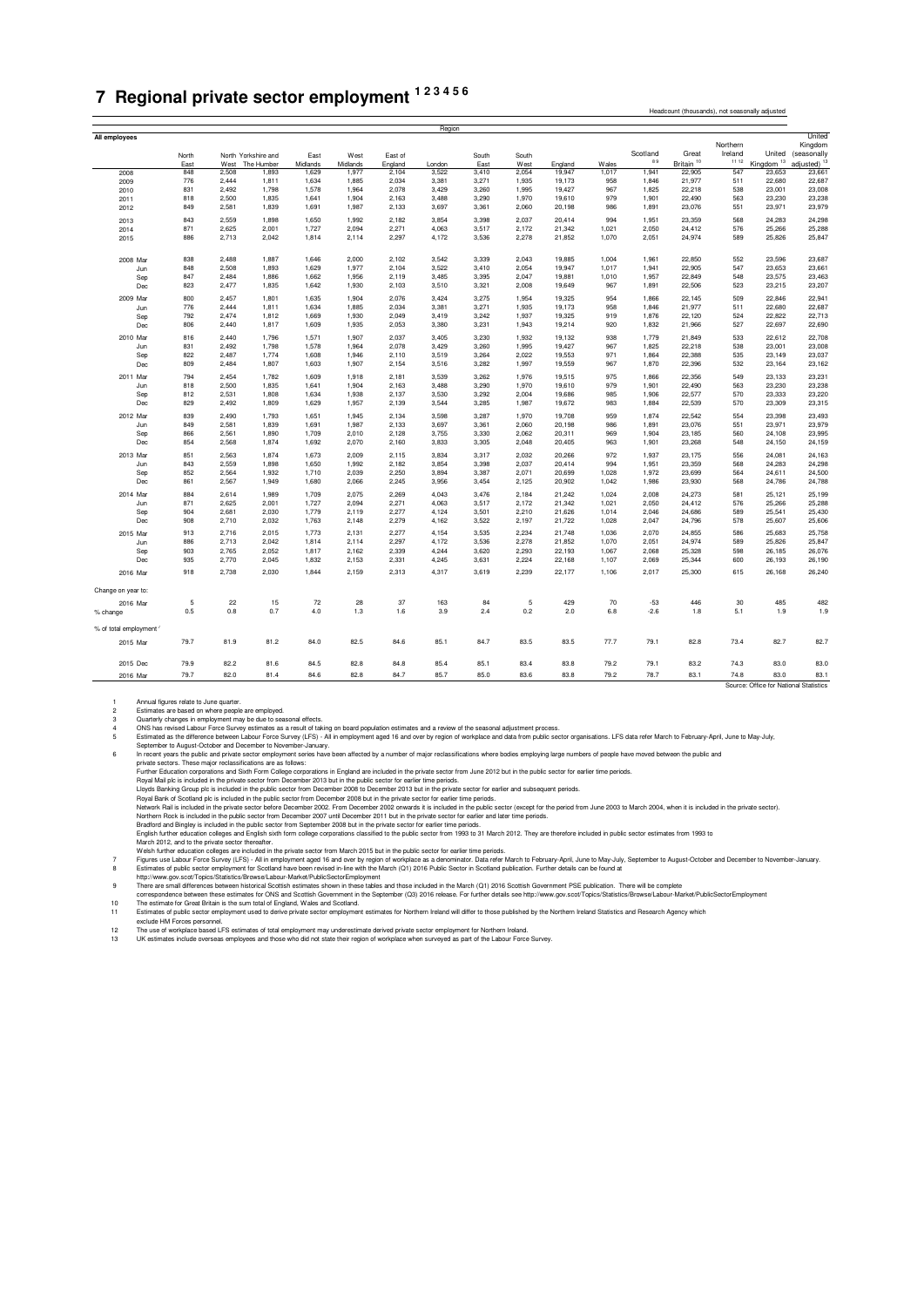#### **7a Regional private sector employment excluding effects of major reclassifications 1 2 3 4 5 6 7**

|                                    |            |                |                |                |                |                | Region         |                |                |         |              |                  |                       |                          |                                        |                         |
|------------------------------------|------------|----------------|----------------|----------------|----------------|----------------|----------------|----------------|----------------|---------|--------------|------------------|-----------------------|--------------------------|----------------------------------------|-------------------------|
| All employees                      |            |                | Yorkshire      |                |                |                |                |                |                |         |              |                  |                       |                          |                                        | United<br>Kingdom       |
|                                    | North      | North          | and The        | East           | West           | East of        |                | South          | South          |         |              | Scotland<br>9 10 | Great                 | Northern                 |                                        | United (seasonally      |
|                                    | East       | West           | Humber         | Midlands       | Midlands       | England        | London         | East           | West           | England | Wales        |                  | Britain <sup>11</sup> | Ireland <sup>12 13</sup> | Kingdom <sup>14</sup>                  | adjusted) <sup>14</sup> |
| 2008                               | 873        | 2,562          | 1,934          | 1,659          | 2,020          | 2,132          | 3,579          | 3,483          | 2,096          | 20,338  | 1,037        | 1,959            | 23,334                | 551                      | 24,090                                 | 24,096                  |
| 2009                               | 805        | 2,521          | 1,879          | 1,672          | 1,947          | 2,067          | 3,478          | 3,376          | 1,994          | 19,739  | 987          | 1,906            | 22,632                | 520                      | 23,348                                 | 23,352                  |
| 2010                               | 857<br>842 | 2,569<br>2,571 | 1,864<br>1,904 | 1,614<br>1,676 | 2,024          | 2.127<br>2,212 | 3,525<br>3,582 | 3,341          | 2,055<br>2,027 | 19,976  | 995<br>1,007 | 1,883            | 22,854                | 546<br>571               | 23,649                                 | 23,651                  |
| 2011                               | 861        | 2,620          | 1,880          | 1,710          | 1,961<br>2,018 |                | 3,764          | 3,366<br>3,404 | 2,095          | 20,141  | 1,013        | 1,954<br>1,940   | 23,102                | 559                      | 23,855                                 | 23,857                  |
| 2012                               |            |                |                |                |                | 2,161          |                |                |                | 20,513  |              |                  | 23,466                |                          | 24,373                                 | 24,377                  |
| 2013                               | 854        | 2,596          | 1,935          | 1,668          | 2,021          | 2,209          | 3,918          | 3,440          | 2,068          | 20,708  | 1,020        | 2.002            | 23,731                | 576                      | 24,667                                 | 24,677                  |
| 2014                               | 873        | 2,639          | 2,008          | 1,732          | 2,102          | 2,277          | 4,088          | 3,529          | 2,177          | 21,425  | 1,035        | 2,064            | 24,524                | 579                      | 25,381                                 | 25,397                  |
| 2015                               | 889        | 2,727          | 2,049          | 1,818          | 2,122          | 2,303          | 4,196          | 3,549          | 2,283          | 21,935  | 1,073        | 2,065            | 25,073                | 591                      | 25,927                                 | 25,945                  |
| 2008 Mar                           | 863        | 2,541          | 1,928          | 1,676          | 2,042          | 2,129          | 3,598          | 3,412          | 2,085          | 20,274  | 1,023        | 1,978            | 23,275                | 557                      | 24,030                                 | 24,120                  |
| Jun                                | 873        | 2,562          | 1,934          | 1,659          | 2,020          | 2,132          | 3,579          | 3,483          | 2,096          | 20,338  | 1,037        | 1,959            | 23,334                | 551                      | 24,090                                 | 24,096                  |
| Sep                                | 871        | 2,537          | 1,928          | 1,691          | 1,998          | 2,146          | 3,542          | 3,467          | 2,088          | 20,269  | 1,029        | 1,975            | 23,273                | 552                      | 24,007                                 | 23,905                  |
| Dec                                | 852        | 2,557          | 1,906          | 1,681          | 1,994          | 2,137          | 3,611          | 3,429          | 2,069          | 20,235  | 997          | 1,954            | 23,186                | 532                      | 23,909                                 | 23,890                  |
| 2009 Mar                           | 829        | 2,534          | 1,870          | 1,673          | 1,966          | 2,109          | 3,521          | 3,380          | 2,013          | 19,895  | 984          | 1,927            | 22,806                | 518                      | 23,520                                 | 23,615                  |
| Jun                                | 805        | 2,521          | 1,879          | 1,672          | 1,947          | 2,067          | 3,478          | 3,376          | 1,994          | 19,739  | 987          | 1,906            | 22,632                | 520                      | 23,348                                 | 23,352                  |
| Sep                                | 820        | 2,550          | 1,879          | 1,706          | 1,991          | 2,082          | 3,517          | 3,343          | 1,995          | 19,883  | 948          | 1,936            | 22,767                | 532                      | 23,482                                 | 23,384                  |
| Dec                                | 835        | 2,516          | 1,885          | 1,647          | 1,996          | 2,086          | 3,478          | 3,333          | 2,003          | 19,780  | 949          | 1,892            | 22,621                | 535                      | 23,366                                 | 23,348                  |
| 2010 Mar                           | 842        | 2,515          | 1,862          | 1,607          | 1,966          | 2,086          | 3,500          | 3,311          | 1,991          | 19,680  | 966          | 1,837            | 22,483                | 542                      | 23,258                                 | 23,358                  |
| Jun                                | 857        | 2,569          | 1,864          | 1,614          | 2,024          | 2,127          | 3,525          | 3,341          | 2,055          | 19,976  | 995          | 1,883            | 22,854                | 546                      | 23,649                                 | 23,651                  |
| Sep                                | 847        | 2,561          | 1,841          | 1,644          | 2,006          | 2,160          | 3,614          | 3,344          | 2,081          | 20,098  | 999          | 1,922            | 23,018                | 543                      | 23,792                                 | 23,691                  |
| Dec                                | 834        | 2,558          | 1,870          | 1,640          | 1,966          | 2,206          | 3,615          | 3,362          | 2,057          | 20,107  | 996          | 1,931            | 23,034                | 540                      | 23,817                                 | 23,807                  |
| 2011 Mar                           | 818        | 2,527          | 1,852          | 1,645          | 1,976          | 2,231          | 3,633          | 3,339          | 2,034          | 20,055  | 1,003        | 1,920            | 22,978                | 558                      | 23,768                                 | 23,869                  |
| Jun                                | 842        | 2,571          | 1,904          | 1,676          | 1,961          | 2,212          | 3,582          | 3,366          | 2,027          | 20,141  | 1,007        | 1,954            | 23,102                | 571                      | 23,855                                 | 23,857                  |
| Sep                                | 835        | 2,601          | 1,876          | 1,669          | 1,993          | 2,185          | 3,622          | 3,367          | 2,060          | 20,207  | 1,012        | 1,958            | 23,177                | 579                      | 23,945                                 | 23,843                  |
| Dec                                | 852        | 2,564          | 1,877          | 1,666          | 2,013          | 2,189          | 3,638          | 3,362          | 2,044          | 20,204  | 1,011        | 1,937            | 23,152                | 578                      | 23,934                                 | 23,931                  |
| 2012 Mar                           | 860        | 2,560          | 1,858          | 1,686          | 1,999          | 2,181          | 3,690          | 3,361          | 2,027          | 20,223  | 988          | 1,925            | 23,135                | 562                      | 24,003                                 | 24,101                  |
| Jun                                | 861        | 2,620          | 1,880          | 1,710          | 2,018          | 2,161          | 3,764          | 3,404          | 2,095          | 20,513  | 1,013        | 1,940            | 23,466                | 559                      | 24,373                                 | 24,377                  |
| Sep                                | 877        | 2,599          | 1,930          | 1,727          | 2,041          | 2,155          | 3,819          | 3,372          | 2,096          | 20,616  | 996          | 1,952            | 23,564                | 568                      | 24,499                                 | 24,396                  |
| Dec                                | 866        | 2,608          | 1,916          | 1,711          | 2,102          | 2,189          | 3,899          | 3,351          | 2,084          | 20,728  | 991          | 1,950            | 23,668                | 556                      | 24,562                                 | 24,560                  |
| 2013 Mar                           | 862        | 2,600          | 1,914          | 1,691          | 2,038          | 2.141          | 3,896          | 3,359          | 2,066          | 20.568  | 999          | 1.985            | 23,552                | 563                      | 24,469                                 | 24,556                  |
| Jun                                | 854        | 2,596          | 1,935          | 1,668          | 2,021          | 2,209          | 3,918          | 3,440          | 2,068          | 20,708  | 1,020        | 2,002            | 23,731                | 576                      | 24,667                                 | 24,677                  |
| Sep                                | 863        | 2,598          | 1,965          | 1,727          | 2,066          | 2,275          | 3,955          | 3,428          | 2,102          | 20,979  | 1,054        | 2,022            | 24,056                | 571                      | 24,980                                 | 24,878                  |
| Dec                                | 866        | 2,588          | 1,968          | 1,686          | 2,082          | 2,256          | 3,998          | 3,474          | 2,138          | 21,056  | 1,062        | 2,023            | 24,141                | 572                      | 25,000                                 | 24,996                  |
| 2014 Mar                           | 887        | 2,627          | 1,996          | 1,714          | 2,083          | 2,275          | 4,068          | 3,488          | 2,189          | 21,326  | 1,038        | 2,022            | 24,386                | 583                      | 25,236                                 | 25,318                  |
| Jun                                | 873        | 2,639          | 2,008          | 1,732          | 2,102          | 2,277          | 4,088          | 3,529          | 2,177          | 21,425  | 1,035        | 2,064            | 24,524                | 579                      | 25,381                                 | 25,397                  |
| Sep                                | 907        | 2,694          | 2,037          | 1,783          | 2,127          | 2,283          | 4,148          | 3,512          | 2,215          | 21,708  | 1,028        | 2,059            | 24,796                | 591                      | 25,653                                 | 25,546                  |
| Dec                                | 911        | 2,723          | 2,039          | 1,767          | 2,156          | 2,285          | 4,186          | 3,534          | 2,202          | 21,803  | 1,042        | 2,060            | 24,905                | 580                      | 25,718                                 | 25,716                  |
| 2015 Mar                           | 916        | 2,729          | 2,022          | 1,777          | 2,139          | 2,283          | 4,177          | 3,547          | 2,240          | 21,830  | 1,038        | 2,084            | 24,952                | 588                      | 25,782                                 | 25,862                  |
| Jun                                | 889        | 2,727          | 2,049          | 1,818          | 2,122          | 2,303          | 4,196          | 3,549          | 2,283          | 21,935  | 1,073        | 2,065            | 25,073                | 591                      | 25,927                                 | 25,945                  |
| Sep                                | 905        | 2,778          | 2,059          | 1,821          | 2,170          | 2,346          | 4,268          | 3,632          | 2,298          | 22,277  | 1,069        | 2,081            | 25,427                | 600                      | 26,287                                 | 26,181                  |
| Dec                                | 938        | 2,784          | 2,053          | 1,837          | 2,161          | 2,338          | 4,269          | 3,643          | 2,229          | 22,251  | 1,109        | 2,083            | 25,443                | 602                      | 26,295                                 | 26,292                  |
| 2016 Mar                           | 920        | 2,751          | 2,038          | 1,848          | 2,167          | 2,320          | 4,341          | 3,631          | 2,244          | 22,261  | 1,108        | 2,031            | 25,400                | 618                      | 26,270                                 | 26,347                  |
| Change on year to:                 |            |                |                |                |                |                |                |                |                |         |              |                  |                       |                          |                                        |                         |
| 2016 Mar                           | 5          | 22             | 15             | 72             | 28             | 37             | 163            | 84             | 5              | 431     | 70           | $-53$            | 448                   | 30                       | 488                                    | 485                     |
| % change                           | 0.5        | 0.8            | 0.7            | 4.0            | 1.3            | 1.6            | 3.9            | 2.4            | 0.2            | 2.0     | 6.8          | $-2.5$           | 1.8                   | 5.1                      | 1.9                                    | 1.9                     |
| % of total employment <sup>8</sup> |            |                |                |                |                |                |                |                |                |         |              |                  |                       |                          |                                        |                         |
| 2015 Mar                           | 79.9       | 82.3           | 81.4           | 84.2           | 82.9           | 84.8           | 85.6           | 85.0           | 83.7           | 83.8    | 77.8         | 79.6             | 83.2                  | 73.6                     | 83.0                                   | 83.0                    |
| 2015 Dec                           | 80.2       | 82.6           | 81.9           | 84.7           | 83.1           | 85.1           | 85.9           | 85.4           | 83.6           | 84.1    | 79.4         | 79.7             | 83.5                  | 74.6                     | 83.3                                   | 83.2                    |
| 2016 Mar                           | 79.9       | 82.4           | 81.7           | 84.8           | 83.1           | 84.9           | 86.1           | 85.3           | 83.8           | 84.1    | 79.3         | 79.2             | 83.4                  | 75.1                     | 83.3                                   | 83.3                    |
|                                    |            |                |                |                |                |                |                |                |                |         |              |                  |                       |                          | Source: Office for National Statistics |                         |

Headcount (thousands), not seasonally adjusted

f For analysis purposes, employment of bodies subject to major reclassifications over the series have been included in the estimates in this table to provide a trend on a consistent basis.<br>In recent years the public and p

measure the major reclassifications are as follows:<br>private sectors. These major reclassifications are as follows:<br>Further Education corporations and Sixth Form College corporations in England are included in the private s

Further Education corporations and Sixth Form College corporations in England are included in the private sector for earlier time periods.<br>Boyal Mall pic is included in the public sector from December 2013 but in the publi

Welsh further education colleges are included in the private sector from March 2015 but in the public sector for earlier time periods.

3 Annual figures relate to June quarter. 4 Estimates are based on where people are employed.

5 Quarterly changes in employment may be due to seasonal effects. 6 ONS has revised Labour Force Survey estimates as a result of taking on board population estimates and a review of the seasonal adjustment process.

Seinand as the difference between Labour Frore Survey total employment (all in employment aged 16 and over) and data from public sector organisations. LFS data refer March to February-April, June to May-July, September to

fistimates of public sector employment used to derive private sector employment estimates for Northern Ireland will differ to those published by the Northern Ireland Statistics and Research Agency which<br>exclude HM Forces

13 The use of workplace based LFS estimates of total employment may underestimate derived private sector employment for Northern Ireland.<br>14 UK estimates include overseas employees and those who did not state their region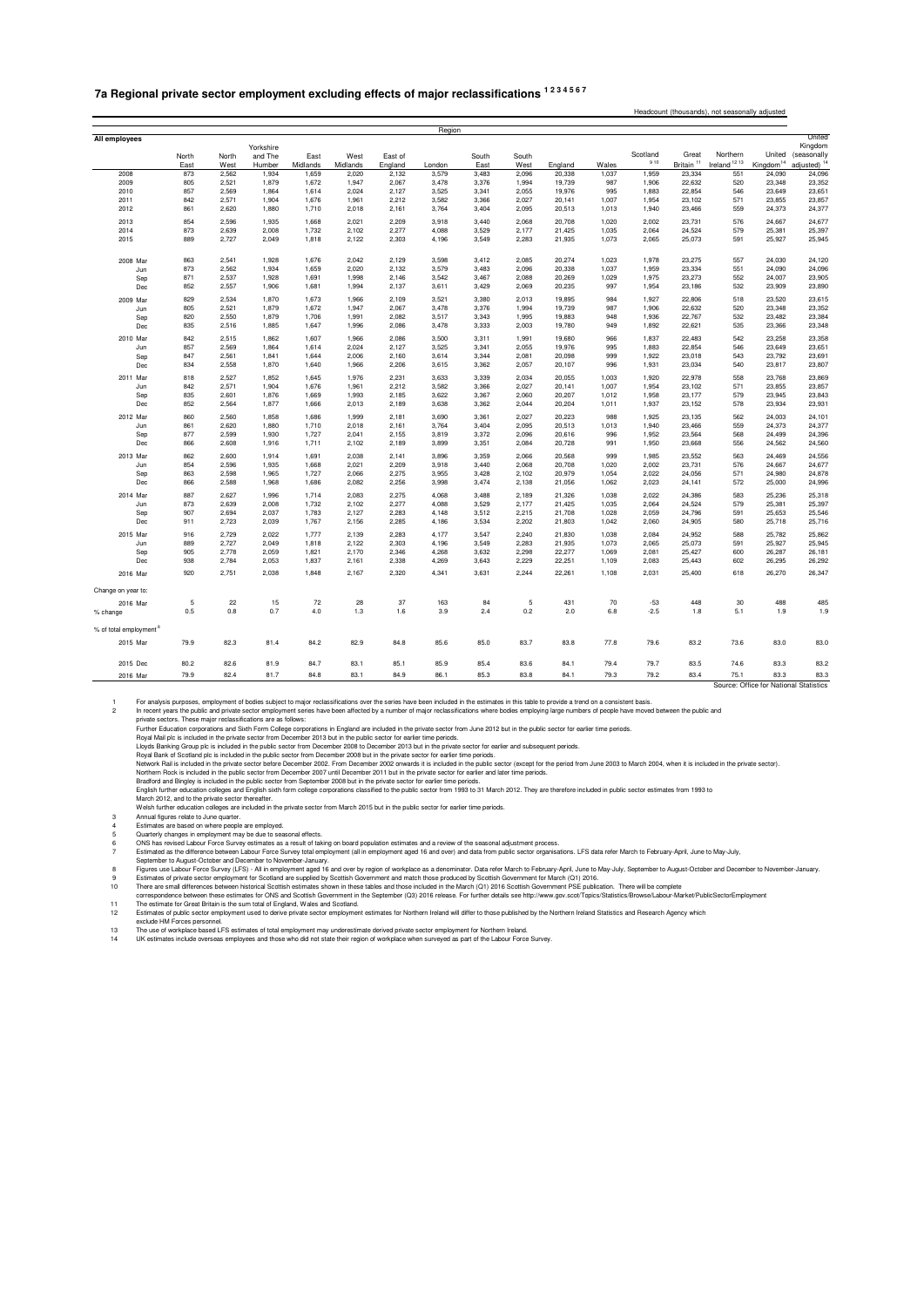#### **8 Civil Service employment by department 1 2**

|                                                      |                  |                      |         |                   |                      |         | Headcount, Great Britain, not seasonally adjusted |                         |                      |
|------------------------------------------------------|------------------|----------------------|---------|-------------------|----------------------|---------|---------------------------------------------------|-------------------------|----------------------|
|                                                      |                  |                      |         | <b>March 2016</b> |                      |         |                                                   | <b>December</b><br>2015 | Change on<br>Quarter |
|                                                      |                  | Male                 |         |                   | Female               |         |                                                   |                         |                      |
|                                                      | <b>Full-time</b> | Part-time            | Total   | <b>Full-time</b>  | Part-time            | Total   | Total                                             | Total                   | Total                |
| <b>Permanent Employees</b>                           |                  |                      |         |                   |                      |         |                                                   |                         |                      |
| Attorney General's departments                       | 2.770            | 190                  | 2.960   | 3.270             | 1,810                | 5,080   | 8.040                                             | 8.090                   | $-50$                |
| Business, Innovation and Skills                      | 6.960            | 620                  | 7.570   | 5.260             | 2.820                | 8.080   | 15.650                                            | 15.620                  | 30                   |
| Cabinet Office                                       | 1.030            | 30                   | 1.060   | 860               | 130                  | 980     | 2.040                                             | 1,990                   | 50                   |
| Other Cabinet Office agencies                        | 370              | 30                   | 400     | 340               | 60                   | 400     | 800                                               | 850                     | $-60$                |
| Central Government Security                          | 3.590            | 180                  | 3.760   | 1.320             | 700                  | 2.020   | 5.780                                             | 5,780                   | $\mathbf 0$          |
| <b>Charity Commission</b>                            | 130              | 10                   | 140     | 100               | 50                   | 150     | 290                                               | 300                     | $-20$                |
| Communities and Local Government                     | 1,140            | 140                  | 1,270   | 900               | 340                  | 1.230   | 2.500                                             | 2.490                   | 10                   |
| Culture, Media and Sport                             | 570              | 30                   | 610     | 500               | 110                  | 610     | 1.210                                             | 1.190                   | 20                   |
| Defence                                              | 32.310           | 1.310                | 33.620  | 15.610            | 3.870                | 19.470  | 53.100                                            | 53.010                  | 90                   |
| Education                                            | 1.410            | 40                   | 1.450   | 1.540             | 470                  | 2.010   | 3.460                                             | 3.400                   | 60                   |
| Energy and Climate Change                            | 800              | 30                   | 830     | 640               | 140                  | 780     | 1.600                                             | 1,600                   | $\ddotsc$            |
| Environment, Food and Rural Affairs                  | 2.960            | 200                  | 3,160   | 2,500             | 1,180                | 3,680   | 6,840                                             | 7,100                   | $-260$               |
| <b>ESTYN</b>                                         | 40               | 10                   | 50      | 50                | 10                   | 70      | 120                                               | 120                     | $\mathbf 0$          |
| <b>Export Credits Guarantee Department</b>           | 150              | $\ddot{\phantom{a}}$ | 160     | 70                | 20                   | 90      | 240                                               | 250                     | $\ddot{\phantom{0}}$ |
| <b>Food Standards Agency</b>                         | 690              | 40                   | 720     | 280               | 60                   | 340     | 1.070                                             | 1.080                   | $-20$                |
| Foreign and Commonwealth Office                      | 3.230            | 60                   | 3.290   | 1,970             | 230                  | 2,200   | 5.490                                             | 5,480                   | 10                   |
| Health                                               | 2.830            | 180                  | 3.010   | 3.970             | 1.150                | 5.120   | 8.120                                             | 8.090                   | 30                   |
| <b>HM Revenue and Customs</b>                        | 26,400           | 4,250                | 30,640  | 21,510            | 18,070               | 39,570  | 70,210                                            | 69,770                  | 450                  |
| <b>HM Treasurv</b>                                   | 650              | 20                   | 670     | 520               | 80                   | 600     | 1.270                                             | 1.280                   | $-10$                |
| Chancellor's other departments                       | 330              | 10                   | 340     | 210               | 50                   | 260     | 600                                               | 590                     | 20                   |
| Home Office                                          | 12.080           | 1.040                | 13.120  | 9,420             | 4.740                | 14,160  | 27,280                                            | 27,170                  | 110                  |
| International Development                            | 830              | 30                   | 870     | 920               | 170                  | 1,090   | 1,960                                             | 1,930                   | 20                   |
| Justice                                              | 29.040           | 2.600                | 31.640  | 26.430            | 9.990                | 36.420  | 68.050                                            | 68.010                  | 40                   |
| National Crime Agency                                | 2.530            | 40                   | 2.570   | 1.320             | 320                  | 1.640   | 4,210                                             | 4.120                   | 90                   |
| Northern Ireland Office                              | 40               | $\ddot{\phantom{a}}$ | 50      | 50                | 10                   | 60      | 100                                               | 100                     | $\Omega$             |
| Office for Standards in Education                    | 530              | 40                   | 570     | 740               | 140                  | 880     | 1.440                                             | 1.450                   | $\ddot{\phantom{0}}$ |
| Office of Gas and Electricity Markets                | 420              | 10                   | 430     | 330               | 40                   | 380     | 810                                               | 810                     | $\ddot{\phantom{0}}$ |
| Office of Qualifications and Examinations Regulation | 70               | $\mathbf 0$          | 70      | 90                | 10                   | 100     | 170                                               | 170                     | $\mathbf 0$          |
| Scotland Office                                      | 40               | $\ddotsc$            | 50      | 50                | 10                   | 60      | 110                                               | 100                     | 10                   |
| Transport                                            | 6.970            | 720                  | 7.690   | 3.880             | 2.340                | 6.220   | 13.910                                            | 13.860                  | 50                   |
| <b>UK Statistics Authority</b>                       | 1.070            | 570                  | 1.640   | 1.060             | 1,020                | 2,080   | 3.720                                             | 3.710                   | 10                   |
| <b>UK Supreme Court</b>                              | 20               | $\mathbf 0$          | 20      | 20                | $\ddot{\phantom{a}}$ | 20      | 40                                                | 40                      | $\Omega$             |
| <b>Wales Office</b>                                  | 20               | $\mathbf 0$          | 20      | 20                | $\ddot{\phantom{a}}$ | 20      | 40                                                | 40                      |                      |
| Work and Pensions                                    | 23.470           | 4,440                | 27.900  | 27.140            | 31,850               | 58.990  | 86.890                                            | 86.330                  | 560                  |
| <b>Central Government Departments Total</b>          | 165.480          | 16.840               | 182,310 | 132,860           | 81,990               | 214,850 | 397,160                                           | 395.910                 | 1.250                |
| Scottish Government                                  | 7,880            | 590                  | 8,470   | 5,850             | 2,060                | 7,900   | 16,370                                            | 16,320                  | 60                   |
| <b>Welsh Government</b>                              | 2.120            | 140                  | 2.260   | 2,310             | 860                  | 3.170   | 5.430                                             | 5.440                   | ٠.                   |
| <b>TOTAL</b>                                         | 175,470          | 17,570               | 193,040 | 141,020           | 84.910               | 225,930 | 418,970                                           | 417,660                 | 1.310                |

|                                                      |                      |                      |                      | <b>March 2016</b>    |                      |                      |             | December<br>2015 | Change on<br>Quarter |
|------------------------------------------------------|----------------------|----------------------|----------------------|----------------------|----------------------|----------------------|-------------|------------------|----------------------|
|                                                      |                      | Male                 |                      |                      | Female               |                      |             |                  |                      |
|                                                      | <b>Full-time</b>     | Part-time            | Total                | <b>Full-time</b>     | Part-time            | Total                | Total       | Total            | Total                |
| <b>Temporary/Casual Employees</b>                    |                      |                      |                      |                      |                      |                      |             |                  |                      |
| Attorney General's departments                       | 60                   | $\ddot{\phantom{a}}$ | 60                   | 80                   | $\ddot{\phantom{a}}$ | 80                   | 140         | 120              | 20                   |
| Business, Innovation and Skills                      | 110                  | 10                   | 120                  | 80                   | 10                   | 90                   | 200         | 220              | $-20$                |
| Cabinet Office                                       | 30                   | $\mathbf 0$          | 30                   | 40                   | $\ddotsc$            | 40                   | 70          | 70               | ٠.                   |
| Other Cabinet Office agencies                        | 20                   | 0                    | 20                   | 20                   | $\ddot{\phantom{a}}$ | 20                   | 40          | 60               | $-20$                |
| Central Government Security                          | $\mathbf 0$          | $\mathbf 0$          | $\mathbf 0$          | $\mathbf 0$          | 0                    | $\mathbf 0$          | $\mathbf 0$ | $\mathbf 0$      | $\mathbf 0$          |
| <b>Charity Commission</b>                            | 10                   | $\ddot{\phantom{a}}$ | 10                   | 10                   | $\ddot{\phantom{a}}$ | 10                   | 20          | 10               | 10                   |
| Communities and Local Government                     | $\ddot{\phantom{a}}$ | $\mathbf 0$          | $\ddot{\phantom{a}}$ | 10                   | $\ddot{\phantom{a}}$ | 10                   | 10          | 20               | $\ddotsc$            |
| Culture, Media and Sport                             | 20                   | $\ddot{\phantom{a}}$ | 20                   | 20                   | 10                   | 30                   | 50          | 50               | $\ddotsc$            |
| Defence                                              | 100                  | 10                   | 100                  | 50                   | 20                   | 70                   | 170         | 160              | 10                   |
| Education                                            | 30                   | $\ddot{\phantom{0}}$ | 30                   | 60                   | $\ddot{\phantom{a}}$ | 60                   | 90          | 90               | $-10$                |
| Energy and Climate Change                            | 10                   | $\mathbf 0$          | 10                   | 10                   | $\Omega$             | 10                   | 20          | 20               | $\ddot{\phantom{a}}$ |
| Environment, Food and Rural Affairs                  | 40                   | 10                   | 40                   | 30                   | 10                   | 40                   | 80          | 100              | $-20$                |
| <b>ESTYN</b>                                         | $\mathbf 0$          | $\mathbf 0$          | 0                    | $^{\circ}$           | $\mathbf 0$          | $\mathbf 0$          | $\mathbf 0$ | $\mathbf 0$      | $\mathbf 0$          |
| <b>Export Credits Guarantee Department</b>           | $\ddot{\phantom{0}}$ | $\ddot{\phantom{a}}$ | $\ddot{\phantom{a}}$ | $\ddot{\phantom{a}}$ | $\mathbf 0$          | $\ddot{\phantom{a}}$ | 10          | $\ddotsc$        | $\ddot{\phantom{a}}$ |
| Food Standards Agency                                | 10                   | $\mathbf 0$          | 10                   | 20                   | $\ddot{\phantom{a}}$ | 20                   | 30          | 30               | $\ddot{\phantom{a}}$ |
| Foreign and Commonwealth Office                      | 10                   | 10                   | 10                   | 10                   | $\ddotsc$            | 10                   | 20          | 40               | $-20$                |
| Health                                               | 180                  | 30                   | 200                  | 280                  | 70                   | 340                  | 550         | 560              | $-20$                |
| HM Revenue and Customs                               | 140                  | 20                   | 160                  | 100                  | 50                   | 150                  | 310         | 280              | 30                   |
| <b>HM Treasury</b>                                   | 40                   | 10                   | 50                   | 30                   | 10                   | 30                   | 80          | 80               | ٠.                   |
| Chancellor's other departments                       | $\ddot{\phantom{a}}$ | $\mathbf 0$          | $\ddot{\phantom{a}}$ | 10                   | $\ddot{\phantom{a}}$ | 10                   | 10          | 10               | $\mathbf 0$          |
| Home Office                                          | 430                  | 150                  | 580                  | 540                  | 230                  | 770                  | 1,340       | 1.240            | 110                  |
| International Development                            | 40                   | $\mathbf 0$          | 40                   | 70                   | $\ddot{\phantom{a}}$ | 70                   | 120         | 130              | $-20$                |
| Justice                                              | 160                  | 10                   | 170                  | 200                  | 30                   | 230                  | 400         | 380              | 10                   |
| National Crime Agency                                | 10                   | $\mathbf 0$          | 10                   | 10                   | $\mathbf 0$          | 10                   | 20          | 20               | $\ddotsc$            |
| Northern Ireland Office                              | $\mathbf 0$          | $\mathbf 0$          | 0                    | $\mathbf 0$          | $\mathbf 0$          | $\mathbf 0$          | $\mathbf 0$ | $\mathbf 0$      | $\mathbf 0$          |
| Office for Standards in Education                    | $\ddot{\phantom{a}}$ | $\mathbf 0$          | $\ddot{\phantom{a}}$ | 10                   | $\ddot{\phantom{a}}$ | 10                   | 10          | 20               | $-10$                |
| Office of Gas and Electricity Markets                | 20                   | $\ddot{\phantom{a}}$ | 20                   | 20                   | $\ddot{\phantom{a}}$ | 20                   | 40          | 40               | $\ldots$             |
| Office of Qualifications and Examinations Regulation | 10                   | $\mathbf 0$          | 10                   | 10                   | $\mathbf 0$          | 10                   | 10          | 10               | $\ddotsc$            |
| Scotland Office                                      | $\Omega$             | $\mathbf 0$          | $\Omega$             | $\Omega$             | $\Omega$             | $\Omega$             | $\Omega$    | $\Omega$         | $\mathbf 0$          |
| Transport                                            | 130                  | 20                   | 140                  | 110                  | 30                   | 140                  | 290         | 250              | 40                   |
| <b>UK Statistics Authority</b>                       | 30                   | $\ddot{\phantom{0}}$ | 30                   | 20                   | $\Omega$             | 20                   | 50          | 50               | $\ddot{\phantom{a}}$ |
| UK Supreme Court                                     | 10                   | $\mathbf 0$          | 10                   | $\ddot{\phantom{0}}$ | $\ddot{\phantom{0}}$ | $\ddot{\phantom{0}}$ | 10          | 10               | $\mathbf 0$          |
| <b>Wales Office</b>                                  | $\ddot{\phantom{0}}$ | $\mathbf 0$          | $\ddot{\phantom{a}}$ | $\mathbf 0$          | $\mathbf 0$          | $\mathbf 0$          |             | $\ddotsc$        |                      |
| Work and Pensions                                    | 360                  | 20                   | 370                  | 340                  | 90                   | 430                  | 800         | 870              | $-70$                |
|                                                      |                      |                      |                      |                      |                      |                      |             |                  |                      |
| <b>Central Government Departments Total</b>          | 2.010                | 280                  | 2.280                | 2.150                | 550                  | 2.710                | 4.990       | 4.950            | 50                   |
| Scottish Government                                  | 230                  | 20                   | 250                  | 230                  | 40                   | 270                  | 520         | 500              | 20                   |
| Welsh Government                                     | $\ddot{\phantom{a}}$ | 0                    | $\ddot{\phantom{a}}$ | 10                   | $\ddotsc$            | 10                   | 10          | 20               | $-10$                |
| <b>TOTAL</b>                                         | 2,240                | 300                  | 2,540                | 2,390                | 590                  | 2,980                | 5,520       | 5,470            | 50                   |
|                                                      |                      |                      |                      |                      |                      |                      |             | December         | Change on            |

|                      |                  | <b>March 2016</b> |         |                  |           |         |         | ----------<br>2015 | <br>Quarter |
|----------------------|------------------|-------------------|---------|------------------|-----------|---------|---------|--------------------|-------------|
|                      |                  | Male              |         |                  | Female    |         |         |                    |             |
|                      | <b>Full-time</b> | Part-time         | Total   | <b>Full-time</b> | Part-time | Total   | Total   | Total              | Total       |
| <b>All Employees</b> | 177.720          | 17.870            | 195.580 | 143.410          | 85,500    | 228.910 | 424.490 | 423.130            | 1,360       |

Source: Office for National Statistics

1 Numbers are rounded to the nearest ten, and numbers less than five are represented by "..". Data not available are represented by "-".<br>2 Department totals include Executive Agencies, Ministerial and Non-Ministerial Depar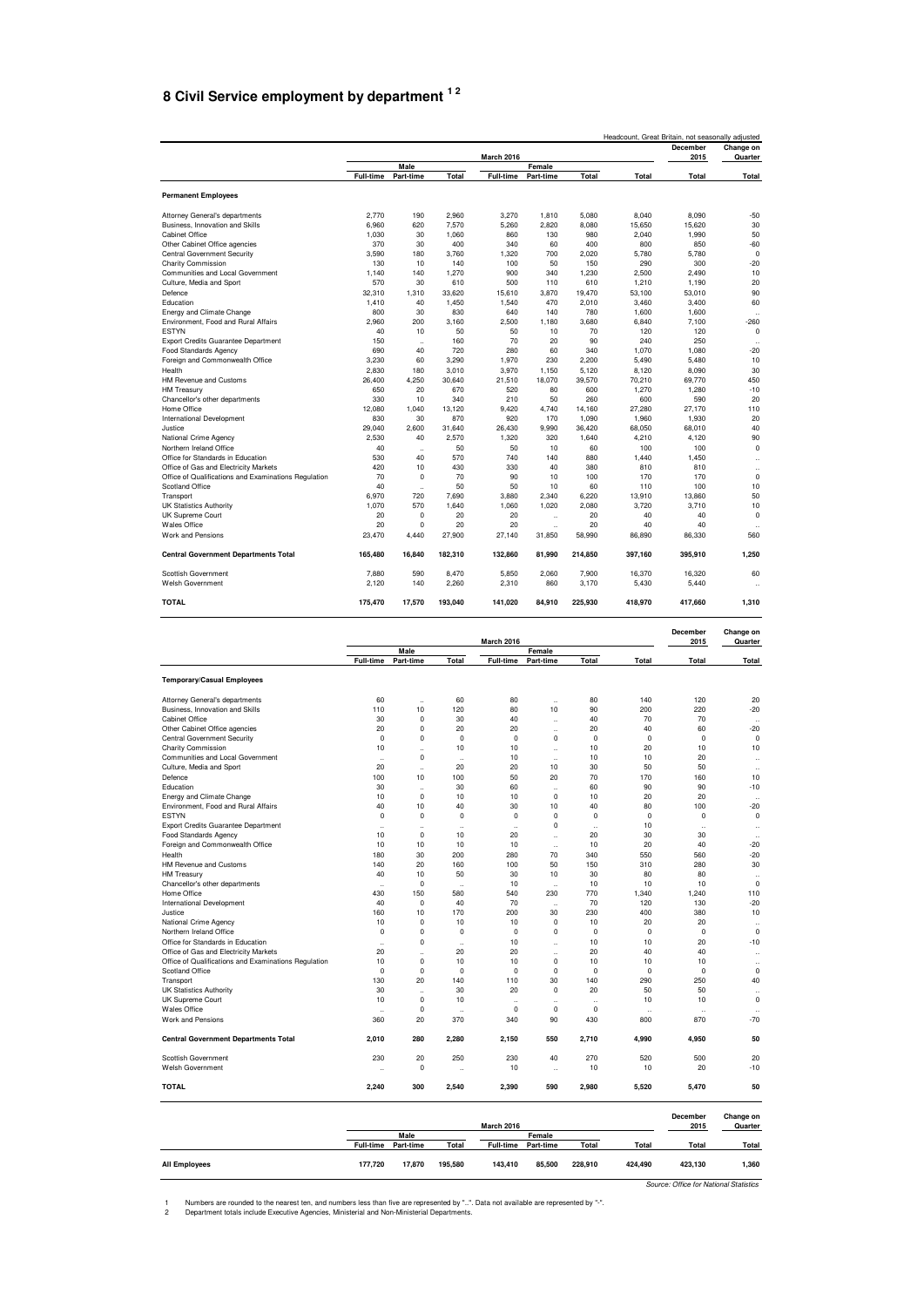#### **8 ..continued, Civil Service employment by department**

|                                                                                                                                    |                            |                            |                 | Full-time equivalents, Great Britain, not seasonally adjusted<br>December | Change on                                    |
|------------------------------------------------------------------------------------------------------------------------------------|----------------------------|----------------------------|-----------------|---------------------------------------------------------------------------|----------------------------------------------|
|                                                                                                                                    |                            | March 2016                 |                 | 2015                                                                      | Quarter                                      |
|                                                                                                                                    | Male                       | Female                     | Total           | Total                                                                     | Total                                        |
| <b>Permanent Employees</b>                                                                                                         |                            |                            |                 |                                                                           |                                              |
| Attorney General's departments<br>Business, Innovation and Skills                                                                  | 2,910<br>7,390             | 4,550<br>7,290             | 7,460<br>14,680 | 7,510<br>14,650                                                           | -60<br>40                                    |
| <b>Cabinet Office</b>                                                                                                              | 1,050                      | 950                        | 2,000           | 1,950                                                                     | 50                                           |
| Other Cabinet Office agencies                                                                                                      | 380                        | 380                        | 770             | 820                                                                       | -50                                          |
| <b>Central Government Security</b>                                                                                                 | 3,710<br>140               | 1,820<br>130               | 5,530<br>270    | 5,530<br>280                                                              | 0<br>$-10$                                   |
| <b>Charity Commission</b><br>Communities and Local Government                                                                      | 1,230                      | 1,140                      | 2,360           | 2,350                                                                     | 10                                           |
| Culture, Media and Sport                                                                                                           | 590                        | 570                        | 1,160           | 1,140                                                                     | 20                                           |
| Defence<br>Education                                                                                                               | 33,190<br>1,440            | 18,320<br>1,880            | 51,520<br>3,320 | 51,470<br>3,260                                                           | 40<br>60                                     |
| Energy and Climate Change                                                                                                          | 820                        | 740                        | 1,560           | 1,560                                                                     | $\ddot{\phantom{a}}$                         |
| Environment, Food and Rural Affairs                                                                                                | 3,100                      | 3,320                      | 6,420           | 6,660                                                                     | $-240$                                       |
| <b>FSTYN</b><br>Export Credits Guarantee Department                                                                                | 40<br>150                  | 60<br>80                   | 110<br>240      | 110<br>240                                                                | 0<br>$\ddot{\phantom{a}}$                    |
| Food Standards Agency                                                                                                              | 710                        | 320                        | 1,040           | 1,050                                                                     | $-20$                                        |
| Foreign and Commonwealth Office                                                                                                    | 3,260                      | 2,120                      | 5,380           | 5,370                                                                     | 10                                           |
| Health<br>HM Revenue and Customs                                                                                                   | 2,940<br>29,250            | 4,750<br>33,910            | 7,690<br>63,160 | 7,680<br>62,640                                                           | 10<br>520                                    |
| <b>HM Treasury</b>                                                                                                                 | 660                        | 580                        | 1,240           | 1,250                                                                     | $-10$                                        |
| Chancellor's other departments                                                                                                     | 330                        | 250                        | 590             | 570                                                                       | 20                                           |
| Home Office                                                                                                                        | 12,810                     | 12,720                     | 25,530          | 25,520                                                                    | 10                                           |
| International Development<br>Justice                                                                                               | 860<br>30,580              | 1,040<br>33,000            | 1,890<br>63,590 | 1,880<br>63,590                                                           | 20<br>$\ddot{\phantom{0}}$                   |
| National Crime Agency                                                                                                              | 2,560                      | 1,550                      | 4,110           | 4.020                                                                     | 90                                           |
| Northern Ireland Office                                                                                                            | 50                         | 60                         | 100             | 100                                                                       | 0                                            |
| Office for Standards in Education<br>Office of Gas and Electricity Markets                                                         | 550<br>430                 | 830<br>370                 | 1,390<br>800    | 1,390<br>790                                                              | $\ddot{\phantom{0}}$<br>10                   |
| Office of Qualifications and Examinations Regulation                                                                               | 70                         | 100                        | 170             | 170                                                                       |                                              |
| Scotland Office                                                                                                                    | 50                         | 60                         | 100             | 90                                                                        | 10                                           |
| Transport                                                                                                                          | 7,450                      | 5,410                      | 12,860          | 12,820                                                                    | 40<br>10                                     |
| <b>UK Statistics Authority</b><br>UK Supreme Court                                                                                 | 1,420<br>20                | 1,720<br>20                | 3,140<br>40     | 3,130<br>40                                                               | 0                                            |
| <b>Wales Office</b>                                                                                                                | 20                         | 20                         | 40              | 40                                                                        |                                              |
| Work and Pensions                                                                                                                  | 26,730                     | 49.740                     | 76,470          | 75,910                                                                    | 560                                          |
| <b>Central Government Departments Total</b>                                                                                        | 176,910                    | 189,780                    | 366,690         | 365,570                                                                   | 1,130                                        |
| Scottish Government<br>Welsh Government                                                                                            | 8,240<br>2,220             | 7,280<br>2,930             | 15,520<br>5,140 | 15,470<br>5,150                                                           | 50<br>$-10$                                  |
| <b>TOTAL</b>                                                                                                                       | 187,360                    | 199,990                    | 387,350         | 386,190                                                                   | 1,160                                        |
|                                                                                                                                    |                            |                            |                 |                                                                           |                                              |
|                                                                                                                                    |                            | March 2016                 |                 | December<br>2015                                                          | Change on<br>Quarter                         |
|                                                                                                                                    | Male                       | Female                     | Total           | Total                                                                     | Total                                        |
| <b>Temporary/Casual Employees</b>                                                                                                  |                            |                            |                 |                                                                           |                                              |
|                                                                                                                                    |                            |                            |                 |                                                                           |                                              |
| Attorney General's departments<br>Business, Innovation and Skills                                                                  | 60<br>120                  | 80<br>80                   | 140<br>200      | 120<br>220                                                                | 20<br>-20                                    |
| Cabinet Office                                                                                                                     | 30                         | 40                         | 70              | 70                                                                        |                                              |
| Other Cabinet Office agencies                                                                                                      | 20                         | 20                         | 40              | 60                                                                        | $-20$                                        |
| <b>Central Government Security</b><br><b>Charity Commission</b>                                                                    | $^{\circ}$<br>10           | 0<br>10                    | 0<br>20         | 0<br>10                                                                   | 0<br>10                                      |
| Communities and Local Government                                                                                                   | $\ddot{\phantom{a}}$       | 10                         | 10              | 10                                                                        | $\ddot{\phantom{0}}$                         |
| Culture, Media and Sport                                                                                                           | 20                         | 30                         | 50              | 50                                                                        | $\ddot{\phantom{0}}$                         |
| Defence<br>Education                                                                                                               | 100<br>30                  | 60<br>60                   | 160<br>90       | 150<br>90                                                                 | 10<br>$-10$                                  |
| Energy and Climate Change                                                                                                          | 10                         | 10                         | 20              | 20                                                                        | $\ddot{\phantom{0}}$                         |
| Environment, Food and Rural Affairs                                                                                                | 40                         | 40                         | 80              | 90                                                                        | $-20$                                        |
| <b>ESTYN</b>                                                                                                                       | 0                          | 0                          | 0<br>10         | 0                                                                         | 0                                            |
| <b>Export Credits Guarantee Department</b><br>Food Standards Agency                                                                | $\ddot{\phantom{a}}$<br>10 | $\ddot{\phantom{a}}$<br>20 | 30              | J.<br>30                                                                  | $\ddot{\phantom{0}}$<br>$\ddot{\phantom{a}}$ |
| Foreign and Commonwealth Office                                                                                                    | 10                         | 10                         | 20              | 40                                                                        | $-20$                                        |
| Health<br>HM Revenue and Customs                                                                                                   | 190                        | 300                        | 480             | 480                                                                       | 10                                           |
| <b>HM Treasurv</b>                                                                                                                 | 150<br>50                  | 140<br>30                  | 290<br>70       | 260<br>80                                                                 | 30<br>$\ddot{\phantom{a}}$                   |
| Chancellor's other departments                                                                                                     | $\ddot{\phantom{0}}$       | 10                         | 10              | 10                                                                        | 0                                            |
| Home Office                                                                                                                        | 510                        | 670                        | 1,190           | 1.160                                                                     | 20                                           |
| International Development<br>Justice                                                                                               | 40<br>170                  | 70<br>220                  | 120<br>390      | 130<br>370                                                                | $-20$<br>20                                  |
| National Crime Agency                                                                                                              | 10                         | 10                         | 20              | 20                                                                        | $\ddot{\phantom{0}}$                         |
| Northern Ireland Office                                                                                                            | 0                          | 0                          | $\mathbf 0$     | 0                                                                         | 0                                            |
| Office for Standards in Education                                                                                                  | $\ddot{\phantom{a}}$       | 10                         | 10              | 20                                                                        | $-10$                                        |
| Office of Gas and Electricity Markets<br>Office of Qualifications and Examinations Regulation                                      | 20<br>10                   | 20<br>10                   | 40<br>10        | 40<br>10                                                                  | $\ddot{\phantom{0}}$<br>$\ddot{\phantom{a}}$ |
| Scotland Office                                                                                                                    | $\Omega$                   | 0                          | $\Omega$        | 0                                                                         | 0                                            |
| Transport                                                                                                                          | 130                        | 130                        | 260             | 230                                                                       | 40                                           |
| <b>UK Statistics Authority</b>                                                                                                     | 30<br>10                   | 20                         | 50<br>10        | 50<br>10                                                                  | $\ddot{\phantom{0}}$<br>0                    |
| UK Supreme Court<br><b>Wales Office</b>                                                                                            |                            | $\ddot{\phantom{a}}$<br>0  |                 |                                                                           |                                              |
|                                                                                                                                    |                            | 400                        | 770             | 840                                                                       | $-70$                                        |
|                                                                                                                                    | 370                        |                            |                 |                                                                           |                                              |
|                                                                                                                                    | 2,170                      | 2,480                      | 4,650           | 4,670                                                                     | -20                                          |
|                                                                                                                                    | 240                        | 250                        | 490             | 470                                                                       | 20                                           |
|                                                                                                                                    | $\ddot{\phantom{a}}$       | 10                         | 10              | 20                                                                        | -10<br>$-10$                                 |
| Work and Pensions<br><b>Central Government Departments Total</b><br>Scottish Government<br><b>Welsh Government</b><br><b>TOTAL</b> | 2,410                      | 2,740                      | 5,150           | 5,160                                                                     |                                              |
|                                                                                                                                    |                            |                            |                 | December                                                                  | Change on                                    |
|                                                                                                                                    | Male                       | March 2016<br>Female       | Total           | 2015<br>Total                                                             | Quarter<br>Total                             |

Source: Office for National Statistics

1 Numbers are rounded to the nearest ten, and numbers less than five are represented by "..". Data not available are represented by "-".<br>2 Department totals include Executive Agencies, Ministerial and Non-Ministerial Depar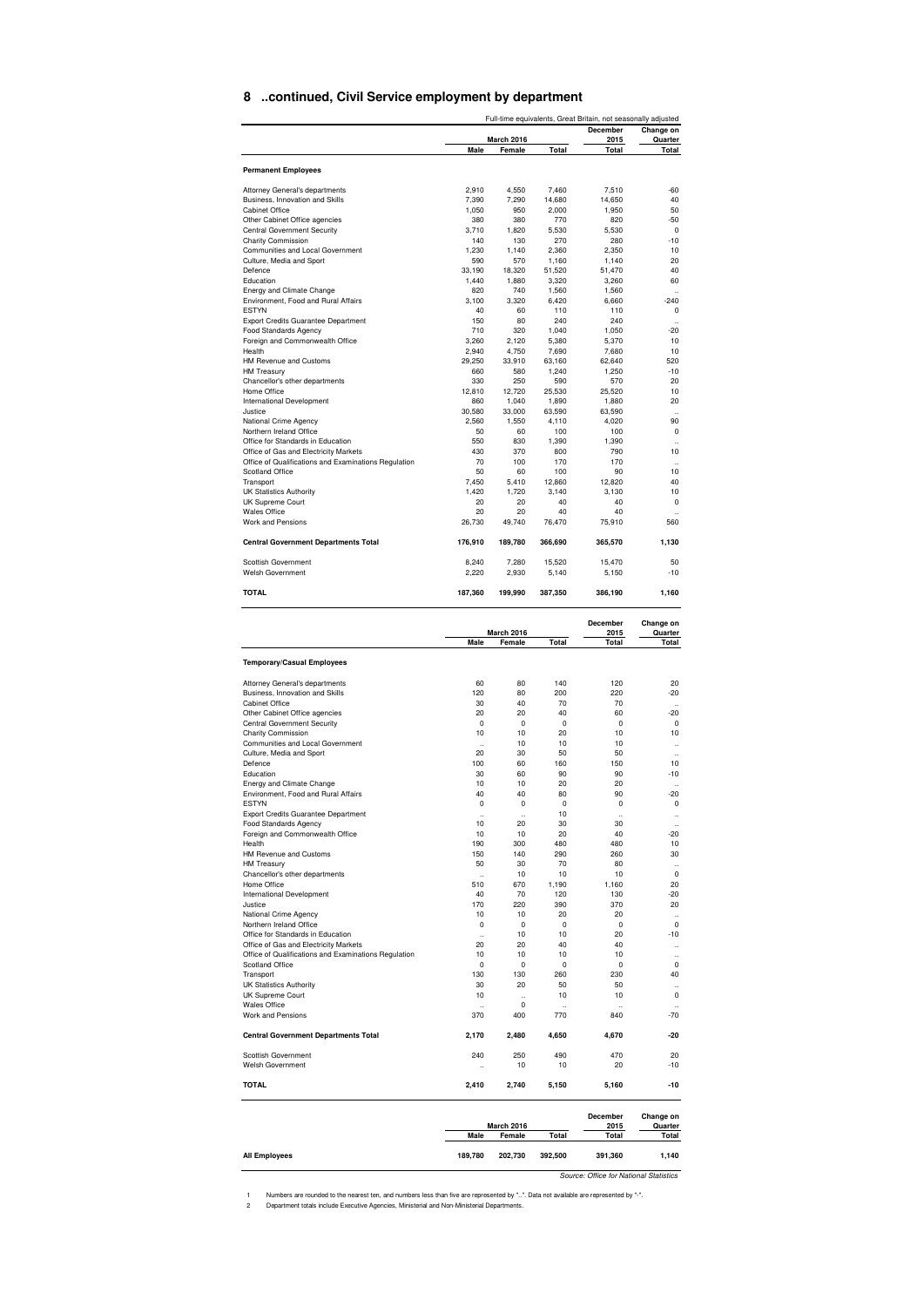| 9 Civil Service employment by department and agency 1 |  |
|-------------------------------------------------------|--|

|                                                                                                | March 2016      |                                | December 2015   |                                | <b>Change on Quarter</b>          |                                |
|------------------------------------------------------------------------------------------------|-----------------|--------------------------------|-----------------|--------------------------------|-----------------------------------|--------------------------------|
|                                                                                                | Headcount       | <b>Full Time</b><br>Equivalent | Headcount       | <b>Full Time</b><br>Equivalent | Headcount                         | <b>Full Time</b><br>Equivalent |
|                                                                                                |                 |                                |                 |                                |                                   |                                |
| <b>Attorney General's departments</b><br>Attorney General's Office                             | 40              | 40                             | 40              | 40                             |                                   |                                |
| Crown Prosecution Service                                                                      | 5,920           | 5,460                          | 5,920           | 5,480                          | $\ddot{\phantom{a}}$<br>$-10$     | $-20$                          |
| HM Crown Prosecution Service Inspectorate<br>Serious Fraud Office                              | 30              | 30                             | 30              | 30                             | $\ddot{\phantom{a}}$              | $\ddot{\phantom{a}}$           |
| Government Legal Department                                                                    | 400<br>1,790    | 390<br>1,680                   | 410<br>1,810    | 400<br>1,690                   | $-10$<br>$-10$                    | $-10$<br>$-10$                 |
|                                                                                                |                 |                                |                 |                                |                                   |                                |
| <b>Business, Innovation and Skills</b><br>Business, Innovation and Skills (excluding agencies) | 3,130           | 3,030                          | 3,060           | 2,970                          | 60                                | 60                             |
| Advisory Conciliation and Arbitration Service                                                  | 840             | 770                            | 860             | 790                            | $-20$                             | $-20$                          |
| Companies House<br>Competition and Markets Authority                                           | 900<br>620      | 830<br>590                     | 880<br>620      | 800<br>590                     | 20<br>$\ddot{\phantom{0}}$        | 20<br>$\mathbf 0$              |
| <b>Insolvency Service</b>                                                                      | 1,480           | 1,400                          | 1,500           | 1,410                          | $-20$                             | $-20$                          |
| <b>Land Registry</b>                                                                           | 4,490           | 4,040                          | 4,500           | 4,050                          | $-10$                             | $-10$                          |
| Met Office<br>National Measurement and Regulation Office                                       | 2,160<br>90     | 2,080<br>90                    | 2,150<br>90     | 2,070<br>80                    | 10<br>10                          | 10<br>10                       |
| <b>Skills Funding Agency</b>                                                                   | 910             | 890                            | 930             | 910                            | $-20$                             | $-20$                          |
| UK Intellectual Property Office<br>UK Space Agency                                             | 1,170<br>80     | 1,100<br>80                    | 1,180<br>80     | 1,120<br>80                    | $-10$<br>0                        | $-10$<br>0                     |
|                                                                                                |                 |                                |                 |                                |                                   |                                |
| <b>Cabinet Office</b><br>Cabinet Office (excluding agencies)                                   | 2,110           | 2,060                          | 2,060           | 2,020                          | 50                                | 50                             |
|                                                                                                |                 |                                |                 |                                |                                   |                                |
| <b>Other Cabinet Office agencies</b>                                                           |                 |                                |                 |                                |                                   |                                |
| Crown Commercial Service<br>Government in Parliament                                           | 750<br>100      | 720<br>90                      | 820<br>100      | 780<br>100                     | $-70$<br>$-10$                    | $-70$<br>$-10$                 |
|                                                                                                |                 |                                |                 |                                |                                   |                                |
| <b>Central Government Security</b><br><b>Central Government Security</b>                       | 5,780           | 5,530                          | 5,780           | 5,530                          | $\mathbf 0$                       | 0                              |
|                                                                                                |                 |                                |                 |                                |                                   |                                |
| <b>Charity Commission</b>                                                                      |                 |                                |                 |                                |                                   |                                |
| <b>Charity Commission</b>                                                                      | 300             | 290                            | 310             | 290                            | $\ddot{\phantom{0}}$              | $\ddotsc$                      |
| <b>Communities and Local Government</b>                                                        |                 |                                |                 |                                |                                   |                                |
| Department for Communities and Local Government (excluding agencies)<br>Planning Inspectorate  | 1,700<br>770    | 1,650<br>680                   | 1,680<br>780    | 1,630<br>690                   | 20<br>$-10$                       | 20<br>$-10$                    |
| Queen Elizabeth II Centre                                                                      | 50              | 50                             | 50              | 50                             | $\ddotsc$                         | $\ddot{\phantom{a}}$           |
| Culture, Media and Sport                                                                       |                 |                                |                 |                                |                                   |                                |
| Department for Culture Media and Sport (excluding agencies)                                    | 530             | 520                            | 500             | 490                            | 20                                | 20                             |
| <b>National Archives</b>                                                                       | 620             | 580                            | 630             | 590                            | $-10$                             | $-10$                          |
| <b>Royal Parks</b>                                                                             | 120             | 110                            | 110             | 110                            | 10                                | 10                             |
| Defence                                                                                        |                 |                                |                 |                                |                                   |                                |
| Ministry of Defence (excluding trading funds)<br>Defence Equipment and Support                 | 38,680<br>9,950 | 37,540<br>9,710                | 38,760<br>9,760 | 37,610<br>9,540                | $-80$<br>190                      | $-70$<br>170                   |
| Defence Science and Technology Laboratory                                                      | 3,710           | 3,540                          | 3,730           | 3,580                          | $-10$                             | $-50$                          |
| UK Hydrographic Office                                                                         | 920             | 890                            | 920             | 890                            | 10                                | 10                             |
| <b>Department for Education</b>                                                                |                 |                                |                 |                                |                                   |                                |
| Department for Education (excluding agencies)                                                  | 2,250           | 2,160                          | 2,230           | 2,140                          | 20                                | 20                             |
| <b>Education Funding Agency</b><br>National College for Teaching and Leadership                | 890<br>290      | 860<br>270                     | 860<br>290      | 830<br>280                     | 30                                | 30                             |
| Standards and Testing Agency                                                                   | 120             | 120                            | 120             | 110                            | 10                                | 10                             |
|                                                                                                |                 |                                |                 |                                |                                   |                                |
| <b>Energy and Climate Change</b><br>Department of Energy and Climate Change                    | 1,490           | 1,450                          | 1,510           | 1,470                          | $-20$                             | $-20$                          |
| Oil and Gas Authority                                                                          | 130             | 130                            | 110             | 110                            | 20                                | 20                             |
| <b>Environment, Food and Rural Affairs</b>                                                     |                 |                                |                 |                                |                                   |                                |
| Department for Environment Food and Rural Affairs (excluding agencies)                         | 1,700           | 1,630                          | 1,910           | 1,830                          | $-210$                            | $-200$                         |
| Animal and Plant Health Agency<br>Centre for Environment Fisheries and Aquaculture Science     | 2,310<br>540    | 2,150<br>510                   | 2,320<br>540    | 2,160<br>510                   | $-10$                             | $-10$<br>$\ddot{\phantom{0}}$  |
| <b>OFWAT</b>                                                                                   | 170             | 160                            | 160             | 160                            | $\ddot{\phantom{0}}$<br>$\ddotsc$ | $\ddotsc$                      |
| Rural Payments Agency                                                                          | 2,060           | 1,890                          | 2,120           | 1,950                          | $-60$                             | $-50$                          |
| Veterinary Medicines Directorate                                                               | 150             | 140                            | 150             | 150                            |                                   |                                |
| <b>ESTYN</b>                                                                                   |                 |                                |                 |                                |                                   |                                |
| <b>ESTYN</b>                                                                                   | 120             | 110                            | 120             | 110                            | 0                                 | 0                              |
| <b>Export Credits Guarantee Department</b>                                                     |                 |                                |                 |                                |                                   |                                |
| Export Credits Guarantee Department                                                            | 250             | 240                            | 250             | 250                            | $\ddot{\phantom{a}}$              | $\ddotsc$                      |
| <b>Food Standards Agency</b>                                                                   |                 |                                |                 |                                |                                   |                                |
| Food Standards Agency                                                                          | 1,090           | 1,060                          | 1,110           | 1,080                          | $-20$                             | $-20$                          |
| Foreign and Commonwealth Office                                                                |                 |                                |                 |                                |                                   |                                |
| Foreign and Commonwealth Office (excluding agencies)                                           | 4,510           | 4,430                          | 4,510           | 4,430                          |                                   | $\mathbf 0$                    |
| <b>FCO Services</b><br>Wilton Park Executive Agency                                            | 920<br>80       | 900<br>70                      | 930<br>80       | 910<br>70                      | $-10$                             | $-10$<br>$\ddot{\phantom{a}}$  |
|                                                                                                |                 |                                |                 |                                | $\ddot{\phantom{0}}$              |                                |
| Health<br>Department of Health (excluding agencies)                                            | 2,000           |                                | 2,020           | 1,930                          |                                   |                                |
| Medicines and Healthcare Products Regulatory Agency                                            | 1,260           | 1,920<br>1,210                 | 1,240           | 1,190                          | $-20$<br>10                       | $-20$<br>10                    |
| Public Health England                                                                          | 5,410           | 5,050                          | 5,390           | 5,030                          | 20                                | 20                             |
| <b>HM Revenue and Customs</b>                                                                  |                 |                                |                 |                                |                                   |                                |
| HM Revenue and Customs (excluding agencies)                                                    | 66,650          | 59,860                         | 66,190          | 59,330                         | 460                               | 520                            |
| Valuation Office Agency                                                                        | 3,870           | 3,590                          | 3,850           | 3,560                          | 20                                | 30                             |
| <b>HM Treasury</b>                                                                             |                 |                                |                 |                                |                                   |                                |
| HM Treasury (excluding agencies)                                                               | 1,330           | 1,300                          | 1,350           | 1,310                          | $-10$                             | $-10$                          |
| Office for Budget Responsibility                                                               | 20              | 20                             | 20              | 20                             | $\ddot{\phantom{a}}$              |                                |
| Chancellor's other departments                                                                 |                 |                                |                 |                                |                                   |                                |
| Debt Management Office<br>Government Actuary's Department                                      | 110<br>160      | 110<br>150                     | 110<br>150      | 110<br>140                     | $\ddot{\phantom{a}}$<br>10        | 10                             |
| Government Internal Audit Agency                                                               | 180             | 180                            | 180             | 170                            | $\ddot{\phantom{a}}$              | $\ddotsc$                      |
| National Savings and Investments                                                               | 170             | 170                            | 170             | 160                            | $\mathbf 0$                       | $\ddot{\phantom{a}}$           |
| <b>Home Office</b>                                                                             |                 |                                |                 |                                |                                   |                                |
| Home Office                                                                                    | 28,620          | 26,720                         | 28,410          | 26,680                         | 210                               | 40                             |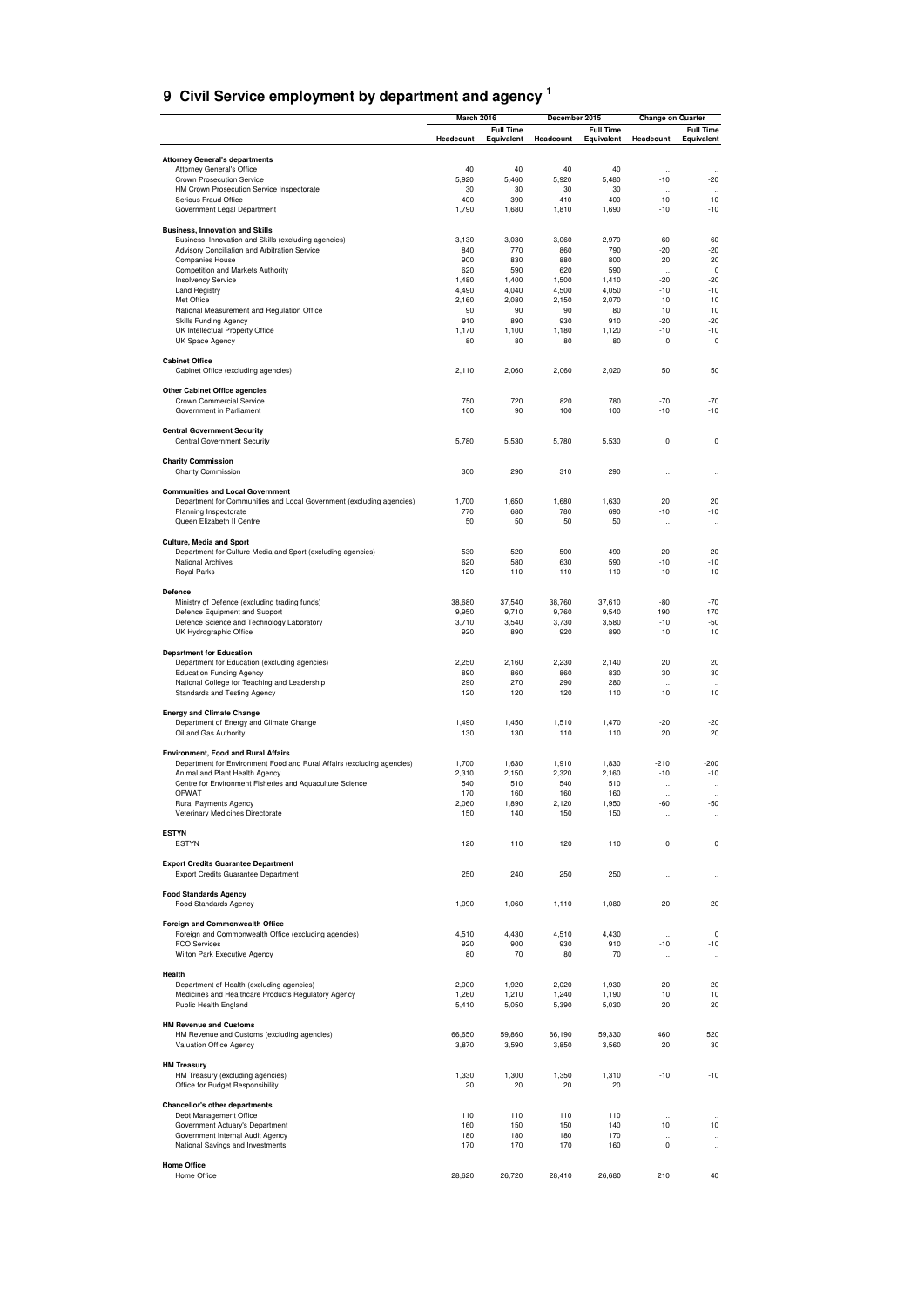#### **9 Civil Service employment by department and agency <sup>1</sup>**

|                                                                                | March 2016      |                                | December 2015   |                                | <b>Change on Quarter</b>               |                                |
|--------------------------------------------------------------------------------|-----------------|--------------------------------|-----------------|--------------------------------|----------------------------------------|--------------------------------|
|                                                                                | Headcount       | <b>Full Time</b><br>Equivalent | Headcount       | <b>Full Time</b><br>Equivalent | Headcount                              | <b>Full Time</b><br>Equivalent |
|                                                                                |                 |                                |                 |                                |                                        |                                |
| <b>International Development</b><br>Department for International Development   | 2,070           | 2,010                          | 2,070           | 2.010                          |                                        |                                |
| Justice                                                                        |                 |                                |                 |                                |                                        |                                |
| Ministry of Justice (excluding agencies)                                       | 2.900           | 2.820                          | 2.940           | 2.860                          | $-40$                                  | $-40$                          |
| Criminal Injuries Compensation Authority                                       | 270             | 250                            | 280             | 260                            | $-10$                                  | $-10$                          |
| HM Courts and Tribunals Service                                                | 16,700          | 14,840                         | 16,910          | 15,050                         | $-210$                                 | $-200$                         |
| Legal Aid Agency<br>National Offender Management Service                       | 1,600<br>45,910 | 1,520<br>43,530                | 1,570<br>45,620 | 1,480<br>43,290                | 30<br>290                              | 30<br>240                      |
| The Office of the Public Guardian                                              | 1,080           | 1,010                          | 1,090           | 1,020                          | $-10$                                  | $-10$                          |
| <b>National Crime Agency</b><br>National Crime Agency                          | 4,230           | 4,130                          | 4,140           | 4.040                          | 90                                     | 90                             |
| Northern Ireland Office                                                        |                 |                                |                 |                                |                                        |                                |
| Northern Ireland Office                                                        | 100             | 100                            | 100             | 100                            | $\mathbf 0$                            | 0                              |
| <b>Office for Standards in Education</b><br>Office for Standards in Education  | 1,460           | 1,400                          | 1,470           | 1,410                          | $-10$                                  | $-10$                          |
|                                                                                |                 |                                |                 |                                |                                        |                                |
| Office of Gas and Electricity Markets<br>Office of Gas and Electricity Markets | 850             | 830                            | 840             | 830                            |                                        | 10                             |
| Office of Qualifications and Examinations Regulation                           |                 |                                |                 |                                |                                        |                                |
| Office of Qualifications and Examinations Regulation                           | 180             | 180                            | 180             | 180                            |                                        |                                |
| <b>Scotland Office</b>                                                         |                 |                                |                 |                                |                                        |                                |
| Scotland Office (incl. Office of the Advocate General for Scotland)            | 110             | 100                            | 100             | 90                             | 10                                     | 10                             |
| <b>Transport</b>                                                               |                 |                                |                 |                                |                                        |                                |
| Department for Transport (excluding agencies)                                  | 2,070           | 2,000                          | 2,020           | 1,960                          | 40                                     | 40                             |
| Driver and Vehicle Licensing Agency                                            | 6,150           | 5,470                          | 6,140           | 5,460                          | 10<br>30                               | 10<br>30                       |
| Driver and Vehicle Standards Agency<br>Maritime and Coastguard Agency          | 4,500<br>1.010  | 4,250<br>960                   | 4,470<br>1.030  | 4,220<br>970                   | $-20$                                  | $-20$                          |
| Office of Rail and Road                                                        | 310             | 300                            | 300             | 290                            | 10                                     | 10                             |
| Vehicle Certification Agency                                                   | 160             | 150                            | 160             | 150                            | $\ddotsc$                              | $\ddot{\phantom{a}}$           |
| <b>UK Statistics Authority</b>                                                 |                 |                                |                 |                                |                                        |                                |
| <b>UK Statistics Authority</b>                                                 | 3.770           | 3.190                          | 3,760           | 3,180                          | 20                                     | 10                             |
| <b>UK Supreme Court</b><br>UK Supreme Court                                    | 50              | 40                             | 50              | 50                             | $\Omega$                               |                                |
| <b>Wales Office</b>                                                            |                 |                                |                 |                                |                                        |                                |
| <b>Wales Office</b>                                                            | 50              | 40                             | 50              | 40                             | $\mathbf 0$                            | 0                              |
| <b>Work and Pensions</b>                                                       |                 |                                |                 |                                |                                        |                                |
| Department for Work and Pensions                                               | 84,920          | 74,660                         | 84,430          | 74,180                         | 490                                    | 490                            |
| The Health and Safety Executive                                                | 2,780           | 2,580                          | 2,770           | 2,570                          | ٠.                                     | $\ddot{\phantom{a}}$           |
| <b>Scottish Government</b><br>Scottish Government (excluding agencies)         | 5,390           | 5,150                          | 5,350           | 5,120                          | 40                                     | 30                             |
| Accountant in Bankruptcy                                                       | 140             | 130                            | 150             | 130                            | $\ddot{\phantom{a}}$                   | $-10$                          |
| Crown Office and Procurator Fiscal                                             | 1.740           | 1,600                          | 1,730           | 1,600                          |                                        |                                |
| Disclosure Scotland                                                            | 330             | 310                            | 340             | 320                            | $-10$                                  | $-10$                          |
| <b>Education Scotland</b>                                                      | 280             | 280                            | 280             | 270                            |                                        |                                |
| Food Standards Scotland                                                        | 160             | 160                            | 150             | 150                            | $10$                                   | 10                             |
| National Records of Scotland                                                   | 380             | 350                            | 380             | 350                            | Ŀ,                                     |                                |
| Office of the Scottish Charity Regulator<br>Registers of Scotland              | 50<br>1,060     | 50<br>1,000                    | 50<br>1,030     | 50<br>980                      | $\ddot{\phantom{a}}$<br>30             | $\ddot{\phantom{a}}$<br>30     |
| Revenue Scotland                                                               | 50              | 50                             | 50              | 40                             |                                        |                                |
| Scottish Courts and Tribunals Service                                          | 1,680           | 1,530                          | 1,670           | 1,520                          | 10                                     | 10                             |
| Scottish Housing Regulator                                                     | 50              | 50                             | 50              | 50                             |                                        |                                |
| Scottish Prison Service                                                        | 4,640           | 4,460                          | 4,670           | 4,500                          | $-30$                                  | $-40$                          |
| Scottish Public Pensions Agency                                                | 300             | 280                            | 300             | 270                            |                                        |                                |
| Student Awards Agency for Scotland                                             | 260             | 250                            | 240             | 240                            | 10                                     | 10                             |
| <b>Transport Scotland</b>                                                      | 400             | 380                            | 380             | 370                            | 10                                     | 10                             |
| <b>Welsh Government</b><br><b>Welsh Government</b>                             | 5,450           | 5,160                          | 5,460           | 5,180                          | $-20$                                  | $-20$                          |
| <b>Total employment</b>                                                        | 424,490         | 392,500                        | 423,130         | 391,360                        | 1,360                                  | 1,140                          |
|                                                                                |                 |                                |                 |                                |                                        |                                |
|                                                                                |                 |                                |                 |                                | Source: Office for National Statistics |                                |

1 Numbers are rounded to the nearest ten, and numbers less than five are represented by "..".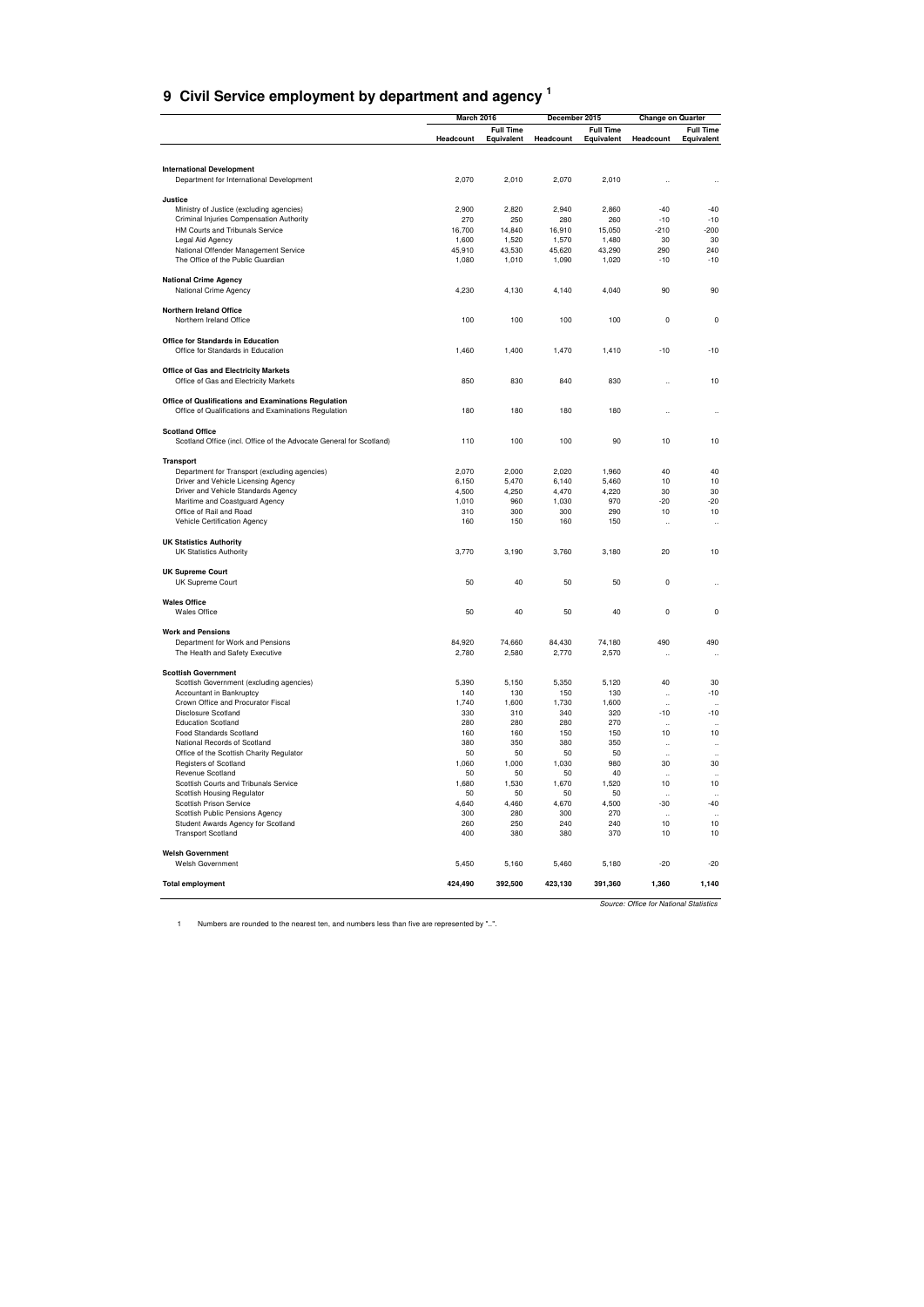### **10 Employment in Executive NDPBs 1 2 3**

|                                                  | <b>March 2016</b> |            |           | December 2015<br><b>Change on Quarter</b> |           |              |
|--------------------------------------------------|-------------------|------------|-----------|-------------------------------------------|-----------|--------------|
| <b>Permanent Employees</b>                       |                   | Full Time  |           | Full Time                                 |           | Full Time    |
|                                                  | Headcount         | Equivalent | Headcount | Equivalent                                | Headcount | Equivalent   |
| Business, Innovation and Skills                  | 12,320            | 11,770     | 12,350    | 11,820                                    | $-30$     | $-60$        |
| <b>Communities and Local Government</b>          | 1,050             | 1,020      | 1,070     | 1.040                                     | $-20$     | $-20$        |
| Culture, Media and Sport                         | 11,600            | 10,560     | 11,590    | 10,550                                    | 20        | 10           |
| Defence                                          | 290               | 250        | 300       | 260                                       | $\ddotsc$ | $\cdot\cdot$ |
| Education                                        | 20                | 20         | 20        | 20                                        | $\ddotsc$ | $\mathbf 0$  |
| Energy and Climate Change                        | 1,990             | 1,950      | 1,980     | 1,940                                     | 10        | 10           |
| Environment, Food and Rural Affairs <sup>4</sup> | 13,870            | 13,070     | 13,890    | 13,110                                    | $-20$     | $-30$        |
| Foreign and Commonwealth Office                  | 1,450             | 1,420      | 1,410     | 1,370                                     | 50        | 50           |
| Health                                           | 11,160            | 10,660     | 10,990    | 10,510                                    | 170       | 150          |
| Home Office                                      | 2,120             | 2,020      | 2,100     | 1,990                                     | 20        | 40           |
| Justice                                          | 2,120             | 1,990      | 2,150     | 2,030                                     | -40       | $-40$        |
| Transport                                        | 970               | 930        | 970       | 930                                       | $\ddotsc$ | $\cdots$     |
| Work and Pensions                                | 810               | 790        | 820       | 790                                       |           | 0            |
| <b>Central Government Departments Total</b>      | 59,770            | 56,450     | 59,610    | 56,340                                    | 150       | 110          |
| Scottish Government                              | 10,920            | 10,020     | 10,830    | 9,850                                     | 90        | 170          |
| <b>Welsh Assembly</b>                            | 3,130             | 2,910      | 3,130     | 2,920                                     | $\ddotsc$ | $-10$        |
| <b>TOTAL</b>                                     | 73,810            | 69,370     | 73,570    | 69,100                                    | 240       | 270          |

|                                                  | <b>March 2016</b> |            |           | December 2015<br><b>Change on Quarter</b> |                      |            |
|--------------------------------------------------|-------------------|------------|-----------|-------------------------------------------|----------------------|------------|
| <b>Temporary Employees</b>                       |                   | Full Time  |           | Full Time                                 |                      | Full Time  |
|                                                  | Headcount         | Equivalent | Headcount | Equivalent                                | Headcount            | Equivalent |
| Business, Innovation and Skills                  | 700               | 680        | 660       | 650                                       | 30                   | 30         |
| <b>Communities and Local Government</b>          | 20                | 20         | 20        | 20                                        | $\ldots$             | $\ddotsc$  |
| Culture, Media and Sport                         | 1,470             | 730        | 1,490     | 730                                       | $-10$                | $\ddotsc$  |
| Defence                                          | 80                | 50         | 80        | 50                                        | $\ddotsc$            |            |
| Education                                        | $\ddotsc$         | $\ldots$   | $\ldots$  | $\ldots$                                  | $\cdot\cdot$         | $\ldots$   |
| Energy and Climate Change                        | 70                | 60         | 60        | 60                                        | 10                   | 10         |
| Environment. Food and Rural Affairs <sup>4</sup> | 450               | 420        | 430       | 410                                       | 10                   | 10         |
| Foreign and Commonwealth Office                  | $\Omega$          | 0          | 0         | 0                                         | $\Omega$             | $\Omega$   |
| Health                                           | 1,930             | 730        | 1,280     | 700                                       | 650                  | 30         |
| Home Office                                      | 100               | 100        | 100       | 100                                       | $-10$                |            |
| Justice                                          | 120               | 110        | 120       | 110                                       | $\ddotsc$            | $\ddotsc$  |
| Transport                                        | 260               | 250        | 260       | 260                                       | $\ddotsc$            |            |
| <b>Work and Pensions</b>                         | 20                | 20         | 20        | 20                                        | $\ddot{\phantom{a}}$ |            |
| <b>Central Government Departments Total</b>      | 5,200             | 3,170      | 4,520     | 3,090                                     | 680                  | 70         |
| <b>Scottish Government</b>                       | 740               | 640        | 800       | 710                                       | $-60$                | $-80$      |
| <b>Welsh Assembly</b>                            | 210               | 100        | 200       | 100                                       | $\cdot\cdot$         | $\ldots$   |
| <b>TOTAL</b>                                     | 6,150             | 3,910      | 5,530     | 3,910                                     | 620                  |            |
| <b>All NDPB Employees</b>                        | 79,960            | 73,280     | 79,100    | 73,010                                    | 860                  | 270        |

Source: Office for National Statistics

1 Includes Executive NDPBs with an employment of greater than 20.

2 Numbers are rounded to the nearest ten.

These figures do not include employees of ACAS, Health and Safety Executive, Criminal Injuries Compensation Authority, Office<br>for Budget Responsibility and Civil Service Commission. These are Crown NDPBs the employees of w Civil Service headcounts.

4 Environment Agency includes all regional divisions.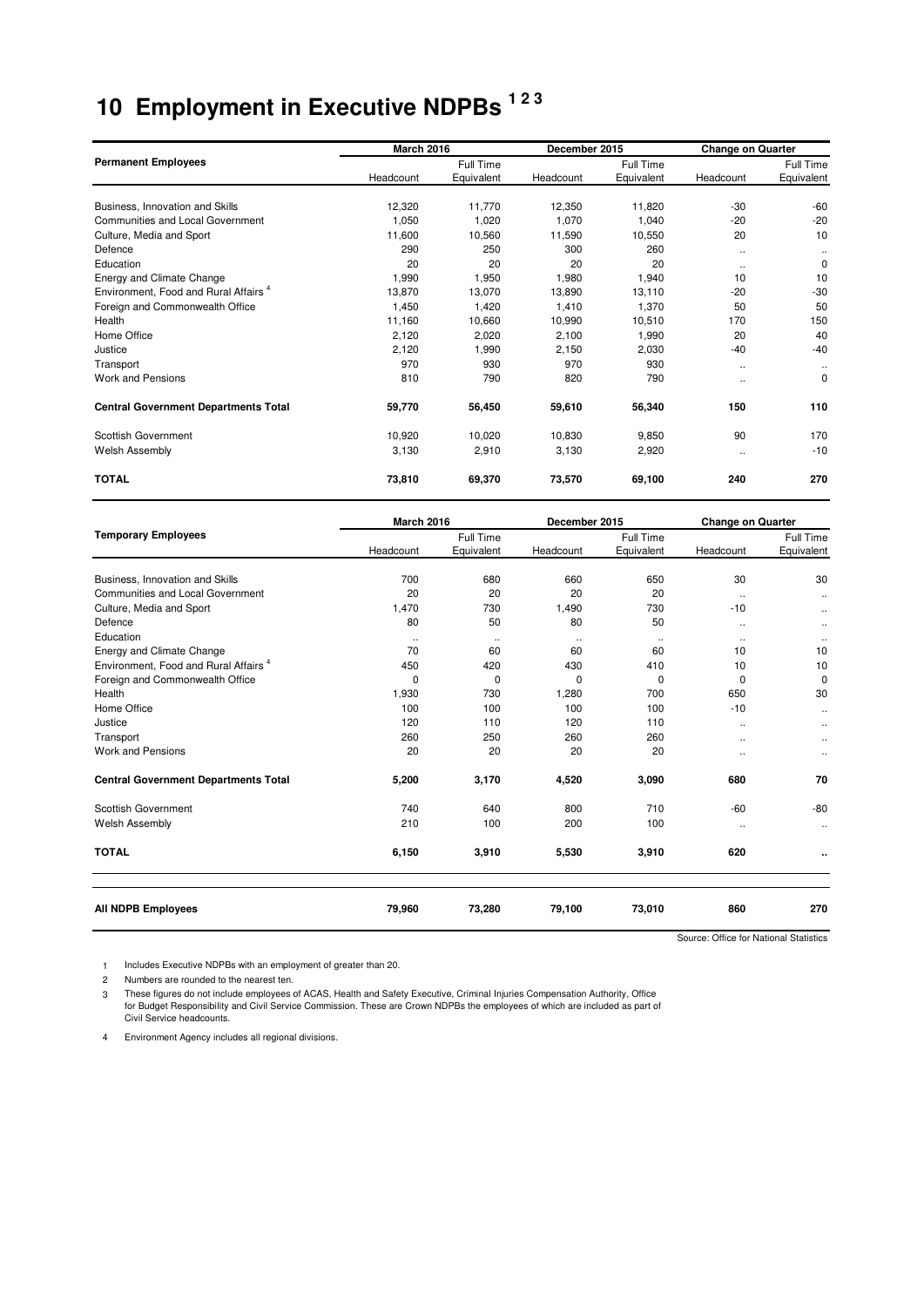|                            |                       | General government   |                             |                              |                        |                            |
|----------------------------|-----------------------|----------------------|-----------------------------|------------------------------|------------------------|----------------------------|
|                            | Central<br>government | Local<br>government  | Total general<br>government | Total public<br>corporations | Total public<br>sector | Of which:<br>Civil Service |
|                            | G6NQ                  | G6NT                 | G6NW                        | G7AR                         | G7AU                   | G7D6                       |
| 1999                       |                       |                      |                             |                              |                        |                            |
| 2000<br>2001               |                       |                      |                             |                              |                        |                            |
| 2002<br>2003               |                       |                      |                             |                              |                        |                            |
| 2004<br>2005               |                       |                      |                             |                              |                        |                            |
| 2006<br>2007               |                       |                      |                             |                              |                        |                            |
| 2008<br>2009               |                       |                      |                             |                              |                        |                            |
| 2010<br>2011               |                       |                      |                             |                              |                        |                            |
| 2012<br>2013               |                       |                      |                             |                              |                        |                            |
| 2014<br>2015               |                       |                      |                             |                              |                        |                            |
| 1999 Mar                   |                       |                      |                             |                              |                        |                            |
| Jun<br>Sep                 |                       |                      |                             |                              |                        |                            |
| Dec<br>2000 Mar            |                       |                      |                             |                              |                        |                            |
| Jun<br>Sep                 |                       |                      |                             |                              |                        |                            |
| Dec<br>2001 Mar            |                       |                      |                             |                              |                        |                            |
| Jun<br>Sep                 |                       |                      |                             |                              |                        |                            |
| $_{\rm Dec}$<br>2002 Mar   |                       |                      |                             |                              |                        |                            |
| Jun<br>Sep                 |                       |                      |                             |                              |                        |                            |
| Dec<br>2003 Mar            |                       |                      |                             |                              |                        |                            |
| Jun<br>Sep                 |                       |                      |                             |                              |                        |                            |
| Dec<br>2004 Mar            |                       |                      |                             |                              |                        |                            |
| Jun<br>Sep                 |                       |                      |                             |                              |                        |                            |
| Dec<br>2005 Mar            |                       |                      |                             |                              |                        |                            |
| Jun<br>Sep                 |                       |                      |                             |                              |                        |                            |
| Dec<br>2006 Mar            |                       |                      |                             |                              |                        |                            |
| Jun<br>Sep<br>Dec          |                       |                      |                             |                              |                        |                            |
| 2007 Mar                   |                       |                      |                             |                              |                        |                            |
| Jun<br>Sep<br>Dec          |                       |                      |                             |                              |                        |                            |
| 2008 Mar                   |                       |                      |                             |                              |                        |                            |
| Jun<br>Sep<br>Dec          |                       |                      |                             |                              |                        |                            |
| 2009 Mar                   |                       |                      |                             |                              |                        |                            |
| Jun<br>Sep<br>$_{\rm Dec}$ |                       |                      |                             |                              |                        |                            |
| 2010 Mar                   |                       |                      |                             |                              |                        |                            |
| Jun<br>Sep<br>Dec          |                       |                      |                             |                              |                        |                            |
| 2011 Mar                   |                       |                      |                             |                              |                        |                            |
| Jun<br>Sep<br>$_{\rm Dec}$ |                       |                      |                             |                              |                        |                            |
| 2012 Mar                   |                       |                      |                             |                              |                        |                            |
| Jun<br>Sep<br>Dec          |                       |                      |                             |                              |                        |                            |
| 2013 Mar<br>Jun            |                       |                      |                             |                              |                        |                            |
| Sep<br>Dec                 |                       |                      |                             |                              |                        |                            |
| 2014 Mar                   |                       |                      |                             |                              |                        |                            |
| Jun<br>Sep<br>$_{\rm Dec}$ |                       |                      |                             |                              |                        |                            |
| 2015 Mar                   |                       | 1                    |                             | 4                            | -3                     |                            |
| Jun<br>Sep<br>$_{\rm Dec}$ |                       | -1                   | -1                          | $\overline{\mathbf{c}}$      |                        |                            |
| 2016 Mar                   | $\ddotsc$             | $\ddot{\phantom{0}}$ | $\ddotsc$                   | $\ddot{\phantom{a}}$         | $\ddotsc$              | $\ddot{\phantom{0}}$       |

#### **1R Public sector employment by sector classification; Headcount - Revisions 1 2**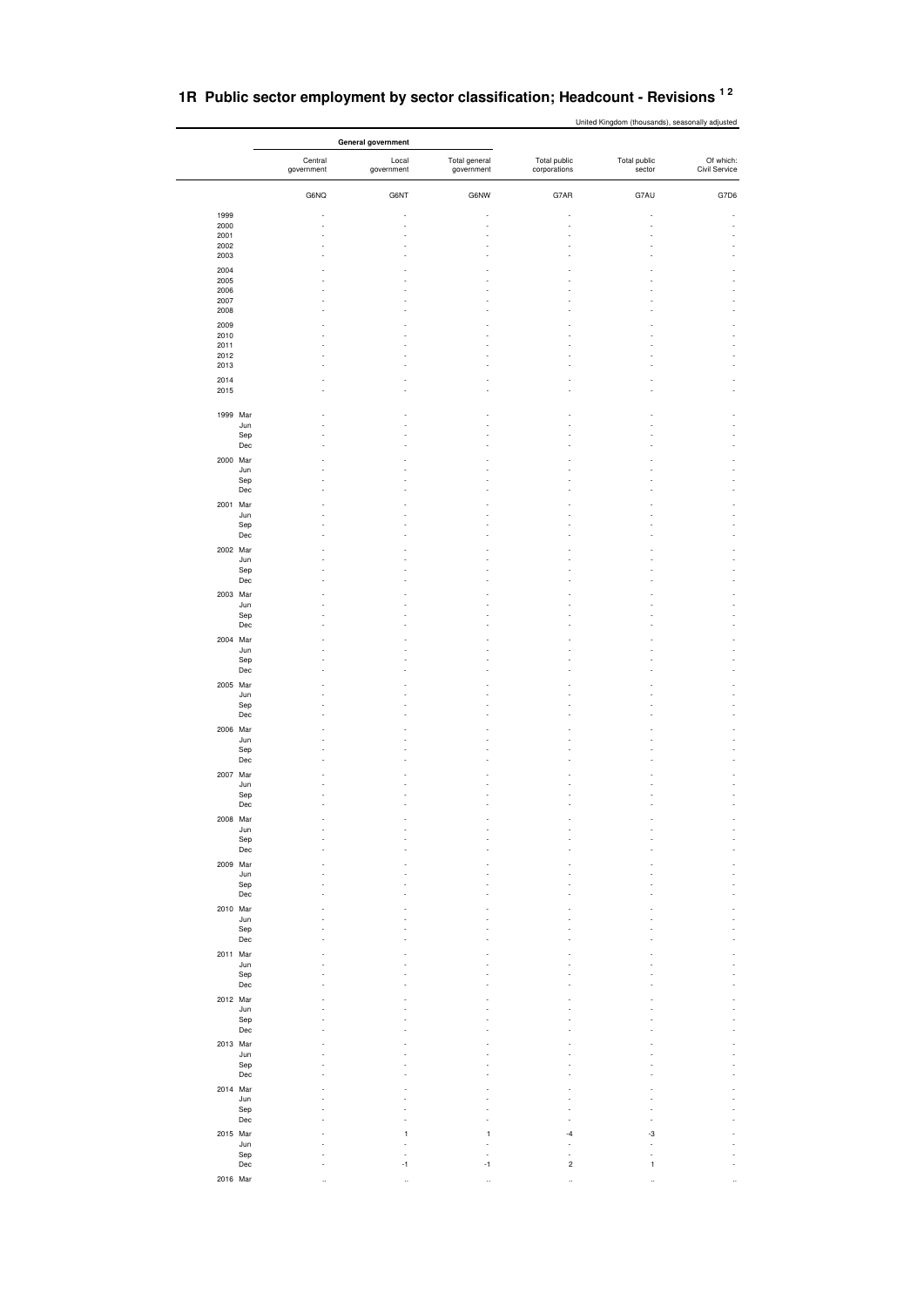| 1R Public sector employment by sector classification; Headcount - Revisions '2 |  |  |  |
|--------------------------------------------------------------------------------|--|--|--|
|                                                                                |  |  |  |

United Kingdom (thousands), seasonally adjusted

|                         |     |                       | General government       |                             |                              |                        |                                        |
|-------------------------|-----|-----------------------|--------------------------|-----------------------------|------------------------------|------------------------|----------------------------------------|
|                         |     | Central<br>government | Local<br>government      | Total general<br>government | Total public<br>corporations | Total public<br>sector | Of which:<br>Civil Service             |
|                         |     | G6NQ                  | G6NT                     | G6NW                        | G7AR                         | G7AU                   | G7D6                                   |
| Change on quarter to:   |     |                       |                          |                             |                              |                        |                                        |
| 2015 Mar                |     | ٠                     | $\mathbf{1}$             | $\mathbf{1}$                | $-4$                         | $-3$                   |                                        |
|                         | Jun | ÷                     | $-1$                     | $-1$                        | $\overline{4}$               | 3                      |                                        |
|                         | Sep | ÷                     | $\overline{\phantom{a}}$ | $\sim$                      | ×.                           | ٠                      |                                        |
|                         | Dec | ä,                    | $-1$                     | $-1$                        | 2                            | $\mathbf{1}$           |                                        |
| 2016 Mar                |     | $\ddotsc$             | $\ddotsc$                | $\ddot{\phantom{0}}$        | $\ddot{\phantom{0}}$         | $\ddot{\phantom{0}}$   | $\ddotsc$                              |
| % change on quarter to: |     |                       |                          |                             |                              |                        |                                        |
| 2015 Mar                |     | 0.0                   | 0.1                      | 0.0                         | $-2.3$                       | 0.0                    | 0.0                                    |
|                         | Jun | 0.0                   | $-0.1$                   | 0.0                         | 2.2                          | 0.0                    | 0.0                                    |
|                         | Sep | 0.0                   | 0.0                      | 0.0                         | 0.0                          | 0.0                    | 0.0                                    |
|                         | Dec | 0.0                   | 0.0                      | 0.0                         | 1.1                          | 0.0                    | 0.0                                    |
| 2016 Mar                |     | $\ddotsc$             | $\ldots$                 | $\ldots$                    | $\cdot$ .                    | $\ddotsc$              | $\ddotsc$                              |
| Change on year to:      |     |                       |                          |                             |                              |                        |                                        |
| 2015 Mar                |     | ٠                     | $\mathbf{1}$             | $\mathbf{1}$                | $-4$                         | $-3$                   |                                        |
|                         | Jun |                       | ٠                        | ÷.                          | ÷                            | ÷                      |                                        |
|                         | Sep |                       | ÷.                       | ÷.                          | ×.                           | ÷                      |                                        |
|                         | Dec | ٠                     | $-1$                     | $-1$                        | $\overline{c}$               | $\mathbf{1}$           | ٠                                      |
| 2016 Mar                |     | $\ddotsc$             | $\ldots$                 | $\ldots$                    | $\ldots$                     | $\ddotsc$              | $\ddotsc$                              |
| % change on year to:    |     |                       |                          |                             |                              |                        |                                        |
| 2015 Mar                |     | 0.0                   | 0.1                      | 0.0                         | $-2.1$                       | 0.0                    | 0.0                                    |
|                         | Jun | 0.0                   | 0.0                      | 0.0                         | 0.0                          | 0.0                    | 0.0                                    |
|                         | Sep | 0.0                   | 0.0                      | 0.0                         | 0.0                          | 0.0                    | 0.0                                    |
|                         | Dec | 0.0                   | $-0.1$                   | 0.0                         | 1.1                          | 0.0                    | 0.0                                    |
| 2016 Mar                |     | $\ldots$              | $\ddotsc$                | $\ddot{\phantom{0}}$        | $\ldots$                     | $\cdot$ .              | $\ldots$                               |
|                         |     |                       |                          |                             |                              |                        | Source: Office for National Statistics |

1 Rounded estimates have been used in this table to calculate the comparisons between periods. 2 Annual figures relate to June quarter.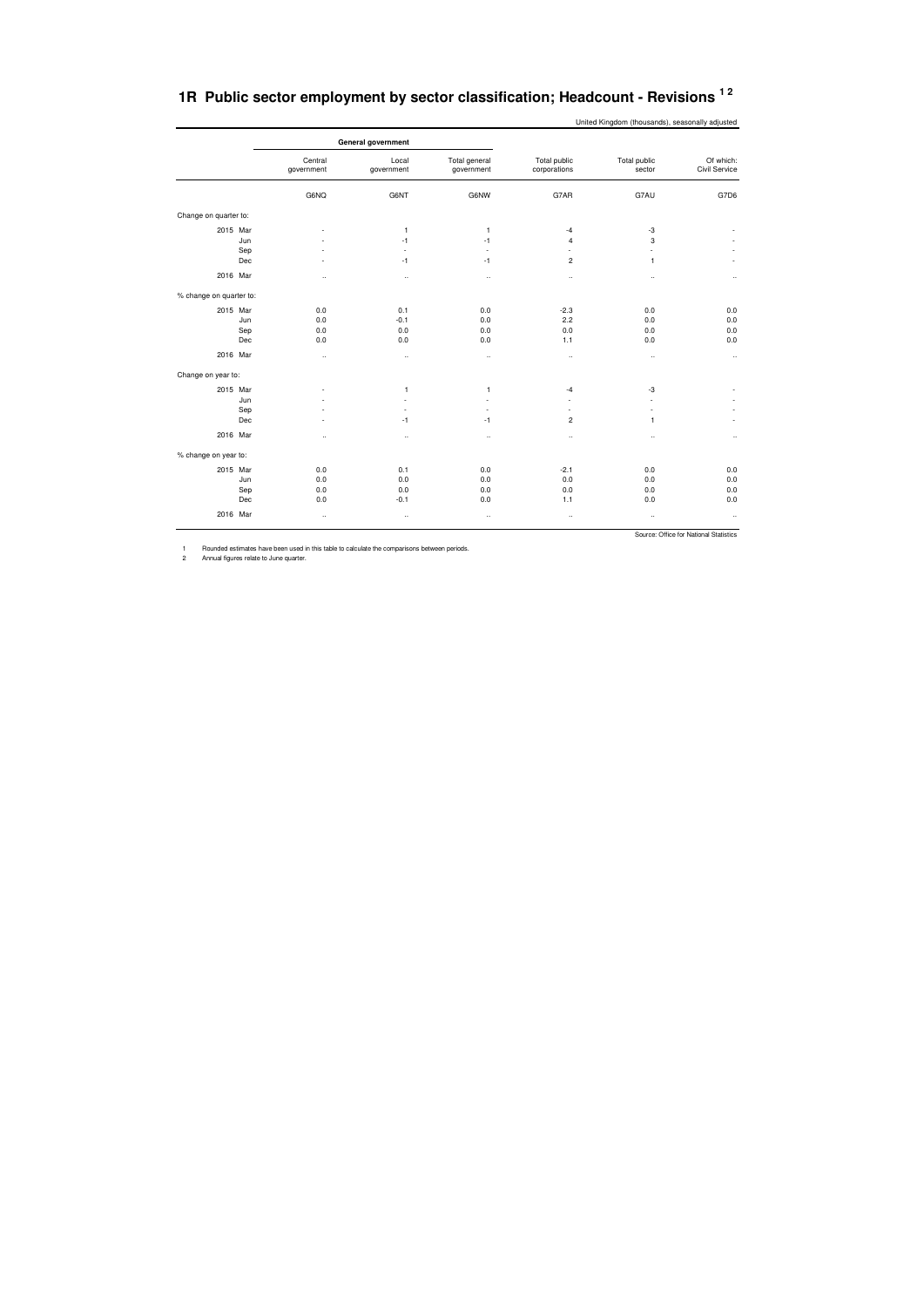|                          |              |           | Public administration, defence, compulsory |                          |           |                            | United Kingdom (thousands), seasonally adjusted |                         |
|--------------------------|--------------|-----------|--------------------------------------------|--------------------------|-----------|----------------------------|-------------------------------------------------|-------------------------|
|                          |              |           | social security                            |                          |           | Health and social work     |                                                 |                         |
|                          | Construction | HM Forces | Police (including<br>civilians)            | Public<br>administration | Education | National Health<br>Service | Other health and<br>social work                 | Other public<br>sector  |
|                          | G7ER         | G7EU      | G7EX                                       | G7F2                     | G7F5      | G7FG                       | G7FJ                                            | G7FM                    |
| 1999                     |              |           |                                            |                          |           |                            |                                                 |                         |
| 2000<br>2001             |              |           |                                            |                          |           |                            |                                                 |                         |
| 2002                     |              |           |                                            |                          |           |                            |                                                 |                         |
| 2003                     |              |           |                                            |                          |           |                            |                                                 |                         |
| 2004<br>2005             |              |           |                                            |                          |           |                            |                                                 |                         |
| 2006                     |              |           |                                            |                          |           |                            |                                                 |                         |
| 2007                     |              |           |                                            |                          |           |                            |                                                 |                         |
| 2008<br>2009             |              |           |                                            |                          |           |                            |                                                 |                         |
| 2010                     |              |           |                                            |                          |           |                            |                                                 |                         |
| 2011<br>2012             |              |           |                                            |                          |           |                            |                                                 |                         |
| 2013                     |              |           |                                            |                          |           |                            |                                                 |                         |
| 2014                     |              |           |                                            |                          |           |                            |                                                 |                         |
| 2015                     |              |           |                                            |                          |           |                            |                                                 |                         |
| 1999 Mar                 |              |           |                                            |                          |           |                            |                                                 |                         |
| Jun                      |              |           |                                            |                          |           |                            |                                                 |                         |
| Sep<br>Dec               |              |           |                                            |                          |           |                            |                                                 |                         |
| 2000 Mar                 |              |           |                                            |                          |           |                            |                                                 |                         |
| Jun                      |              |           |                                            |                          |           |                            |                                                 |                         |
| Sep<br>Dec               |              |           |                                            |                          |           |                            |                                                 |                         |
| 2001 Mar                 |              |           |                                            |                          |           |                            |                                                 |                         |
| Jun                      |              |           |                                            |                          |           |                            |                                                 |                         |
| Sep<br>$_{\rm Dec}$      |              |           |                                            |                          |           |                            |                                                 |                         |
| 2002 Mar                 |              |           |                                            |                          |           |                            |                                                 |                         |
| Jun                      |              |           |                                            |                          |           |                            |                                                 |                         |
| Sep                      |              |           |                                            |                          |           |                            |                                                 |                         |
| Dec                      |              |           |                                            |                          |           |                            |                                                 |                         |
| 2003 Mar<br>Jun          |              |           |                                            |                          |           |                            |                                                 |                         |
| Sep                      |              |           |                                            |                          |           |                            |                                                 |                         |
| Dec                      |              |           |                                            |                          |           |                            |                                                 |                         |
| 2004 Mar<br>Jun          |              |           |                                            |                          |           |                            |                                                 |                         |
| Sep                      |              |           |                                            |                          |           |                            |                                                 |                         |
| $_{\rm Dec}$             |              |           |                                            |                          |           |                            |                                                 |                         |
| 2005 Mar<br>Jun          |              |           |                                            |                          |           |                            |                                                 |                         |
| Sep                      |              |           |                                            |                          |           |                            |                                                 |                         |
| Dec                      |              |           |                                            |                          |           |                            |                                                 |                         |
| 2006 Mar<br>Jun          |              |           |                                            |                          |           |                            |                                                 |                         |
| Sep                      |              |           |                                            |                          |           |                            |                                                 |                         |
| Dec                      |              |           |                                            |                          |           |                            |                                                 |                         |
| 2007 Mar<br>Jun          |              |           |                                            |                          |           |                            |                                                 |                         |
| Sep                      |              |           |                                            |                          |           |                            |                                                 |                         |
| Dec                      |              |           |                                            |                          |           |                            |                                                 |                         |
| 2008 Mar<br>Jun          |              |           |                                            |                          |           |                            |                                                 |                         |
| Sep                      |              |           |                                            |                          |           |                            |                                                 |                         |
| $_{\rm Dec}$<br>2009 Mar |              |           |                                            |                          |           |                            |                                                 |                         |
| Jun                      |              |           |                                            |                          |           |                            |                                                 |                         |
| Sep                      |              |           |                                            |                          |           |                            |                                                 |                         |
| $_{\rm Dec}$             |              |           |                                            |                          |           |                            |                                                 |                         |
| 2010 Mar<br>Jun          |              |           |                                            |                          |           |                            |                                                 |                         |
| Sep                      |              |           |                                            |                          |           |                            |                                                 |                         |
| Dec<br>2011 Mar          |              |           |                                            |                          |           |                            |                                                 |                         |
| Jun                      |              |           |                                            |                          |           |                            |                                                 |                         |
| Sep                      |              |           |                                            |                          |           |                            |                                                 |                         |
| $_{\rm Dec}$<br>2012 Mar |              |           |                                            |                          |           |                            |                                                 |                         |
| Jun                      |              |           |                                            |                          |           |                            |                                                 |                         |
| Sep                      |              |           |                                            |                          |           |                            |                                                 |                         |
| $_{\rm Dec}$<br>2013 Mar |              |           |                                            |                          |           |                            |                                                 |                         |
| Jun                      |              |           |                                            |                          |           |                            |                                                 |                         |
| Sep<br>Dec               |              |           |                                            |                          |           |                            |                                                 |                         |
| 2014 Mar                 |              |           |                                            |                          |           |                            |                                                 |                         |
| Jun                      |              |           |                                            |                          |           |                            |                                                 |                         |
| Sep                      |              |           |                                            |                          |           |                            |                                                 |                         |
| Dec                      |              |           |                                            |                          |           |                            |                                                 |                         |
| 2015 Mar<br>Jun          |              |           |                                            |                          | $-1$      |                            |                                                 | $\cdot 3$<br>$\epsilon$ |
| Sep                      |              |           |                                            |                          |           |                            |                                                 | ÷,                      |
| $_{\rm Dec}$<br>2016 Mar |              |           |                                            |                          |           |                            | $-1$                                            | $\mathbf 1$             |
|                          |              |           |                                            |                          |           |                            |                                                 |                         |

#### **2R Public sector employment by industry; Headcount - Revisions <sup>1</sup>**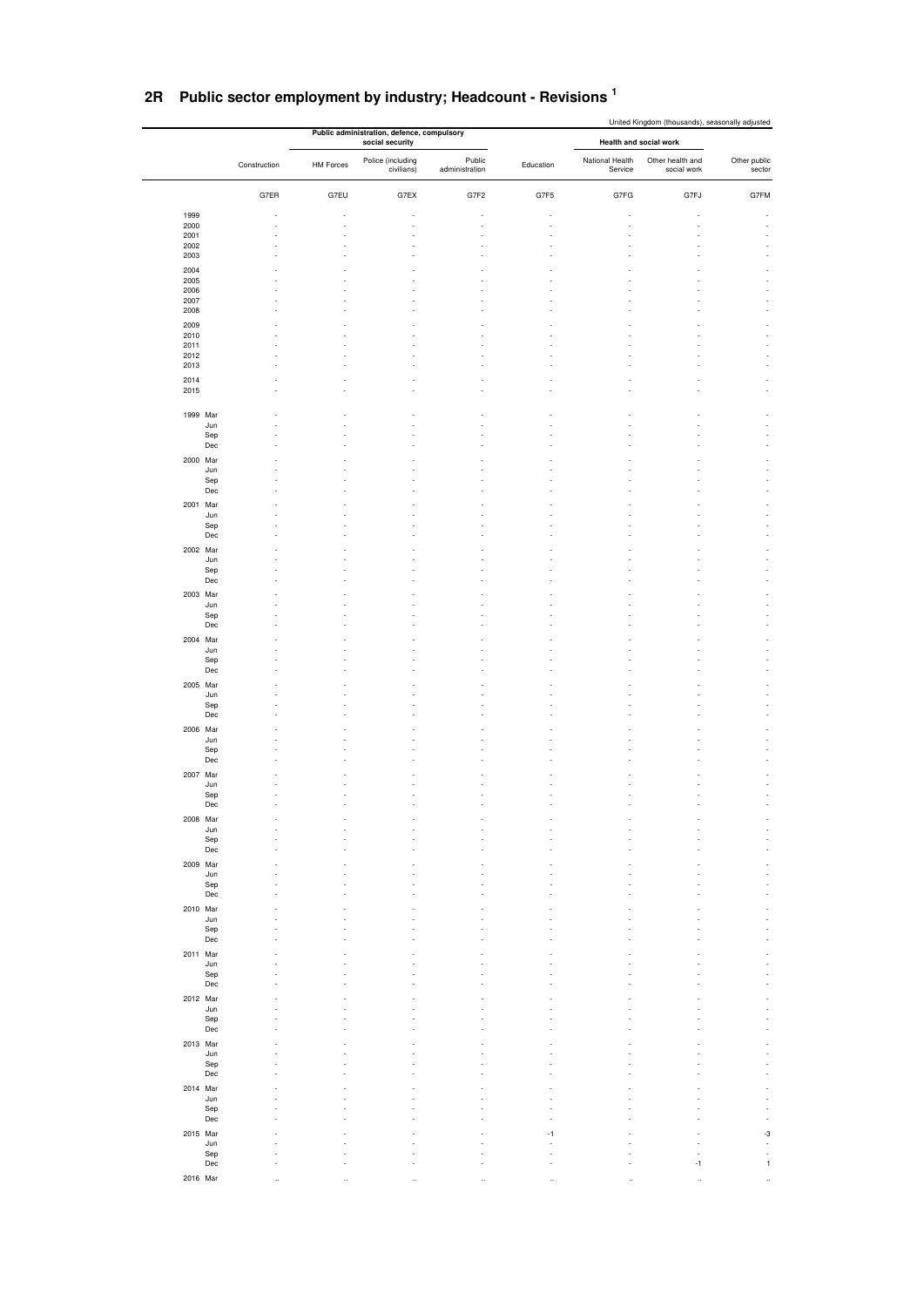|  |  |  | 2R Public sector employment by industry; Headcount - Revisions ' |  |
|--|--|--|------------------------------------------------------------------|--|
|--|--|--|------------------------------------------------------------------|--|

|                         |                      |                      | Public administration, defence, compulsory |                          |                      |                            |                                 |                                        |
|-------------------------|----------------------|----------------------|--------------------------------------------|--------------------------|----------------------|----------------------------|---------------------------------|----------------------------------------|
|                         |                      |                      | social security                            |                          |                      | Health and social work     |                                 |                                        |
|                         | Construction         | <b>HM Forces</b>     | Police (including<br>civilians)            | Public<br>administration | Education            | National Health<br>Service | Other health and<br>social work | Other public<br>sector                 |
|                         | G7ER                 | G7EU                 | G7EX                                       | G7F2                     | G7F5                 | G7FG                       | G7FJ                            | G7FM                                   |
| Change on quarter to:   |                      |                      |                                            |                          |                      |                            |                                 |                                        |
| 2015 Mar                |                      |                      |                                            |                          | $-1$                 |                            |                                 | -3                                     |
| Jun                     |                      |                      |                                            |                          | $\overline{1}$       |                            |                                 | 3                                      |
| Sep                     |                      |                      |                                            |                          | ٠                    |                            |                                 | ٠                                      |
| Dec                     |                      |                      |                                            |                          | ٠                    |                            | $-1$                            | $\mathbf{1}$                           |
| 2016 Mar                | $\ddotsc$            | $\ddotsc$            | $\ddot{\phantom{a}}$                       | $\ddotsc$                | $\ddotsc$            | $\ddot{\phantom{a}}$       | $\ldots$                        | $\ddotsc$                              |
| % change on quarter to: |                      |                      |                                            |                          |                      |                            |                                 |                                        |
| 2015 Mar                | 0.0                  | 0.0                  | 0.0                                        | 0.0                      | $-0.1$               | 0.0                        | 0.0                             | $-0.5$                                 |
| Jun                     | 0.0                  | 0.0                  | 0.0                                        | 0.0                      | 0.1                  | 0.0                        | 0.0                             | 0.5                                    |
| Sep                     | 0.0                  | 0.0                  | 0.0                                        | 0.0                      | 0.0                  | 0.0                        | 0.0                             | 0.0                                    |
| Dec                     | 0.0                  | 0.0                  | 0.0                                        | 0.0                      | 0.0                  | 0.0                        | $-0.4$                          | 0.2                                    |
| 2016 Mar                | $\ddotsc$            | $\ddotsc$            | $\ddotsc$                                  | $\ddot{\phantom{a}}$     | $\ddot{\phantom{a}}$ | $\ddotsc$                  | $\ldots$                        | $\ldots$                               |
| Change on year to:      |                      |                      |                                            |                          |                      |                            |                                 |                                        |
| 2015 Mar                |                      |                      |                                            |                          | $-1$                 |                            |                                 | -3                                     |
| Jun                     |                      |                      |                                            |                          |                      |                            |                                 | ٠                                      |
| Sep                     |                      |                      |                                            |                          |                      |                            | ÷                               | ٠                                      |
| Dec                     |                      |                      |                                            |                          |                      | ÷.                         | $-1$                            | $\mathbf{1}$                           |
| 2016 Mar                | $\ddot{\phantom{0}}$ | $\ddot{\phantom{a}}$ | $\ddot{\phantom{a}}$                       | $\ddot{\phantom{a}}$     | $\ddotsc$            | $\ddot{\phantom{a}}$       | $\ddotsc$                       | $\ldots$                               |
| % change on year to:    |                      |                      |                                            |                          |                      |                            |                                 |                                        |
| 2015 Mar                | 0.0                  | 0.0                  | 0.0                                        | 0.0                      | $-0.1$               | 0.0                        | 0.0                             | $-0.6$                                 |
| Jun                     | 0.0                  | 0.0                  | 0.0                                        | 0.0                      | 0.0                  | 0.0                        | 0.0                             | 0.0                                    |
| Sep                     | 0.0                  | 0.0                  | 0.0                                        | 0.0                      | 0.0                  | 0.0                        | 0.0                             | 0.0                                    |
| Dec                     | 0.0                  | 0.0                  | 0.0                                        | 0.0                      | 0.0                  | 0.0                        | $-0.3$                          | 0.2                                    |
| 2016 Mar                | $\ddotsc$            | $\ldots$             | $\ddotsc$                                  | $\ldots$                 | $\ldots$             | $\ddotsc$                  | $\ddot{\phantom{a}}$            | $\ddotsc$                              |
|                         |                      |                      |                                            |                          |                      |                            |                                 | Source: Office for National Statistics |

1 Rounded estimates have been used in this table to calculate the comparisons between periods.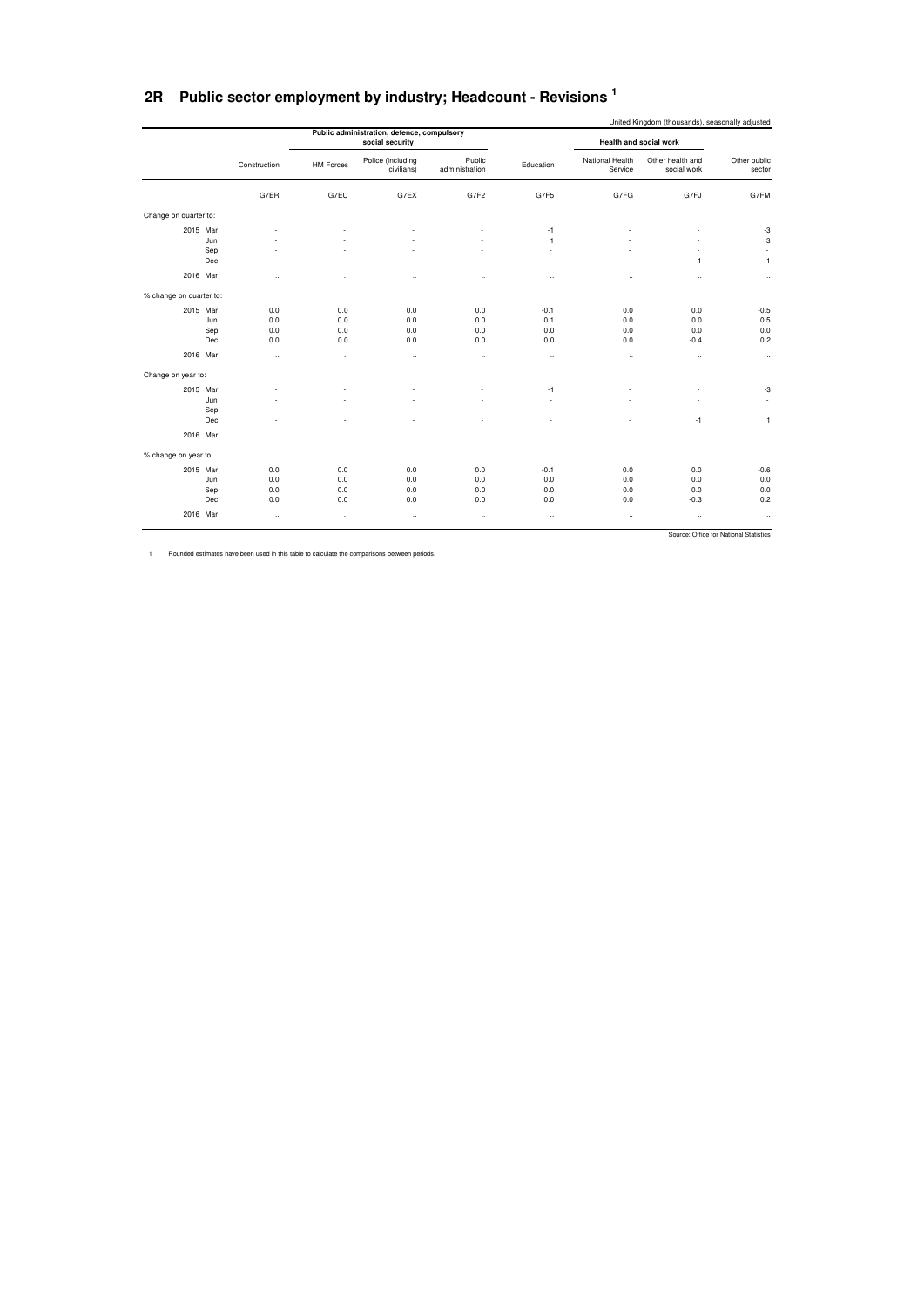|                      |                            | General government   |                             |                              |                        |                            |
|----------------------|----------------------------|----------------------|-----------------------------|------------------------------|------------------------|----------------------------|
|                      | Central<br>government      | Local<br>government  | Total general<br>government | Total public<br>corporations | Total public<br>sector | Of which:<br>Civil Service |
|                      | G7FP                       | G7FS                 | G7FV                        | G7FY                         | G7G3                   | G7G6                       |
| 1999<br>2000<br>2001 |                            |                      |                             |                              |                        |                            |
| 2002<br>2003         |                            |                      |                             |                              |                        |                            |
| 2004<br>2005         |                            |                      |                             |                              |                        |                            |
| 2006<br>2007<br>2008 |                            |                      |                             |                              |                        |                            |
| 2009<br>2010         |                            |                      |                             |                              |                        |                            |
| 2011<br>2012         |                            |                      |                             |                              |                        |                            |
| 2013<br>2014         |                            |                      |                             |                              |                        |                            |
| 2015                 |                            |                      |                             |                              |                        |                            |
| 1999 Mar             | Jun<br>Sep                 |                      |                             |                              |                        |                            |
| 2000 Mar             | $_{\rm Dec}$               |                      |                             |                              |                        |                            |
|                      | Jun<br>Sep                 |                      |                             |                              |                        |                            |
| 2001 Mar             | Dec                        |                      |                             |                              |                        |                            |
|                      | Jun<br>Sep                 |                      |                             |                              |                        |                            |
| 2002 Mar             | $\mathsf{Dec}$             |                      |                             |                              |                        |                            |
|                      | Jun<br>Sep<br>$_{\rm Dec}$ |                      |                             |                              |                        |                            |
| 2003 Mar             | Jun                        |                      |                             |                              |                        |                            |
|                      | Sep<br>$_{\rm Dec}$        |                      |                             |                              |                        |                            |
| 2004 Mar             | Jun                        |                      |                             |                              |                        |                            |
|                      | Sep<br>$\mathsf{Dec}$      |                      |                             |                              |                        |                            |
| 2005 Mar             | Jun<br>Sep                 |                      |                             |                              |                        |                            |
| 2006 Mar             | Dec                        |                      |                             |                              |                        |                            |
|                      | Jun<br>Sep                 |                      |                             |                              |                        |                            |
| 2007 Mar             | Dec                        |                      |                             |                              |                        |                            |
|                      | Jun<br>Sep<br>Dec          |                      |                             |                              |                        |                            |
| 2008 Mar             | Jun                        |                      |                             |                              |                        |                            |
|                      | Sep<br>Dec                 |                      |                             |                              |                        |                            |
| 2009 Mar             | Jun                        |                      |                             |                              |                        |                            |
|                      | Sep<br>Dec                 |                      |                             |                              |                        |                            |
| 2010 Mar             | Jun<br>Sep                 |                      |                             |                              |                        |                            |
| 2011 Mar             | Dec                        |                      |                             |                              |                        |                            |
|                      | Jun<br>Sep                 |                      |                             |                              |                        |                            |
| 2012 Mar             | Dec                        |                      |                             |                              |                        |                            |
|                      | Jun<br>Sep                 |                      |                             |                              |                        |                            |
| 2013 Mar             | $_{\rm Dec}$<br>Jun        |                      |                             |                              |                        |                            |
|                      | Sep<br>Dec                 |                      |                             |                              |                        |                            |
| 2014 Mar             | Jun                        |                      |                             |                              |                        |                            |
|                      | Sep<br>Dec                 |                      |                             |                              |                        |                            |
| 2015 Mar             | Jun                        |                      |                             | $-3$<br>÷,                   | -3                     |                            |
|                      | Sep<br>Dec<br>$-1$         | -1                   | $-2$                        | $\boldsymbol{2}$             |                        |                            |
| 2016 Mar             | $\ldots$                   | $\ddot{\phantom{0}}$ | $\cdot$ .                   | $\ddot{\phantom{a}}$         | $\ddotsc$              | $\ddot{\phantom{0}}$       |

#### **3R Public sector employment by sector classification; Full-time equivalent - Revisions 1 2**

United Kingdom (thousands), seasonally adjusted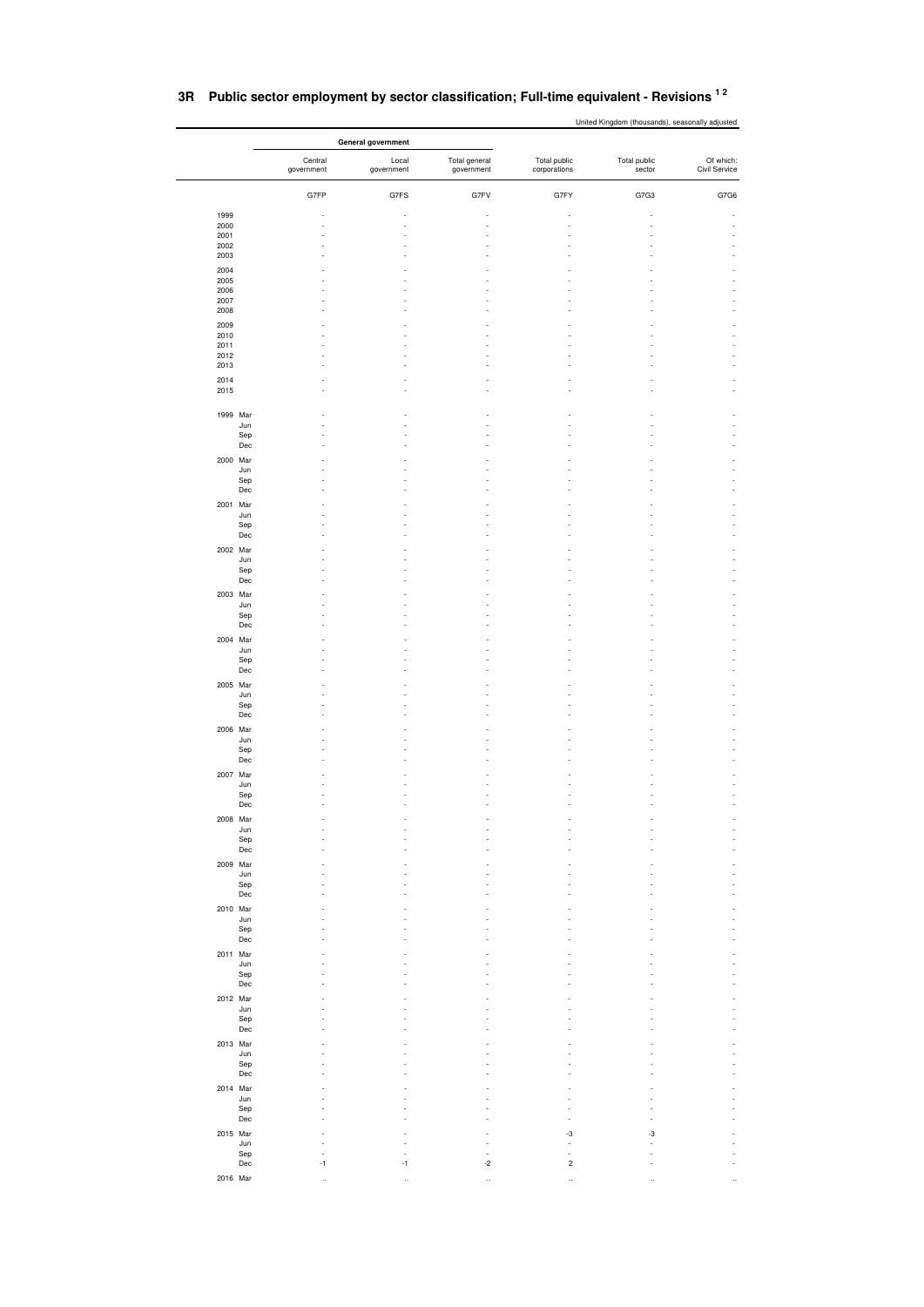| Of which:                                                                                                                                                                                                                     |
|-------------------------------------------------------------------------------------------------------------------------------------------------------------------------------------------------------------------------------|
| Total public<br>Civil Service<br>sector                                                                                                                                                                                       |
| G7G6                                                                                                                                                                                                                          |
|                                                                                                                                                                                                                               |
|                                                                                                                                                                                                                               |
|                                                                                                                                                                                                                               |
|                                                                                                                                                                                                                               |
| ÷                                                                                                                                                                                                                             |
| $\ddotsc$                                                                                                                                                                                                                     |
|                                                                                                                                                                                                                               |
| 0.0                                                                                                                                                                                                                           |
| 0.0                                                                                                                                                                                                                           |
| 0.0                                                                                                                                                                                                                           |
| 0.0                                                                                                                                                                                                                           |
| $\ddotsc$                                                                                                                                                                                                                     |
|                                                                                                                                                                                                                               |
|                                                                                                                                                                                                                               |
|                                                                                                                                                                                                                               |
|                                                                                                                                                                                                                               |
| ٠                                                                                                                                                                                                                             |
| $\ldots$                                                                                                                                                                                                                      |
|                                                                                                                                                                                                                               |
| 0.0                                                                                                                                                                                                                           |
| 0.0                                                                                                                                                                                                                           |
| 0.0                                                                                                                                                                                                                           |
| 0.0                                                                                                                                                                                                                           |
| $\ldots$                                                                                                                                                                                                                      |
| G7G3<br>$-3$<br>3<br>÷<br>×,<br><br>$-0.1$<br>0.1<br>0.0<br>0.0<br>$\ldots$<br>$-3$<br>÷.<br>÷.<br>÷<br>$\ddot{\phantom{a}}$<br>$-0.1$<br>0.0<br>0.0<br>0.0<br>$\ddot{\phantom{0}}$<br>Source: Office for National Statistics |

#### **3R Public sector employment by sector classification; Full-time equivalent - Revisions 1 2**

United Kingdom (thousands), seasonally adjusted

1 Rounded estimates have been used in this table to calculate the comparisons between periods. 2 Annual figures relate to June quarter.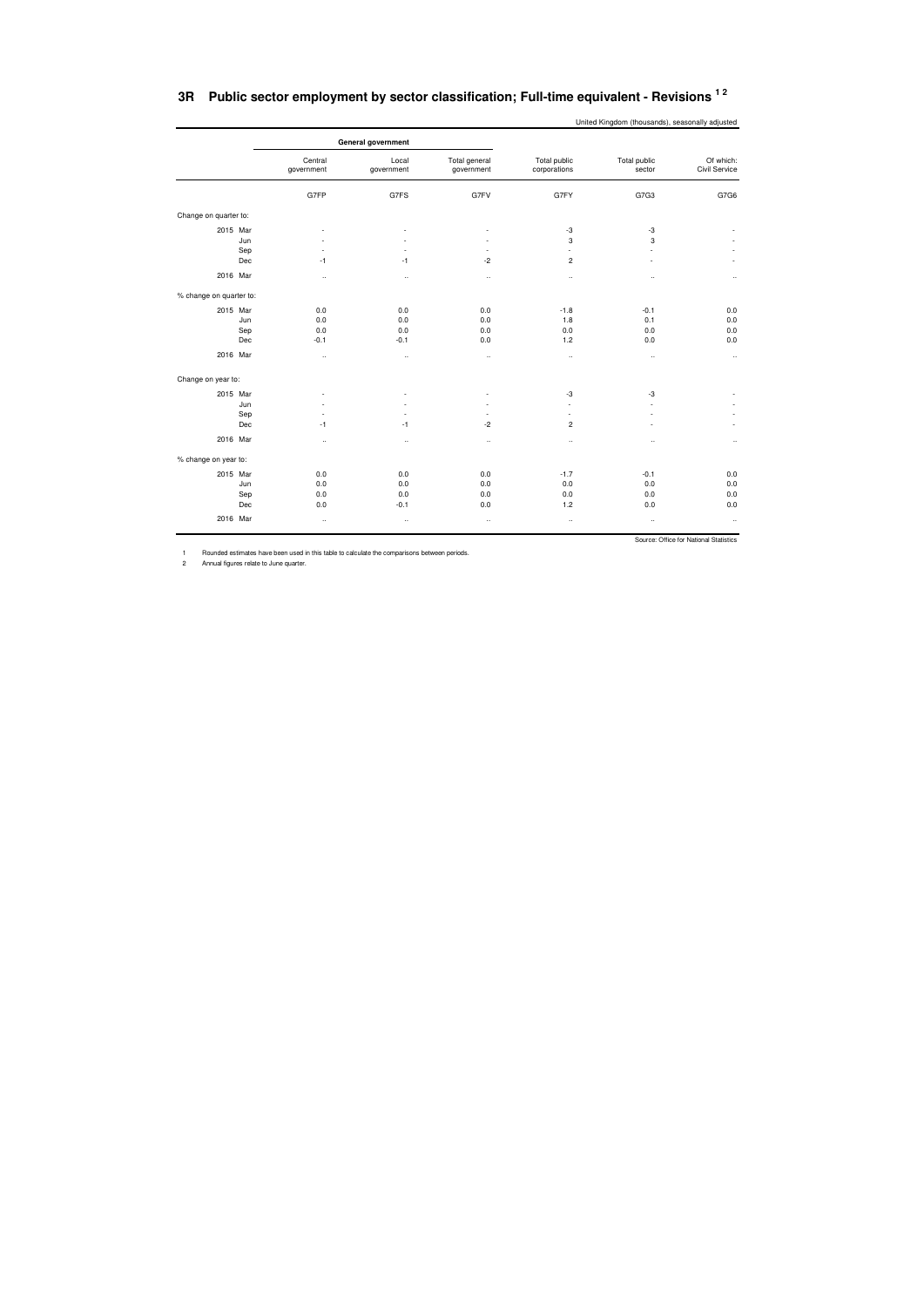|              |                     |                  | Public administration, defence, compulsory<br>social security |                          |           | Health and social work     |                                 |                        |  |
|--------------|---------------------|------------------|---------------------------------------------------------------|--------------------------|-----------|----------------------------|---------------------------------|------------------------|--|
|              | Construction        | <b>HM Forces</b> | Police (including<br>civilians)                               | Public<br>administration | Education | National Health<br>Service | Other health and<br>social work | Other public<br>sector |  |
|              | G9BC                | G7G9             | G7GC                                                          | G7GF                     | G7GI      | G7GL                       | G7GR                            | G7K2                   |  |
| 1999         |                     |                  |                                                               |                          |           |                            |                                 |                        |  |
| 2000<br>2001 |                     |                  |                                                               |                          |           |                            |                                 |                        |  |
| 2002         |                     |                  |                                                               |                          |           |                            |                                 |                        |  |
| 2003         |                     |                  |                                                               |                          |           |                            |                                 |                        |  |
| 2004<br>2005 |                     |                  |                                                               |                          |           |                            |                                 |                        |  |
| 2006         |                     |                  |                                                               |                          |           |                            |                                 |                        |  |
| 2007         |                     |                  |                                                               |                          |           |                            |                                 |                        |  |
| 2008         |                     |                  |                                                               |                          |           |                            |                                 |                        |  |
| 2009<br>2010 |                     |                  |                                                               |                          |           |                            |                                 |                        |  |
| 2011         |                     |                  |                                                               |                          |           |                            |                                 |                        |  |
| 2012<br>2013 |                     |                  |                                                               |                          |           |                            |                                 |                        |  |
| 2014         |                     |                  |                                                               |                          |           |                            |                                 |                        |  |
| 2015         |                     |                  |                                                               |                          |           |                            |                                 |                        |  |
|              |                     |                  |                                                               |                          |           |                            |                                 |                        |  |
| 1999 Mar     | Jun                 |                  |                                                               |                          |           |                            |                                 |                        |  |
|              | Sep                 |                  |                                                               |                          |           |                            |                                 |                        |  |
|              | $_{\rm Dec}$        |                  |                                                               |                          |           |                            |                                 |                        |  |
| 2000 Mar     | Jun                 |                  |                                                               |                          |           |                            |                                 |                        |  |
|              | Sep                 |                  |                                                               |                          |           |                            |                                 |                        |  |
|              | Dec                 |                  |                                                               |                          |           |                            |                                 |                        |  |
| 2001 Mar     |                     |                  |                                                               |                          |           |                            |                                 |                        |  |
|              | Jun<br>Sep          |                  |                                                               |                          |           |                            |                                 |                        |  |
|              | Dec                 |                  |                                                               |                          |           |                            |                                 |                        |  |
| 2002 Mar     |                     |                  |                                                               |                          |           |                            |                                 |                        |  |
|              | Jun<br>Sep          |                  |                                                               |                          |           |                            |                                 |                        |  |
|              | Dec                 |                  |                                                               |                          |           |                            |                                 |                        |  |
|              | 2003 Mar            |                  |                                                               |                          |           |                            |                                 |                        |  |
|              | Jun<br>Sep          |                  |                                                               |                          |           |                            |                                 |                        |  |
|              | $_{\rm Dec}$        |                  |                                                               |                          |           |                            |                                 |                        |  |
|              | 2004 Mar            |                  |                                                               |                          |           |                            |                                 |                        |  |
|              | Jun                 |                  |                                                               |                          |           |                            |                                 |                        |  |
|              | Sep<br>Dec          |                  |                                                               |                          |           |                            |                                 |                        |  |
|              | 2005 Mar            |                  |                                                               |                          |           |                            |                                 |                        |  |
|              | Jun                 |                  |                                                               |                          |           |                            |                                 |                        |  |
|              | Sep<br>Dec          |                  |                                                               |                          |           |                            |                                 |                        |  |
| 2006 Mar     |                     |                  |                                                               |                          |           |                            |                                 |                        |  |
|              | Jun                 |                  |                                                               |                          |           |                            |                                 |                        |  |
|              | Sep<br>$_{\rm Dec}$ |                  |                                                               |                          |           |                            |                                 |                        |  |
|              | 2007 Mar            |                  |                                                               |                          |           |                            |                                 |                        |  |
|              | Jun                 |                  |                                                               |                          |           |                            |                                 |                        |  |
|              | Sep<br>$_{\rm Dec}$ |                  |                                                               |                          |           |                            |                                 |                        |  |
|              | 2008 Mar            |                  |                                                               |                          |           |                            |                                 |                        |  |
|              | Jun                 |                  |                                                               |                          |           |                            |                                 |                        |  |
|              | Sep<br>Dec          |                  |                                                               |                          |           |                            |                                 |                        |  |
|              | 2009 Mar            |                  |                                                               |                          |           |                            |                                 |                        |  |
|              | Jun                 |                  |                                                               |                          |           |                            |                                 |                        |  |
|              | Sep<br>Dec          |                  |                                                               |                          |           |                            |                                 |                        |  |
|              | 2010 Mar            |                  |                                                               |                          |           |                            |                                 |                        |  |
|              | Jun                 |                  |                                                               |                          |           |                            |                                 |                        |  |
|              | Sep                 |                  |                                                               |                          |           |                            |                                 |                        |  |
|              | Dec                 |                  |                                                               |                          |           |                            |                                 |                        |  |
|              | 2011 Mar<br>Jun     |                  |                                                               |                          |           |                            |                                 |                        |  |
|              | Sep                 |                  |                                                               |                          |           |                            |                                 |                        |  |
|              | Dec                 |                  |                                                               |                          |           |                            |                                 |                        |  |
|              | 2012 Mar<br>Jun     |                  |                                                               |                          |           |                            |                                 |                        |  |
|              | Sep                 |                  |                                                               |                          |           |                            |                                 |                        |  |
|              | Dec                 |                  |                                                               |                          |           |                            |                                 |                        |  |
|              | 2013 Mar<br>Jun     |                  |                                                               |                          |           |                            |                                 |                        |  |
|              | Sep                 |                  |                                                               |                          |           |                            |                                 |                        |  |
|              | Dec                 |                  |                                                               |                          |           |                            |                                 |                        |  |
|              | 2014 Mar<br>Jun     |                  |                                                               |                          |           |                            |                                 |                        |  |
|              | Sep                 |                  |                                                               |                          |           |                            |                                 |                        |  |
|              | $\mathsf{Dec}$      |                  |                                                               |                          |           |                            |                                 |                        |  |
|              | 2015 Mar            |                  |                                                               |                          | -1        |                            | $\overline{1}$                  | -4                     |  |
|              | Jun<br>Sep          |                  |                                                               |                          |           |                            |                                 |                        |  |
|              | Dec                 |                  |                                                               | $\mathbf{1}$             |           |                            |                                 |                        |  |
|              | 2016 Mar            |                  |                                                               | ÷.                       |           |                            | $\ddotsc$                       |                        |  |

#### **4R Public sector employment by industry; Full-time equivalent - Revisions <sup>1</sup>**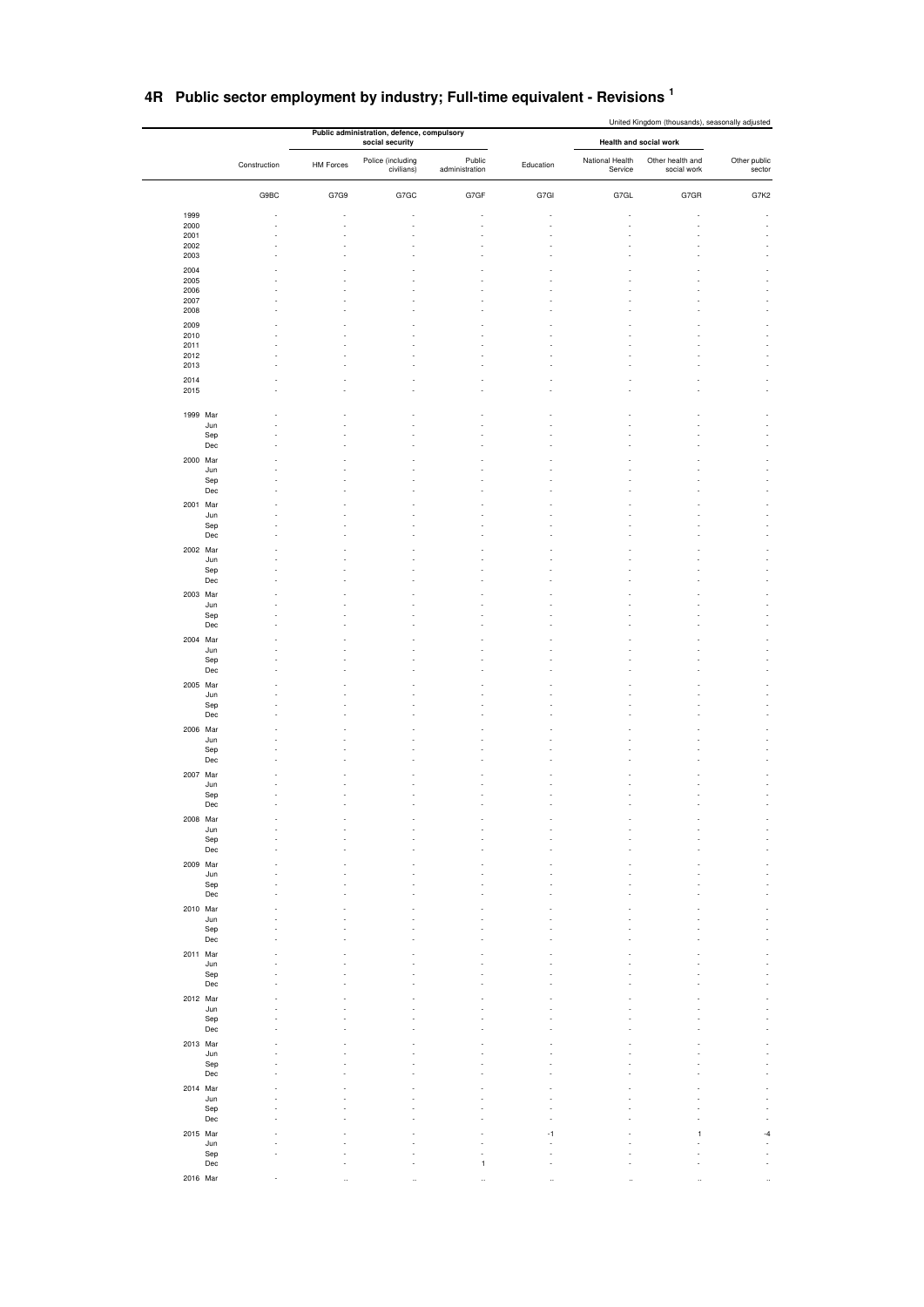|                         |          |              |                      |                                                               |                          |                      |                            | United Kingdom (thousands), seasonally adjusted |                                        |
|-------------------------|----------|--------------|----------------------|---------------------------------------------------------------|--------------------------|----------------------|----------------------------|-------------------------------------------------|----------------------------------------|
|                         |          |              |                      | Public administration, defence, compulsory<br>social security |                          |                      |                            | Health and social work                          |                                        |
|                         |          | Construction | <b>HM Forces</b>     | Police (including<br>civilians)                               | Public<br>administration | Education            | National Health<br>Service | Other health and<br>social work                 | Other public<br>sector                 |
|                         |          | G9BC         | G7G9                 | G7GC                                                          | G7GF                     | G7GI                 | G7GL                       | G7GR                                            | G7K2                                   |
| Change on quarter to:   |          |              |                      |                                                               |                          |                      |                            |                                                 |                                        |
|                         | 2015 Mar |              |                      |                                                               |                          | $-1$                 |                            | $\mathbf{1}$                                    | $-4$                                   |
|                         | Jun      |              |                      |                                                               |                          | $\mathbf{1}$         |                            | $-1$                                            | $\overline{4}$                         |
|                         | Sep      |              |                      |                                                               | ä,                       | ٠                    |                            | ٠                                               | ٠                                      |
|                         | Dec      |              |                      |                                                               | $\mathbf{1}$             | $\sim$               |                            | ٠                                               | ÷.                                     |
|                         | 2016 Mar |              | ٠.                   |                                                               | $\ldots$                 | $\ddotsc$            | $\ddotsc$                  | $\sim$                                          | $\ddotsc$                              |
| % change on quarter to: |          |              |                      |                                                               |                          |                      |                            |                                                 |                                        |
|                         | 2015 Mar |              | 0.0                  | 0.0                                                           | 0.0                      | $-0.1$               | 0.0                        | 0.5                                             | $-0.9$                                 |
|                         | Jun      | ×.           | 0.0                  | 0.0                                                           | 0.0                      | 0.1                  | 0.0                        | $-0.6$                                          | 0.9                                    |
|                         | Sep      | ٠            | 0.0                  | 0.0                                                           | 0.0                      | 0.0                  | 0.0                        | 0.0                                             | 0.0                                    |
|                         | Dec      |              | 0.0                  | 0.0                                                           | 0.1                      | 0.0                  | 0.0                        | 0.0                                             | 0.0                                    |
|                         | 2016 Mar |              | $\ddot{\phantom{0}}$ | $\cdots$                                                      | $\ddotsc$                | $\ddot{\phantom{0}}$ | $\cdot\cdot$               | $\cdots$                                        | $\ldots$                               |
| Change on year to:      |          |              |                      |                                                               |                          |                      |                            |                                                 |                                        |
|                         | 2015 Mar |              |                      |                                                               |                          | $-1$                 |                            | $\overline{1}$                                  | $-4$                                   |
|                         | Jun      |              |                      |                                                               |                          |                      |                            |                                                 | ÷                                      |
|                         | Sep      |              |                      |                                                               | ÷.                       |                      |                            |                                                 | ÷.                                     |
|                         | Dec      |              |                      | ä,                                                            | $\overline{1}$           | ÷                    |                            | ٠                                               | ä,                                     |
|                         | 2016 Mar |              | $\ddotsc$            | $\ldots$                                                      | $\ddot{\phantom{a}}$     | $\ddotsc$            | $\ldots$                   | $\sim$                                          | $\ddotsc$                              |
| % change on year to:    |          |              |                      |                                                               |                          |                      |                            |                                                 |                                        |
|                         | 2015 Mar |              | 0.0                  | 0.0                                                           | 0.0                      | $-0.1$               | 0.0                        | 0.5                                             | $-0.8$                                 |
|                         | Jun      |              | 0.0                  | 0.0                                                           | 0.0                      | 0.0                  | 0.0                        | 0.0                                             | 0.0                                    |
|                         | Sep      | ٠            | 0.0                  | 0.0                                                           | 0.0                      | 0.0                  | 0.0                        | 0.0                                             | 0.0                                    |
|                         | Dec      | ×.           | 0.0                  | 0.0                                                           | 0.1                      | 0.0                  | 0.0                        | 0.0                                             | 0.0                                    |
|                         | 2016 Mar |              | $\ddotsc$            | $\cdots$                                                      | $\sim$                   | $\sim$               | $\cdots$                   | $\sim$                                          | $\cdots$                               |
|                         |          |              |                      |                                                               |                          |                      |                            |                                                 | Source: Office for National Statistics |

#### **4R Public sector employment by industry; Full-time equivalent - Revisions <sup>1</sup>**

1 Rounded estimates have been used in this table to calculate the comparisons between periods.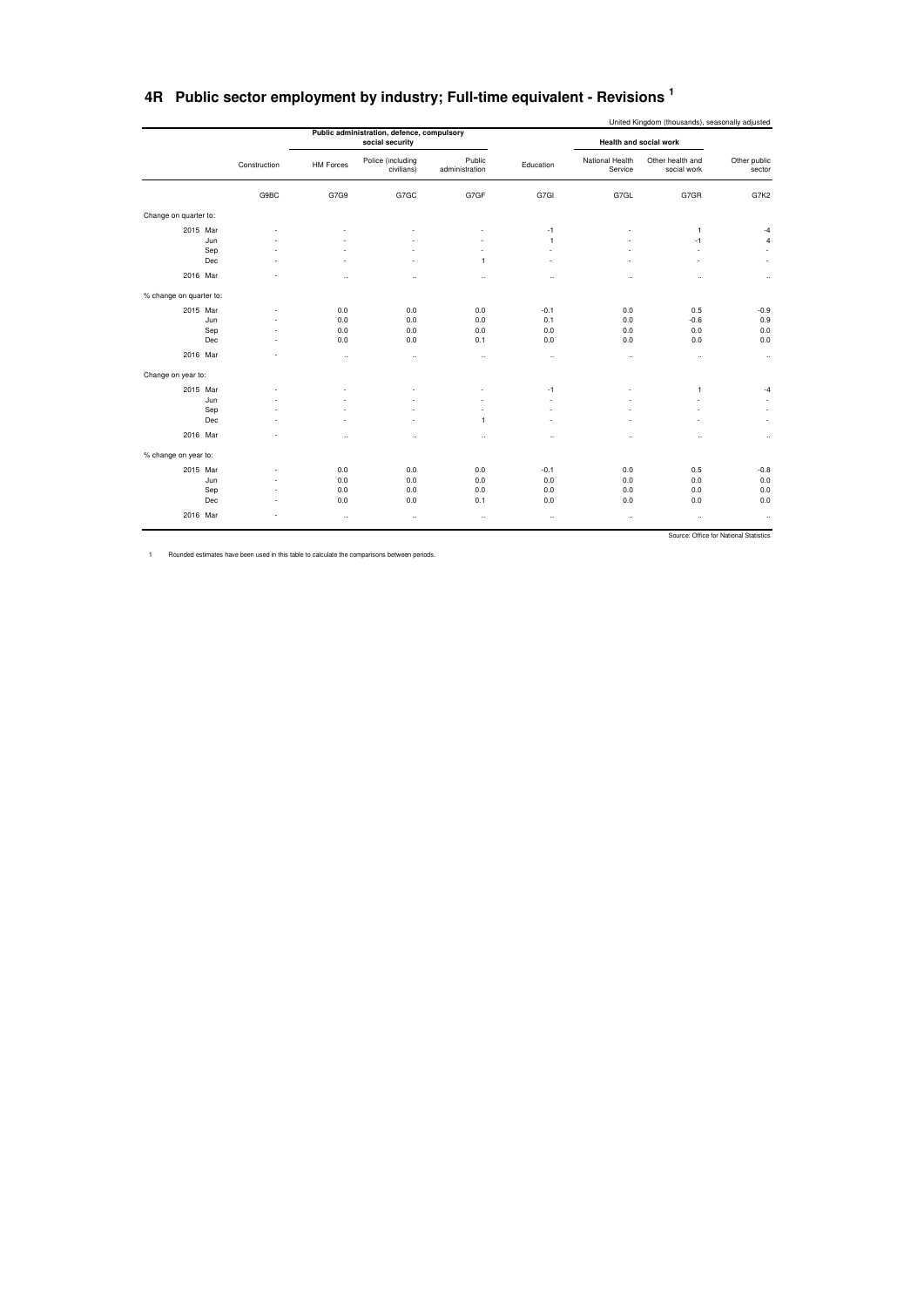#### **5R Public and private sector employment; Headcount - Revisions 1 2**

|                             |                          |              |                                        |            |                                    |                                                               |                          | United Kingdom, seasonally adjusted                            |                          |  |
|-----------------------------|--------------------------|--------------|----------------------------------------|------------|------------------------------------|---------------------------------------------------------------|--------------------------|----------------------------------------------------------------|--------------------------|--|
|                             | <b>Public Sector</b>     |              | <b>Private Sector</b>                  |            |                                    | Public sector excluding effects of<br>major reclassifications |                          | Private sector excluding effects of<br>major reclassifications |                          |  |
|                             | Headcount<br>(thousands) | Percentage   | Headcount<br>(thousands)               | Percentage | Total<br>employment<br>(thousands) | Headcount<br>(thousands)                                      | Percentage               | Headcount<br>(thousands)                                       | Percentage               |  |
|                             | G7AU                     | G9BZ         | G7K5                                   | G9C2       | G7GO                               | MFY7                                                          | MFY9                     | MFZ2                                                           | MFY5                     |  |
| 1999<br>2000                |                          |              |                                        |            |                                    |                                                               |                          |                                                                |                          |  |
| 2001                        |                          |              |                                        |            |                                    |                                                               |                          |                                                                |                          |  |
| 2002<br>2003                |                          |              |                                        |            |                                    |                                                               |                          |                                                                |                          |  |
| 2004                        |                          |              |                                        |            |                                    |                                                               |                          |                                                                |                          |  |
| 2005                        |                          |              |                                        |            |                                    |                                                               |                          |                                                                |                          |  |
| 2006                        |                          |              |                                        |            |                                    |                                                               |                          |                                                                |                          |  |
| 2007<br>2008                |                          |              |                                        |            |                                    |                                                               |                          |                                                                |                          |  |
| 2009                        |                          |              |                                        |            |                                    |                                                               |                          |                                                                |                          |  |
| 2010                        |                          |              |                                        |            |                                    |                                                               |                          |                                                                |                          |  |
| 2011<br>2012                |                          |              |                                        |            |                                    |                                                               |                          |                                                                |                          |  |
| 2013                        |                          |              |                                        |            |                                    |                                                               |                          |                                                                |                          |  |
| 2014                        |                          |              | 26                                     |            | 26                                 |                                                               |                          | 26                                                             |                          |  |
| 2015                        |                          |              | 113                                    |            | 113                                |                                                               |                          | 113                                                            |                          |  |
| 1999 Mar                    |                          |              |                                        |            |                                    |                                                               |                          |                                                                |                          |  |
| Jun                         |                          |              |                                        |            |                                    |                                                               |                          |                                                                |                          |  |
| Sep<br>Dec                  |                          |              |                                        |            |                                    |                                                               |                          |                                                                |                          |  |
| 2000 Mar                    |                          |              |                                        |            |                                    |                                                               |                          |                                                                |                          |  |
| Jun                         |                          |              |                                        |            |                                    |                                                               |                          |                                                                |                          |  |
| Sep<br>Dec                  |                          |              |                                        |            |                                    |                                                               |                          |                                                                |                          |  |
|                             |                          |              |                                        |            |                                    |                                                               |                          |                                                                |                          |  |
| 2001 Mar<br>Jun             |                          |              |                                        |            |                                    |                                                               |                          |                                                                |                          |  |
| Sep                         |                          |              |                                        |            |                                    |                                                               |                          |                                                                |                          |  |
| Dec                         |                          |              |                                        |            |                                    |                                                               |                          |                                                                |                          |  |
| 2002 Mar                    |                          |              |                                        |            |                                    |                                                               |                          |                                                                |                          |  |
| Jun<br>Sep                  |                          |              |                                        |            |                                    |                                                               |                          |                                                                |                          |  |
| Dec                         |                          |              |                                        |            |                                    |                                                               |                          |                                                                |                          |  |
| 2003 Mar                    |                          |              |                                        |            |                                    |                                                               |                          |                                                                |                          |  |
| Jun<br>Sep                  |                          |              |                                        |            |                                    |                                                               |                          |                                                                |                          |  |
| Dec                         |                          |              |                                        |            |                                    |                                                               |                          |                                                                |                          |  |
| 2004 Mar                    |                          |              |                                        |            |                                    |                                                               |                          |                                                                |                          |  |
| Jun                         |                          |              |                                        |            |                                    |                                                               |                          |                                                                |                          |  |
| Sep<br>Dec                  |                          |              |                                        |            |                                    |                                                               |                          |                                                                |                          |  |
| 2005 Mar                    |                          |              |                                        |            |                                    |                                                               |                          |                                                                |                          |  |
| Jun                         |                          |              |                                        |            |                                    |                                                               |                          |                                                                |                          |  |
| Sep                         |                          |              |                                        |            |                                    |                                                               |                          |                                                                |                          |  |
| Dec                         |                          |              |                                        |            |                                    |                                                               |                          |                                                                |                          |  |
| 2006 Mar<br>Jun             |                          |              |                                        |            |                                    |                                                               |                          |                                                                |                          |  |
| Sep                         |                          |              |                                        |            |                                    |                                                               |                          |                                                                |                          |  |
| Dec                         |                          |              |                                        |            |                                    |                                                               |                          |                                                                |                          |  |
| 2007 Mar<br>Jun             |                          |              |                                        |            |                                    |                                                               |                          |                                                                |                          |  |
| Sep                         |                          |              |                                        |            |                                    |                                                               |                          |                                                                |                          |  |
| Dec                         |                          |              |                                        |            |                                    |                                                               |                          |                                                                |                          |  |
| 2008 Mar                    |                          |              |                                        |            |                                    |                                                               |                          |                                                                |                          |  |
| Jun<br>Sep                  |                          |              |                                        |            |                                    |                                                               |                          |                                                                |                          |  |
| Dec                         |                          |              |                                        |            |                                    |                                                               |                          |                                                                |                          |  |
| 2009 Mar                    |                          |              |                                        |            |                                    |                                                               |                          |                                                                |                          |  |
| Jun<br>Sep                  |                          |              |                                        |            |                                    |                                                               |                          |                                                                |                          |  |
| Dec                         |                          |              |                                        |            |                                    |                                                               |                          |                                                                |                          |  |
| 2010 Mar                    |                          |              |                                        |            |                                    |                                                               |                          |                                                                |                          |  |
| Jun                         |                          |              |                                        |            |                                    |                                                               |                          |                                                                | $\overline{\phantom{a}}$ |  |
| Sep<br>Dec                  |                          |              |                                        |            |                                    |                                                               |                          |                                                                | $\overline{\phantom{a}}$ |  |
| 2011 Mar                    |                          |              |                                        |            |                                    |                                                               |                          |                                                                |                          |  |
| Jun                         |                          |              |                                        |            |                                    |                                                               |                          |                                                                | $\overline{a}$           |  |
| Sep                         |                          |              |                                        |            |                                    |                                                               |                          |                                                                |                          |  |
| Dec                         |                          |              |                                        |            |                                    |                                                               |                          |                                                                | $\overline{\phantom{a}}$ |  |
| 2012 Mar<br>Jun             |                          |              | $\overline{\phantom{a}}$<br>$\epsilon$ |            |                                    |                                                               |                          |                                                                | ä,                       |  |
| Sep                         |                          |              | $\mathbf 3$                            |            | 3                                  |                                                               |                          | $\mathbf 3$                                                    |                          |  |
| Dec                         |                          |              | -8                                     |            | -8                                 |                                                               |                          | -8                                                             | ÷.                       |  |
| 2013 Mar                    |                          |              | -8                                     |            | -8                                 |                                                               |                          | -8                                                             |                          |  |
| Jun<br>Sep                  |                          |              | $\sim$<br>10                           | J.<br>÷,   | $\overline{\phantom{a}}$<br>$10$   |                                                               |                          | $\sim$<br>10                                                   | ÷,<br>÷.                 |  |
| Dec                         |                          |              | $\overline{\phantom{a}}$               |            | ÷,                                 |                                                               |                          | $\sim$                                                         |                          |  |
| 2014 Mar                    |                          | $-0.1$       | $\overline{7}$                         | 0.1        | $\overline{7}$                     |                                                               |                          | $\overline{7}$                                                 |                          |  |
| Jun                         |                          | $\sim$       | 26                                     | ÷.         | 26                                 |                                                               |                          | 26                                                             | $\overline{\phantom{a}}$ |  |
| Sep<br>Dec                  |                          | $-0.1$<br>÷. | 42<br>64                               | 0.1<br>÷,  | 42<br>64                           |                                                               |                          | 42<br>64                                                       | ÷,                       |  |
| 2015 Mar                    | $-3$                     |              | 83                                     | J.         | 80                                 | -4                                                            | $-0.1$                   | 84                                                             | 0.1                      |  |
| Jun                         |                          | ÷,           | 113                                    | ÷,         | 113                                | ÷.                                                            | $\overline{\phantom{a}}$ | 113                                                            | $\overline{\phantom{a}}$ |  |
| ${\sf Sep}$<br>$_{\rm Dec}$ | $\mathbf{1}$             | $-0.1$<br>٠. | 118<br>119                             | 0.1<br>÷,  | 118                                | $-1$                                                          | $\sim$                   | 118<br>121                                                     | ÷,                       |  |
|                             |                          |              |                                        |            | 120                                |                                                               | $-0.1$                   |                                                                | 0.1                      |  |
| 2016 Mar                    |                          |              |                                        |            |                                    |                                                               |                          |                                                                |                          |  |